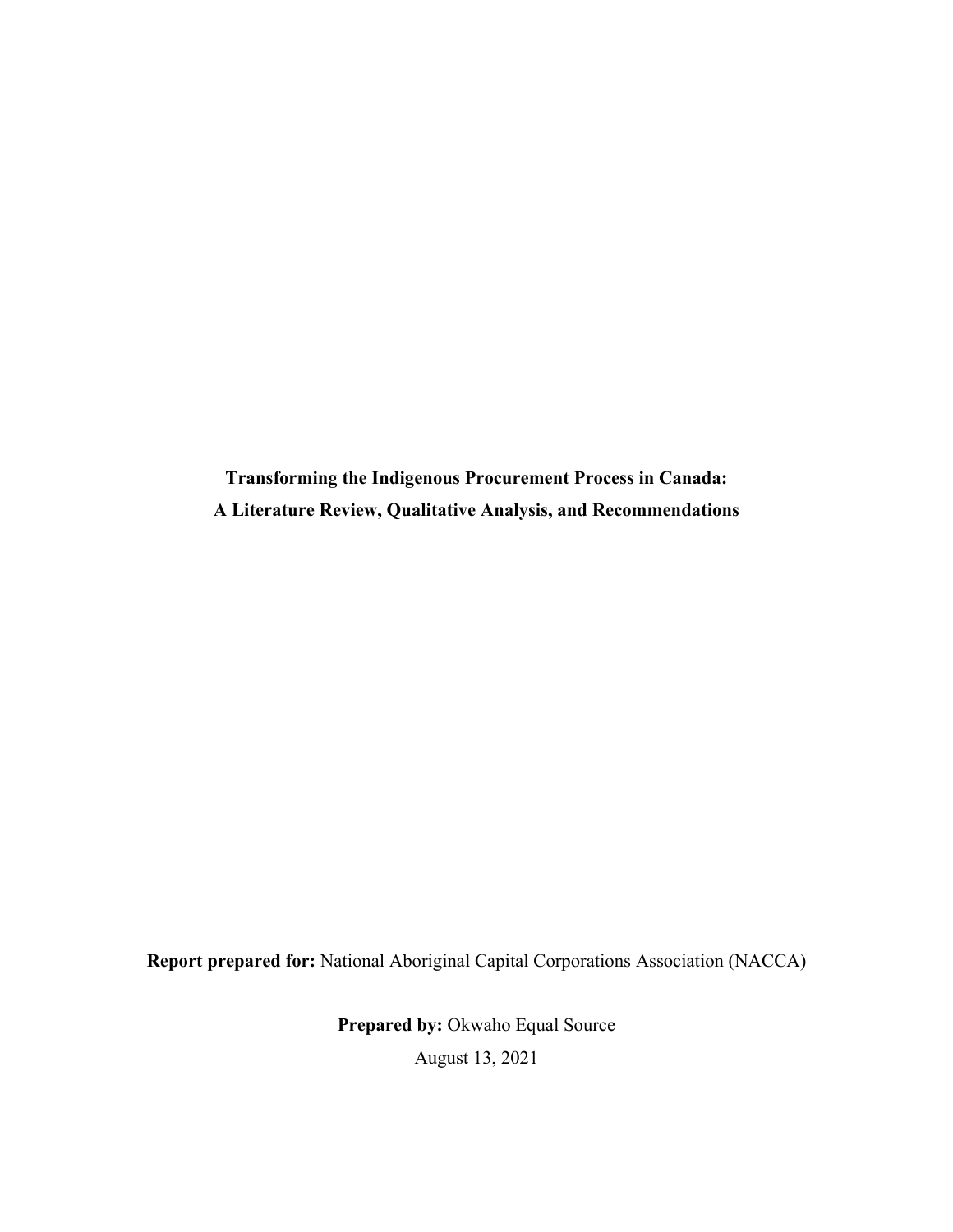# **TABLE OF CONTENTS**

| Transforming the Indigenous Procurement Process in Canada: A Literature Review,     |  |
|-------------------------------------------------------------------------------------|--|
|                                                                                     |  |
|                                                                                     |  |
| Potential Procurement Practices Aimed at Achieving a Minimum 5% Target for Canada:  |  |
| Indigenous Procurement Policies in New Zealand, Australia, and the United States  6 |  |
|                                                                                     |  |
|                                                                                     |  |
|                                                                                     |  |
|                                                                                     |  |
|                                                                                     |  |
|                                                                                     |  |
|                                                                                     |  |
| Procurement Strategy for Aboriginal Business (PSAB), 1996 - A Synopsis 34           |  |
|                                                                                     |  |
|                                                                                     |  |
|                                                                                     |  |
|                                                                                     |  |
|                                                                                     |  |
|                                                                                     |  |
|                                                                                     |  |
|                                                                                     |  |
|                                                                                     |  |
| 1.                                                                                  |  |
| 2.                                                                                  |  |
| 3.                                                                                  |  |
| 4.                                                                                  |  |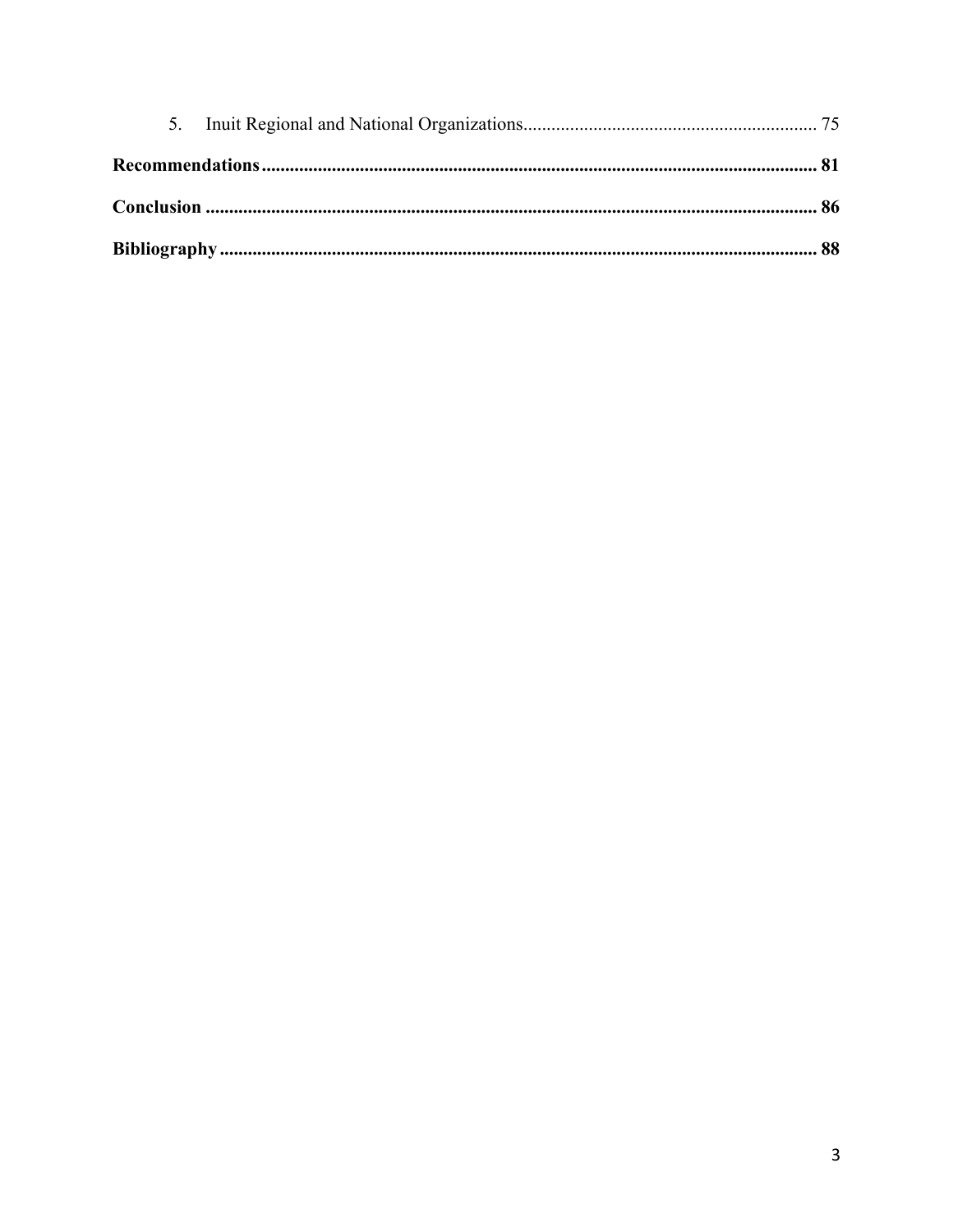#### **INTRODUCTION**

# **Transforming the Indigenous Procurement Process in Canada: A Literature Review, Qualitative Analysis, and Recommendations**

From June to July 2021, several engagement sessions took place virtually to gather feedback from multiple stakeholders on creating a strategy to transform an Indigenous inclusive federal procurement process and defining and implementing an Indigenous 5% public sector procurement target. Consultation groups included Indigenous regional and national organizations, Canadian business and industry (Indigenous and non-Indigenous), and the federal government. It is our hope that the recommendations and insights gathered from these engagement sessions will help to transform the Indigenous procurement process in Canada by providing much needed context and guidance on how to proceed.

It is evident from the interviews and engagement sessions that transformation will need to occur at all levels—for Indigenous and non-Indigenous stakeholders alike. With the implementation of a 5% public sector procurement target, there will be an increased need for Indigenous businesses to be procurement-ready to fulfill the increased demand. This will require a strong Indigenous business ecosystem (at regional and national levels), to help support Indigenous businesses to build capacity and grow. The public sector will need to prepare through the modernization of a national procurement policy (note: this has already begun with the recent PSIB announcement in August 2021) and with organizational and administrative changes—to create an environment conducive to supporting Indigenous businesses and communities through Indigenous procurement.

In this time of truth and reconciliation in Canada, it is crucial to set up our Indigenous businesses and communities for success because increased Indigenous procurement will result in job creation and growth, entrepreneurship, innovation, and thriving Indigenous communities; as the famous adage states: "A rising tide lifts all boats."1 Setting the stage for success will also

<sup>&</sup>lt;sup>1</sup> "A rising tide lifts all boats" was a phrase originally coined by Sean Lemass and was made popular by John F. Kennedy.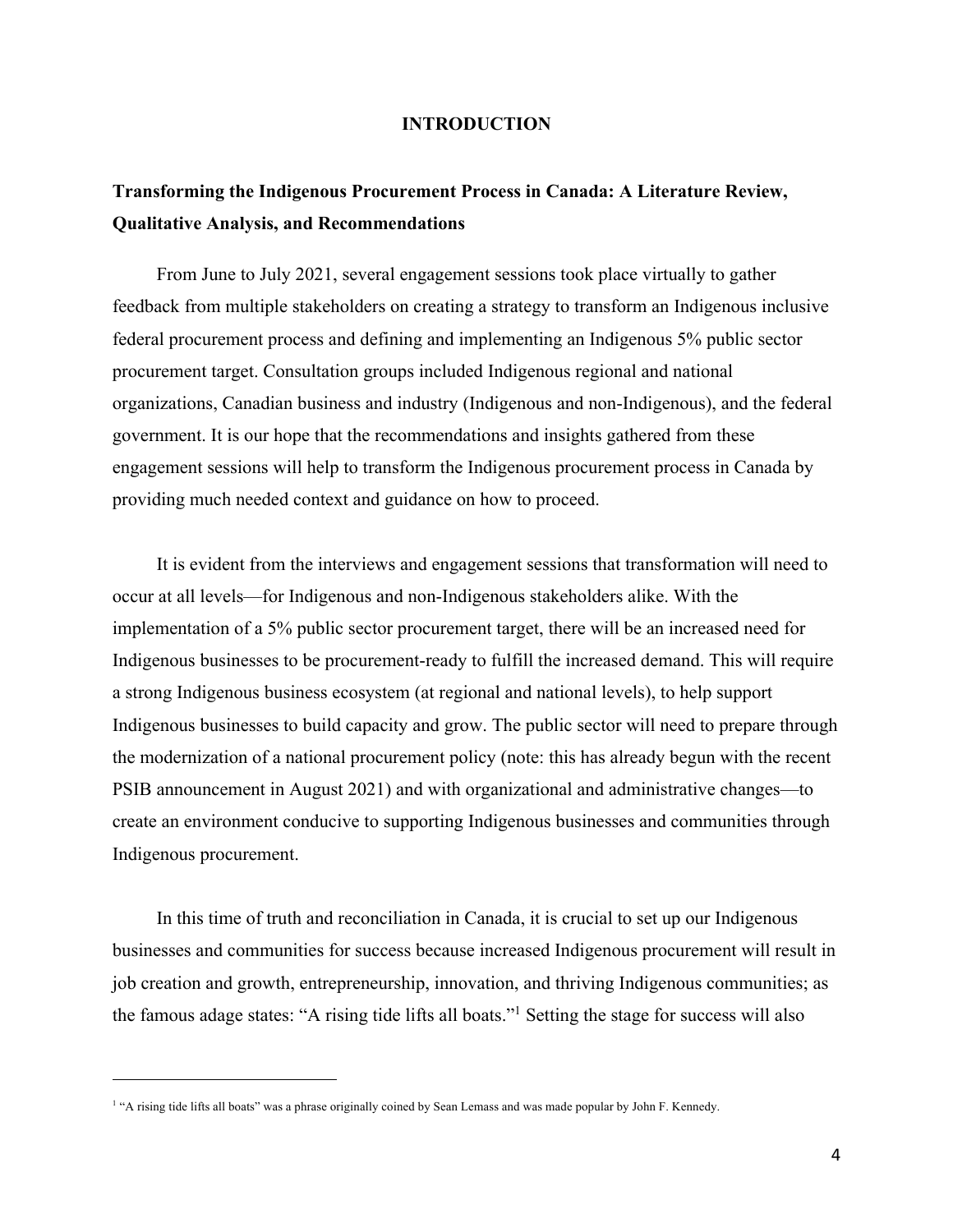include (co)designing an Indigenous-led intermediary model, while taking into consideration the needs and interests of Indigenous businesses. For example, an Indigenous business owner will need an intermediary model that is simple to navigate and directed by Indigenous economic development professionals with subject matter expertise (experienced, certified, qualified, etc.) in all facets of business development, including procurement.

When designing an intermediary model based on the needs of the end user or client (Indigenous businesses), it is evident that one stand-alone organization (which could have regional offices across Canada), would provide the highest levels of service and support for Indigenous businesses. However, based on the findings of the engagement sessions, it is also evident that there are already national and regional Indigenous organizations engaged in support for Indigenous procurement. One of the biggest challenges moving forward will be how to rectify the needs of Indigenous entrepreneurs while honouring and respecting the existing work being done by multiple Indigenous organizations, which also have organizational interests in being involved in the future of Indigenous procurement in Canada. It is the belief of the authors (who also represent the ideal 'client' of the future Indigenous-led intermediary) that political agendas aside, the main priority of any future planning should above all, be focused on the immediate and long-term needs of Indigenous entrepreneurs and business owners.

This report includes a literature review, which provides an examination of Indigenous procurement policies in New Zealand, Australia, and the United States. This provides context and best practices from global Indigenous procurement models. This section also includes some suggestions for how these international models could be adapted for the Canadian context. Also included in the literature review is a brief synopsis on the Procurement Strategy for Aboriginal Business (PSAB). (Note: as of August 2021, the federal government has renamed the program the 'Procurement Strategy for Indigenous Business' or 'PSIB').

Following the literature review is a summary of the Indigenous procurement research that took place in the summer of 2021. This section will provide a description of research conducted, and key findings and recommendations (from participants) from the engagement sessions. This section provides multiple perspectives on Indigenous procurement by Indigenous and non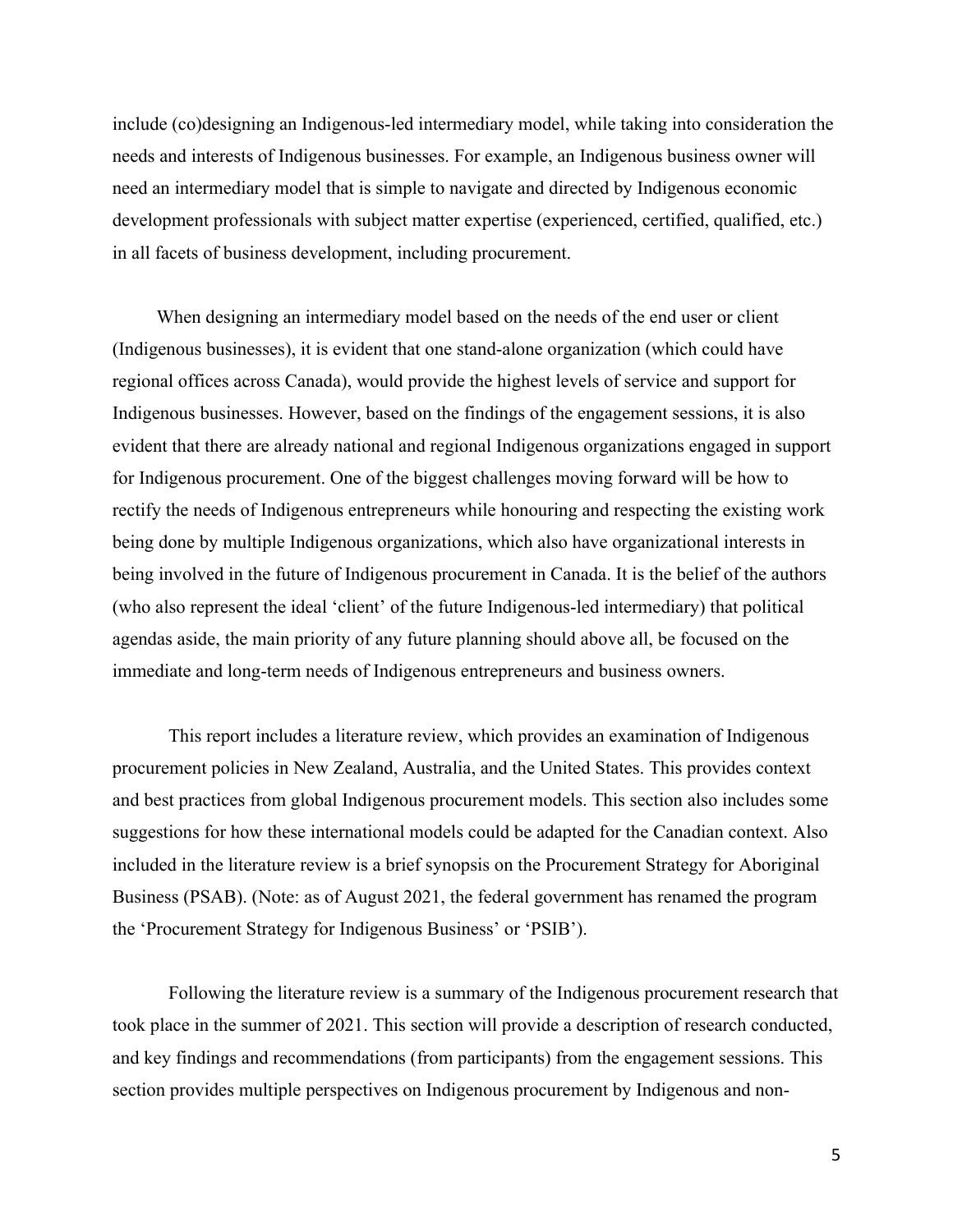Indigenous organizations and businesses and the Canadian public sector.

Based on the findings from the engagement sessions, some high-level recommendations (see 'Recommendations' section) have been provided for the federal government and national Indigenous organizations. These recommendations are provided for consideration but are not exhaustive or prescriptive. It is our hope that the recommendations will be helpful for guiding future discussions and planning.

#### **LITERATURE REVIEW**

# **Potential Procurement Practices Aimed at Achieving a Minimum 5% Target for Canada: Indigenous Procurement Policies in New Zealand, Australia, and the United States**

# **Preamble**

This literature review focuses on the current and emerging trends of global Indigenous procurement strategies. The aim of this document is to explore Indigenous (social) procurement and supply chain public policies and trends, and to provide insights on the processes employed by government entities to meet strategic mandates and targets. Given the set parameters and constraints of this review, this document should be regarded as a preliminary document and not an exhaustive review. This literature review will examine three (3) distinct federal Indigenous procurement initiatives or strategies (in development or currently operational), including: 1) The *Te Kupenga Hao Pāuaua*, Indigenous Procurement Policy, 2021, New Zealand, (Māori), 2) Australia's National Indigenous Procurement Strategy, 2020, (Aboriginal and Torres Strait Islanders), and 3) United States Small Business Administration 8a Set-aside and Sole Source Federal programing, 2020, (Native American and Alaska Native).

Academic and publicly available literature and relevant information on Indigenous procurement policy, planning and implementation strategies were sourced from the Queen's University library. Historical, methodological, systematic, and theoretical literature reviews from Australia, New Zealand, Canada and the United States were sourced through internet searches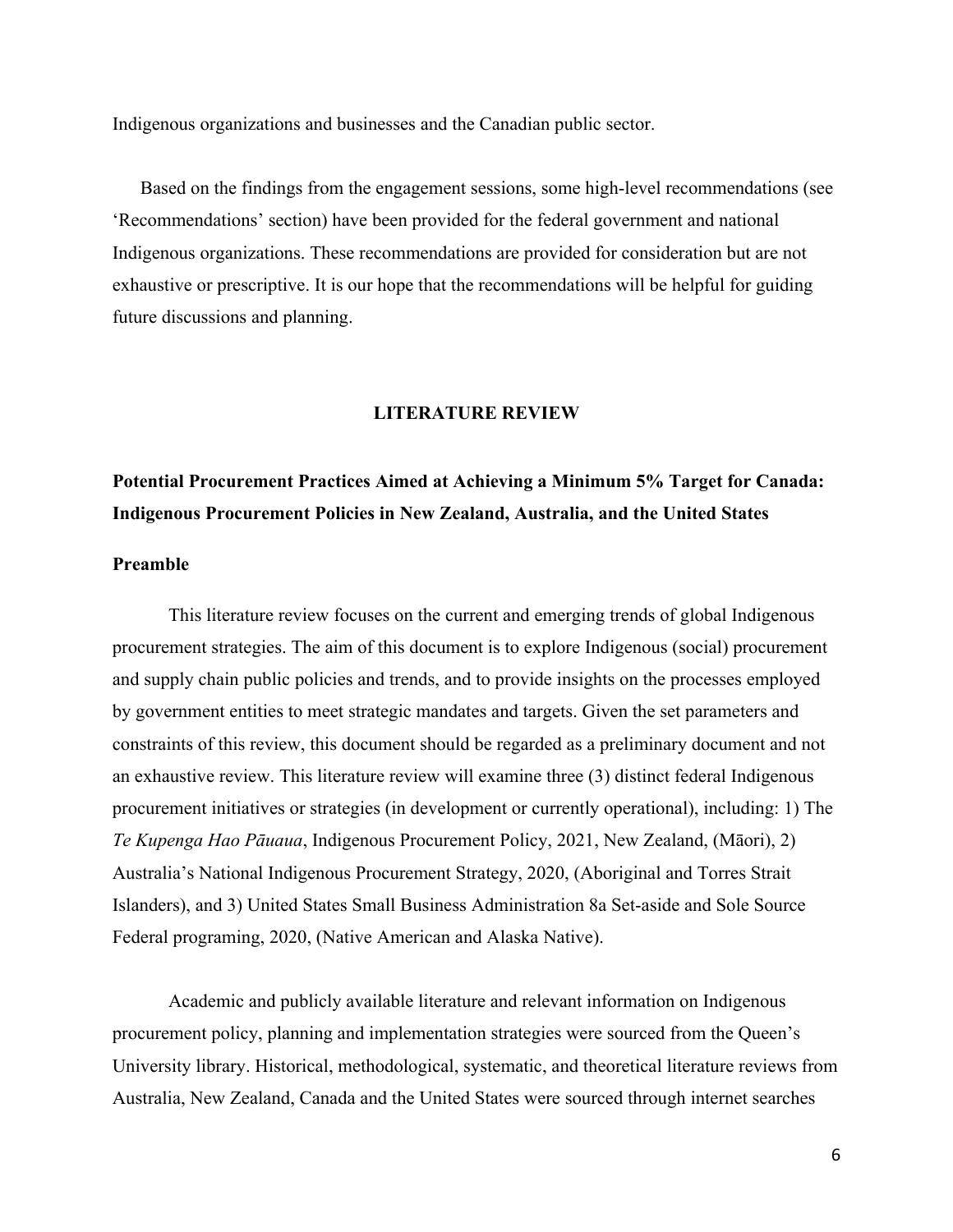using focused keyword and phrase searches. Much of the information that informed this literature review is based on publicly available sources.

#### **Literature Observations**

Based on an assessment of current procurement literature (academic and non-academic sources), it was found that Indigenous authored literature is rare/scarce. This lack of Indigenous authored procurement literature is alarming, as Indigenous procurement has become a priority of public policy, and it means that Indigenous perspectives are missing in the literature. Further, the lack of Indigenous authored literature could contribute to a knowledge-gap relating to Indigenous supplier programming and Indigenous-led approaches to public procurement policies and strategies. To date, Indigenous peer-reviewed literature focused on Indigenous procurement modeling or set-asides have not been found.

National Indigenous focused procurement policy documents and reports authored by government and/or intermediaries are abundant and help contextualize historical and/or current strategies; however, the policy documents/reports use western approaches, and they can be considered aspirational and ambiguous documents.

Academic literature on Indigenous specific procurement readiness training and programming models are limited to non-existent. A predominant theme found throughout the literature is the story of Australia's Supply Nation (established in 2009), which has become a recognized global benchmark for Indigenous supplier diversity models and leadership. Described as an Indigenous independent intermediary, Supply Nation acts in the capacity of a procurement advisory board and connector between Indigenous business, government, industry and not-forprofit sectors. An examination of the Supply Nation model indicates that this organization has grown from a publicly funded agency (in 2009), into a membership driven national organization<sup>2</sup>.

<sup>&</sup>lt;sup>2</sup> Supply Nation does acknowledge in its website that it still is reliant on public funding. It has created a sustainable business model through its supplier membership program.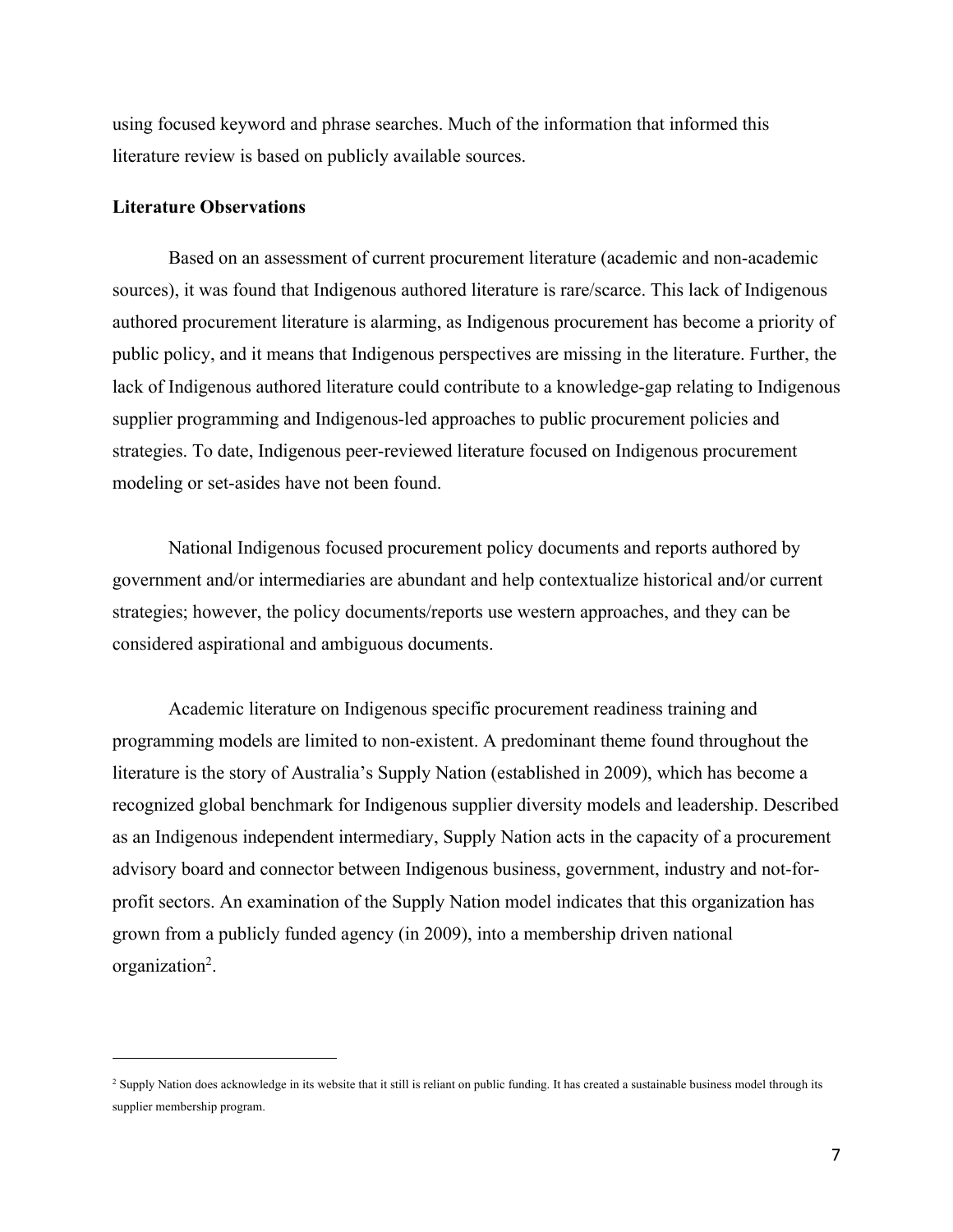Upon further review of the literature, there is limited information on Supply Nation's programming outside of its core mandate, which is to facilitate connections between its membership and public and industry procurement departments. Further, in Supply Nation's publications, the organization identifies itself as a leader in its suite of services, which include "verification, registration, [and] certification audit process" (Supply Nation website, 2020). Further review of the Supply Nation model shows that it has become the go-to for the Australian Government and it has also become the inspiration for New Zealand's national Indigenous Procurement Policy (*Te Kupenga Hao Pāuaua* 2021, cabinet paper). The New Zealand model offers insights into policy development and implementation practices, whereas this information falls short with the Supply Nation literature. Before examining the *Te Kupenga Hao Pāuaua* 2021, a few research observations will be explored pertaining to the Supply Nation Model.

Research pertaining to Supply Nation's procurement education, skills and/or training support programming models were not found in academic literature; thus, further research will be needed to explore procurement education, skills, and training program models currently in use by other Indigenous-led business organizations.

The Supply Nation Research Report No. 1, identified underlying issues impacting Indigenous procurement. Four main themes emerged from this report, which identifies the underlying challenges preventing Indigenous business from securing more procurement opportunities:

- 1. Several sectors of corporate Australia are lagging behind in procuring from Indigenous businesses.
- 2. The majority of procurement flows to Indigenous businesses that are focused only in a few sectors.
- 3. A range of Indigenous business sectors are receiving a relatively low share of procurement flows.
- 4. Indigenous business presence is very limited in several sectors. The above themes are of particular interest to Canada, as information found in

Procurement Strategy for Aboriginal Business (PSAB) reviews and evaluations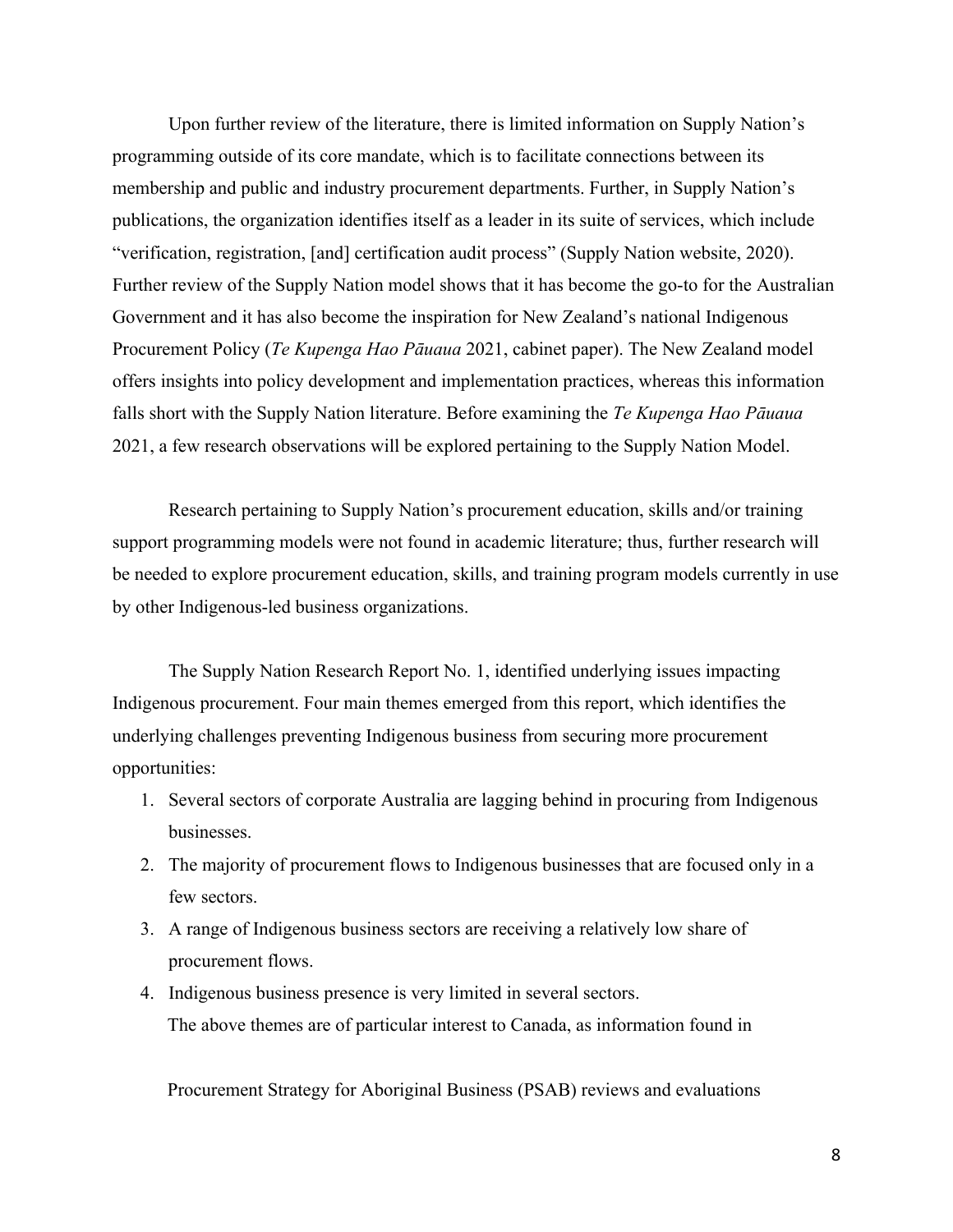demonstrate that these challenges are not necessarily country specific (i.e., in the Australian example), but more so, reflects a generalized theme of underrepresentation of Indigenous business in public and private procurement strategies in commonwealth countries with Indigenous populations.

The National Indigenous Australians Agency's (NIAA) Indigenous Procurement Policy (IPP, 2020) document identifies Supply Nation's Registered and Certified Suppliers Program as being pivotal in creating benchmark procurement certification programming and services to meet Australia's national Indigenous procurement strategy targets. In comparison to New Zealand's latest Indigenous procurement model (which will be explored further in this literature review), and to a lesser extent the United States procurement programs, the Supply Nation model does hold merit to become a potential model for Canada, as it has had some success in helping to achieve Australia's Indigenous procurement strategy targets.

## **Challenges with Western Approaches to Indigenous Procurement**

Western approaches and definitions imposed by federal governments to describe 'Indigenous' procurement can be problematic from an Indigenous perspective, as the use of western business models and western-based language can present cultural barriers. For example, Indigenous communities might have their own unique economic models and terminology, which incorporates their unique culture, history, language, and connection to land (e.g., "The Anishinabek Nation Economy—Our Economic Blueprint," Union of Ontario Indians, 2008). Thus, western approaches to Indigenous procurement and western-based definitions may not be inclusive of Indigenous worldviews and cultural perspectives. Interestingly, there is limited to no research, which explores the cultural impacts of using western-based procurement language for Indigenous businesses or communities in all three countries examined (Canada, Australia, and New Zealand).

Although Indigenous definitions of procurement are scarce, there is a wealth of information on defining the western construct of procurement. In simple terms, procurement is defined as an action or a process of acquisition between a buyer and seller. Western procurement concepts and definitions are *not* inclusive of culture; and therefore, are not inclusive of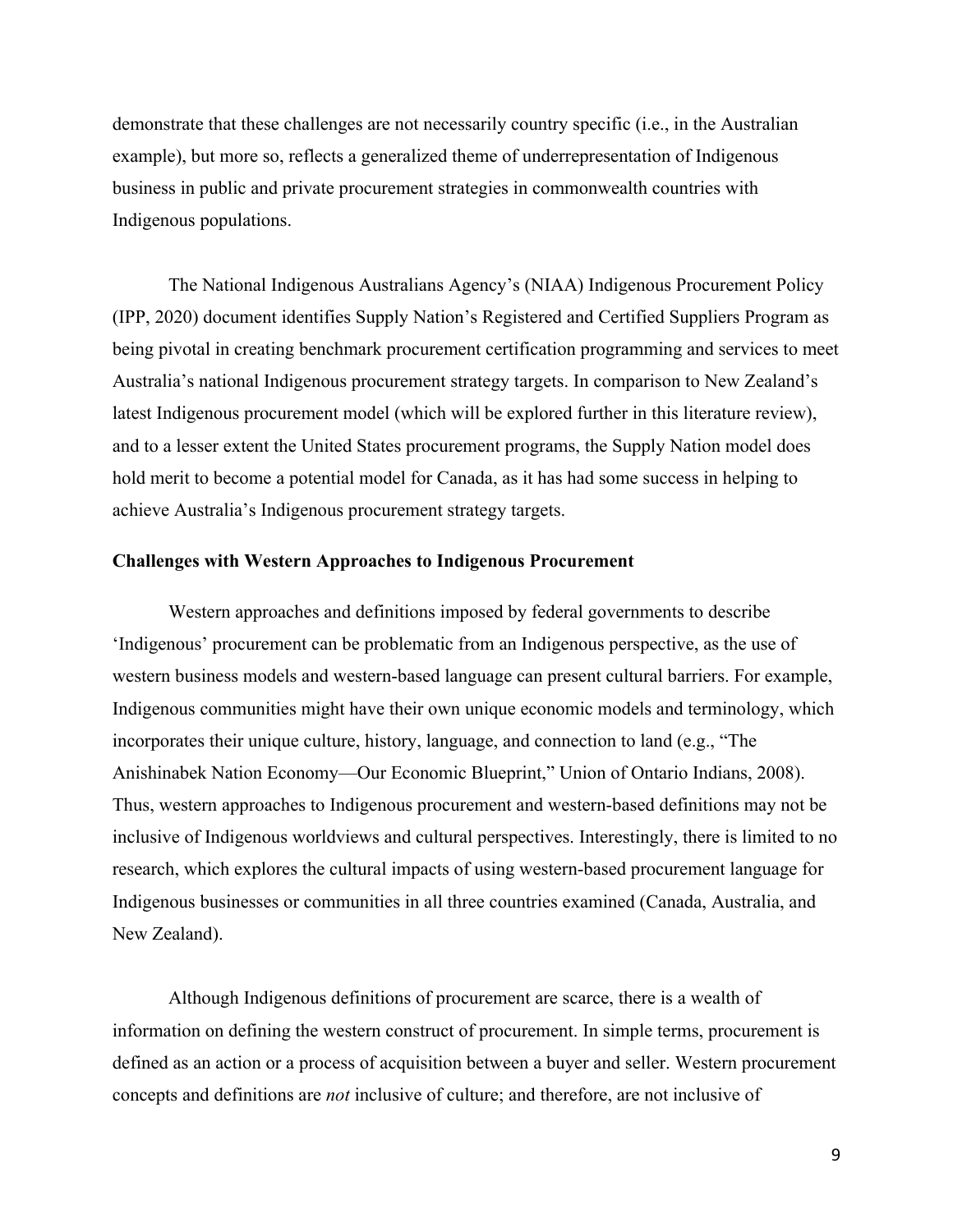Indigenous SMEs and their values and perspectives on inherent and traditional Indigenous forms of value, wealth, and prosperity. Although 'Indigenous procurement' (formally 'Aboriginal procurement') is a term that has become common in Canadian policy and politics, this term has not originated from Indigenous peoples, nor has it been clearly defined by Indigenous peoples or communities.

The inclusion of Indigenous values in Indigenous procurement policy is instrumental for building equity and equality in any national procurement policy and strategy. However, much of the literature reviewed offers only a prescriptive approach by governments to describe challenges, outcomes, and the need for Indigenous business to conform to western models; and less on government approaches to align with Indigenous ways of doing business. There are numerous decolonization resources and methods found in decolonization literature, which could be employed to further ground Indigenous knowledge and values-based concepts into a western procurement model.

## **A Discussion on Social Procurement**

An emerging language in public and private procurement is known as 'Social Procurement' or 'Social Purpose Procurement,' which is described as, "when organisations [sic] use their buying power to generate social and public value beyond the value of goods, services or works being procured." (New Zealand Minister for Economic and Regional Development Report, 1, 2021). Since the 1990's Social procurement has become a known and adopted social development practice being administered "by governments, policymakers, and third-sector leaders" (Barraket, Keast, Furneaux, 2016, pg. 4). In Canada, this has generated policies and proposed or active strategies in the areas of Indigenous social entrepreneurship, social innovation, social finance, and social procurement. From a Canadian context, Indigenous peoples seem to be adapting to this new social movement, as Indigenous values tend to reflect the loose western definition of 'social purpose,' which is the basic knowledge that "every purchase has an economic, environmental and social impact, whether intended or not" (Buy Social Canada, 2018, pg. 7).

Barberstock (2017) demonstrates in her graduate thesis, titled "A New Way Forward: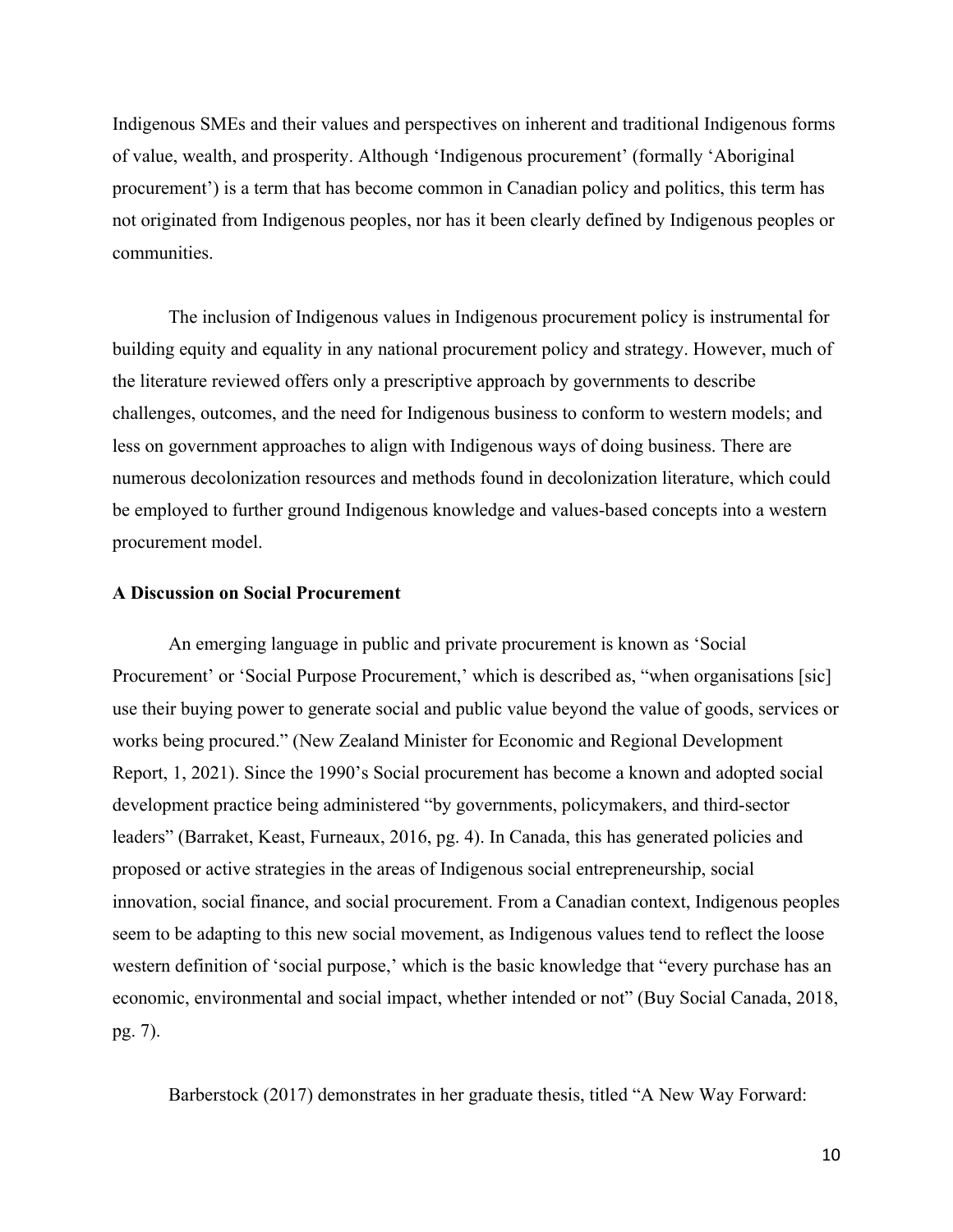Reconciliation through Indigenous Social Innovation," that inherent traditional Indigenous knowledge and community values systems are a part of Indigenous traditional community building practices. This community-building model can potentially align with western social constructs, such as procurement strategies, as it sets in motion an active community approach, to find ways to invest in equitable partnerships and invest in social and environmental impacts.

As governments change their behavior to recognize Indigenous ways of knowing and being, through concepts like 'social purpose,' so to must they recognize the unique qualities and characteristics of minority owned businesses which are "one of the fastest growing sectors of the economy" (Filippelli, 2015, 1).

In Canada, the creation of an Indigenous social purpose procurement policy appears to be a topic of discussion as policy makers discuss pathways to create a robust "social procurement policy involve[ing] the utilization of procurement strategies which support [Indigenous] social policy objectives" (Exploring Social Procurement, 7, 2014).

According to New Zealand government publications, the New Zealand federal government has implemented social procurement policies within certain local and national agencies. An organization called the Auckland Council has been a pioneer in social based approaches in New Zealand and is a major influencer in defining social entrepreneurship and enterprise and to an extent, social procurement. This council may offer further insights on best practice social models and would be a primary source to further inform future research.

Most compelling of the research findings relating to both implementation and set aside targets, is the amount of literature relating to Indigenous procurement analysis and critical review of policies, targets, and outcomes, conducted internally by government. Literature to date demonstrates the need for a more objective and inclusive conversation with Indigenous procurement-ready and/or active companies, and a higher level of scrutinization using an Indigenous-led procurement research lens. In contrast, Indigenous authored procurement reports are scarce, and thus Indigenous perspectives on procurement are minimal. In order to fill the gap on Indigenous procurement research, much of the literature sourced reflects Indigenous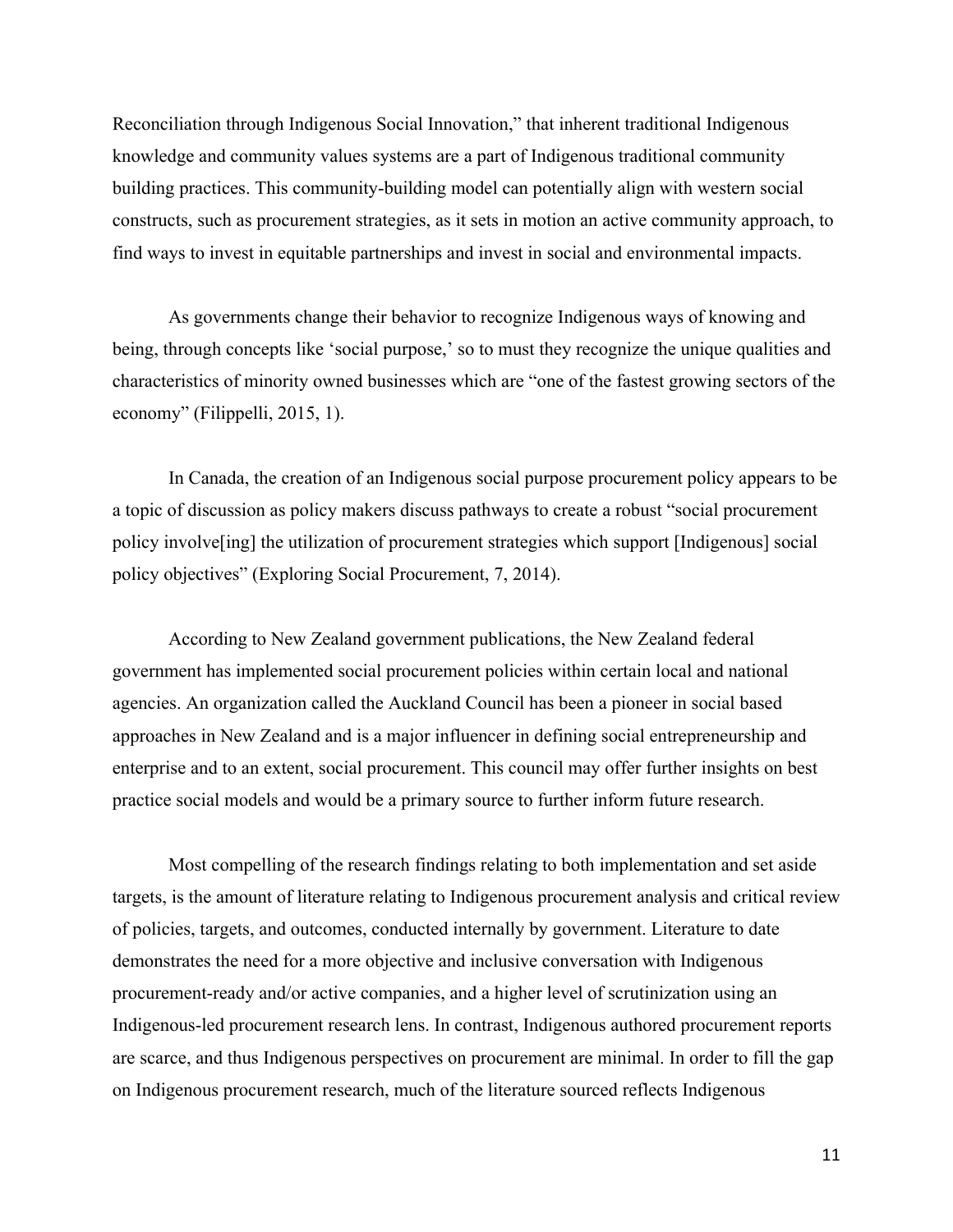economic development, rather than procurement strategy or focus. This is evidenced in the research written by non-Indigenous authors who do not possess the essential Indigenous procurement relations or subject matter expertise to provide essential information on procurement and supply chain assessments, thus providing surface level observations and inconsistencies.

Other research challenges include inconsistencies in data and statistics on Indigenous businesses in Canada. For example, differences in data and statistics were on occasion observed between government statistics (i.e., Census records from Statistics Canada) in comparison with reports on Indigenous business authored by non-government organizations. These differences can contribute to confusion regarding the accuracy of data and representation.

The use of homogenous or pan-Indigenous approaches to data collection, is also a predominant theme with Indigenous-based research, which presents significant challenges and barriers to collecting accurate and timely data. Pan-Indigenous approaches are generally used in research to promote inclusivity between all Indigenous cultures (e.g., First Nations, Inuit, Métis); however, Indigenous cultures are *not* homogenous—each Indigenous culture has a unique history, language, traditional teachings, and connections to land. Thus, a paradox exists in research—recognizing the importance of cultural inclusivity, while still recognizing unique Indigenous cultural identities and worldviews.

These various inconsistencies in the research, have historically plagued, and continue to impact, accounting for the accurate (or near-to accurate) Indigenous business identity in all three countries. New research and data collection practices using Indigenous and non-Indigenous research collaboration models possess significant advantages and a best practice model could be developed in collaboration with an Indigenous information and research business or organization, such as the First Nations Information Governance Centre (FNIGC).

The following sections will provide a brief overview of federal supplier diversity and supply chain models currently in operation, or under development, in New Zealand, Australia and the United States. An overview of Canada and its Indigenous procurement strategy will be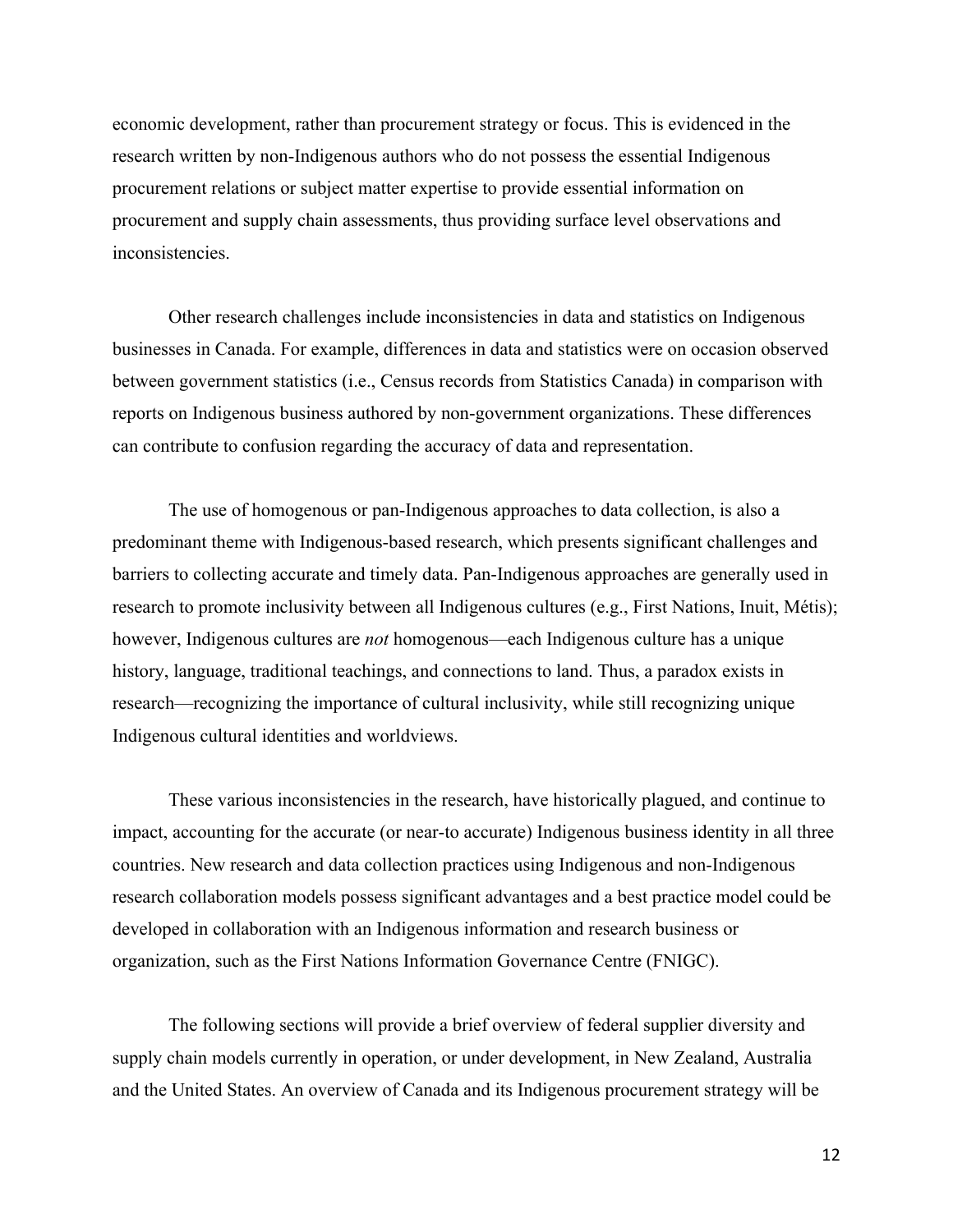the second installment of this literature review. The sections below aim to inform the reader of the most recent government actions in New Zealand, as well as Indigenous participation in developing and implementing a national Indigenous procurement strategy. This will be followed by an overview of the Australian government Indigenous Procurement Policy (2020) and a Supply Nation overview, and lastly, an examination of the United States' SBA 8(a) program. For more information, please review the bibliography for source details.

#### **Te Kupenga Hao Pāuaua, Cabinet Paper – New Zealand, 2021**

In November 2020, Ministers for Māori Development and Economic and Regional Development, in coordination with the project team *Te Puni Kōkiri*<sup>3</sup>, co-developed the *Supporting the Māori Economy and Achieving Economic and Social Outcomes through Te Kupenga Hao Pāuaua* (2021) cabinet paper. The new Indigenous procurement cabinet paper outlines a 5% procurement target of the total federal annual procurement contracts—to be awarded to Māori businesses. The *Te Kupenga Hao Pāuaua* Indigenous social procurement policy and prototype target is a new addition to New Zealand's broader procurement outcomes policy framework, established in 2018. The government's broader outcomes approach is to increase government procurement with the aim of supporting "wider social, economic, cultural and environmental outcomes that go beyond the immediate purchase of goods and services" (New Zealand Government Procurement, 2020).

The information contained within the *Te Kupenga Hao Pāuaua* cabinet paper offers an intriguing Māori procurement blueprint, which presents key insights on the development of a national Māori (Indigenous) supplier, social procurement model. The Māori procurement target set by government "is considered aspirational on the proportion of the Māori population" (*Te Kupenga Hao Pāuaua*, 2021, pg. 2). The document provides a snapshot of the steps government and Indigenous peoples are taking to achieve a minimum  $5\%$  Indigenous procurement strategy<sup>4</sup>.

<sup>&</sup>lt;sup>3</sup> *Te Puni Kōkiri* was established under the Māori Development Act, 1991. It is a small ministry, with an aim to increase social and economic development levels of Māori in New Zealand. It is also responsible for monitoring and liaising with New Zealand government departments and agencies that provide programming and services to Māori.

<sup>4</sup> The procurement target for Māori businesses starts with an initial target of 5% minimum of the total number of contracts across government ministries and agencies.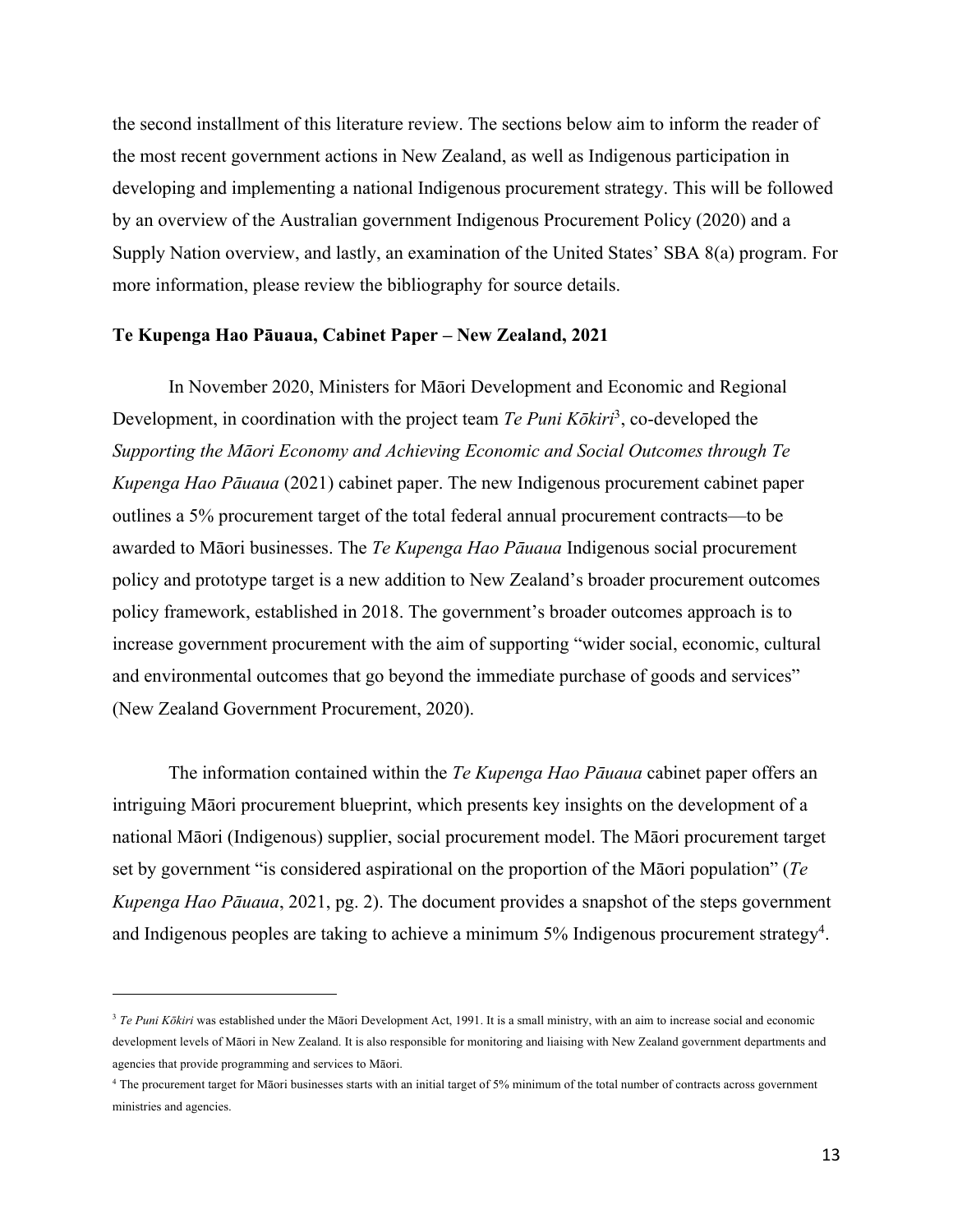This national social procurement-based model may be a potential prototype for Canada. The New Zealand government prototype is a progressive and ambitious national strategy with deliverables and timeframes, which reflect the unique geography of New Zealand. With this in mind, an overview of the document will provide context on the process of development and the government's plan for full implementation<sup>5</sup>.

The national Māori procurement target of achieving a minimum 5% of total government procurement is on par with the percentage of Māori owned and operated businesses (a Māori business must be 50% Indigenous owned). Māori publications identifies Māori business contributing to the GDP at 5.9% with projections to increase overtime (Māori Economic Summit, 2011). Data on Māori procurement ready businesses was not found<sup>6</sup>.

In comparison to national Indigenous procurement strategies in Australia and Canada, the New Zealand model is not a unique model in its design or approach, nor does it create a distinct government-wide mandatory compliance. A further examination of this enhanced federal policy finds that it is a supplementary component to the already existing New Zealand government procurement work programme and acts as an enhancement to Procurement Rule 17: "where agencies must incorporate opportunities for New Zealand business<sup>7</sup>" (New Zealand Government, 2021). The new Indigenous procurement policy outlines additional Indigenous inclusive criteria to meet New Zealand's Indigenous procurement mandate and objectives<sup>8</sup> with the goal of increasing minority supplier targets using metrics, which will be "based on value of awarded contracts to Māori business" (*Te Kupenga Hao Pāuaua*, 2021, 2).

<sup>5</sup> In May 2020, the New Zealand government approved \$7.3 million funding to June 2021 for the *Supporting* Māori *Economy through Social Procurement* pilot initiative [CAB-20-MIN-0219.18].

<sup>6</sup> According to the *Te Kupenga Hao Pāuaua* report, there are 1,300 Māori based businesses based on NZ statistics, with an additional 8,800 businesses having Māori majority shareholders, and 14,700 identified as Māori sole traders. The report also shows 10,200 New Zealand businesses classified as large employers of Māori.

<sup>&</sup>lt;sup>7</sup> Information on Rule 17 indicates government must adhere to this policy, however, does not show government's obligations to monitor and hold accountable instances of departmental or agency non-compliance or inactivity. Information on Rule 17 found here:

https://www.procurement.govt.nz/procurement/principles-charter-and-rules/government-procurement-rules/planning-your-procurement/increaseaccess-for-new-zealand-businesses/

<sup>8</sup> This policy reflects the interests of government and is within the scope of its *Achieving Broader Outcomes Through Government Procurement*  work programme and Rule 17, 'Increase access for New Zealand Businesses' [CAB-MIN-0213.02].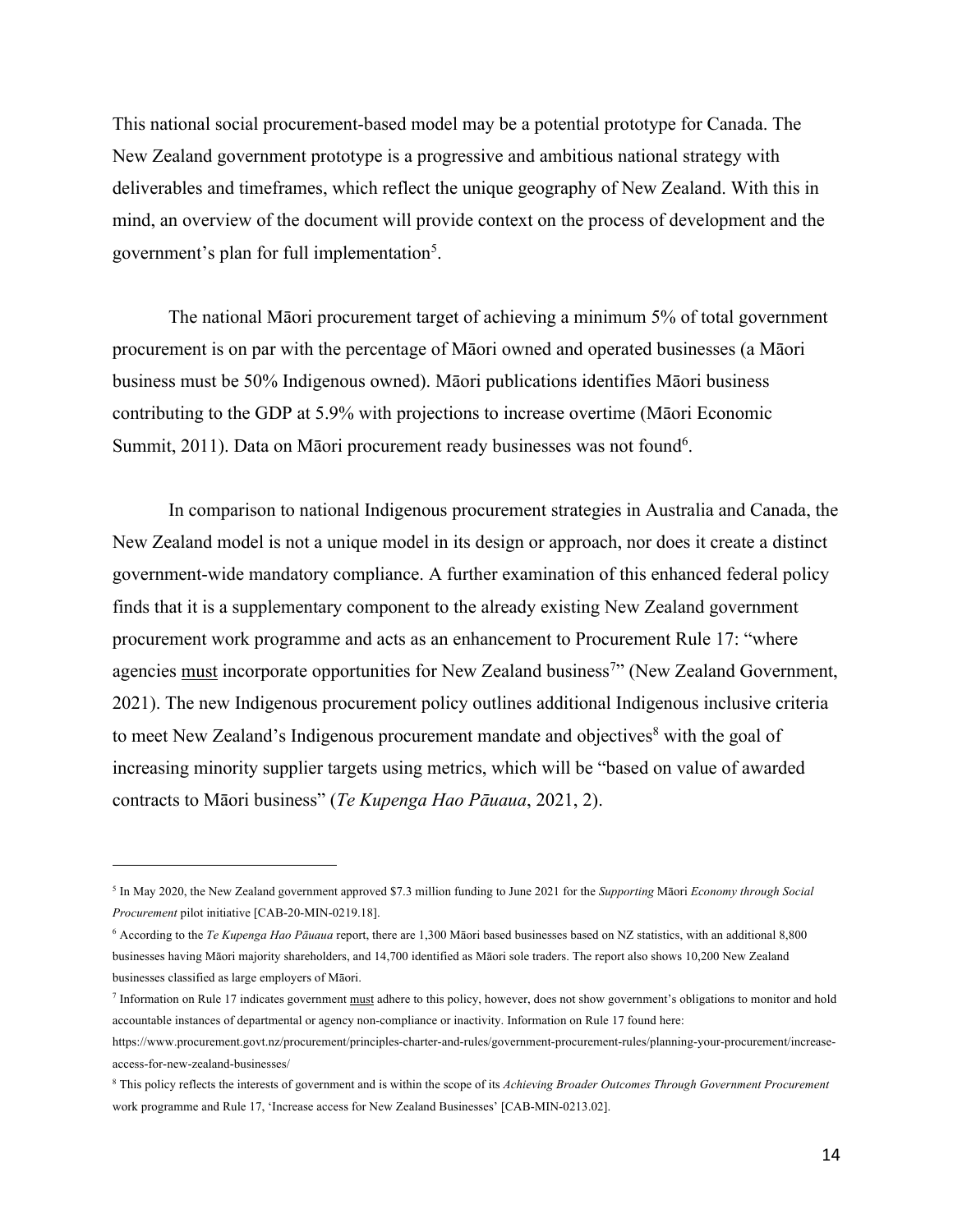The *Te Kupenga Hao Pāuaua* cabinet paper emphasizes the importance and contributions of an independent Māori intermediary (inspired by Australia's Procurement Policy and Supply Nation model), designed to connect Māori businesses to public procurement opportunities and represent Māori suppliers at the national level. Prior to the introduction of this model, the research indicates New Zealand did not have an Indigenous intermediary in place. This national intermediary, or *go-between* model, is a key theme and a possible best practice for consideration in Canada.

Also of interest is the establishment of the *Te Kupenga Hao Pāuaua* project team through *Te Puni Kōkiri* and the New Zealand Ministry of Business, Innovation and Employment. This joint-initiative is an innovative approach and is a potential collaborative model for Canada to consider in co-developing a joint Indigenous-federal national Indigenous procurement strategy.

The project team has achieved, or is currently working on:

- Developing a prototype to pre-qualify Māori businesses, which identifies business qualifications and experience.
- Created a procurement-ready tools and assessment framework for SMEs that are entering the public tender space.
- Supporting and coordinating online business and supplier networking events and social procurement contracting and collaboration platforms.
- Contracted *Amotai* to pilot intermediary services until June 2022.

*Te Puni Kōkiri* and its government counterpart<sup>9</sup> have contracted the independent intermediary role to Māori owned *Amotai*. Based in Auckland, this Māori organization was established in 2018, and supports Māori entrepreneurship, procurement and supply chain. A deliverable of this project team is the development of Māori data collection, reporting and monitoring frameworks, and they are currently prototyping and testing the effectiveness of these frameworks. This co-design, prototyping and testing exercise will create a robust Māori inclusive procurement framework that aligns with the government's 5% Indigenous procurement policy.

<sup>9</sup> Te Puni Kōkiri and Amotai are developing government guide(s), reference materials and procurement instructions for government ministries and agencies to follow. This also includes government procurement reporting requirements and associated documents.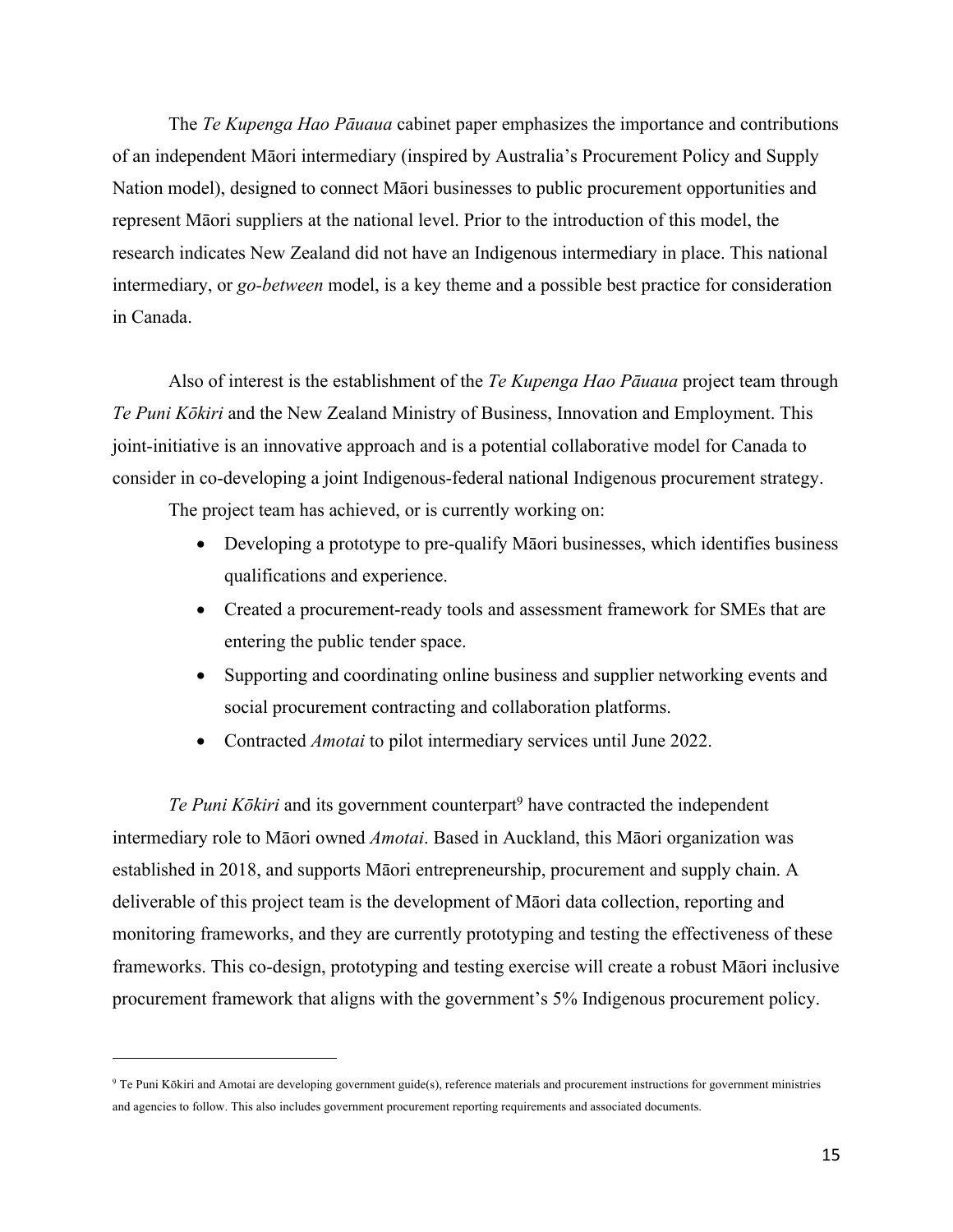The independent intermediary (*Amotai*), will conduct the following functions:

- 1. Verification of supplier diversity, ensuring that suppliers meet the current definition of a Māori business.
- 2. Builds capability by connecting with technical expertise.
- 3. Supports suppliers engaging in the tender process.
- 4. Advocates for suppliers and creates awareness of social procurement practices with buyers; and
- 5. Monitors and measures the impact of social procurement.

This Māori intermediary model is not an extension of an existing government or nongovernment (Indigenous) organization. It functions entirely as an independent representative of Māori businesses and advocate of Indigenous procurement. The *Amotai* and *Te Puni Kōkiri* partnership is tasked with co-developing Māori business procurement-readiness resources, including procurement instructional guides, reporting templates and assessment tools to be used by the government agencies mentioned above.

The New Zealand government has shifted its procurement priorities to focus on 'public value' outcomes, moving away from its long-standing 'value for money' benchmark. Public value is described as "certain values such as public environmental values, social values and sustainable development values" (Nurmandi, Jovita, 2017, pg. 1). It is recommended that further exploration, including the definition of value for money, should be explored in a Canadian context, which is outside the scope of this review.

New Zealand's Rule 17 approach (briefly described below) is to gain full involvement among government ministries and agencies to promote and source New Zealand businesses in government procurement. There is no mention of incentivizing the whole of government to fully invest in meeting the minimum 5% target.

A description of New Zealand's Rule 17 guides public agencies to perform the following tasks:

> 1. For designated contracts, agencies must consider how they can create opportunities for New Zealand businesses.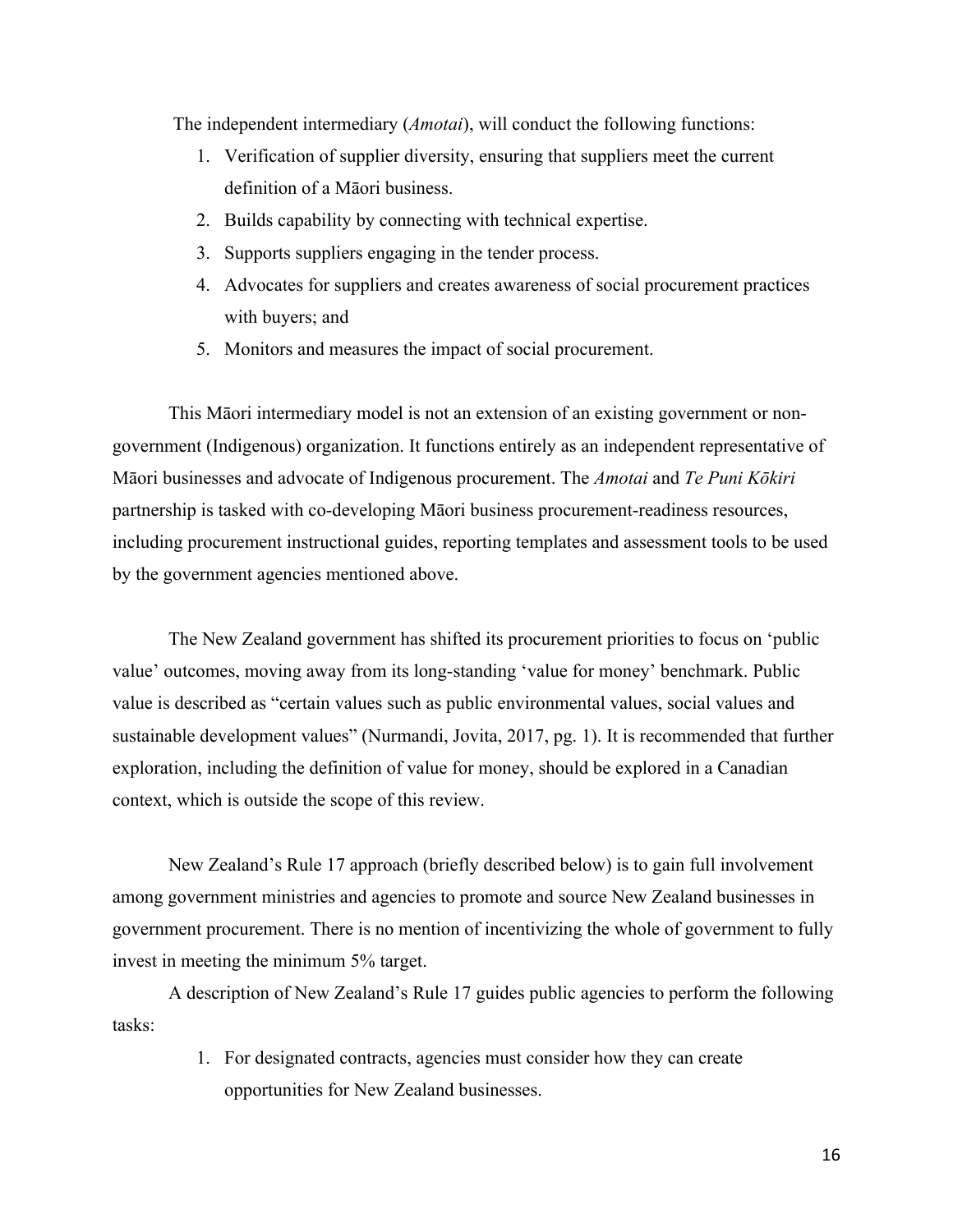- 2. Agencies must have regard to guidance published by MBIE on how to effectively involve New Zealand businesses in contract opportunities including Māori, Pasifika, and regional businesses, as well as social enterprises.
- 3. Agencies must conduct sufficient monitoring on designated contracts to ensure that commitments made in contracts are delivered and reported on.

Reviewing Indigenous procurement strategies in Australia and Canada, the language used by New Zealand in both its national and Indigenous procurement strategies is comparable. It describes the political aspirations and priorities of public procurement targets and outcomes, yet like its global counterparts, it abstains itself to dutifully enforcing its Indigenous procurement policy government-wide, in effect making the Indigenous policy a non-obligatory administrative task for departments and agencies.

According to the *Te Kupenga Hao Pāuaua* cabinet paper, the New Zealand government recognizes "long-term sustainable behavioural changes across government" are required to achieve the Indigenous 5% procurement target goal. This is a powerful statement as it implies an underlying systemic issue within government and the presence of colonial biases and cultural ignorance being prevalent among public sector officials. This paper does not discuss the internal racism that occurs in the public sector, but the above quote does hint to a history of prejudice and discrimination being a wide-spread problem in government.

Of notable interest is the literature relating to history and treaty, in particular the 1840, *Te Tiriti o Waitangi* Māori and Crown Treaty, which is mentioned in New Zealand government and Māori publications. *Te Tiriti o Waitangi* is recognized as a foundational nation-building document and a reference point in the design of the Indigenous procurement policy. Literature on this treaty demonstrates the Crown and Indigenous relationship, which respects Māori rights and title to lands and resources. It is a governance model unique to New Zealand, which sets out mutual expectations towards developing a shared economy and promotes respectful relations between the European settlers and Māori.

Supplier diversity and social procurement has become an increasingly predominant topic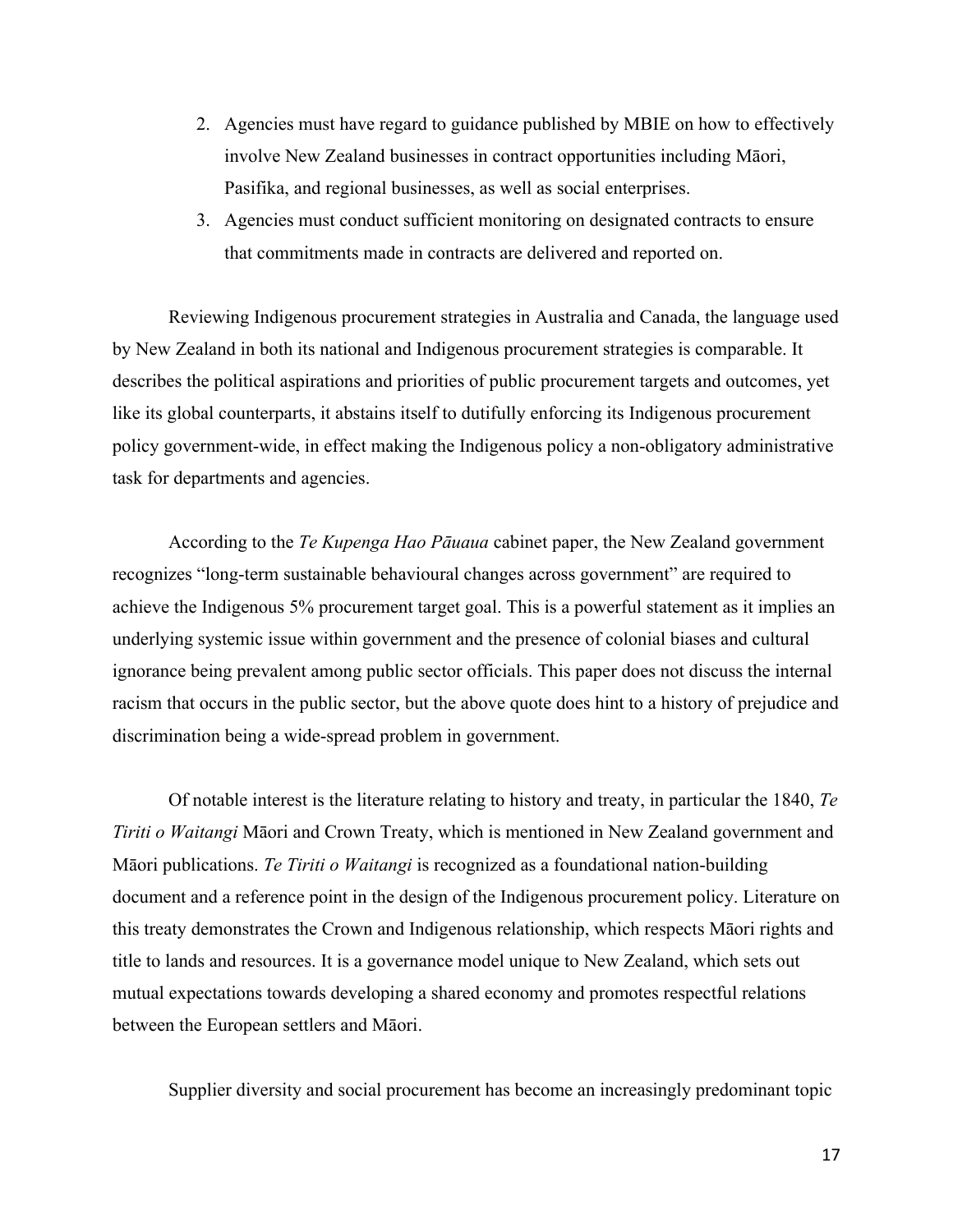of interest among New Zealand politicians and economists. Based on the frequency of its use and adoption in New Zealand business and procurement information, this global social-based, purpose, or impact global movement, has become an accepted social practice (whether by choice or by conformity) among New Zealand's minority and Māori business sectors. Literature relating to government supplier diversity describes it as "becoming increasingly prominent as firms have recognized the economic benefits of broadening their supplier base to include minorities" (Adobor, McMullen, 2006, pg. 291).

Research shows that a national Indigenous procurement strategy will require a unified approach with clear strategic objectives. A co-developed Indigenous and government procurement policy approach similar to the New Zealand initiative does show promising results if both parties are fully accountable for its design, implementation and monitoring using consistent and coordinated measures and metrics. A strong focus on Indigenous-led ethical management and the support functions of an independent intermediary are critical in developing a national Indigenous procurement standard or guideline and government investment and accountability.

The New Zealand Indigenous procurement policy and implementation pilot program proposes regular performance reviews will be conducted by government and the independent intermediary. The first of which will take place in 2022. These evaluations will be based on foundational data and activities beginning in December 2021. Based on the evaluation process and findings, the framework will be used as a best practice model for other minority groups to support supplier diversity, which reflects the New Zealand population.

The cabinet report notes that the pilot will have significant challenges in its first year of operations, namely in the form of creating quantifiable data of Māori procurement-ready businesses. Further, in trying to establish and maintain public sector procurement pipelines, which connect public procurement to Māori businesses. Lastly, the methods employed to support or scale Māori businesses overtime to create more procurement ready businesses.

As noted earlier in this report, the need for an independent intermediary is identified as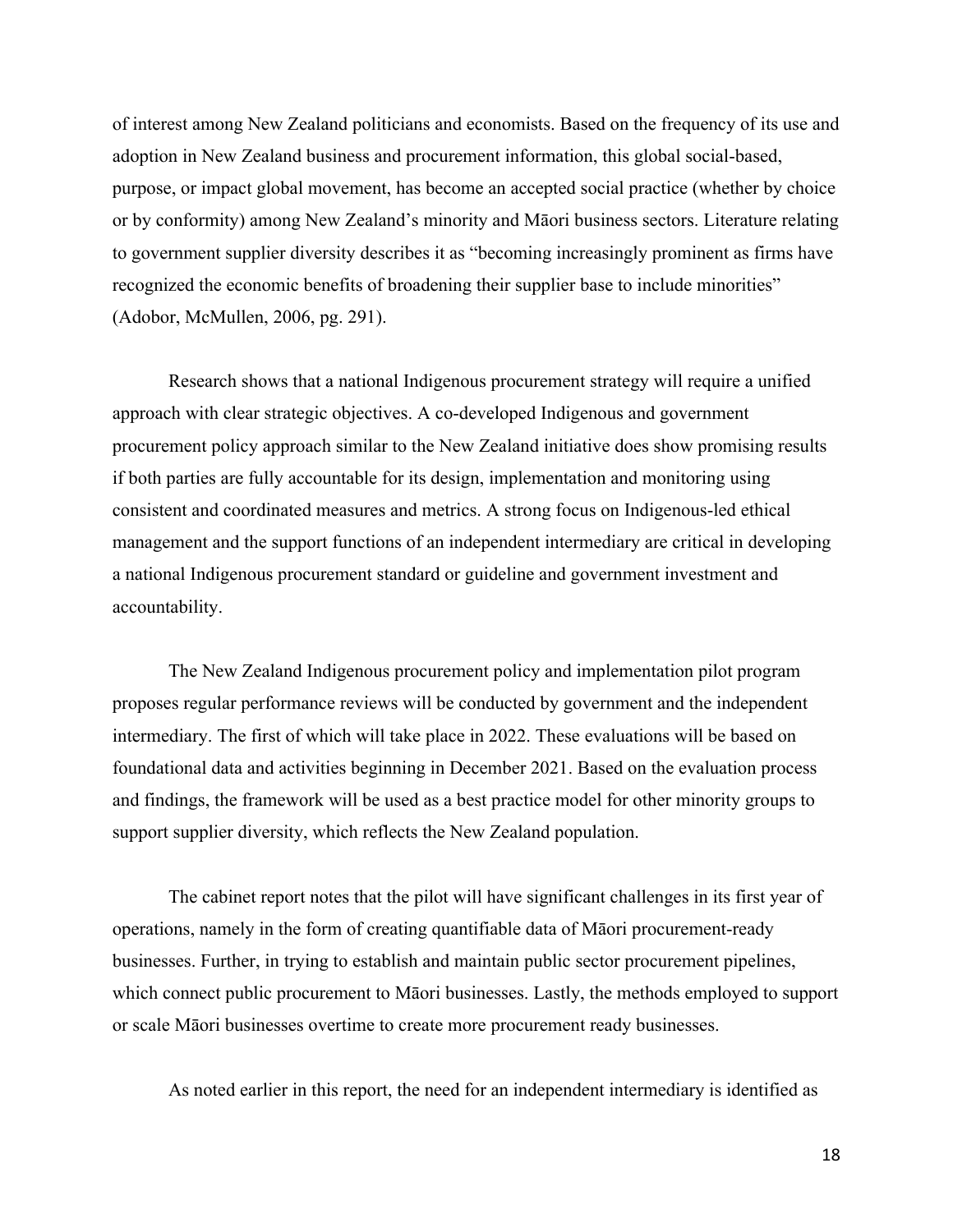being critical to ensure ethical practices, operational performance and accurate data are established and maintained with strict adherence to the Indigenous procurement policy. The role of government as the 'buyer' also implies an ethical responsibility to feed into the pipeline of opportunities, which requires a unified ministry and agency approach to adopt the policy as a recognized standard and to commit significant effort to increased Māori procurement activity to make this program successful.

The approach instituted by the New Zealand government in this pilot project to mandate government agencies is ambitions and comes with historical internal challenges. It is recognized that this Indigenous procurement policy roll out will be an arduous process beginning with education and awareness to shift the behavioural attitude of government ministries and agencies that have a track record of non-compliance to participate in Indigenous public procurement policy. The approach taken by government to develop a progressive Indigenous procurement strategy based on concise metrics and value-based is a standard practice employed by other countries.

In conclusion, the New Zealand government policy briefs and information explored in this literature review offers an adequate depiction of the steps taken to date. Further information regarding government investment in internal capacity development to meet their Indigenous procurement target was difficult to find. There was no literature found that demonstrates the creation of internal Indigenous procurement monitors or Indigenous procurement officers within government, aside from the role the intermediary plays; any mention of internal government strategies was next to nil. Further, there was no mention in the literature discussing government steps to address acts of non-conformance to this procurement policy by ministries and agencies, and no information on repercussions being placed upon government if performance measures are not met. The focus appears to be placed on guidance, monitoring and reporting for public service workers. Government literature points to a public service policy awareness campaign method, rather than a compulsory requirement by government to conform to its own policies.

Lastly, the use of an independent intermediary offers a replicable model that can be employed by Canada—with enhancements to ensure public trust, transparency and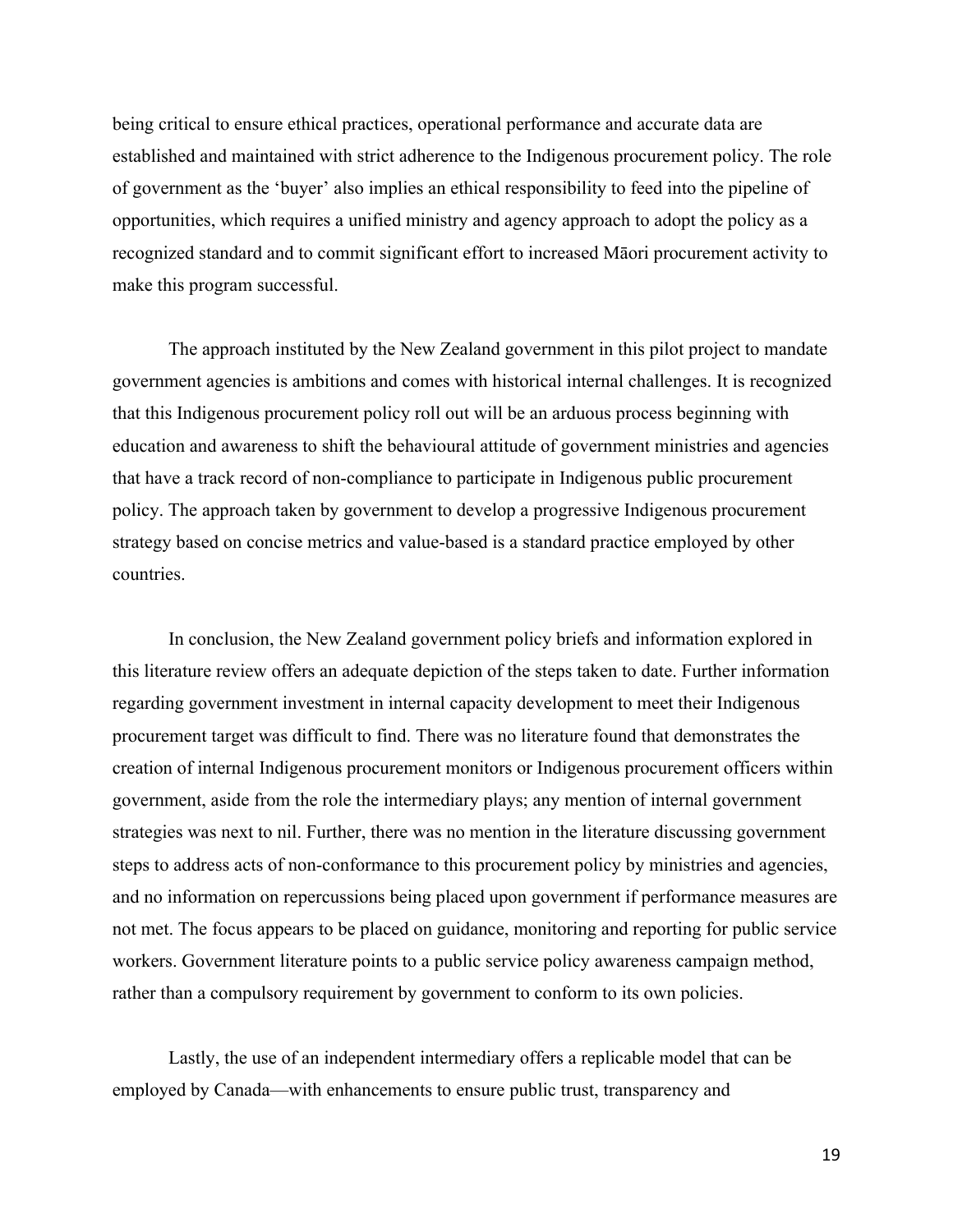accountability. In the case of *Amotai*, which its website describes as "learning from Australia's Supply Nation," the organization functions as a platform and connector offering similar (if not the same service offerings) as the Australian model. The New Zealand Indigenous procurement strategy offers a wealth of knowledge that could be replicated in Canada. It would be recommended to further deepen the research to examine how New Zealand will achieve the quantifiable metrics needed to meet performance measures. In addition, an analysis of the internal structures and capacity of the independent intermediary model would be beneficial in developing a similar or improved-upon platform for Canada.

#### **Australian Government Indigenous Procurement Policy December 2020**

The 36-page Government of Australia Indigenous Procurement Policy (IPP) document is a foundational document for Indigenous and non-Indigenous Australians. The history of the national Indigenous (Aboriginal and Torres Strait Islanders) procurement policy stems from the National Indigenous Procurement Strategy (2015). This latest version sets out new policies that the Australian government deems critical to improving Indigenous entrepreneurship, business and economic development outcomes by "significantly increasing the rate of purchasing from Indigenous enterprises" (Indigenous Procurement Policy, 2020, pg. 8).

Indigenous procurement in Australia has had a long history of challenges, including underutilization and risk—especially for rural Indigenous businesses. An article by Curtin University (2011), highlights nine areas of interest, which have stymied Indigenous procurement development in remote Australia, which include:

- 1. Understanding, managing, and transferring risk (risk mitigation).
- 2. Leveraging lessons about e-procurement and e-literacy (enhancing suppliers' capabilities).
- 3. Understanding how buyers source products and/or services from supply markets through intelligence techniques (sourcing products and services).
- 4. Understanding 'purchase cards' and how to use them.
- 5. Developing capacity and qualifications as a supplier, to supply a particular market.
- 6. Using procurement as a lever for change and development.
- 7. Managing contracts.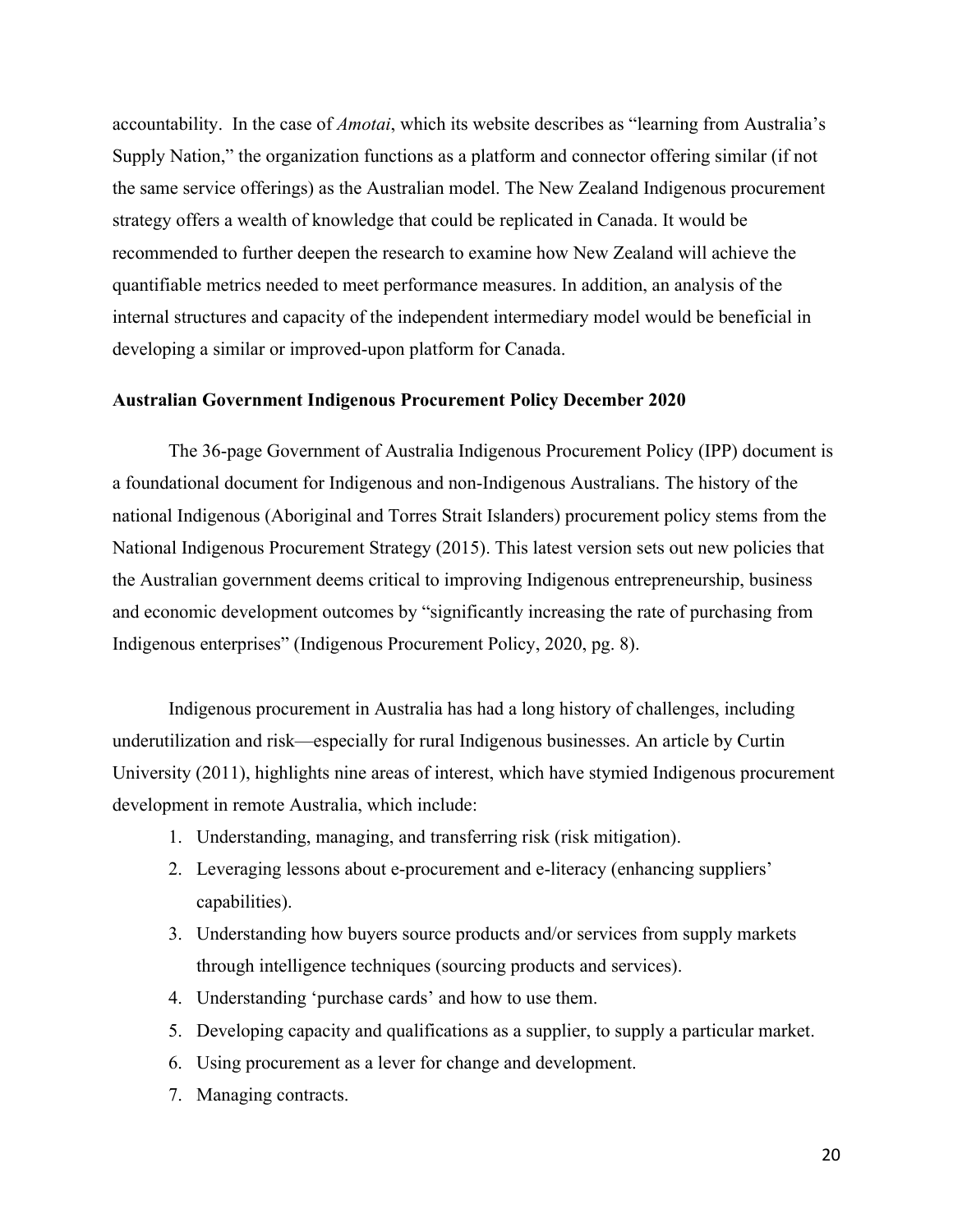- 8. Understanding total 'cost of ownership' models.
- 9. Achieving sustainability, a successful 'triple bottom line,' and meaningful outcomes.

According to the latest IPP report, the Australian government is addressing these 9 challenges by improving supplier evaluation criteria, empowering Indigenous suppliers through intermediary services, and improving its government procurement guidelines. The IPP intends to solve many of these challenges by increasing Indigenous procurement outcomes in three (3) ways:

- 1. Annual targets for the volume and value of contracts to be awarded to Indigenous enterprise by the Commonwealth and each Portfolio.
- 2. A Mandatory Set Aside (MSA)<sup>10</sup> to provide Indigenous enterprises the opportunity to demonstrate value for money before a general approach to market. The MSA applies to all procurements to be delivered in remote Australia and for all other procurements wholly delivered in Australia with an estimated value from \$80,000.00 to \$200,000.00 (GST inclusive).
- 3. Indigenous participation targets to be mandated in high value contracts wholly delivered in Australia at 7.5 million or more in specified industry categories, known as the 'mandatory minimum requirement' (MMR). This includes a mandate that tender evaluations for procurement subject to the MMR must consider a tenderer's past performance against MMR targets contained in relevant Commonwealth contracts.

In Australia, there are two purchasing targets identified, which according to the IPP are:

- 1. Volume target, which is the equivalent of three per cent of the number of eligible procurements awarded to Indigenous enterprises each financial year.
- 2. Value target, which is described as the equivalent of three per cent of the value of eligible procurements awarded to Indigenous enterprises each financial year. A series of progressively increasing value targets apply, up to a maximum value of

<sup>&</sup>lt;sup>10</sup> According to the IPP, the Mandatory Set-Aside (MSA) arrangements provide Indigenous SMEs with the opportunity to demonstrate value for money before the procuring official makes a general approach to the market. It applies to all remote (rural) procurements, wholly delivered in Australia where the estimated value of the procurement is between \$80k and \$200k (GST inclusive).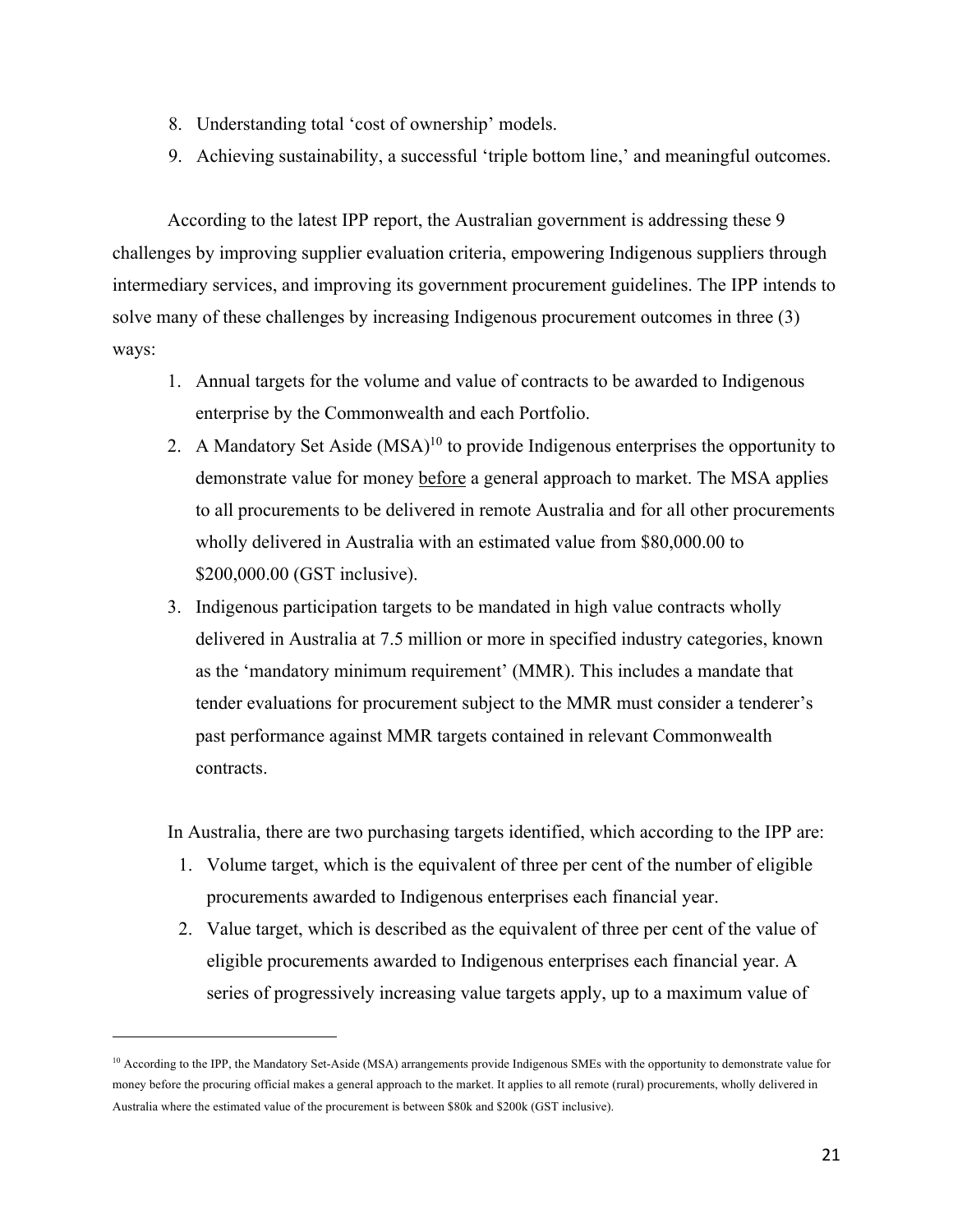three per cent.

As indicated above, Australia's Indigenous procurement program is based on an incremental target percentage accrued over a period of time ranging from 2019, beginning with a one percent target, to 2027-28, which is the three percent target. In addition, the IPP will "count the range of procurement and purchases awarded to Indigenous business against their targets," including:

- a. Direct contracts and purchases.
- b. Subcontracts relating to goods and services.
- c. Multi-year contracts.

Further, the Australian government has selected and endorsed a national intermediary (Supply Nation) and/or regional Indigenous business support agencies. More on Supply Nation is found in the body of this report.

The IPP falls under the umbrella of responsibilities for the Department of Finance, which is responsible for the Commonwealth Procurement Rules (CPRs) and is under the authority of the Public Governance Performance and Accountability Act, 2013. The Indigenous Procurement Policy is not a separate policy; it is identified as a Procurement-Connected Policy (PCP) and acts more so as a framework designed to support ministries and agencies in efforts to comply with the IPP. Identifying and securing an Indigenous supplier remains with a government procuring official, making determination and arrangements based on procurement rules. Searches for suitable suppliers is done using the Supply Nation business directory. If no Indigenous company is found to meet the procurement opportunity, it is documented, and the opportunity will fall in line with regular mainstream public procurement practices.

Mandatory minimum requirements (MMR) for certain contracts requires a certain percentage of "Indigenous employment or supplier use (or a combination of both) over the term of the contract" (IPP, 2020). Further, the IPP defines this percentage as a target of four per cent at the employment or supplier use (at the contract level) or a three per cent at the organizational level. This practice may be worth exploring further in a Canadian procurement mandatory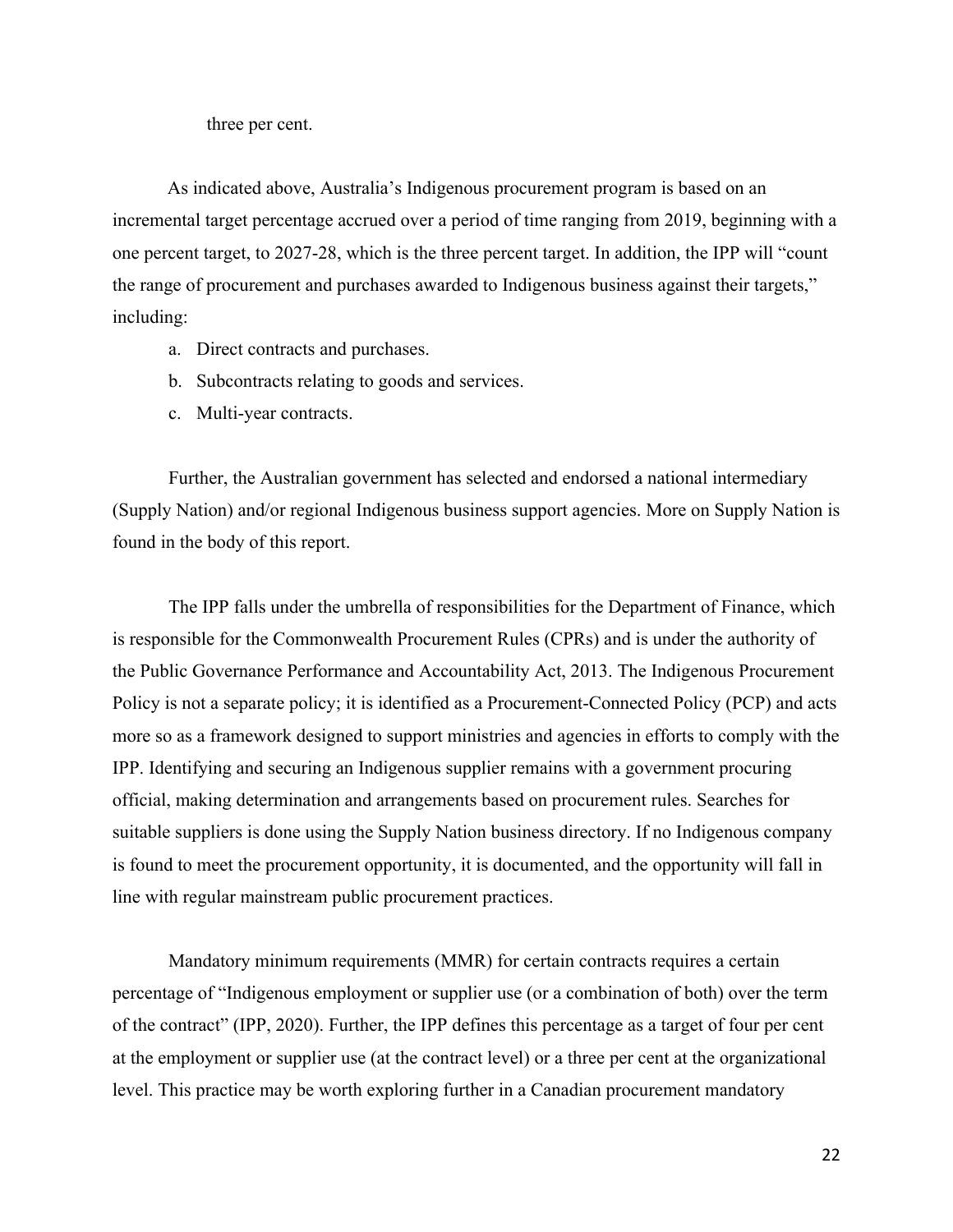minimum requirement.

It must be noted that the policy administration of both New Zealand and Australia reflect similar performance and compliance metrics, including government implementation plans and similar government attitudes that place emphasis on "Commonwealth entities being responsible for ensuring their own compliance" (IPP 2020).

Definitions are also a critical factor to consider when looking at Australian Aboriginal and Torres Strait Islander procurement policy and implementation, namely, how government and Indigenous peoples define an Indigenous business and related terminology. According to Australian government information, Indigenous enterprises must be at least 50% Indigenous owned and recognized by either Supply Nation (Australia's prominent Indigenous independent national intermediary) or found in the public registry maintained by the Office of the Registrar for Indigenous Corporations  $(ORIC)^{11}$ . Proof of Indigeneity is required to validate business owner's Indigenous status. Examples of proof of Indigenous affiliation are described in the IPP and must be authenticated and approved by the Australian government.

The Australian government requires business owners to provide evidence of Indigeneity, which includes such documents as:

- A statutory declaration, declaring that the enterprise is 50% or more Indigenous owned; or
- Certificates or letters of Indigeneity of the Indigenous owners provided by a recognized Indigenous organization such as a land council.
- Checking whether the enterprise is listed with an Indigenous Chamber of Commerce or another businesses directory/list and confirming that the business meets the eligibility requirements of the IPP.

A more detailed overview of the terms and conditions of eligibility can be found on the

<sup>&</sup>lt;sup>11</sup> The Australian government announced changes to the IPP. Effective January 1, 2019, incorporated joint ventures must register with Supply Nation to be eligible to bid on Commonwealth (federal) contract opportunities.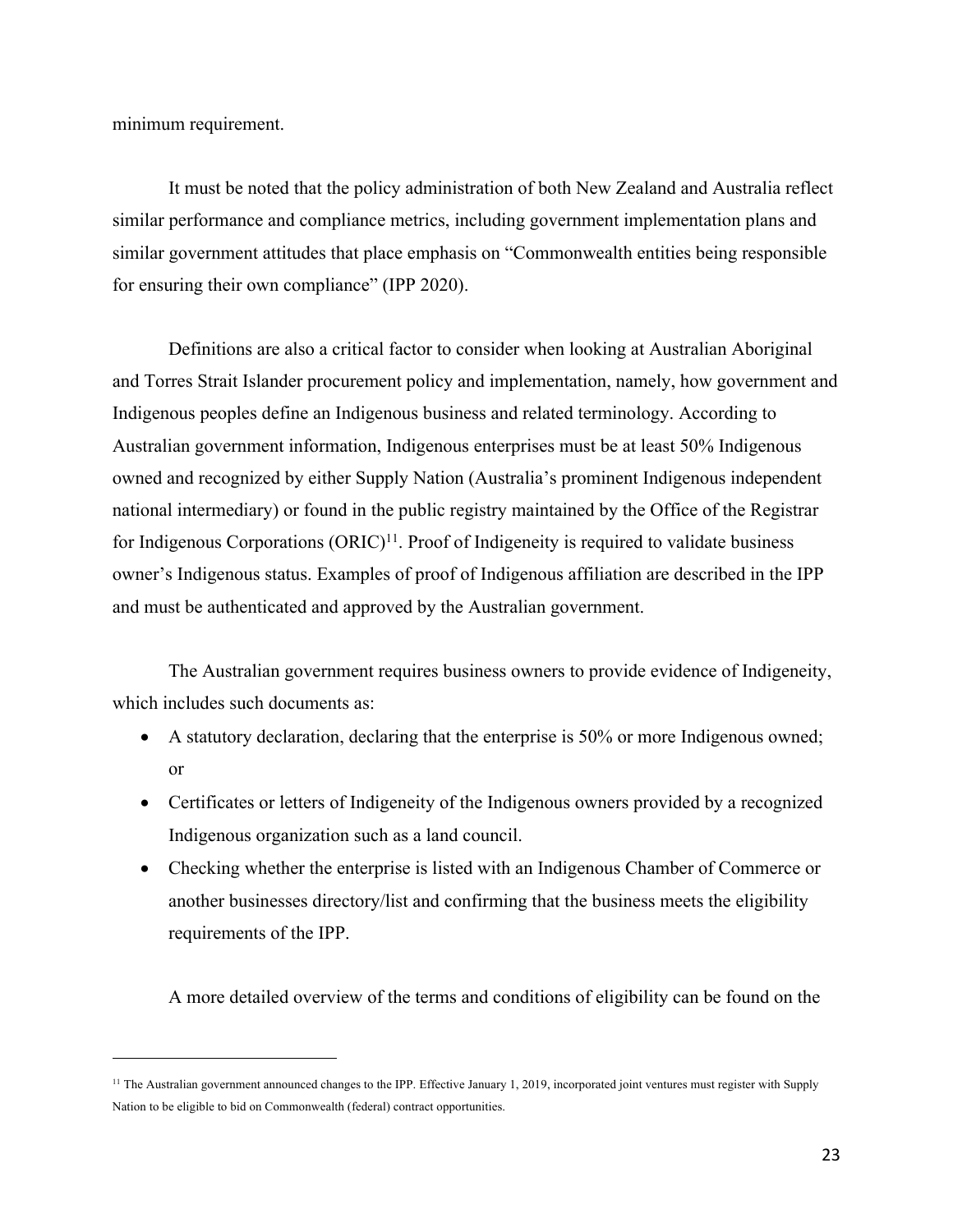Supply Nation website. From an Indigenous lens, this form of proof of pedigree continues to be the paternalistic practice of choice by government(s), and to a certain extent, Indigenous organizations, to determine Indigenous cultural or tribal relationship. This practice of Indigenous identification by countries such as Australia, New Zealand, Canada, and the United States violates the Indigenous rights found in the United Nations Declaration on the Rights of Indigenous Peoples (United Nations, 2007). Recommendations to create new Indigenous business identification processes (as per Indigenous approval of such language and descriptions), are outside the scope of this report.

Also of interest are the factors involved in defining criteria for joint ventures between Indigenous and non-Indigenous entities. Supply Nation and its government partner(s) model sets the level of ownership and control of a joint venture as being at least 50% Indigenous owned and controlled,<sup>12</sup> with a plan in place to increase the Indigenous workforce on both sides of the joint venture. This leads to a conversation on the effectiveness and enforcement of this policy. Based on current practices found in Australian literature, the control factors in place by Supply Nation (i.e., Terms and Conditions) to ensure Indigenous business compliance are primarily administrative in nature and offers little to no punitive recourse for abuse of policy by any and all parties. Abuse and unethical practices by non-Indigenous businesses tapping into Indigenous procurement opportunities via joint ventures or 'shell companies' is an ongoing concern and mitigation processes are found throughout the procurement literature.

Of notable interest, the term 'black cladding' was noted in the FAQs section of the Supply Nation website, which describes it as "a business that has been set up to manipulate the 50% definition and leverage supplier diversity policies in order to benefit the non-Indigenous party" (Supply Nation website, 2020). There were no references found on allegations of abuse of power of an intermediary and no literature was found to indicate such an instance or event exists. However, this does not mean Indigenous organizations are immune to unethical practices.

<sup>&</sup>lt;sup>12</sup> According to the State of Indigenous Business: Driving Growth Across the Indigenous Business Sector publication. In April 2020, Supply Nation had around 2,335 suppliers on its national directory and estimates Supply Nation has supported \$3.9 billion in revenue from procurement.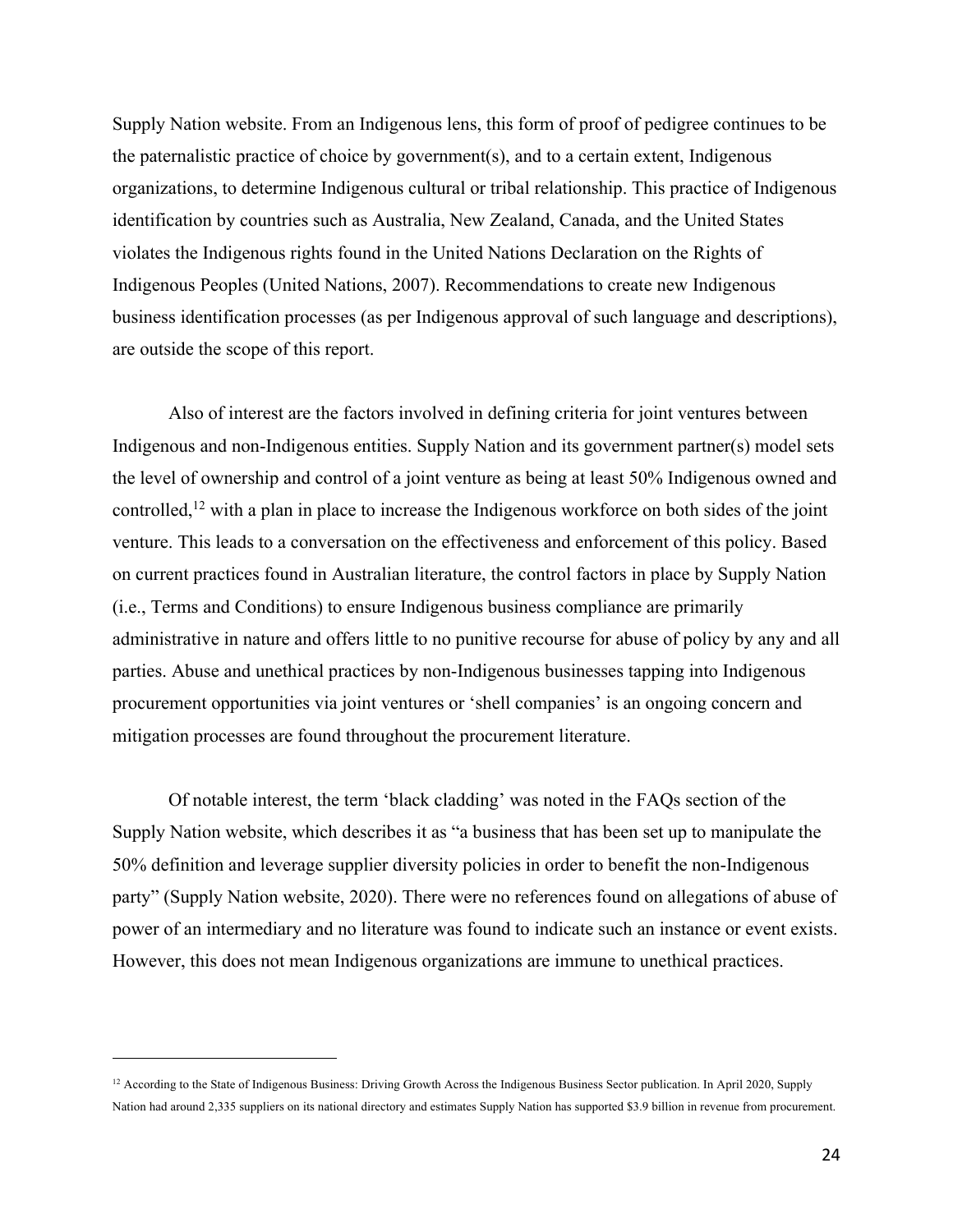An objective review of Supply Nation operations from an Indigenous research perspective was not found in academic literature. Furthermore, limited to no information was found on program or delivery challenges or deficiencies of the organization. Most public reports (albeit being supplied by the Australian government and Supply Nation) indicates a track record of successful outcomes. A critical and unbiased review of the organization would be valuable in this instance as the literature and the ethics associated to it do not offer a clear and concise picture of the organization or unbiased client experiences.

An annual external audit of programming and internal review (conducted by an external evaluator or ombudsperson) of the intermediary would go far in establishing an unbiased depiction of overall program and service delivery effectiveness. Further, the creation of an intermediary ethics advisory council outside of a business focused advisory group, would ensure compliance of procurement policy and act as an integrity commission when necessary. In addition, a program quality assurance or policy compliance officer at Supply Nation was not found in the current listing of management, staff, and board. This would be a recommended best practice for enhancing the intermediary model.

The term relationship manager (ambassador) positions found in Supply Nation represent the Australian geography (New South Wales, Queensland, South Australia, Australian Capital Territory, Northern Territory, Victoria). The intermediary acting as a state liaison and connector has potential to be an adopted practice and applied to a provincial and territorial model in Canada. Further, this model could also be employed with federal departments with procurement officers/managers having direct access to an Indigenous regional or national liaison. The research on the New Zealand Indigenous procurement intermediary role points to a similar territorial/provincial model being employed.

The terms 'minority supplier diversity' and 'social procurement,<sup>'13</sup> like New Zealand, are used in national procurement dialogue in Australia. This western terminology and practice are

<sup>&</sup>lt;sup>13</sup> Social procurement may be viewed as synergistic to Indigenous traditional community economic values, systems, and ways of knowing and being. The Buy Social Canada website defines social purpose as "every purchase having a social, economic and environmental impact . . . that helps shape inclusive, vibrant and healthy communities" (Buy Social Canada website, 2021).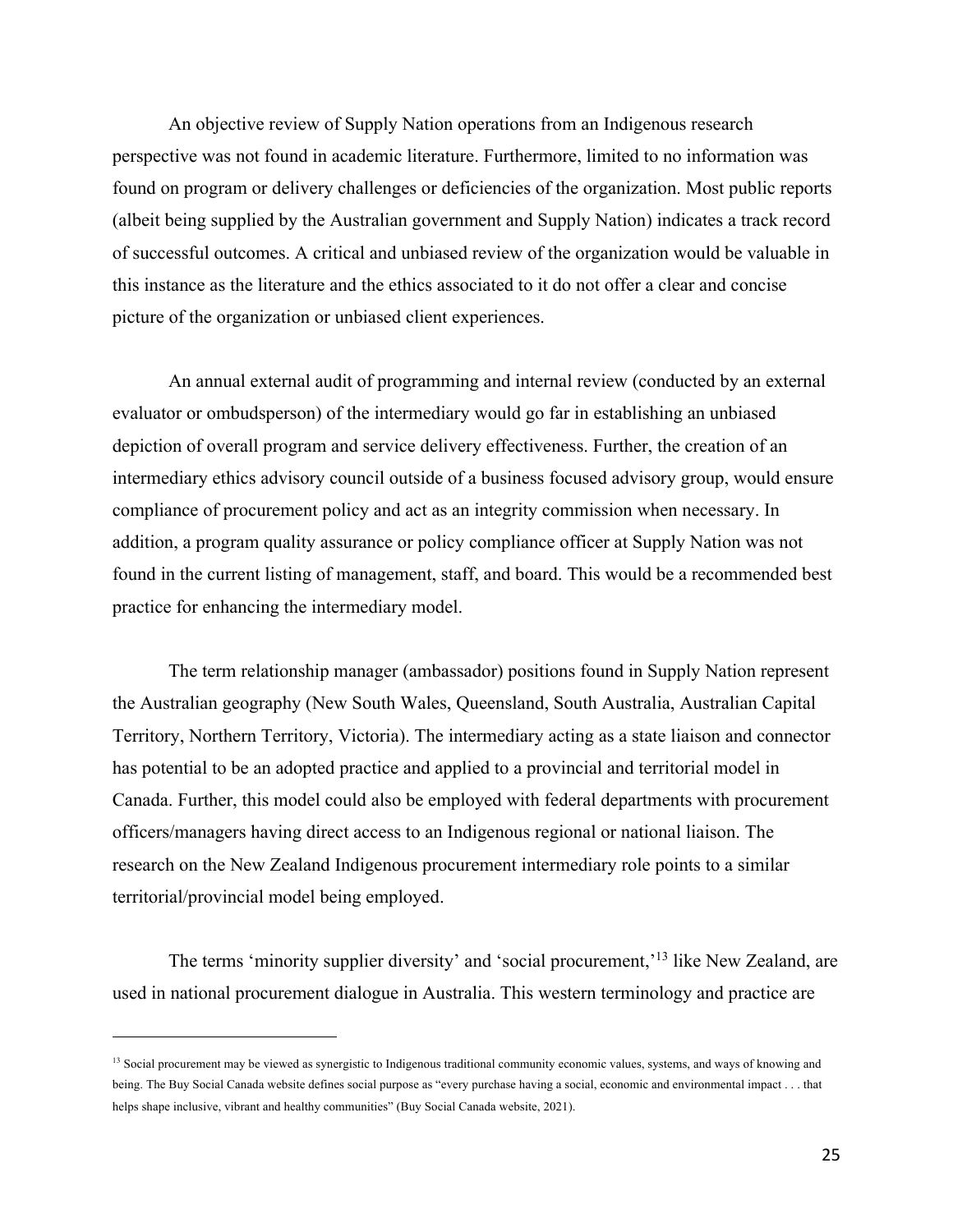becoming a recognized business practice by Indigenous peoples, as indicated in the integration of the western 'social purpose' or 'community impact' references found in Australian Indigenous business resources and literature. Exploration on Indigenous social purpose procurement and its introduction into the Canadian market are outside the scope of this literature review. Research on Indigenous social procurement would be timely to further understand its potential as a form of decolonization and Indigenization of western business and procurement practices. In addition, a report on ethical supply chain and procurement practices would also provide much needed context to regulating (social) procurement and Canadian and Indigenous procurement governance.

Literature on procurement law and regulating industry practices emphasize the early establishment of ethical standards and models and/or ethics advisory committees to be used to facilitate:

- Mitigating risk and ethical behavior among public and private sectors and,
- Co-creating social value, assessment and measurement tools and frameworks that reflect current International Standards and future industry trends.

Research on the role of a procurement ethics advisory role points to it being housed within a dedicated (Indigenous) Procurement Directorate model, or as a separate body within a national independent intermediary. The directorate would act as a performance evaluator and/or could serve as an Indigenous procurement ombudsperson/government liaison appointment. This role would provide duties, which would range from annual unbiased reviews of the Indigenous procurement strategy to being tasked with investigating and resolving internal issues that may arise within the Intermediary. As a government liaison, the directorate would act as a primary resource for public procurement officers to provide concise guidance on "how to", "when" and "why" (Barraket, Keast, Furneaux, 2016, 39), when incorporating Indigenous social procurement practices into federal procurement opportunities. This role is not found within the Australia Supply Nation or New Zealand models. The advantages of employing such an office or person would be a practical solution to create an Indigenous procurement ecosystem that is based on "economic efficiencies, value for money, equal treatment, transparency and a competitive edge" (Trepte, 2004).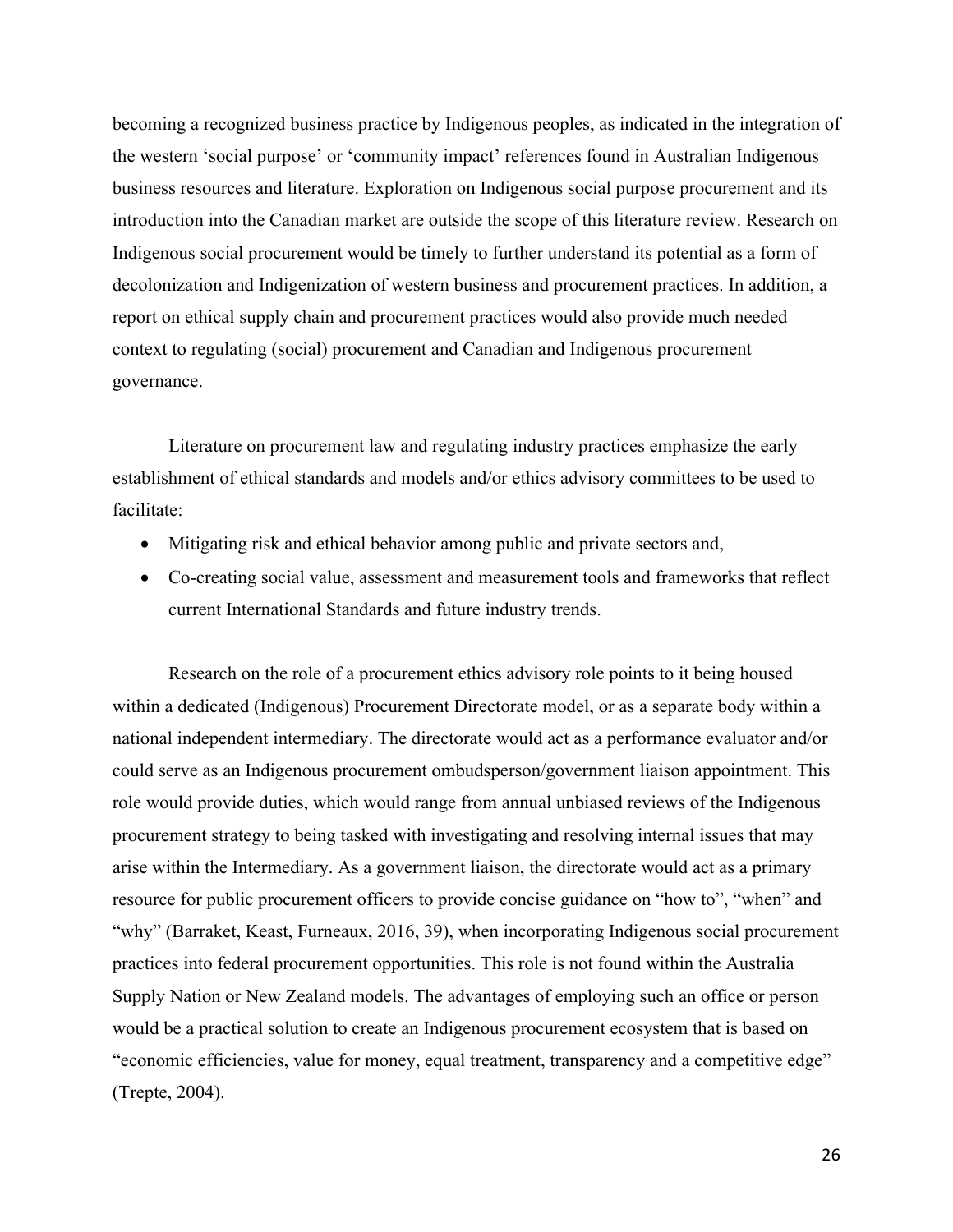The independent Indigenous intermediary model for Canada could play a parallel role and function like Supply Nation and *Amotai*14. A possible program and service-based model could include, but is not limited to:

- a. Procurement-readiness education, skills and training using a graduated system.
- b. Indigenous Supply Chain and Procurement Management System.
- c. Indigenous Supplier Selection and Procurement Solicitation.
- d. Indigenous Procurement Legal Advisory.
- e. Office of Risk Management, Negotiation & Sustainability.
- f. Indigenous Supplier Contracting, Regulatory Compliance and Performance.
- g. Project Management and Logistics.

Other important themes emerged in the literature that are worth mentioning. These include Truth and Reconciliation and Indigenous politics and data collection research methods. These areas of interest will be briefly described below.

Government information from Australia, New Zealand, and Canada share a commonality in policy development, which is the overarching theme of a growing public support to create Truth and Reconciliation Action Plans and/or self-determination pathways aimed at empowering Indigenous peoples, businesses, and communities. From a national Indigenous procurement strategy standpoint, Australia is taking the lead on this through the government endorsed Supply Nation model and tools such as the Reconciliation Action Plan (RAP), which is described as "a strategic document that supports and drives an organization's contributions to reconciliation both internally and in the communities in which it operates" (Reconciliation Australia, 2020). Canada has a similar reconciliation organization known as Reconciliation Canada<sup>15</sup>. According to its website, Reconciliation Canada offers Reconciliation and Economic Reconciliation Action Plan programs and services, which works with government and corporates to "help build relations between them" (State of Indigenous Business, Supply Nation Research Report, No. 1, 2020, 38).

<sup>&</sup>lt;sup>14</sup> The formation of an international Indigenous procurement association comprised of Australia, New Zealand and Canada representation could prove beneficial for establishing Indigenous international procurement standards and overseas business relations.

<sup>&</sup>lt;sup>15</sup> The Reconciliation Action website, https://reconciliationcanada.ca is a resource of interest in the design, development, and implementation of the national Indigenous procurement strategy.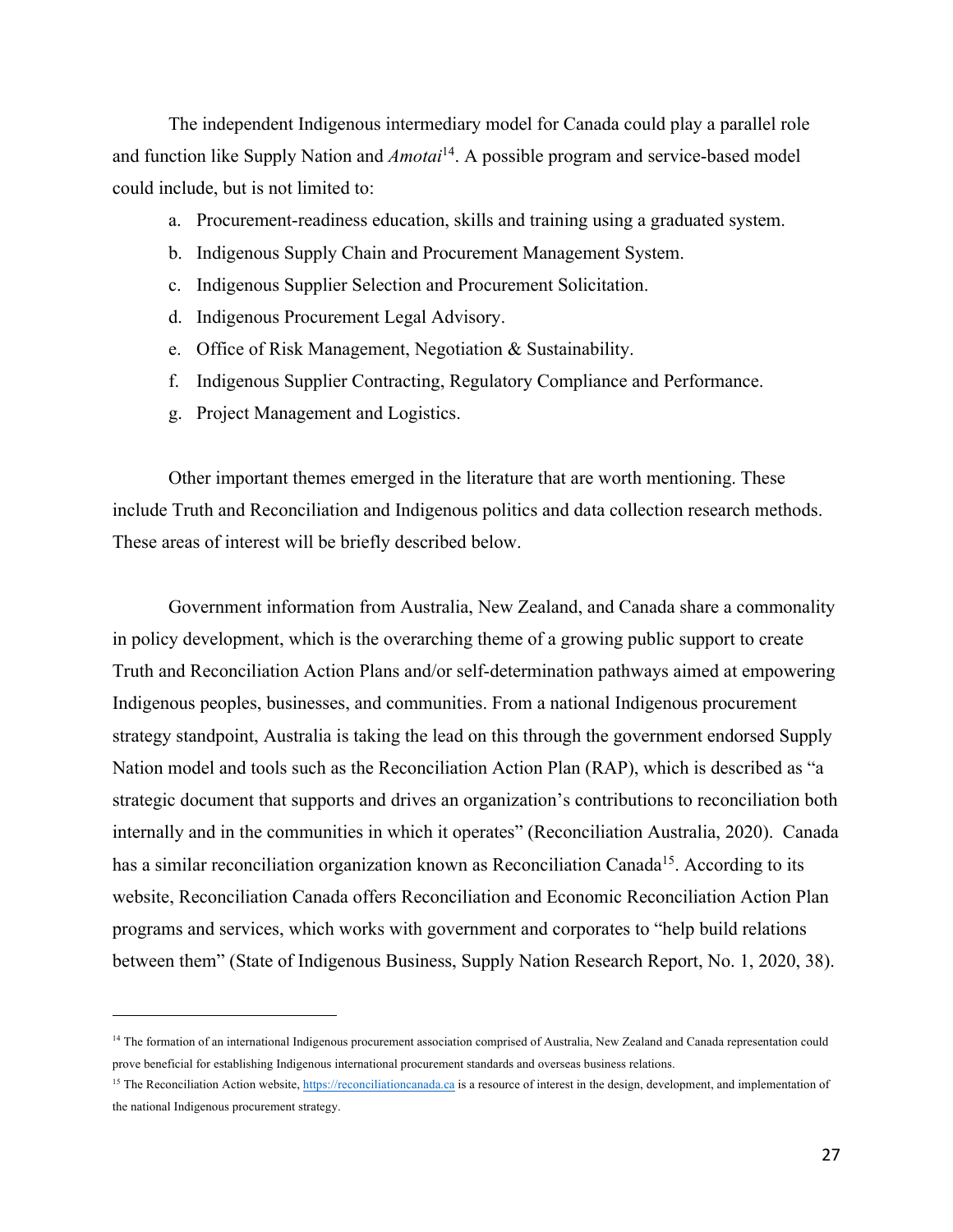A potential best practice model is the adoption of an Economic Reconciliation Action Plan to further strengthen the social mission and impact of a national Indigenous procurement strategy.

Indigenous politics and influences cannot be overlooked, and the motivations of Indigenous organizations must also be considered or observed in all facets of the national procurement narrative, which includes policy development, investment, and implementation. Australian Indigenous NGOs and by comparison Canadian based NIOs, political organizations, and advocacy groups, are indeed necessary in advocating for policy change; however, the literature also points to issues of self-interest, nepotism, and interference, which can arise. Research on a national implementation strategy, which incorporates conflict-of-interest mitigation or administrative steps to prevent early-stage conflicts of interest was not found. Adopting a proven collaborative or equitable partnership model between NIOs, special interest groups and government, with a unified and clear mission and vision can further the process in a timely way.

Data collection is paramount to the overall success of a national Indigenous procurement strategy. A unified or centralized Indigenous business and procurement database can effectively perform data collection—provided that sufficient investment in research and development and technology are secured to develop a national Indigenous business/procurement data bank. Research to identify a dedicated Indigenous procurement data collection agency and/or institute in Australia, New Zealand, Canada, and the United States, which conducts Indigenous business and/or procurement research or research standards could not be found. A best practice approach to address this data and research deficiency could be to create an Indigenous research department, which produces quantitative and quantifiable data sets that are regular, accurate and timely. This service would also provide the knowledge, training, consultancy, and tool kits that would further improve the intermediary functions, programs, and service delivery.

Further, by connecting the intermediary to feeder networks using a spoke and wheel model of partnering Indigenous organizations, communities, etc., across the country, regular nationally developed surveys, programming, and networking would improve knowledge, language, trends, and metrics outcomes at the local, regional, and national level. This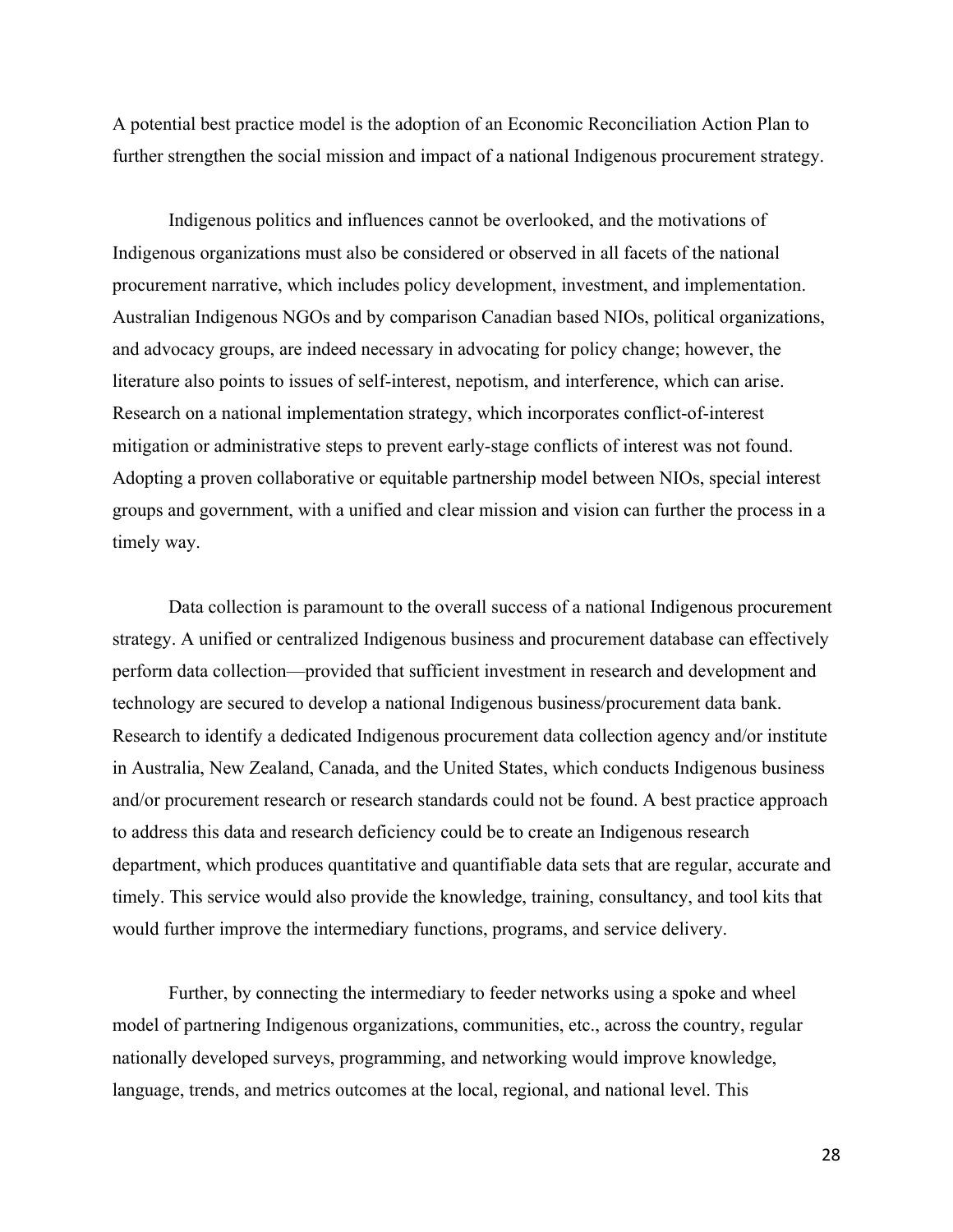Indigenous-led support system could further improve data accuracy if implemented and monitored by qualified Indigenous researchers that perform the role of data collection and analysis. This approach will help resolve existing issues of data inaccuracy and removes the assumptive language currently in use by Indigenous and non-Indigenous governments and agencies as they describe Indigenous business and procurement metrics to measure performance.

The Australian and New Zealand governments have invested in Indigenous business and procurement capability using a blended approach by enhancing public procurement policy guidelines and in investing in national independent intermediary models. This is one step Australia is taking; the second step is the tendering process and minimum requirements for Indigenous business, which have been updated to reflect current national Indigenous procurement priorities. The tendering process will require a deeper examination of the literature to review historical policies and outcomes and a comparison study, which is outside the scope of this literature report.

In January 2019, enhanced requirements for Indigenous joint ventures to register with Supply Nation was endorsed by the Australian government, thus, giving Supply Nation a leadership role and a controlling interest representing all Australian Indigenous suppliers who are "eligible to bid for Commonwealth contracts under the Indigenous Procurement Policy" (Supply Nation, 2020). In essence, Supply Nation has become the gatekeeper, and by virtue of this role, holds a monopoly on Indigenous procurement in Australia. This model also shines a light on the importance of supporting through fair, equitable and inclusive joint-partnership agreements (when necessary) with NIOs and local and regional Indigenous business support organizations.

An internet search on Australian Aboriginal and Torres Strait Islander business support organizations or 'hubs' in Australia found several throughout the country; for example, The Wirra Hub, located in Perth, Western Australia, and the New South Wales Indigenous Chamber of Commerce (NSWICC), located in Sydney, New South Wales, Australia. These two Indigenous business hub examples demonstrate a level of business capabilities that can support Indigenous procurement and feed the Supply Nation model (by training Indigenous businesses to become procurement ready), and thus, meeting eligibility requirements to be included in the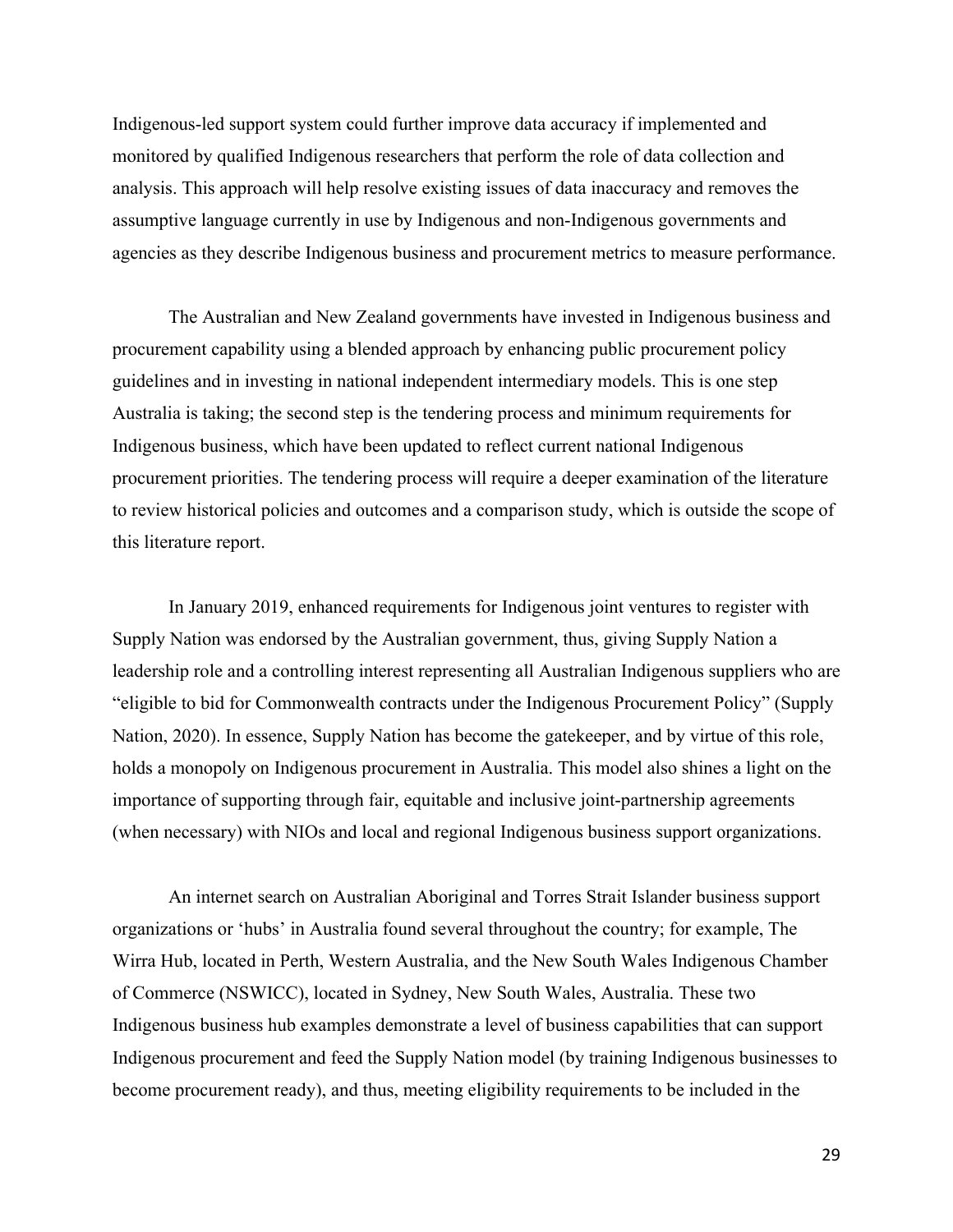Supply Nation directory. For this report, examining the NSWICC, one of these two hubs, will offer some initial insights to potential models for Canada.

The NSWICC is an urban-based Indigenous business hub and is an entry point for new and existing Aboriginal and Torres Strait Islander Sydney-based business wishing to scale their companies. This is achieved through innovative "accelerator programming and support services" (NSWICC, 2020). Furthermore, the NSWICC functions as an Indigenous Chamber of Commerce and represents diverse Indigenous SMEs in New South Wales. This regional business model presents a treasure trove opportunity for new and existing businesses to gain the right business skills and growth strategies locally. In addition, these regional intermediaries also generate a pipeline of Indigenous procurement capable and competitive companies. This model provides an opportunity to further explore Indigenous-led business hub models, which could be replicated at either a regional or national level in Canada. What would make the Canadian version most effective is a connector model (described earlier), which would establish Indigenous regional offices and resources to a national Indigenous business and procurement central hub.<sup>16</sup>

## **The United States - Indigenous Procurement Agenda**

An analysis of available literature on American Indian and Alaska Native procurement presents additional insights to Indigenous supplier policies and U.S. government contracting. In consideration of the complexities of U.S. government contracting, a brief overview of relevant subject matter will be examined. The 8(a) Business Development program is designed to "level the playing field for small businesses owned by socially and economically disadvantaged peoples or entities" (8(a) Business Development program, U.S. Small Business Administration (SBA), 2020). Like Australia, New Zealand and Canada, the United States also has a 5% target for all federal contracting dollars earmarked for Indigenous and minority owned businesses.

According to the SBA, Indian and minority owned businesses are encouraged by the U.S.

<sup>&</sup>lt;sup>16</sup> It must be noted, that for the purpose of this research, the author of this report must acknowledge a conflict-of-interest relating to the NSWICC, as Okwaho Equal Source Australia, was a co-creator and advisor in the development of the Redfern Sydney Australia Indigenous business hub model.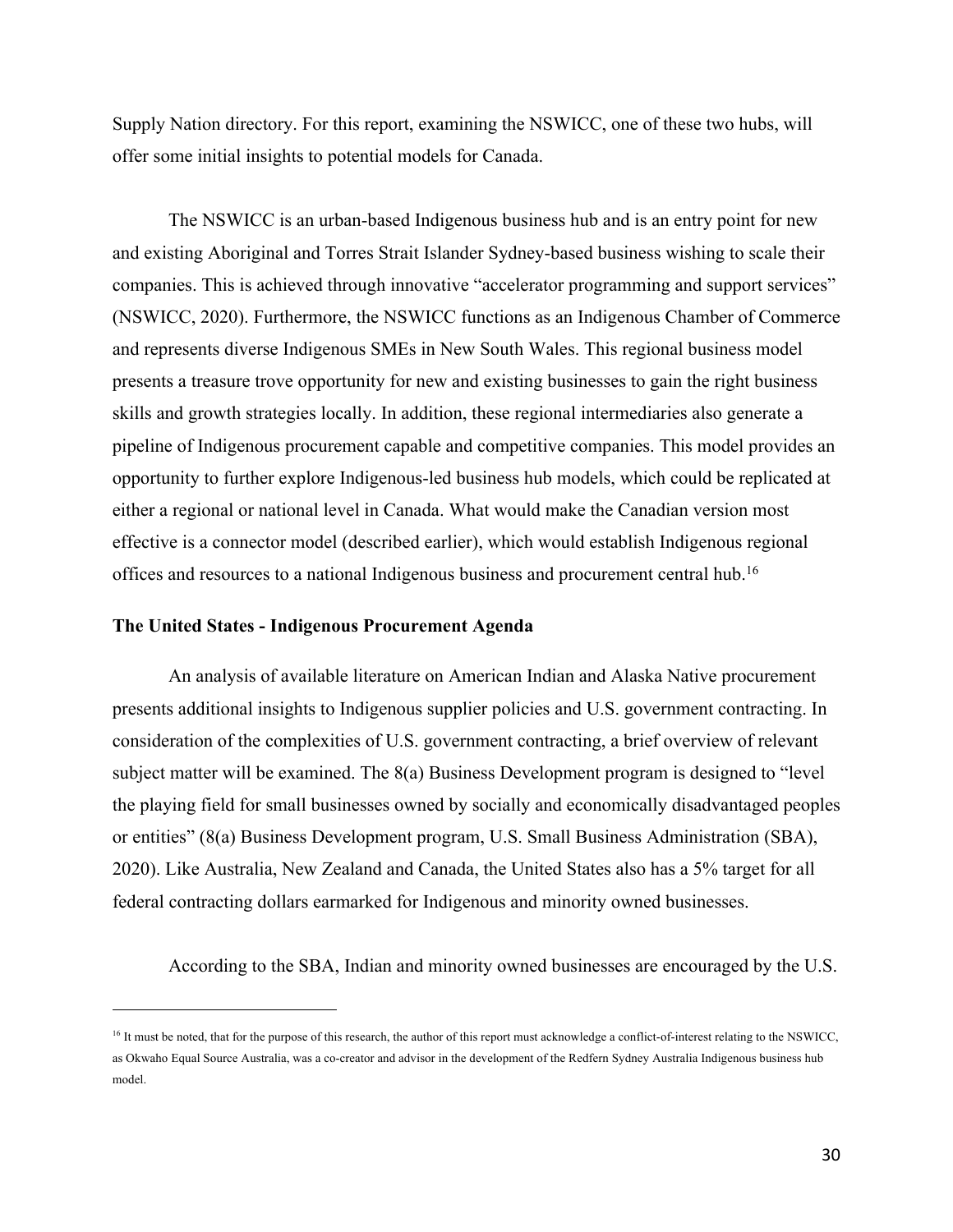Small Business Administration to apply and participate in the program, which can help businesses:

- Compete for set-aside and sole source contracts in the program.
- Get a Business Opportunity Specialist to help navigate federal contracting.
- Form joint ventures with established businesses through the SBA's Mentor-Protégé Program.
- Receive management and technical assistance, including business training, counselling, marketing assistance, and high-level executive development.

The Biden Administration has identified improvements to the  $8(a)$  policy<sup>17</sup> to better reflect a more streamlined and inclusive federal contracting approach for American Indian and Alaska Native businesses. These updates include "tripling the federal goal for contracting with all small (disadvantaged) businesses from 5% to a minimum of 15% of all federal procurement dollars by 2025" (U.S. Government, 2020). In addition, the U.S. government aims to increase and enhance tribal nations (Indigenous) participation in federal procurement using:

- a. Formula-based awards and frequent monitoring of contract awards.
- b. Encourage greater participation and widespread outreach and counselling to small business owners, especially tribal business owners.
- c. Requires prime contractors to develop and fully execute plans to increase subcontracting opportunities.
- d. A full public disclosure of program participant demographics to ensure participation is equitable.

The *Indian Preference in Employment, Training and Subcontracting Opportunities* (48 Stat. 596), established in in 1934, "authorizes federal contracts or grants to Indian organizations of or for the benefit of Indians" (Part 326 – Other Socioeconomic Programs – 80 FR 72151, 2016). This program complies with the Self-Determination and Education Assistance Act, 7(b), which gives preference to awarding contracts to Indian-owned businesses. A subpart of this

<sup>&</sup>lt;sup>17</sup> The U.S. government defines who qualifies for the 8(a) program in Title 13 Part 124 of the Code of Federal Regulations. This section also includes definitions on what constitutes socially and economically disadvantaged businesses.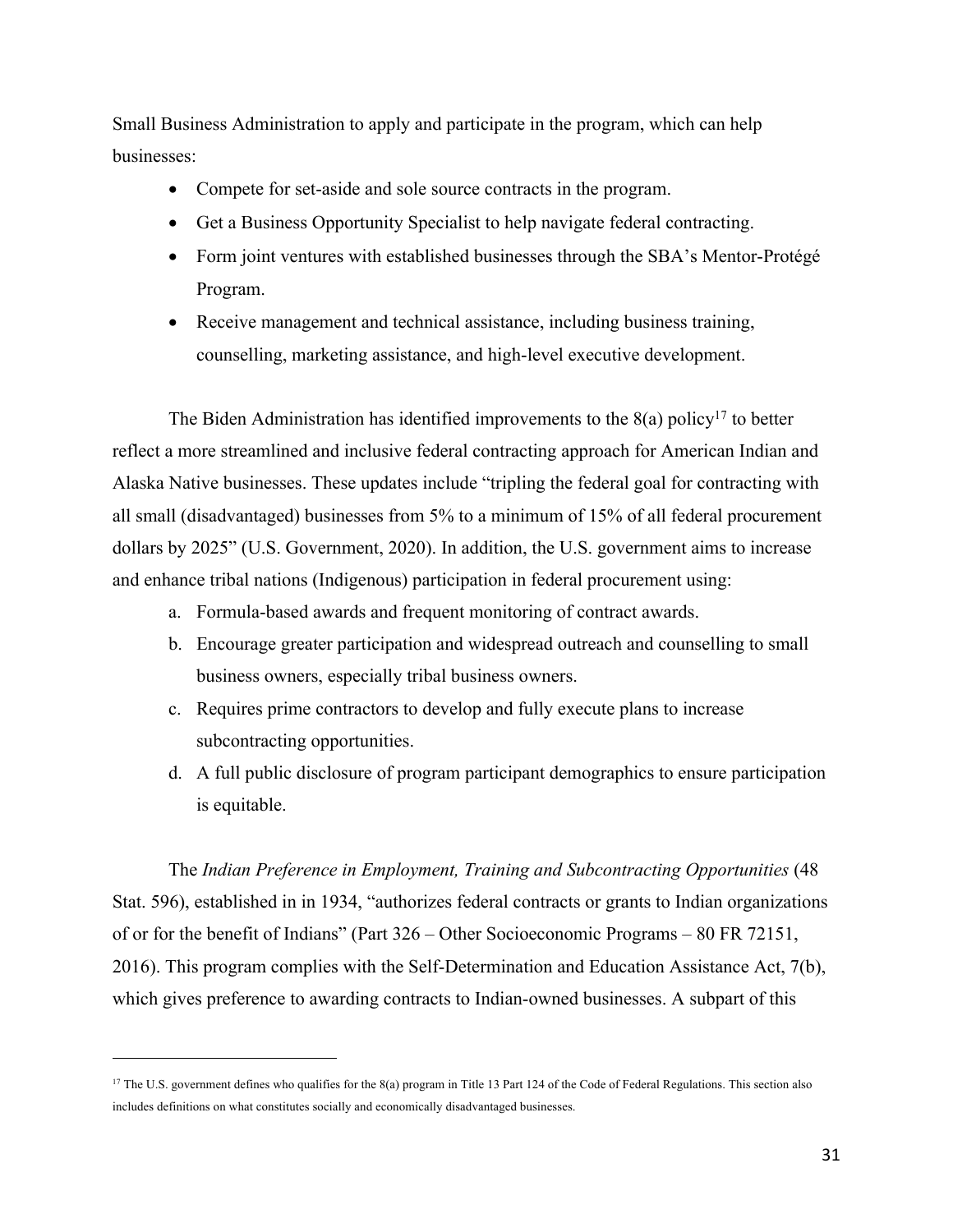policy is the *Buy Indian Act,* U.S.C 47, which applies "only to acquisitions made on behalf of Indian Health Services (IHS)" (Subpart 326.600 U.S. Government, 2021). The Indian Preference in Employment, Training and Subcontracting Opportunities and Buy Indian Act legislation are two policy areas that require further exploration to analyze historical and contemporary relevance and impact; and how these two areas of interest could potentially influence Indigenous procurement policy in Canada. A preliminary review of literature associated to Indigenous participation in the SBA 8(s) program, demonstrates, similar challenges and federal policy responses found in Australian and New Zealand Indigenous procurement policies.

New regulations to guide the Buy Indian Act were proposed in 2020 by the U.S. Department of Health and Human Services. These regulations would provide authority to the  $I<sup>H</sup>S<sup>18</sup>$ , similar to the Bureau of Indian Affairs, <sup>19</sup> (BIA) to increase procurement set-aside opportunities for American Indian and Alaska Native owned and controlled businesses. Both the Indian Health Services and Bureau of Indian Affairs are the only federal agencies where "the Buy Indian Act is applicable" (National Law Review, 2020). These two federal agencies offer a compelling business case, which could illuminate details on legislative and policy approaches, which are designed to directly impact Indigenous and tribal businesses. Furthermore, the definitions, provisions and human resources employed by the U.S. federal government (Health and Human Services and Indian Health Services) to increase or maintain the flow of Indigenous contracting opportunities are also a possible best practice to consider for the whole of government and not specific to certain ministries or agencies. Further examination of American Indian and Alaska Native procurement literature shows an increase in tribal nation owned businesses that are successfully winning large procurement contracts in defense, agribusiness, health, natural resources, manufacturing, green and blue energy, etc. A case study on federal contracting processes and contracts awarded to U.S. Indigenous business is outside the scope of this review; however, is encouraged and warranted to understand the complexities associated to

<sup>&</sup>lt;sup>18</sup> Information from the Indian Health Services website describes the IHS as an agency within the Department of Health and Human Services, which is responsible for providing federal health services to Indians and Alaska Natives. The IHS has a long history with Indigenous peoples and is a government-to-government treaty relationships going back to 1787 (https://www.ihs.gov/aboutihs).

 $19$  The Bureau of Indian Affairs website describes the BIA as providing services directly, or through contracts, grants or compacts, to 574 Federally recognized tribes, serving 1.9 million American Indian and Alaska Natives (https://www.bia.gov).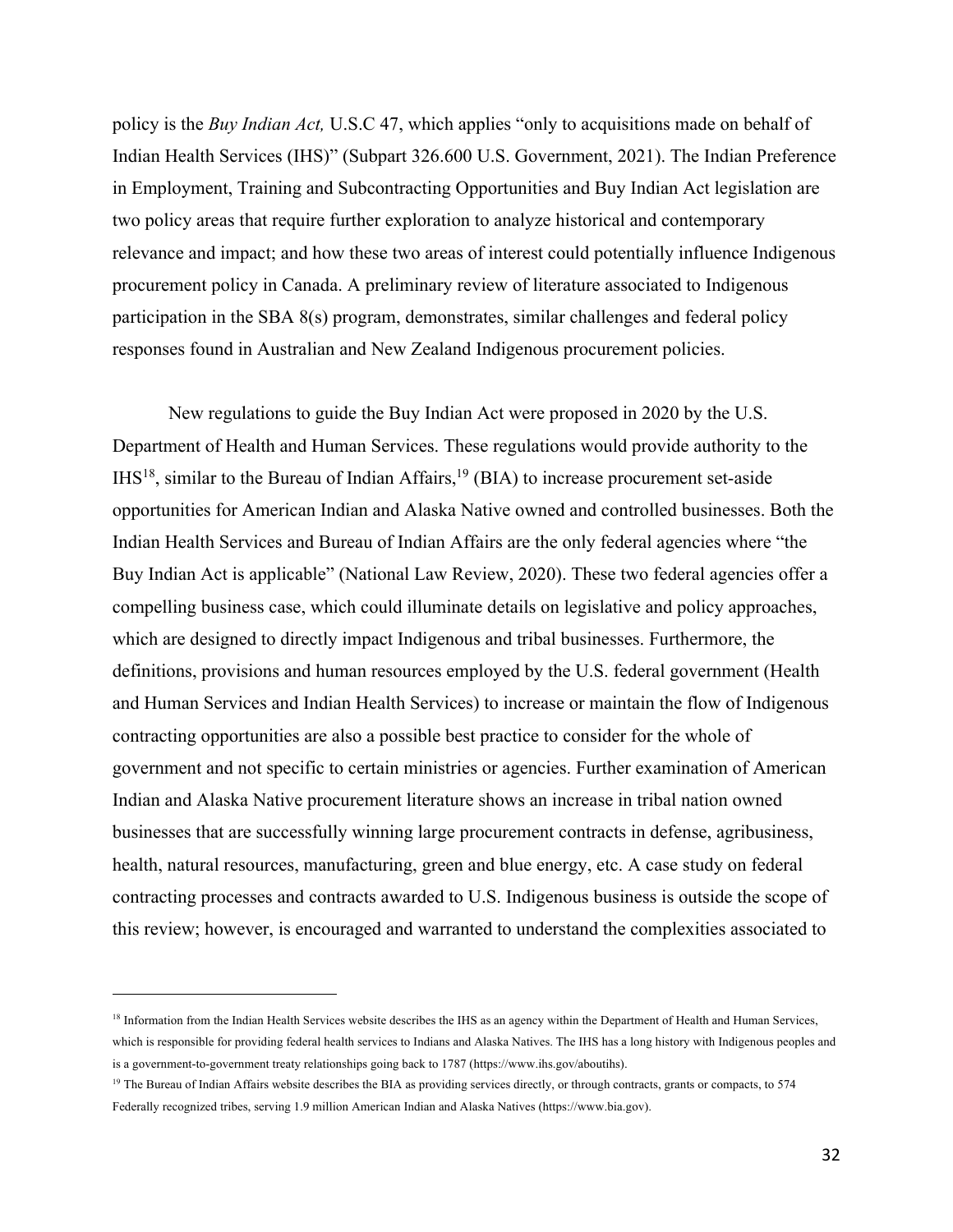Indigenous-to-federal and Indigenous-to-state governments Indigenous procurement and acquisition protocols.

Like Australia and New Zealand, and to an extent Canada, the United States also uses social procurement models to describe and leverage Indigenous supplier-buyer relationships. In addition, the use of minority supplier diversity is an overarching theme found in U.S. government literature and is a foundational characteristic to describe Indigenous businesses. A keyword search on U.S. minority and supplier diversity brought up a wealth of information and a potential point of interest: The National Minority Supplier Development Council<sup>20</sup> (NMSDC), headquartered in New York City offers an interesting North American business certification and connector program, which may hold valuable information and inspiration for Indigenous peoples to consider in the development of an Indigenous-led intermediary model for Canada. The NMSDC has a network composed of a national office, 23 affiliate regional councils nationwide, and 1,450 corporate members. This national model is comparable to the Supply Nation and *Amotai* models. What makes it unique is that it is a North American spoke and wheel model, which can be Indigenized and integrated into existing Indigenous (business and community) networks across Canada. A similar business model was found in Canada associated to the NMSDC, known as the Canadian Aboriginal Minority Supplier Council (CAMSC). This organization was founded in 2004 in Toronto. It does not identify as being an Indigenous-led service provider, but instead providing services to Indigenous peoples.

In conclusion, the information provided in this report provides an overview of the actions taken to date by federal governments to move their countries' Indigenous procurement policy forward. It is recommended that further research be conducted to flesh out more policy details. Furthermore, researching the concept of Indigenous social purpose procurement as new national model for Canada should also be prioritized.

<sup>&</sup>lt;sup>20</sup> According to the NMSDC website, it has more than 12,000 certified minority-owned businesses and matches these businesses to its vast corporate member network who wish to purchase their products, services, and solutions.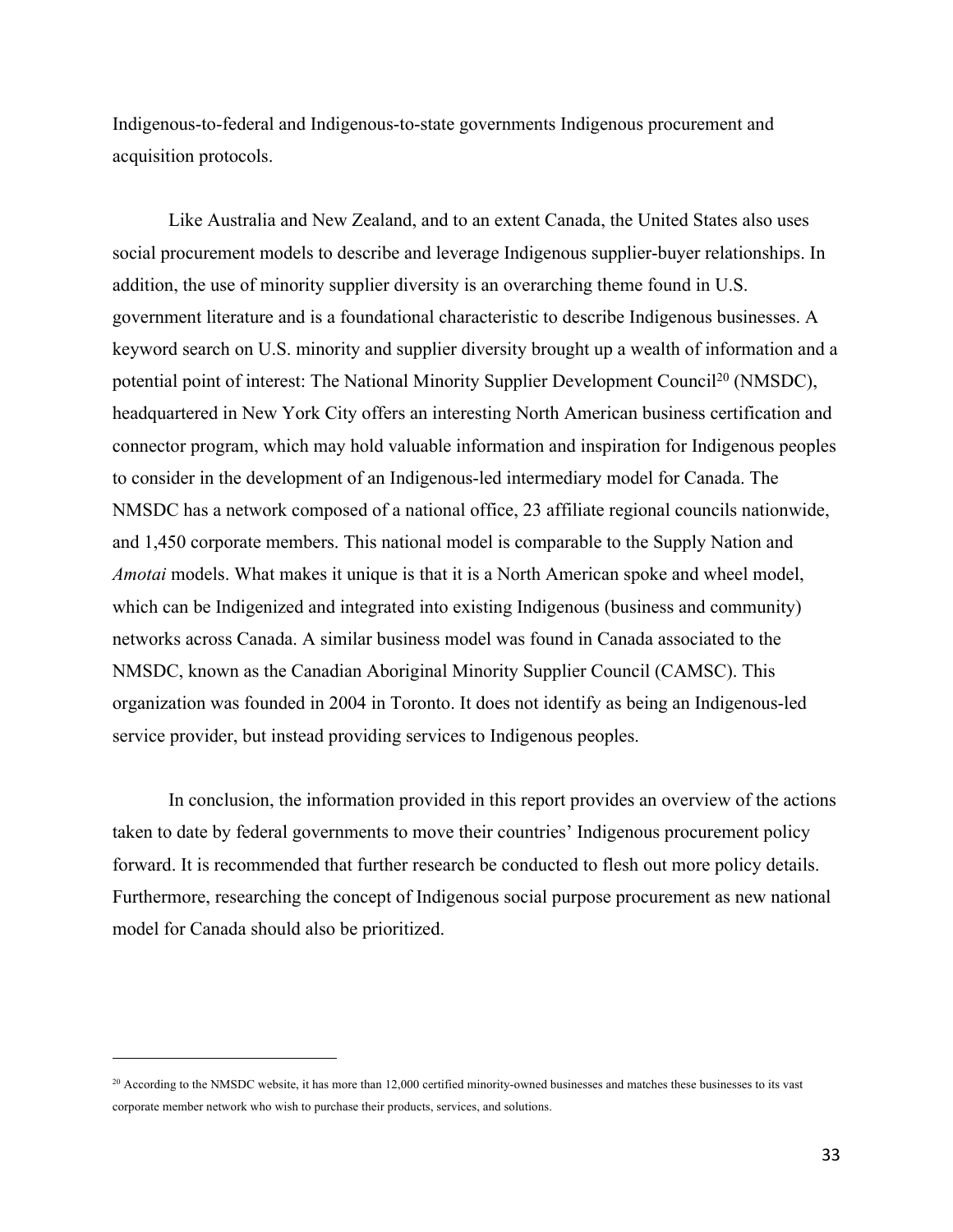## **Procurement Strategy for Aboriginal Business (PSAB), 1996 – A Synopsis**

The analysis of the Procurement Strategy for Aboriginal Business (PSAB, 1996) annual performance reports (reports sourced: 2001, 2003, 2015-2018) reveals a policy historically under prescribed by the whole of government. This synopsis will focus primarily on four areas of interest. From a research perspective, these reports offer a window into the internal administrative dynamics at play within the federal government. However, there is much to be desired in understanding the contexts and realities that are negatively impacting PSAB implementation and outcomes at the department and agency level. Based on the feedback provided by participants in the national Indigenous procurement roundtables, design thinking gatherings, and reports conducted between 2018 to 2021, key discussions and themes emerged, which sheds light about the PSAB policy from a federal perspective. Below are four PSAB elements of interest, which offers valuable insight.

- 1. Mandatory set asides
- 2. Voluntary set asides
- 3. Joint ventures and partnerships
- 4. Indigenous participation components

# **Mandatory Set Asides**

• Based on an Indigenous population and geographic formula in which 80% of the population within a given area (community or group) will be the primary recipient of the procurement opportunity worth more than \$5,000.00 (Government of Canada, PSAB, 2014).

# **Voluntary Set Asides**

• Federal departments and agencies may voluntarily set aside procurement opportunities for Indigenous-owned businesses based on set criteria and where Indigenous capacity exists.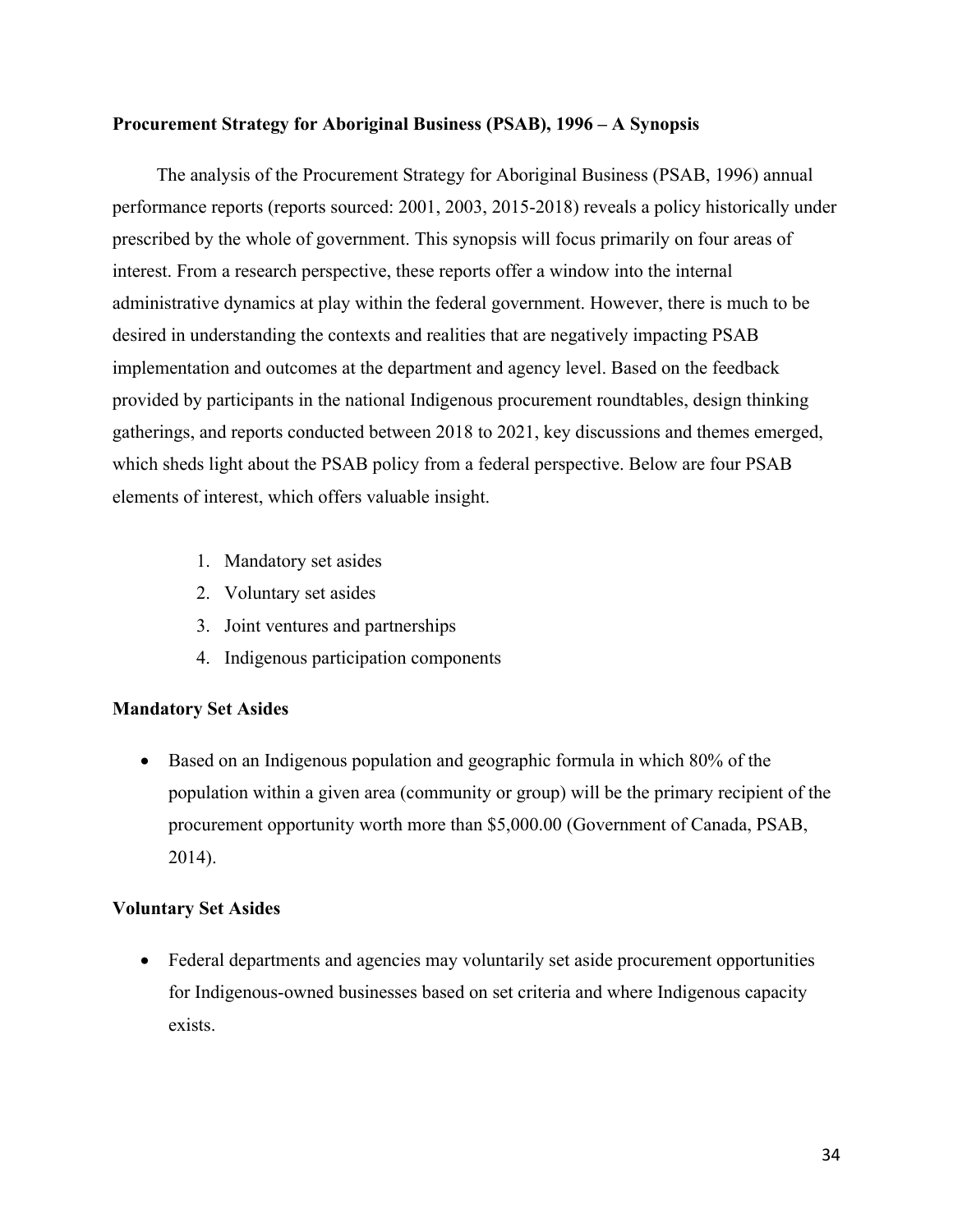## **Join Ventures and Partnerships**

• The PSAB encourages Indigenous joint ventures and partnerships with non-Indigenous businesses to bid on federal set aside opportunities. The logic behind this process is to help create Indigenous business capacity, shared prosperity, business knowledge acquisition and competency transfers.

## **Indigenous Participation Components**

• Upon award of a contract, federal departments and agencies are encouraged to request Indigenous sub-contracting plans, Indigenous skills, employment and training plans or other documentation as a mandatory requirement or to meet rated evaluation criteria.

These four (4), PSAB elements highlight the efforts of the PSAB program to even the playing field for Indigenous businesses in federal procurement, however, annual reports point to some major underlying issues that have impacted the overall effectiveness of the program since its inception. A full analysis of the PSAB policy from an Indigenous perspective is outside the scope of this report. It is recommended that an Indigenous-led procurement policy review be conducted to further explore the PSAB and develop improved administrative protocols, which will improve federal commitments and Indigenous policy awareness and alignment of the PSAB moving forward.

PSAB annual performance reporting demonstrates Indigenous procurement success rates via federal contracts awarded but leaves much to be desired in understanding the processes, relationships, and experiences involved from an Indigenous lens. Qualitative data, which includes the 'stories behind the numbers' are missing for the most part. These Indigenous stories are critical indicators of the success and failure rates associated to Indigenous participation and economic outcomes generated by the PSAB policy. Based on the feedback from federal representatives, the primary reason for this lack of information is attributed to several factors, including (but not limited to) the hesitation to perform verification of Indigenous businesses and the monitoring of the PSAB Indigenous business directory. This hesitancy stems from a legitimate viewpoint that non-Indigenous peoples (i.e., public service workers) should not be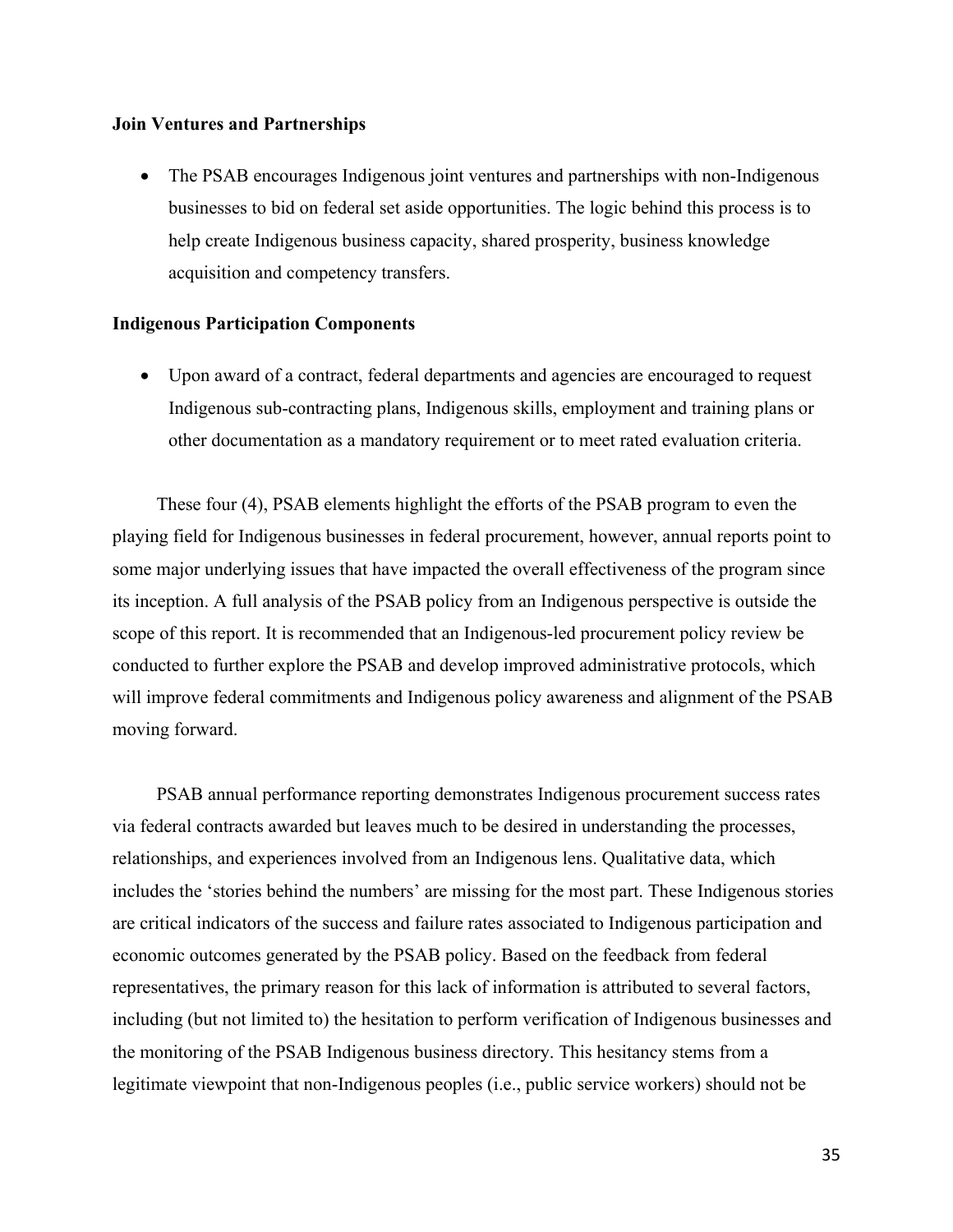conducting Indigenous business verification services as it is viewed as ethically and culturally inappropriate.

The Indigenous business verification process currently used in the PSAB Indigenous business directory approval process leaves much to be desired in areas of authentication, registration, and certification protocols; in addition, the frequency of administrative reviews by an administrator to maintain Indigenous business directory compliance appear to be ineffective. A potential solution to address these deficiencies is to develop a 'tiger team' comprised of certified and/or industry qualified experts and/or procurement officers tasked with developing administrative tools and aligning a future Indigenous intermediary as a secondary support and/or primary administrative body for the PSAB business directory. The Indigenous business directory has great potential to become a service provision of the Indigenous intermediary model, however, further discussions on succession planning will be needed to devolve the business directory from federal jurisdiction to the Indigenous intermediary using a phased approach.

Mandatory set asides are an element that will require further review and updated federal and Indigenous administrative policy alignment. Most notably, the current formulas and prescribed approaches to validate PSAB elemental criteria, appears to be based on population density rather than on procurement ready or active Indigenous businesses. Granted, the Indigenous population is the fastest growing demographic in Canada (1.67 million, Statistics Canada, 2021); this population growth should not be misconstrued as reflecting the largely unknown demographics of the national Indigenous business community. According to multiple public sources, the Indigenous business population ranges from 43,000 First Nations, Inuit and Métis businesses in Canada (CCAB, *Promise and Prosperity Report,* 2016) to as low as 19,000 (Statistics Canada, *A Profile of Businesses in Indigenous Communities in Canada*, 2017). The issue is not in the projected or inflated numbers found in the literature; the real issue is the lack of data sets with pertinent criteria that clearly establish the identity and number of Indigenous businesses (i.e., using tools such as an Indigenous business and industry index and classifications standard) across Canada.

There is a substantive amount of theoretical and applied literature associated to Indigenous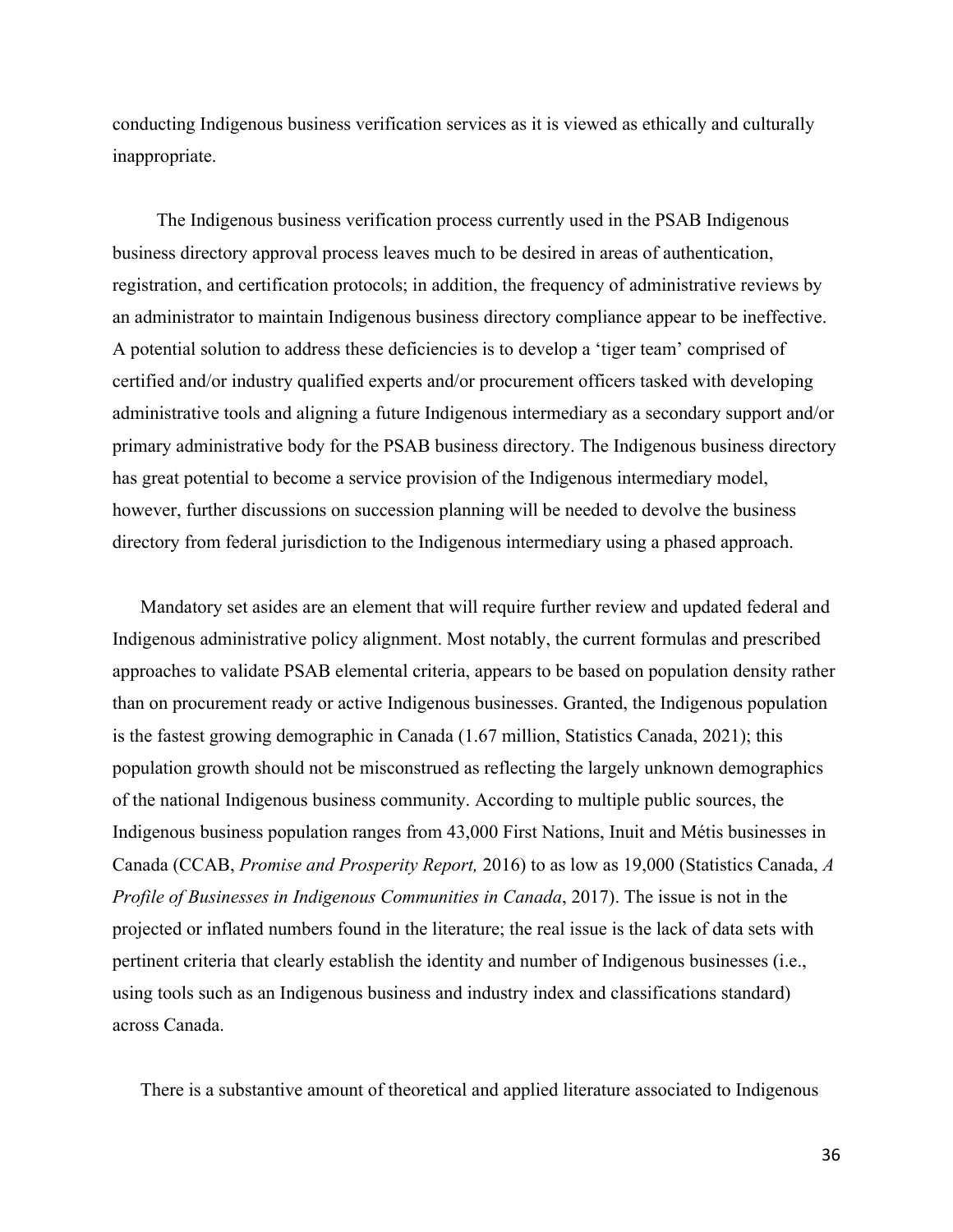(community) economic development, but there is arguably limited information or data specific to understanding the intricacies of what constitutes Indigenous small, medium, and large-scale business identification and related criterion. Hence, the 5% mandatory set asides established by the federal government are aspirational, as it is a safe assumption to say that Indigenous businesses across Canada that are procurement ready or active represent a potentially tiny fraction of the total national Indigenous business community. If this is indeed the case, it represents an immediate response to begin building capacity and capabilities, which is an unprecedented opportunity for an Indigenous intermediary or institution to develop Indigenous business capacity at the local and regional levels. An Indigenous business and training institute model using a hub (i.e., national centre) and spoke (i.e., regional/branch) approach could effectively address Indigenous business capacity and capability aimed at increasing economic development via procurement outcomes for Indigenous businesses and communities over time.

Federal departments and agencies that regularly perform voluntary set asides have demonstrated a commitment and investment in the PSAB process. However, those federal departments and agencies that are actively participating in the PSAB reflect the minority of the majority. Based on critical feedback from public servants, the PSAB policy is not being administered by the whole of government due to two frequently identified factors, which include: 1) lack of Indigenous awareness and PSAB policy orientation and administrative application protocols, and 2) human resource deficiencies and departmental and agency procurement officer capacity and insufficient skills related issues. The voluntary set aside program holds great promise if fully realized and presents an opportunity for the Indigenous intermediary model to perform business searches and provide listings to federal departments and agencies. Furthermore, the Indigenous intermediary could also act as the lead Indigenous awareness and PSAB procurement officer advisory and training centre for public servants to receive Indigenous cultural and economic awareness education. Further partnership prospects between the Government of Canada and the proposed national Indigenous intermediary model could develop new pathways to increasing Indigenous business capacity and the volume of voluntary set asides to meet Indigenous business where they are at.

It appears the intent of the joint ventures and partnerships element of the PSAB was

37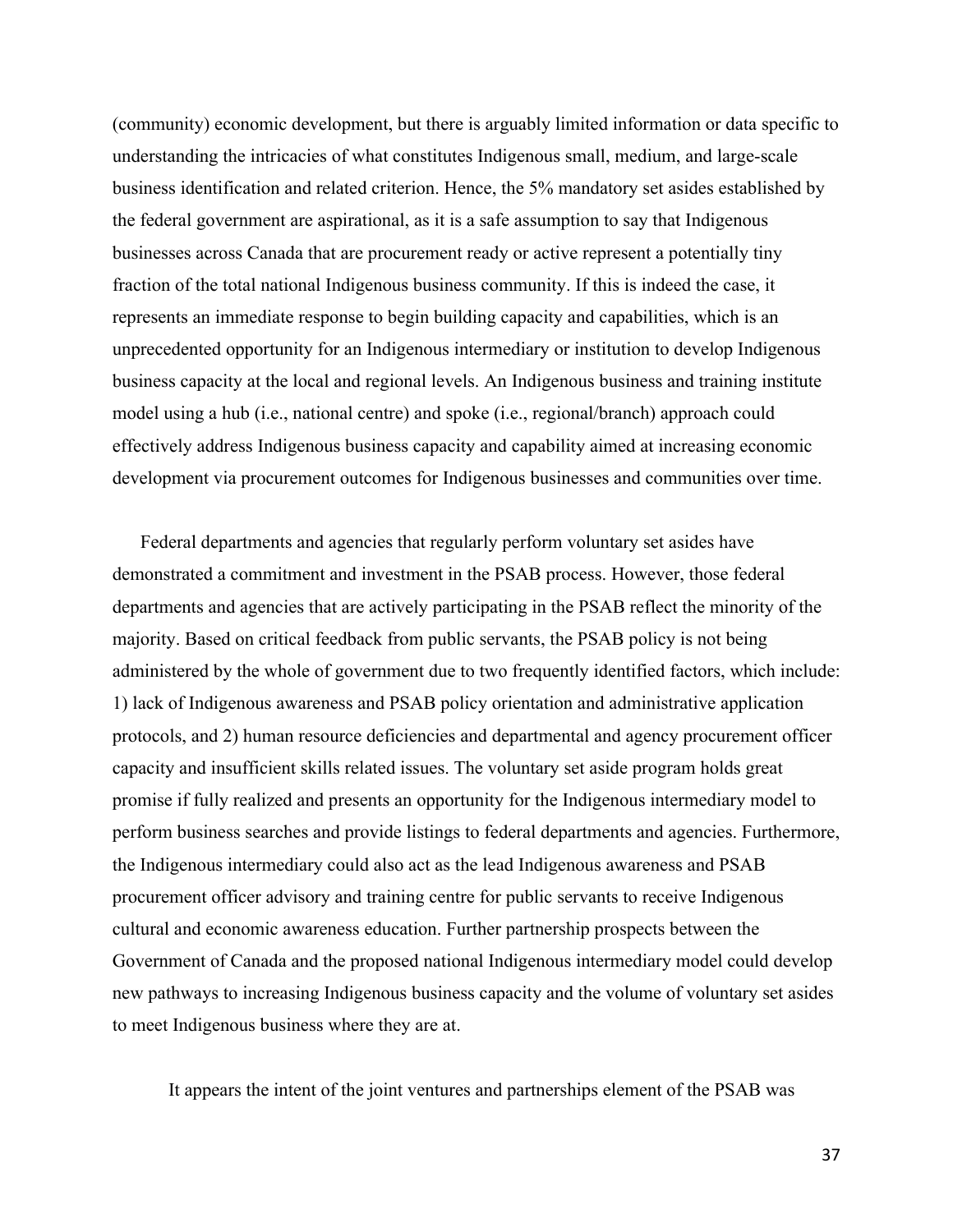originally developed with Indigenous community and business capacity building in mind. For a select few Indigenous businesses that have tapped into this element, the benefits have proven fruitful over the years. However, based on the feedback of Indigenous suppliers, the joint ventures, and partnerships aspect of the PSAB have been a controversial issue with many claims pointing to flagrant disregard or abuse by both Indigenous and non-Indigenous businesses creating shell companies (also referred to as contrived companies) to access Indigenous procurement opportunities. Regardless of motivation, the shell companies, as described by Indigenous NIOs and business organizations, are impacting the integrity of the PSAB JV and partnership program, and if gone unchecked could further cause irreputable damage to the PSAB and Indigenous business community.

A preliminary review of the PSAB criteria and elements associated to joint ventures or partnership should be considered and administrative protocols put into place to prevent future infractions from occurring. From the federal government perspective, the feedback presented is in alignment with Indigenous views on the subject. Regular performance reviews, reporting and or other mechanisms to ensure compliance can be developed in coordination with the Intermediary.

The PSAB policy describes the pre-approval or entry process in place for awarding contracts to Indigenous businesses via an administrative protocol initiated by federal departments and agencies. This process entails the collection (by the respective department or agency) of any/all pertinent information from the Indigenous sub-contractor in the form of sub-contracting plans, employment and skills documentation, rated evaluation criteria, etc. This administrative task and quasi-verification risk assessment process provides the necessary business intelligence and associated collateral to ensure PSAB eligibility, value, and compliance are satisfactorily met by an Indigenous business. It was identified by government representatives (during engagement sessions) that it is a necessary step and an administrative task that can have mixed results. Most notably, the amount of time and effort associated to collecting information before awarding a contract is viewed by many as a labour intensive, confusing, and to a certain extent a frustrating experience. There was limited to no literature found to provide additional insights, comparisons or contexts associated to the PSAB Indigenous participation component. Of notable interest was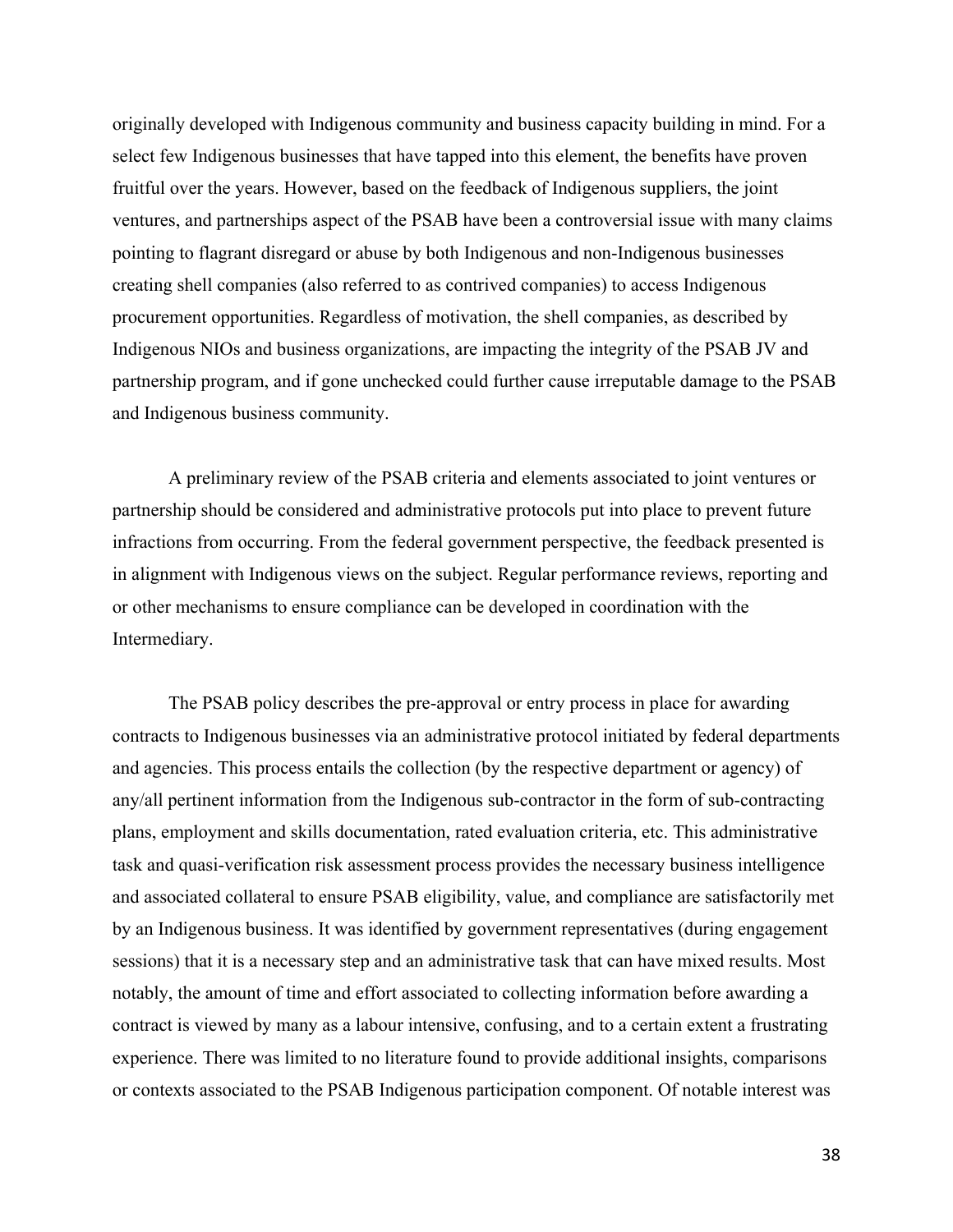the discussions relating to the stigma or apprehension associated to Indigenous business procuring with the federal government, namely, that it was felt by government officials that the current process required an overhaul and required Indigenous support to increase Indigenous business participation in the PSAB and the federal procurement space. Currently, the PSAB Indigenous business directory has 2,270 Indigenous businesses registered; a study to determine the rate of actively procuring businesses within this directory was not found. Further, no literature was found that explores the government contractor or Indigenous experience associated to the PSAB Indigenous participation component.

In Conclusion, this brief synopsis of the PSAB provides insights to the administrative aspect of this policy. The information presented is based on publicly accessible literature and data from Indigenous procurement modernization engagement sessions conducted between 2018 – 2021. It should be noted that during the development of this synopsis, an official federal government media release (dated 6 August 2021) was announced, which formerly introduces the new Procurement Strategy for Indigenous Business (PSIB) policy. This new and enhanced version of the PSAB policy will require further examination to determine its overall short, medium, and long-term effectiveness from an Indigenous business lens.

It was observed that there was an underrepresentation of Indigenous businesses (and no representation from Indigenous communities) in the national roundtable, design-thinking and interviewing engagement sessions from 2018-2021. It will be important moving forward to include the voices of Indigenous business owners (and communities) as Indigenous procurement policy and programming evolve over time—to ensure the new PSIB elements will create greater wealth and prosperity and positive change for Indigenous businesses and communities across Canada. In its current state, the PSAB, now PSIB, will require time for Indigenous business leadership to analyze the PSIB and determine pathways for Indigenous business capacity and policy alignment to meet current and future federal procurement demand.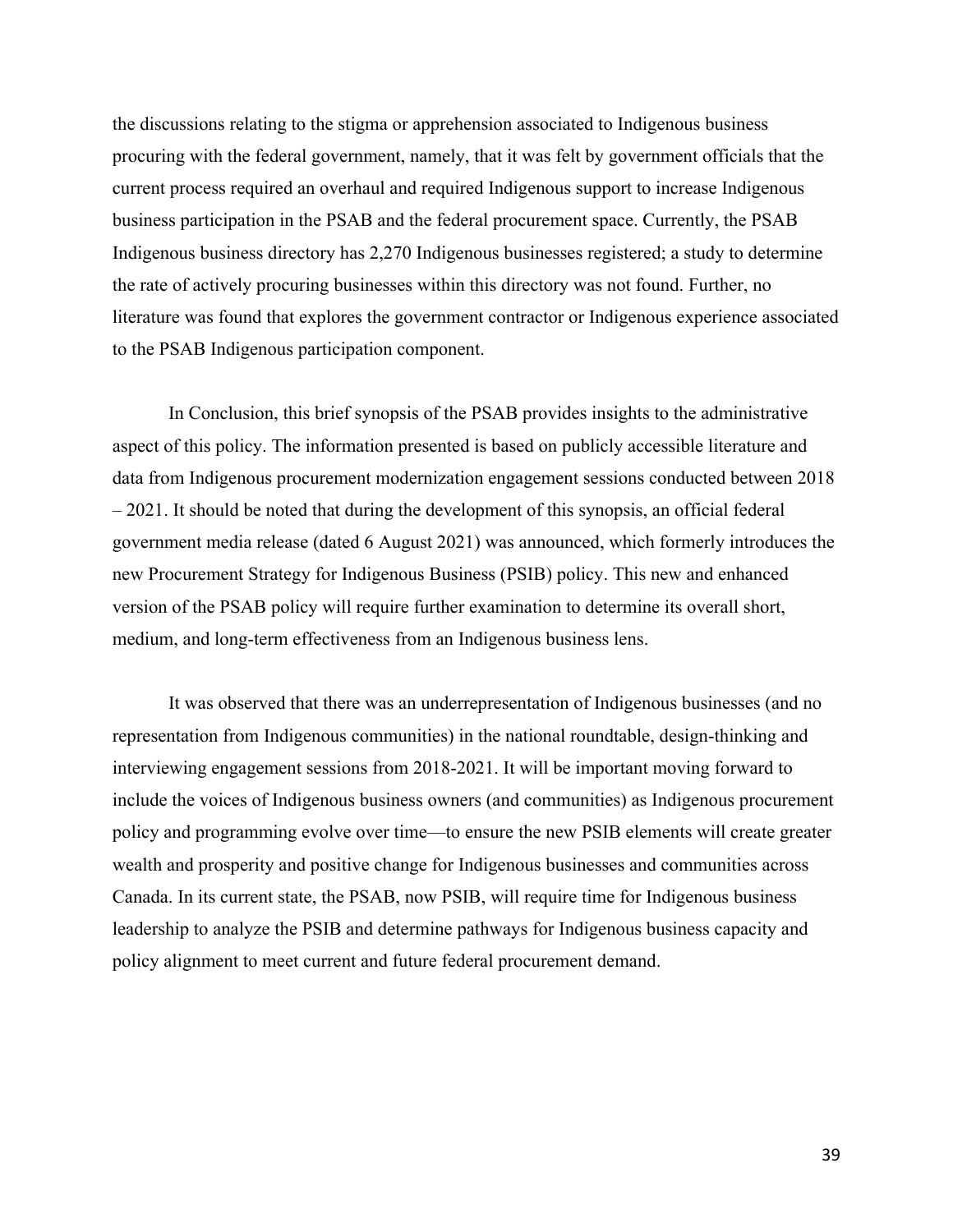#### **INDIGENOUS PROCUREMENT RESEARCH**

#### **Key Themes from Engagement Sessions**

#### **Research Description**

In July 2021, key stakeholders were engaged to discuss their views on Indigenous procurement. Stakeholders were individuals identified as having Indigenous procurement expertise by National Indigenous Organizations: NACCA, AFN, CCAB, NIEDB, and ITK. The engagement sessions consisted of one-on-one interviews or virtual round table (group) sessions, and included representation from national and regional Indigenous Organizations, Indigenous (and non-Indigenous) business and industry, and the public sector. Invitation emails were sent to potential participants in early-to-mid July, and everyone received two emails (the initial invitation and a reminder email). If the dates/times proposed did not work for potential participants, or if they were not comfortable sharing their thoughts in a group setting, a link to an online survey was provided.

The interviews and virtual round table discussions were Indigenous-led and were facilitated by Okwaho Equal Source ("Okwaho"), an Indigenous consultancy. Okwaho consulted with NACCA and CCAB prior to contacting potential participants and a co-creative process was used to devise the research questions. The one-on-one and virtual roundtable sessions provided an opportunity for participants to share their thoughts and ideas on how to increase and improve procurement opportunities for Indigenous businesses. The sessions focused on two main topics: 1) Strategy to transform an Indigenous inclusive federal procurement process, and 2) Defining and implementing an Indigenous 5% public sector procurement target. Because of the COVID-19 pandemic, all sessions were held virtually using Zoom.

#### **Research Participation**

A total of 65 people received invitations to participate in a one-on-one session, virtual round table, and/or to fill out an online survey. Of the 65 people invited, 21 individuals (30.7%) participated: 7 participated in one-on-one sessions, 13 participated in the group engagement sessions, and 1 completed an online survey. Reasons for non-participation included out-of-office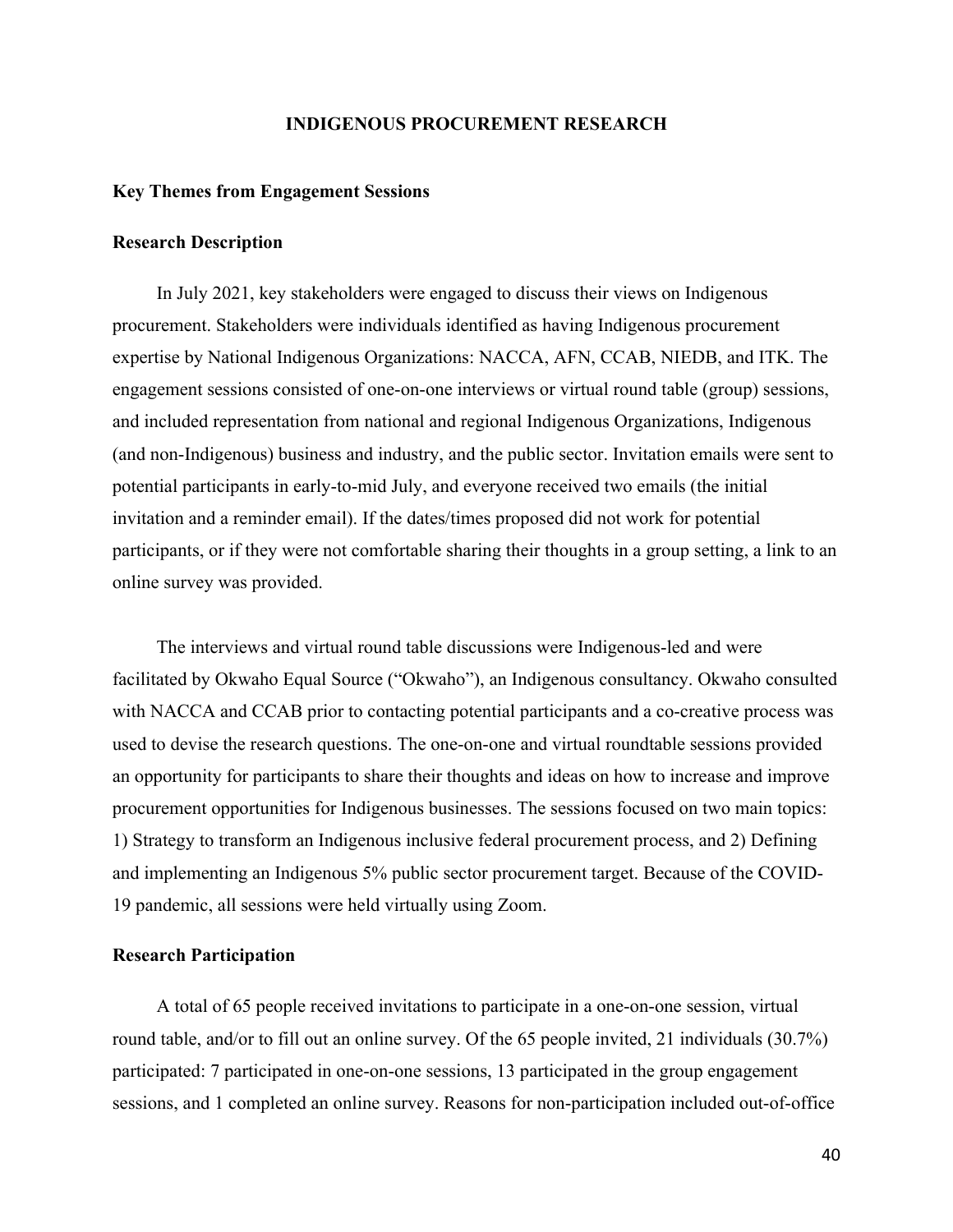(vacation/office closed), medical leave, and unknown (non-reply or no-show). For the one-onone sessions, 4 were representatives from National Indigenous Organizations, and 3 were representatives from the federal government (PSPC and ISC).

The group sessions were held on pre-determined dates. The list below provides a summary of virtual engagement sessions completed and number of participants from each stakeholder group.

- Indigenous Business and Industry 5 invited, 1 participated, 1 survey received. (Monday, July 26, 2021, 9:30am-12:00pm).
	- § \*Note: One individual from the Indigenous Regional and National Organizations engagement group (July 27, 2021) was also a business owner and provided responses to the Indigenous business and industry questions.
- Indigenous Regional and National Organizations 19 invited, 5 participated, 0 surveys received. (Tuesday, July 27, 2021, 9:30am-12:00pm).
- Federal Government 10 invited, 3 participated, 0 surveys received. (Wednesday, July 28, 2021, 1:00pm-3:30pm).
- Canadian Business and Industry (Non-Indigenous) 8 invited, 3 participated, 0 surveys received. (Thursday, July 29, 2021, 9:30am-noon).
- Inuit Regional and National Organizations 11 invited, 3 participated, 0 surveys received. (Friday, July 30, 2021, 1:00pm-3:30pm).

#### **Key Themes – Perspectives on Indigenous Procurement**

This section identifies the key themes that emerged from one-on-one sessions, virtual roundtable discussions, and/or surveys received. Each sub-section is organized by stakeholder group and includes research questions and key findings and themes. The stakeholder groups include: 1) Indigenous National and Regional Organizations, 3) Federal Government, 3) Indigenous Business and Industry, 4) Canadian Business and Industry (Non-Indigenous), and 5) Inuit Regional and National Organizations.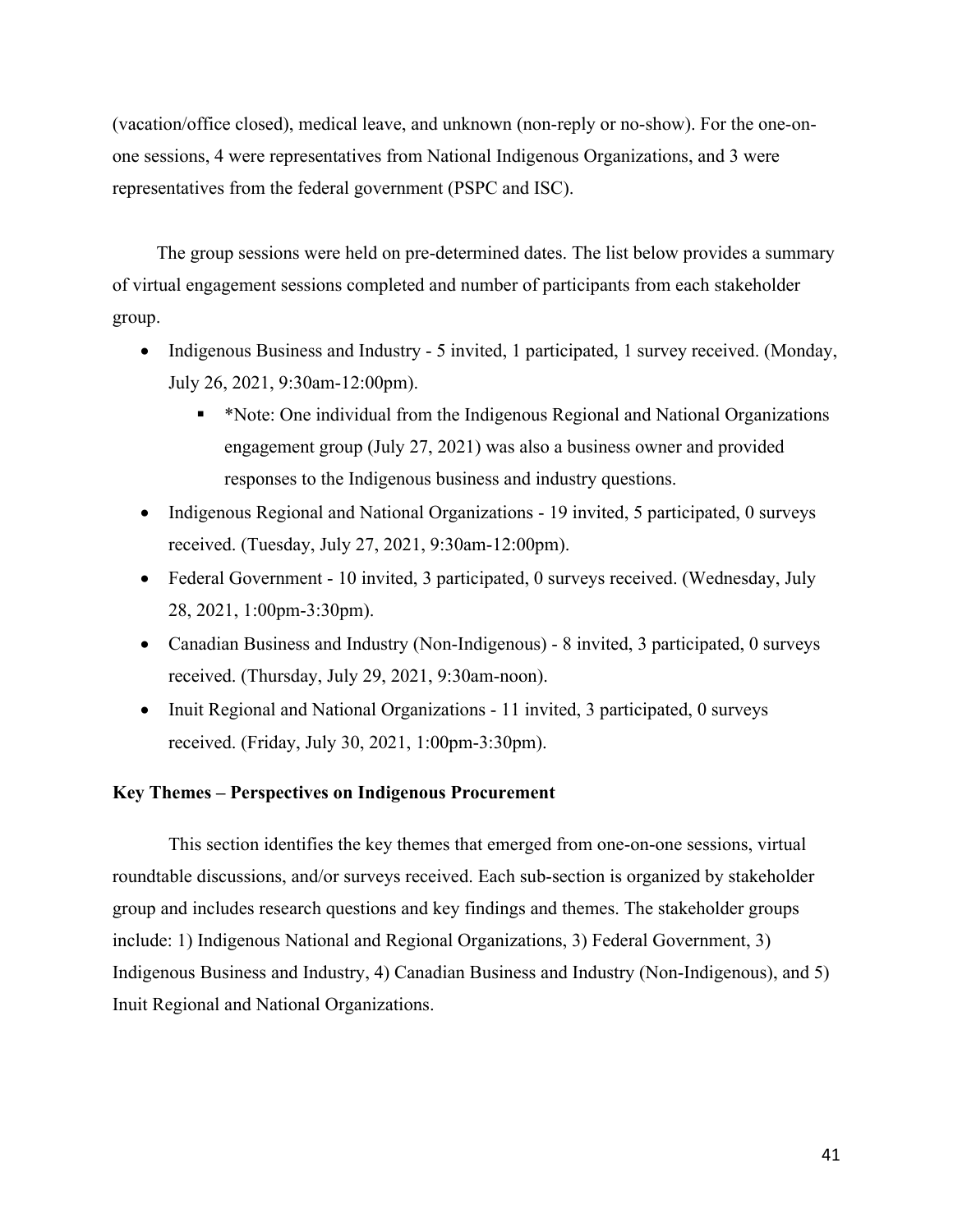# **1. Indigenous National and Regional Organizations**

**Question 1:** The Procurement Strategy for Aboriginal Business (PSAB, 1996) can be best identified as a government administrative document with a lackluster record of performance and outcomes. Based on this knowledge and in your professional opinion, do you believe that future Indigenous Procurement in Canada should be enshrined in legislation or regulation to enforce Indigenous procurement targets across government and federally regulated industries (e.g., telecommunications, transportation, banking, etc.) If so, why? Do you have examples of where governments or others have legislated procurement targets?

# **Question 1 – Key Findings and Themes**

**Legislation and/or regulation** –The 5% minimum procurement target needs to be legislated and/or regulated. The perception is that a mechanism needs to be put in place to enforce the 5%. This would include accountability and reporting to ensure the 5% spend has been achieved.

**Incentives and Penalties** – Whether the 5% has been achieved connected to job/department performance—with incentives/rewards for achieving the target or penalties for not achieving the target (i.e., penalties at individual and/or department level).

**Examples from other governments shared** – United States - rating/tier systems to ensure enough procurement going to minority businesses. Australia and New Zealand were also listed as examples of countries with policies/regulations/legislation for Indigenous procurement.

**Question 2:** Do you believe Indigenous regional and national organizations have a role to play in co-creating (with the Government of Canada) the necessary Indigenous procurement standards, principles and procedures that must be adhered to ensure Government of Canada compliance? From an NIO perspective, what immediate and long-term investments will you require to ensure adequate representation by your organization in the Indigenous procurement space?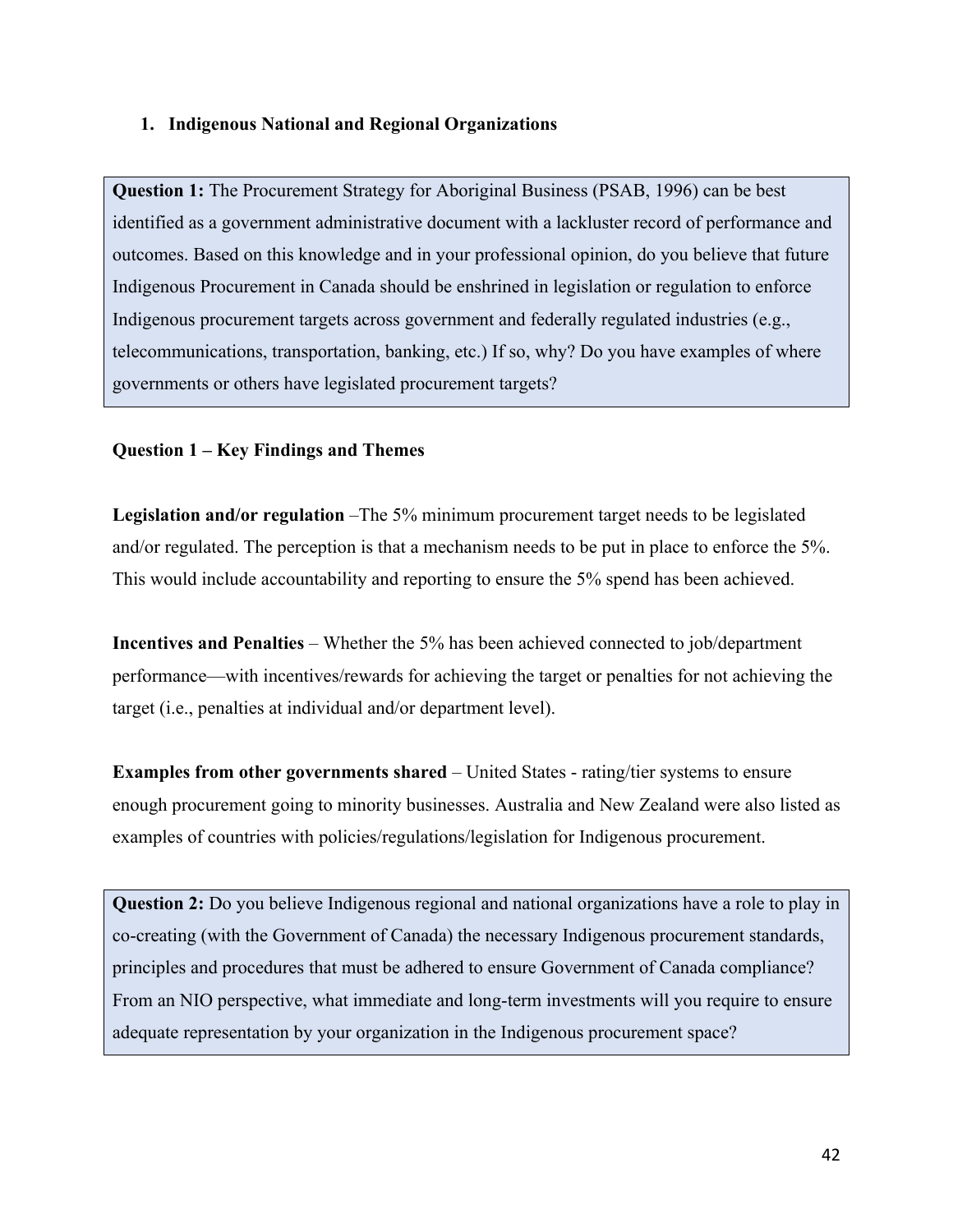#### **Question 2 – Key Findings and Themes**

**Role of Indigenous regional and national organizations** – Yes, Indigenous regional and national organizations have a role to play in co-creating (and co-managing) with the Government of Canada (GoC). An Indigenous-led approach is important—Indigenous peoples and organizations know best when it comes to creating policy that will directly benefit Indigenous peoples, businesses, and communities. For example, Indigenous regional and national organizations can provide best practices and can help to inform policy recommendations on Indigenous procurement. Indigenous regional and national organizations could also receive funding from the GoC for policy-based research to ensure the GoC is creating policies and practices that will benefit Indigenous peoples, businesses, and communities.

**Long term investments** – Long term investments are required for Indigenous regional and national organizations to participate, including long term core funding and investment. For example, some NIO's and Indigenous business organizations are already providing services to support Indigenous procurement with limited support; this can be enhanced with increased funding and resources for existing programs and services related to procurement.

**National Indigenous Organizations (NIOs)** – In addition to a co-creative relationship between the Indigenous regional/national organizations and the GoC, it was identified that a co-creative relationship must also exist amongst the NIOs and that they will need to work together. (NOTE: This will be further explored in the findings/key themes for Question 3).

**Question 3:** The Australian and New Zealand governments have incorporated an Indigenous-led intermediary model (for example, Supply Nation—business verification, procurement services, database, etc.) to further advance Indigenous participation in the procurement supply chain. Do you believe this intermediary model would be a benefit to Indigenous businesses? If so, how do you see this intermediary model operating in Canada?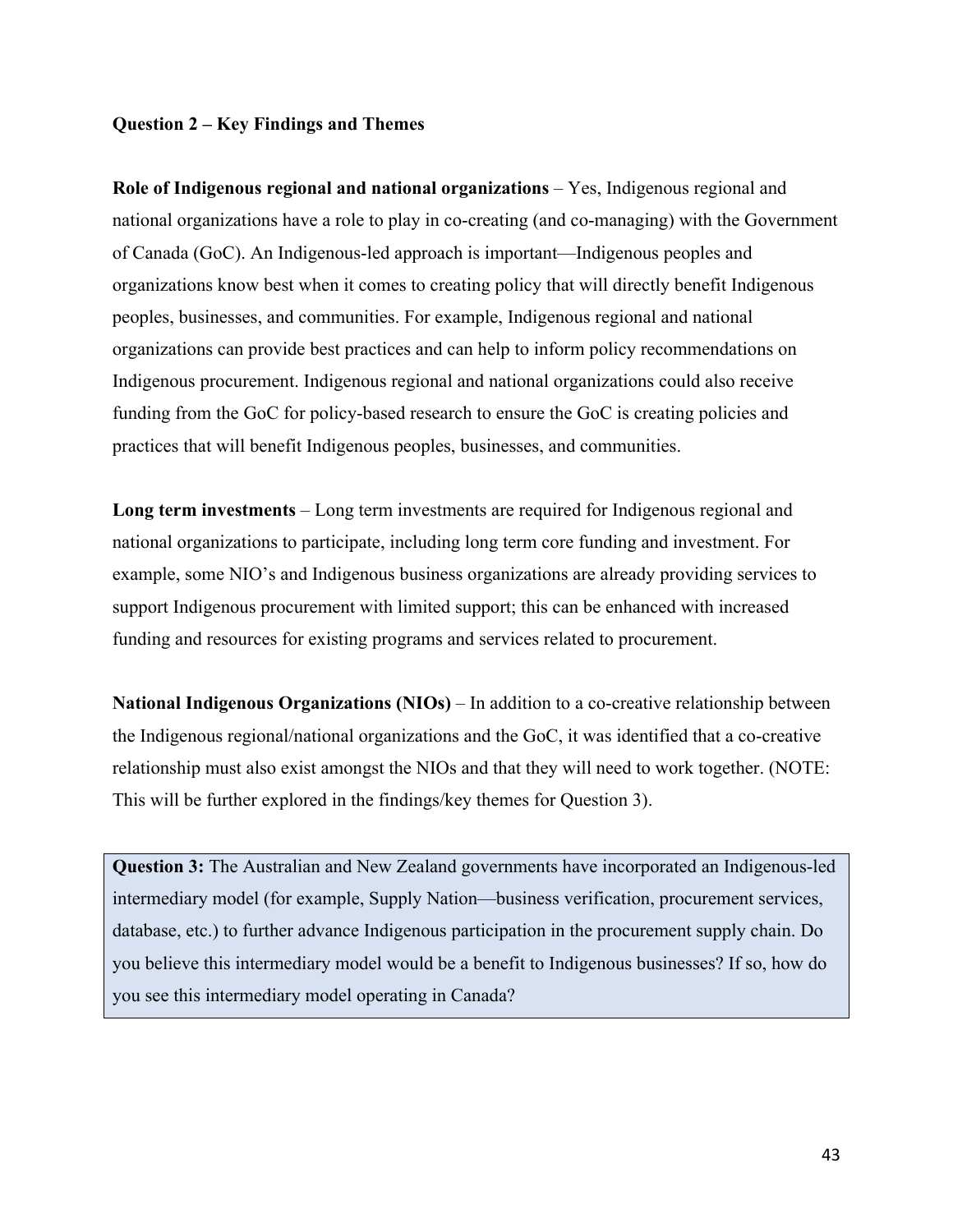# **Question 3 – Key Findings and Themes**

# **Will an Indigenous-led Intermediary Model be a benefit to Indigenous businesses?**

- Yes it will be a benefit to Indigenous businesses:
	- Push the envelope, advocacy, and accountability (i.e., ensure the GoC fulfills its mandate).
	- Definition of an Indigenous business (Indigenous led) and certification of Indigenous businesses.
	- Management of Indigenous business directory —one central directory seen as highly beneficial by several participants, with a mandatory Indigenous certification process. This also ensures GoC are familiar with Indigenous businesses (i.e., so Indigenous businesses not forgotten for contracting and procurement).
	- Indigenous led will provide more stability. For example, GoC employees often move to different departments/roles, whereas leaders/staff in Indigenous organizations are there longer. (Important as Indigenous organizations also play a role in educating the government).

# **How do you see this intermediary model operating in Canada?**

- Role(s) of NIOs in intermediary model:
	- NIOs come together to achieve a singular goal.
	- § NIOs could make up the board of directors for a new Indigenous-led supply institute (NOTE: board of directors could also include some GoC representatives and corporate Canada as they will bring helpful perspectives).
	- One participant suggested that NIOs could 'buy shares' in the new intermediary model (to "have skin in the game.").
- Role(s) of intermediary model (i.e., Supply Nation Canada):
	- Supply institute to be a full-service approach.
	- Management of a central database for Indigenous businesses, with a certification process in place. (Database could also include list of Indigenous professionals, who might be contracted but might not own a business).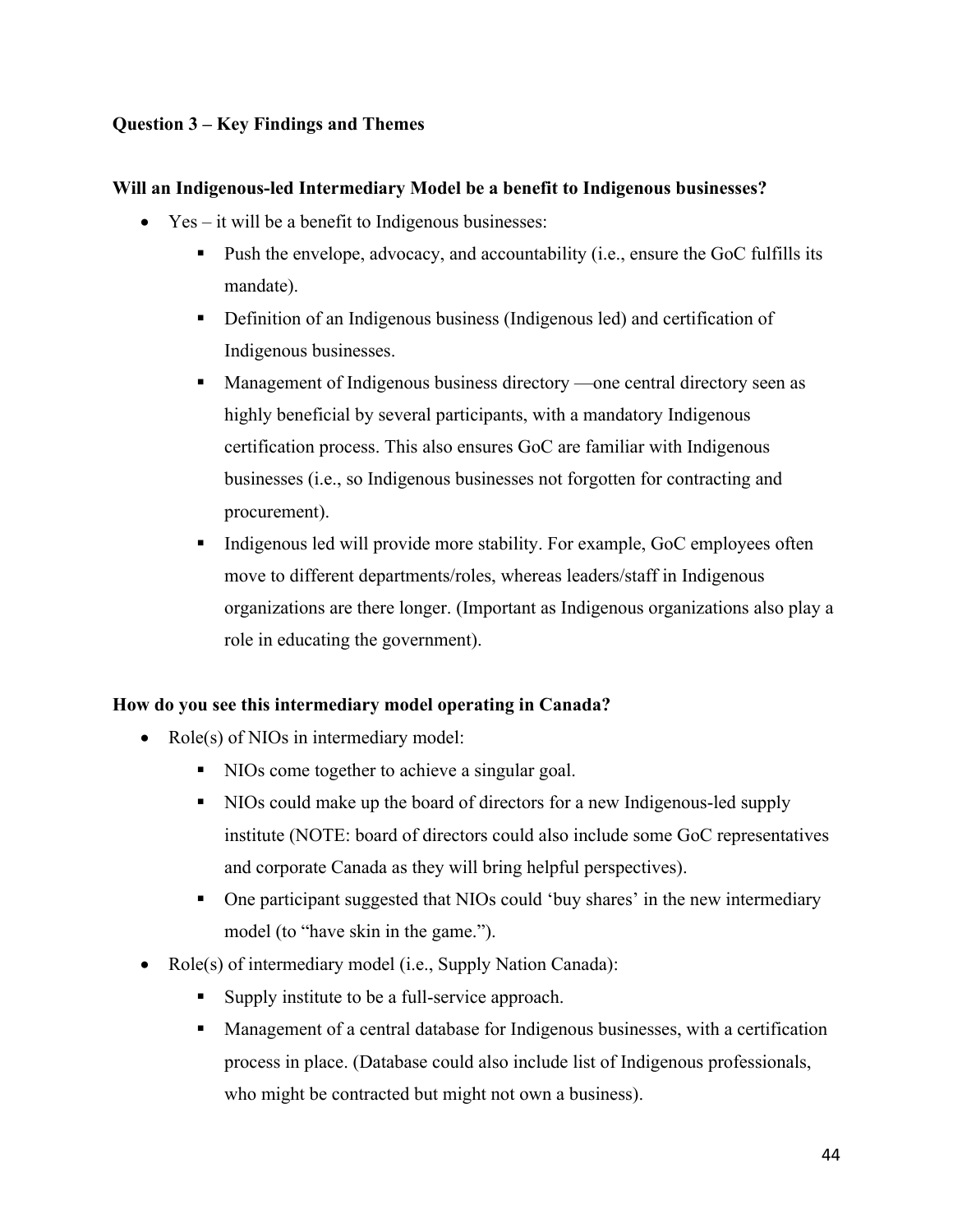- Network of Indigenous procurement officers across Canada that can work individually with businesses to support them through the procurement process (help to educate and build capacity).
- Education and mentorship, capacity development, and strong supportive business ecosystem are keys to success for Indigenous businesses moving up the supply chain and diversifying.
- § Access to capital, financing, and equity—all important for success of Indigenous businesses.

# **Other key themes:**

- **Further support for existing Indigenous procurement services** Some NIOs are already providing services for Indigenous procurement and want to continue with this work through increased funding and resources for existing programs and services.
- **GoC Accountability** GoC should maintain control over their own procurement process and should be accountable for the 5% minimum target through a transparent reporting process.

#### **Challenges and concerns:**

- **Politics** It was acknowledged that political agendas could get in the way of a unified working relationship (between NIOs) as Indigenous organizations are "all jockeying for their place in the procurement landscape."
- **Issue of multiple brands** Uncertainty on how NIOs will work together on new supply institute as there are multiple brands coming together to create a national/international entity.
- **Potential communications challenges** For example, if Indigenous**-**led intermediary plays role of liaison between Indigenous business and GoC, it could add additional levels of communication, and this could cause delays and/or confusion.
- **Indigenous buy-in** There are Indigenous businesses that are procurement-ready, but they are choosing not to do business with the federal government. Some of the common reasons for not doing business with the government includes not wanting to put in a lot of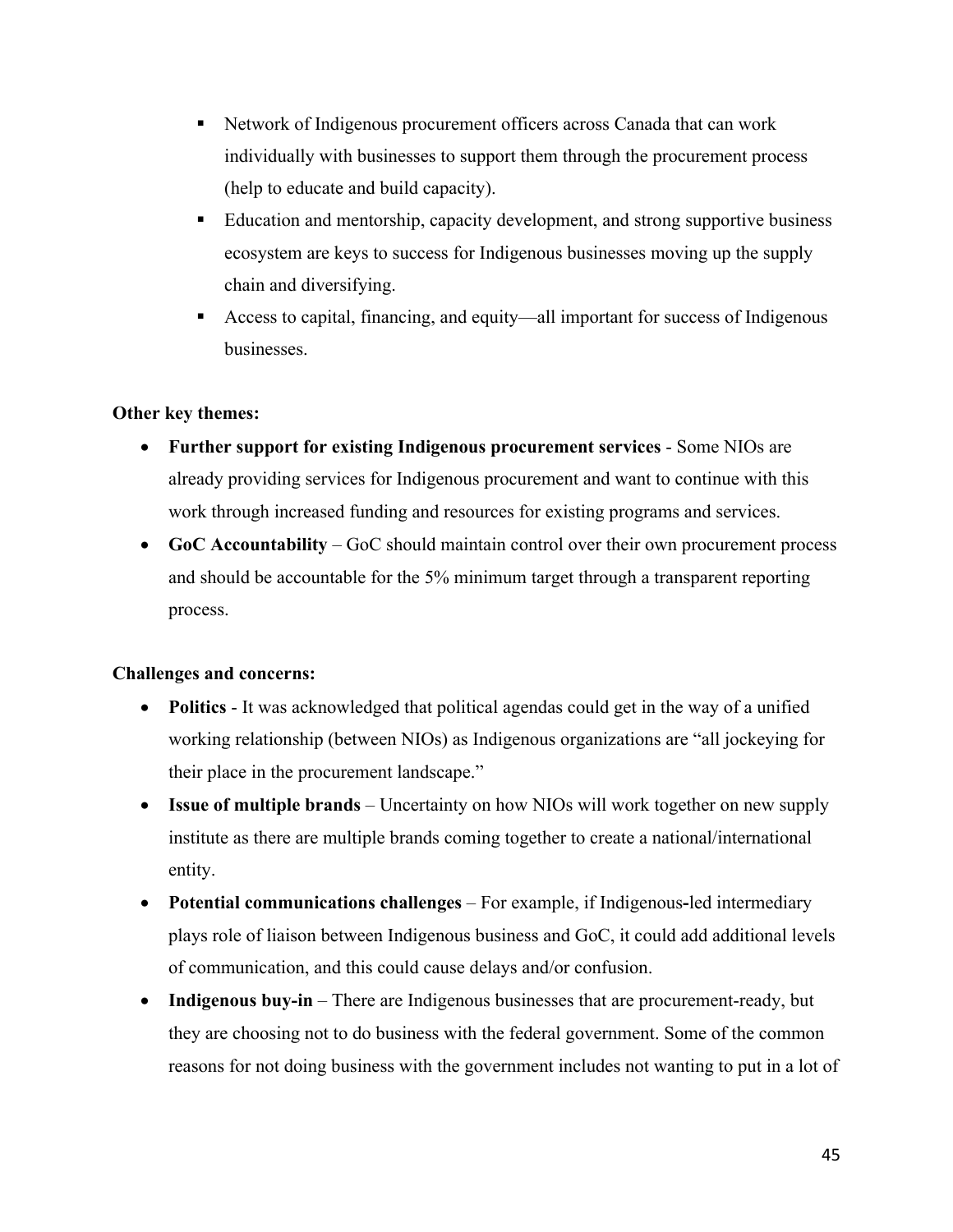effort (i.e., to pursue a bid) with zero results (not winning the contract) or previous bad experiences with the federal government.

**Question 4:** Is there anything else you would like to share?

# **Question 4 – Key Findings and Themes**

**Definition of Indigenous business -** Definition of Indigenous business should be determined by Indigenous organizations, not government of Canada.

# **Barriers/challenges for Indigenous businesses to participate in PSAB**

- Issue with GoC 33% minimum Indigenous employees identified as problematic for Indigenous businesses (i.e., creates barriers to bidding on PSAB contracts for Indigenous businesses with less than 33% Indigenous employees).
- Some Indigenous businesses will not participate in PSAB program because:
	- It is seen as being a complicated process and not worth the time and energy (i.e., a lot of time and might not be successful).
	- Lack of capacity.
	- Too many large contracts (smaller businesses not eligible; need smaller contracts).
	- Perception that not enough First Nations companies on the list (for contracting).
- Possible solutions to barriers:
	- Need short term wins to get buy-in from Indigenous business community For example, smaller contracts provide earlier access – perception that their time and energy will pay off.
	- Find way to have more small contracts available. This can also apply to larger PSAB contracts – i.e., make it mandatory that some of the work in a JV needs to be done by an Indigenous contractor (smaller contracts available within a larger contract).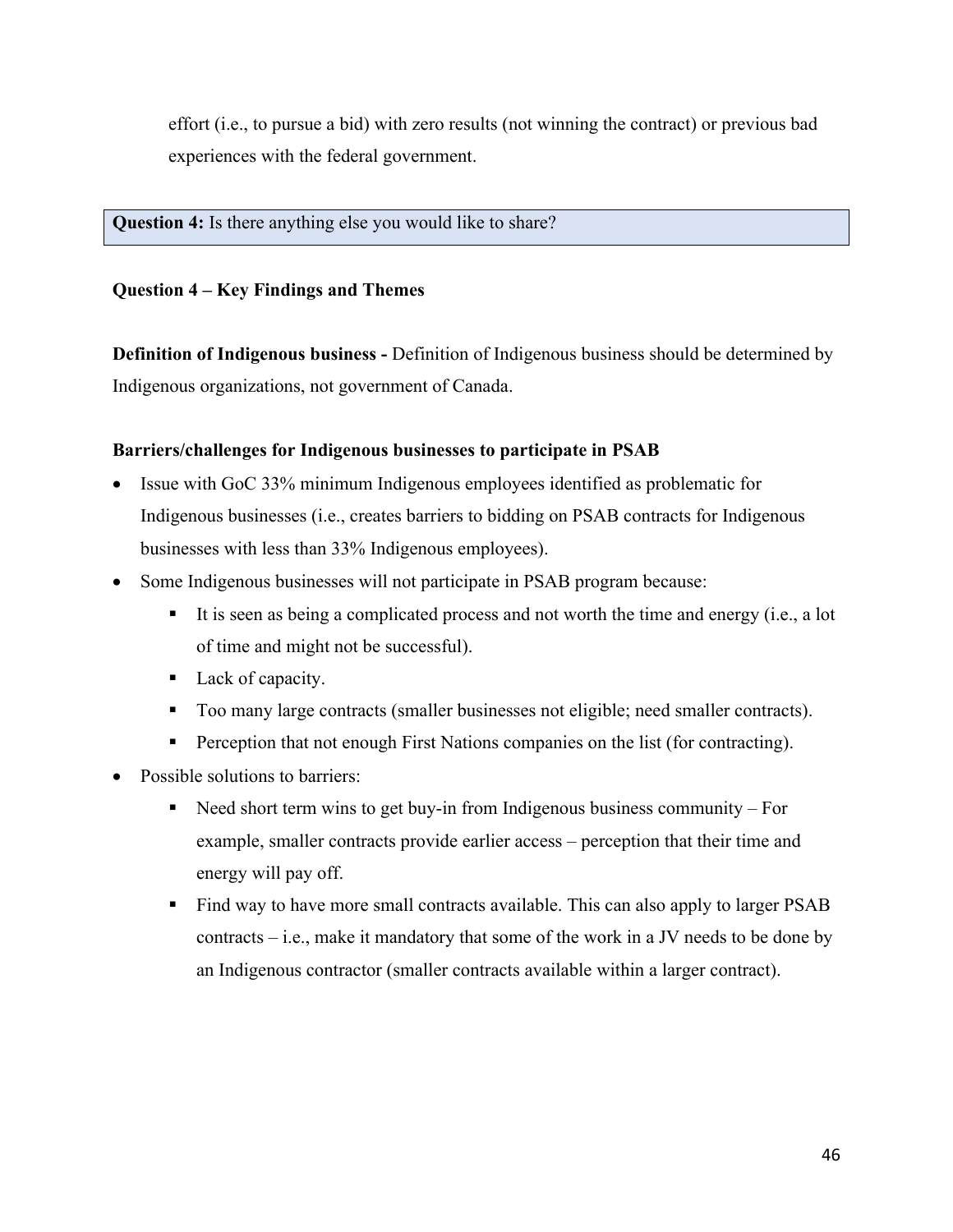#### **Issue with shell/contrived companies**

- Contrived business is "a business that has been designed to take advantage of the programs that are available. They try to structure it in a way that would allow them to access PSAB or AFI financing."
- Shell companies Often larger established non-Indigenous corporations that partner/joint venture (JV) with smaller Indigenous companies so they can bid on large PSAB contracts. A good JV ensures that the Indigenous business benefits and contributes to the project; however, there are other circumstances where the Indigenous company does not contribute to the project; they are used so that non-Indigenous companies can win PSAB contracts. This was identified as a major issue.

#### **False Indigenous claims by businesses to access PSAB/AFI funding**

- There is a known issue of business owners providing false Indigenous claims to access programs such as PSAB or AFI financing. False status cards have been discovered (e.g., "First Nations of North America" status card).
- There are also false claims of Indigeneity through so-called membership to unrecognized Indigenous organizations (i.e., unrecognized Indigenous/Métis associations). For this reason, the importance of an authentication/certification process was highlighted by several participants in this group.

# **PSAB business database**

- Who should manage the PSAB business database?
- Recommendation to have one PSAB business database to replace what the government has (Indigenous led).
- Currently no process in place to ensure that businesses on PSAB database are Indigenous. It was identified that there are currently false companies (non-Indigenous) on the current PSAB business directory because there is no certification process in place.

# **Regional/provincial perspectives**

• Regions and provinces might also want their own procurement mandates. 5% procurement target appropriate at national level as it reflects national Indigenous population. However, if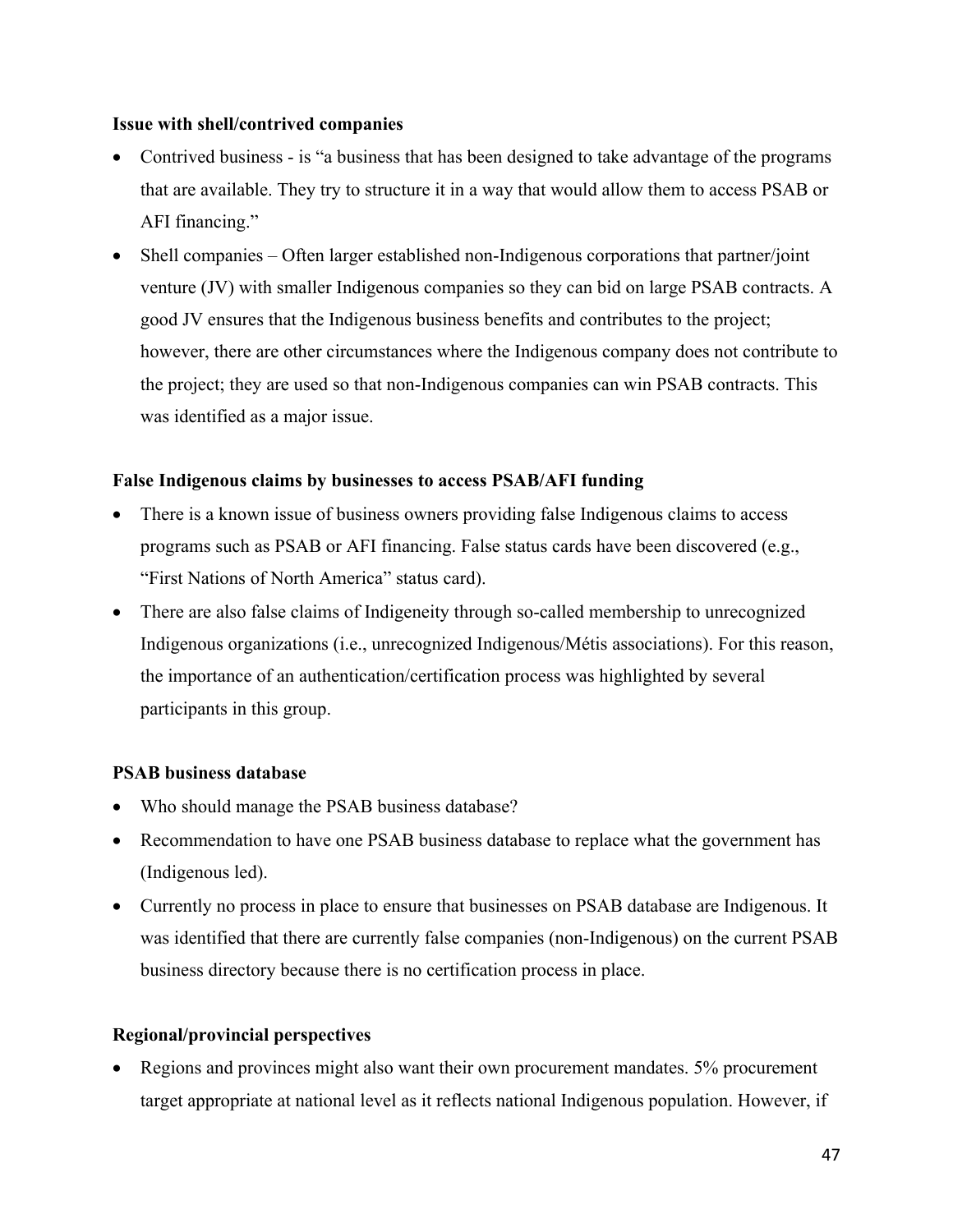looking at regions/provinces with higher Indigenous population per capita, might want to consider increasing minimum spend. For example, if a region/province had 25% Indigenous population, they might want 25% minimum procurement targets.

- Some Indigenous communities have modern treaties, which might also include set aside deals.
- Relationship building must happen at the regional level.

# **Challenges of NIOs working together for national supply institute (i.e., Supply Nation Canada)**

- The overall view was that it is important that the NIOs work together to create a national supply institute. However, several challenges and concerns were identified regarding this, including:
	- § Uncertainty on how this new national supply institute model would work if NIOs involved. (i.e., what does an equitable partnership look like?).
	- Concerns of overlap in procurement-based services (i.e., if model involves several NIOs offering the services).
	- Concerns of communications issues and confusion for Indigenous business owners (i.e., if model involves several NIOs offering the services).
	- Issue of politics –Significant investment by the GoC for Indigenous procurement and NIOs are vying for a place at the table.

# **Gaps Identified:**

- No statistics available on # of procurement ready Indigenous businesses in Canada.
- Uncertainty on how many Indigenous professionals have procurement expertise (subject matter experts) to fill potential new positions for national supply institute (i.e., Indigenous procurement officers, etc.).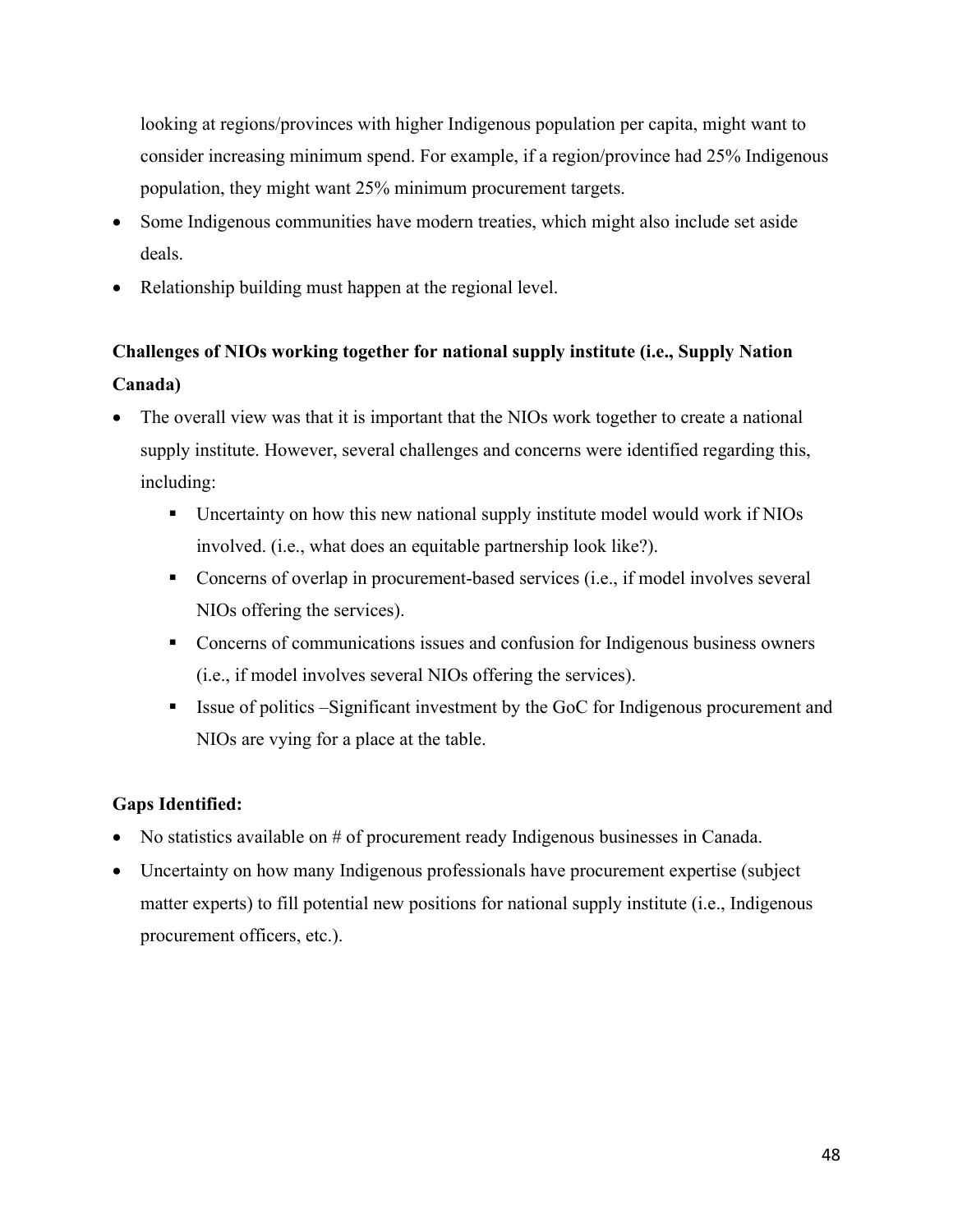# **2. Federal Government**

**Question 1:** Do you believe an Indigenous procurement policy update or enhancement(s) to the PSAB is enough to enact the necessary behavioural change within the Government of Canada and the federally regulated industries (e.g., telecommunications, transportation, banking, etc.)? Do you believe it needs to go further to ensure government system-wide compliance? I.e., making Indigenous procurement policy targets into law/regulation? If yes/no, why?

# **Question 1 – Key Findings and Themes**

**Policy enhancements to PSAB** - is an important step, but it will not be enough to change behaviour; it will take more than just changes to PSAB for Indigenous procurement to take off. Some government representatives suggested that PSAB should be replaced with a *new* Indigenous procurement strategy.

# **To change behaviours in government regarding Indigenous procurement, what is needed is:**

- Make the 5% target mandatory and mandate the 5% through procurement policy, across all government departments.
- More resources, training, guidance, tools for those who are doing the procurement and for those who are providing the information to procurement officers (i.e., program managers) on what they will buy.
- Mandatory cultural competency and awareness training.
- A comprehensive approach is needed, including good communications, which should be ongoing, well supported, and reinforced.
- Systems change— "Has the system around you made it easier for you to make a decision and get a desired outcome? It's not policy, it's administration and operational, or tools… We need to look at the full ecosystem to see if it is facilitating the outcome and we need to see if there are incentives and mechanisms to support the change."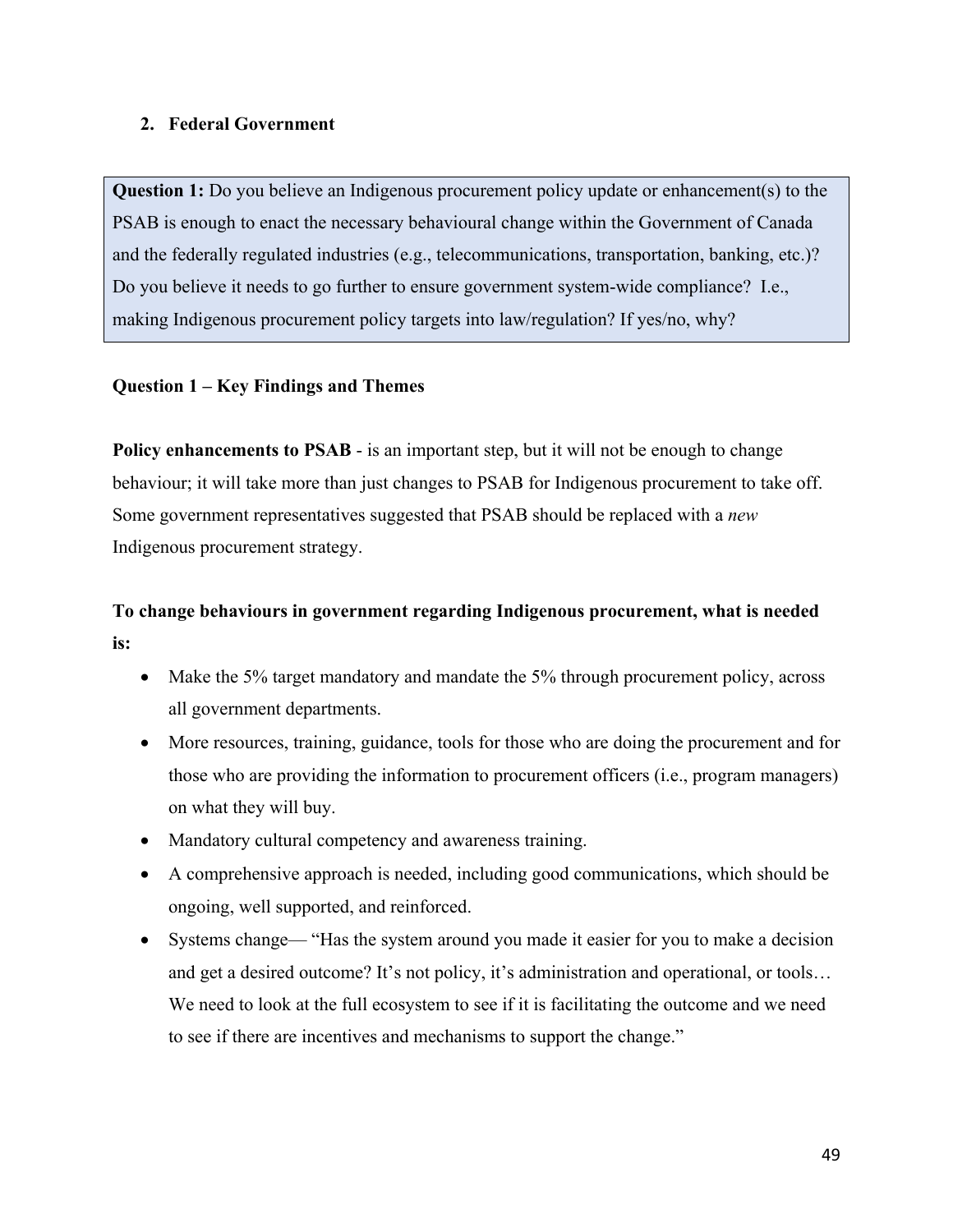**There should be a good balance of structures/incentives and consequences if targets are met/not met. Below are a few examples:**

- Structures and incentives—Increase sole source contract values to make it easier to contract with Indigenous business (without having to create RFP); make the process of procuring with Indigenous businesses easier and more streamlined. Could provide more opportunities to negotiate contracts (larger than \$25,000+) with Indigenous companies (sole source) or to limit bids to 3 (i.e., make it easier for Indigenous procurement officers and for Indigenous businesses).
- Consequences—If departments don't fulfill their targets for Indigenous procurement, impact their budgets. For example, if they don't implement the 5%, they will lose 5% of their budget.

#### **The best mechanism for compliance is public reporting:**

- Internal compliance is useful, but the external scrutiny of public reporting helps to motivate people to take the mandate seriously and to make the needed changes. For example, if targets not met, multiple stakeholders would raise questions on why target(s) were not met.
- There should be straight forward public reporting mechanisms and they should be easily found (i.e., not buried on government websites). This reporting should have metrics that are easy to understand—e.g., total values of contracts, how many went to Indigenous businesses. Reporting should also include summaries of how things are going over 2-3 fiscal years, to ensure things are going in the right direction.

# **Most government representatives suggested that law/regulation is not the most effective way to enact change. Below is a summary of perspectives from the engagement sessions:**

- Law/regulations are prescriptive, and wording must be precise; there is little to no flexibility. To increase Indigenous procurement and improve the process, flexibility will be needed.
- Using law/regulations could have unintended consequences, which might slow down the process or have negative consequences—the pace and speed on which work gets done would have much scrutiny (i.e., because no one wants to break the law); it would slow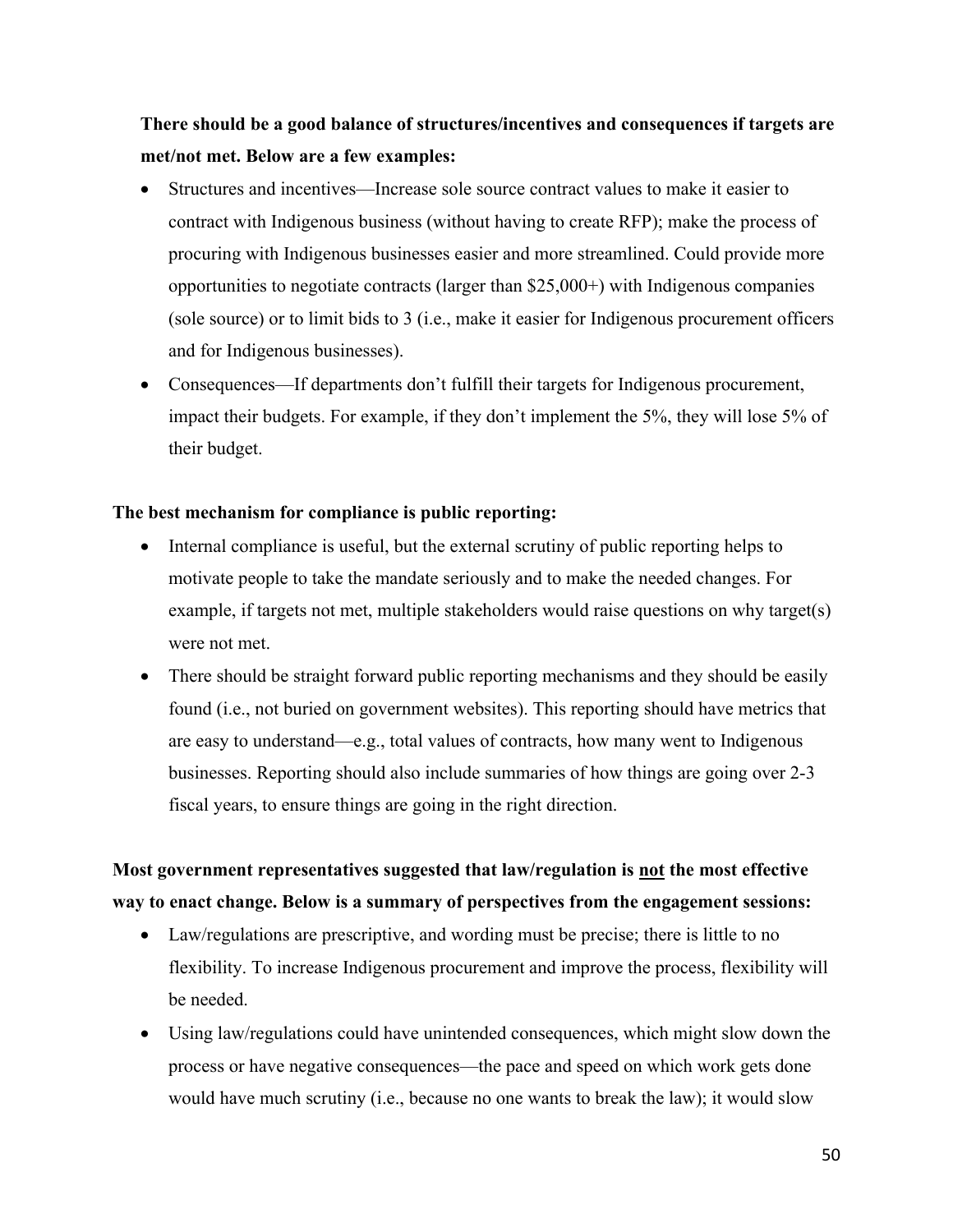down procurements and processing and would require more scrutiny of each procurement—this could have a negative impact on what they are trying to achieve.

- "Policy takes years; legislation takes decades."
- "The problem with legislation is once enacted, it is hard to change if it doesn't work. Policy is more nimble; it can be adapted to realities and learnings of experiences."
- In 2018, an aspirational letter was sent to GoC departments to encourage them to increase Indigenous procurement to 5%. Data will be released soon regarding the results of this (note: the data has not yet been released as of the date of this report). Once this data is available, it would be helpful to review it to see if this aspirational letter resulted in increased Indigenous procurement.

# **On the supplier side (Indigenous businesses), systems will need to be put in place to ensure that the increase demand for Indigenous procurement can be fulfilled (if 5% target is met):**

- An up-to-date Indigenous business database, which has an Indigenous verification and certification process to ensure all Indigenous businesses are verified Indigenous. Procurement officers could access this database to find Indigenous businesses.
- Enough procurement-ready Indigenous businesses available to fulfill the increased demand. **For example, the new national supply institute could assist with:** 
	- Capacity development and procurement-ready training for Indigenous businesses.
	- Startup funds, capital for Indigenous businesses.
	- § Business match-making—for example, if one Indigenous company cannot fulfill a procurement contract on their own, they can be matched with another Indigenous company so they can bid together.

**Question 2:** Fast-track to 2025 and the minimum 5% Indigenous procurement target has been achieved. What do you envision being the key to your department or agency achieving this goal? What external/internal investments do you foresee being necessary to create a robust federal Indigenous procurement plan and procurement leadership environment?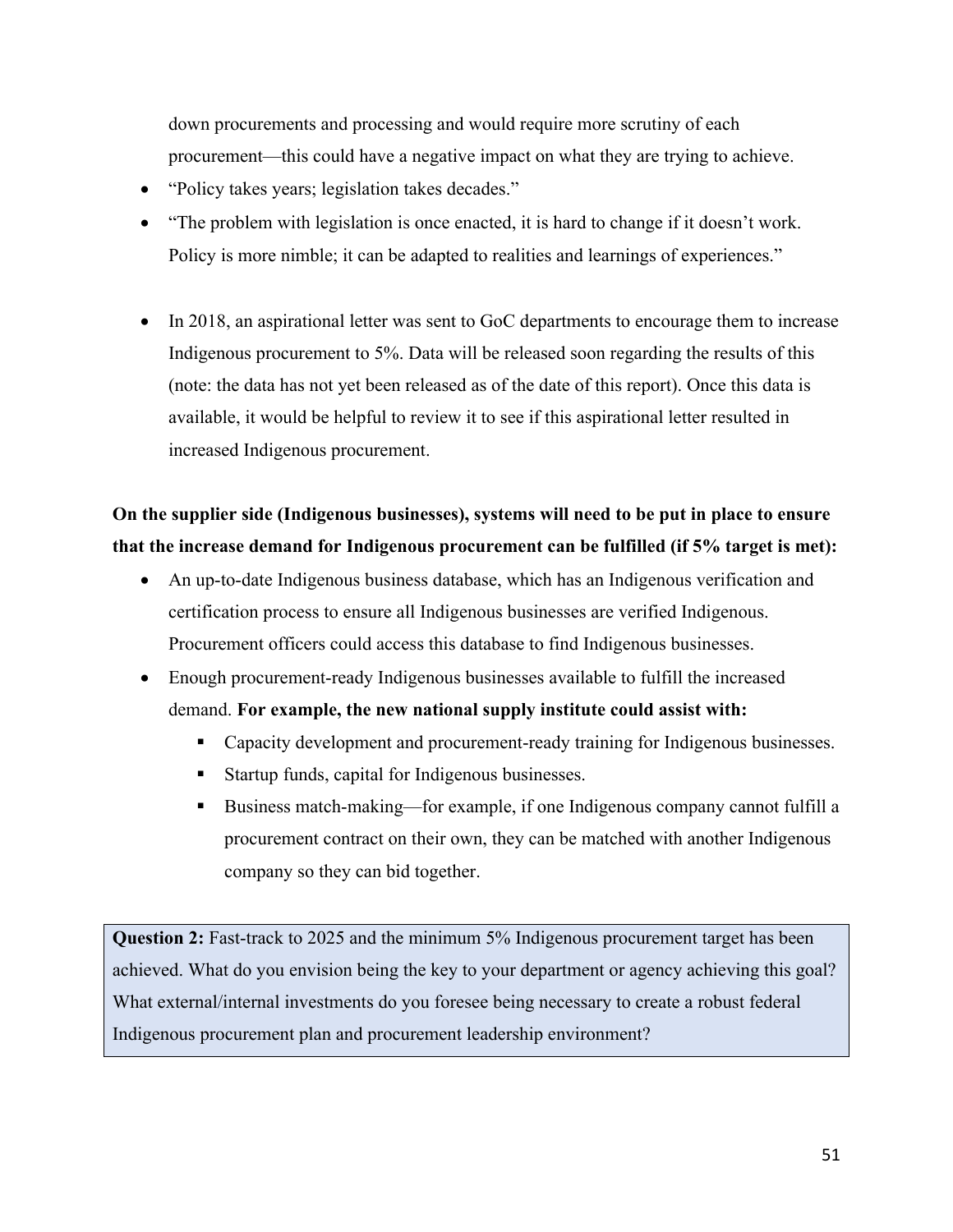# **Question 2 – Key Findings and Themes**

#### **Supply and demand**

- **Risk management**—If the government does everything to achieve a 5%, will the supply be available in industry to meet that? If no, what is needed to support the greater supply of industry to meet the 5% expectation and outcome.
	- "It's a risk if the supply isn't there. If government departments do the 5% but the supply isn't there, it is seen as unsuccessful due to lack of supply, then there is a disincentive to do this, even if it is mandatory."

#### • **Important to invest in supply side**

- It's important for GoC to think about the demand side and the supply side (internal and external). If investment only on demand side (i.e., 5% target), might not have enough businesses on supply side to bid. Need to invest in supply side.
- Provide support to Indigenous organizations:
	- To bring Indigenous business(es) to departments. ("If you set something aside, it doesn't mean an Indigenous business will bid on it").
	- Help to build capacity for Indigenous businesses— "Ensure groups and associations that can provide assistance to Indigenous businesses have the capacity to do that."
- Could have more smaller contracts available so more Indigenous businesses can bid; simplify the contracting process.
- Could have concierge service where they work with Indigenous businesses to provide support, so Indigenous businesses can bid (i.e., they might need help with the bid). If Indigenous businesses are unsuccessful, they can let them know what went wrong (federal procurement is complicated).

#### **Procurement plans**

• Making procurement plans can be helpful for government departments and for Indigenous businesses. For example, a procurement plan can identify what a department will buy that year. This will provide time (on GoC side) to do research on which Indigenous companies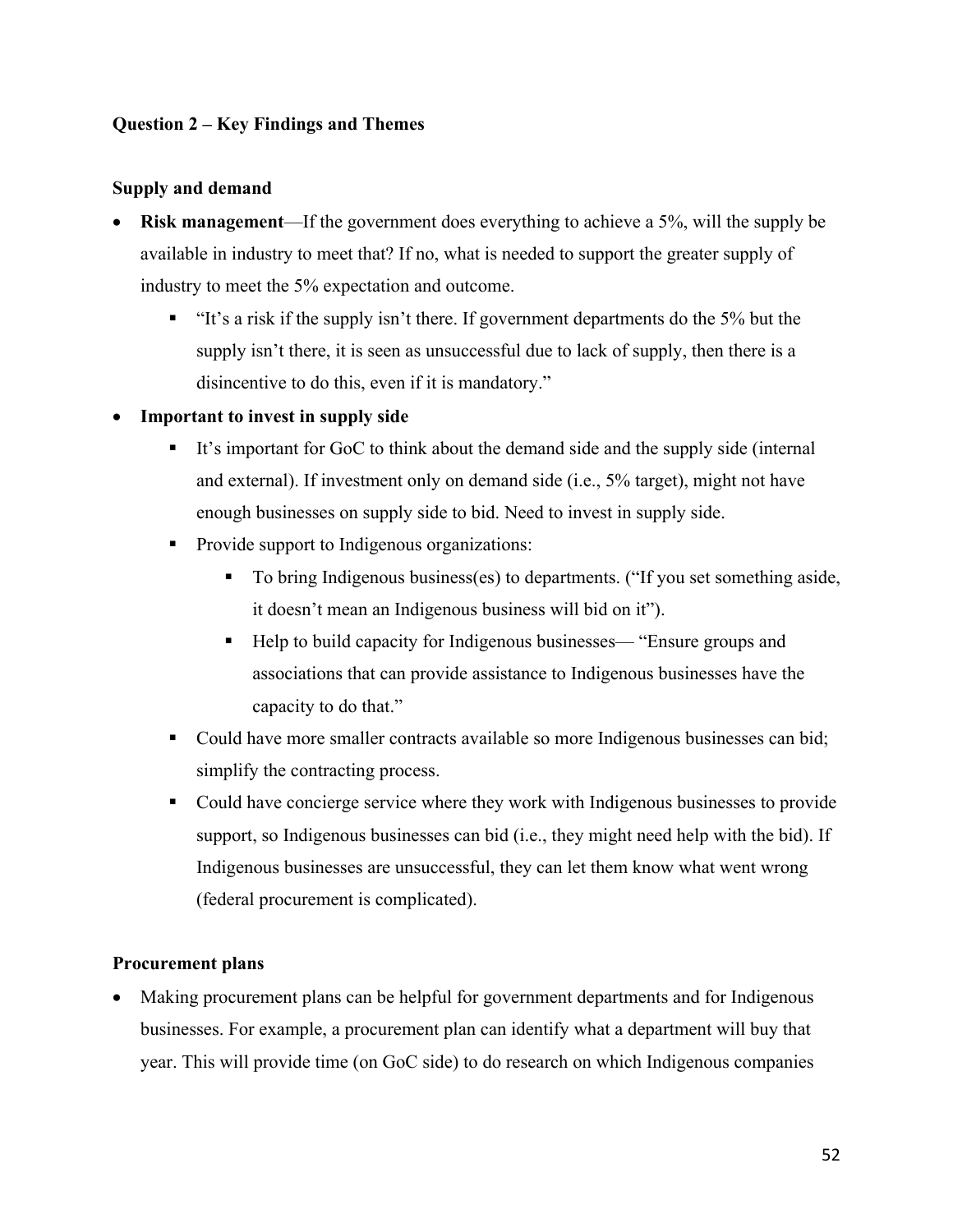exist to fulfill the need (this could be sourced from an Indigenous business database or market research).

- With procurement plans, government could provide notice in advance on what they will buy over the next year so Indigenous businesses can prepare (note: it was identified that 30 days' notice for a RFP is often not enough time for a business to prepare a bid, advanced notice would be beneficial).
	- § "For Indigenous peoples, it would be good to know what's coming down the pipeline so they can prepare for those procurement opportunities."
- A challenge was identified for procurement plans—it can be difficult for departments to have a procurement plan for the year (or several years). It was unclear on whether this is because departments do not have time, or if it is not an area of focus, or whether there are other underlying reasons (unknown).

# **Quality data monitoring, measurement, and qualitative context important:**

- Public reporting is critical.
- Require good data monitoring and systems to support target; need to measure progress—if target has been met or exceeded. Departments need clear guidance and instructions on what they need to report on and how the 5% will be measured (e.g., 5% of what? All procurement?).
	- Need internal tracking mechanism (so they know what is going to Indigenous businesses), and a reporting mechanism. An electronic procurement solution will help to gather better data, including tracking Indigenous procurement. Need these mechanisms in place to report with a high level of confidence.
- Qualitative context important in measurement and monitoring—for example, are only a select few winning these contracts, or are there many vendors winning and contributing to target success? Adjustments might need to be made. Context is important; it goes beyond reaching a target, it's about helping Indigenous businesses grow and succeed.
- After targets are reached, it is important to maintain and nurture success. It does not mean setting another marker, it's about making adjustments so the broader environment reaches success (it could be at community or individual level).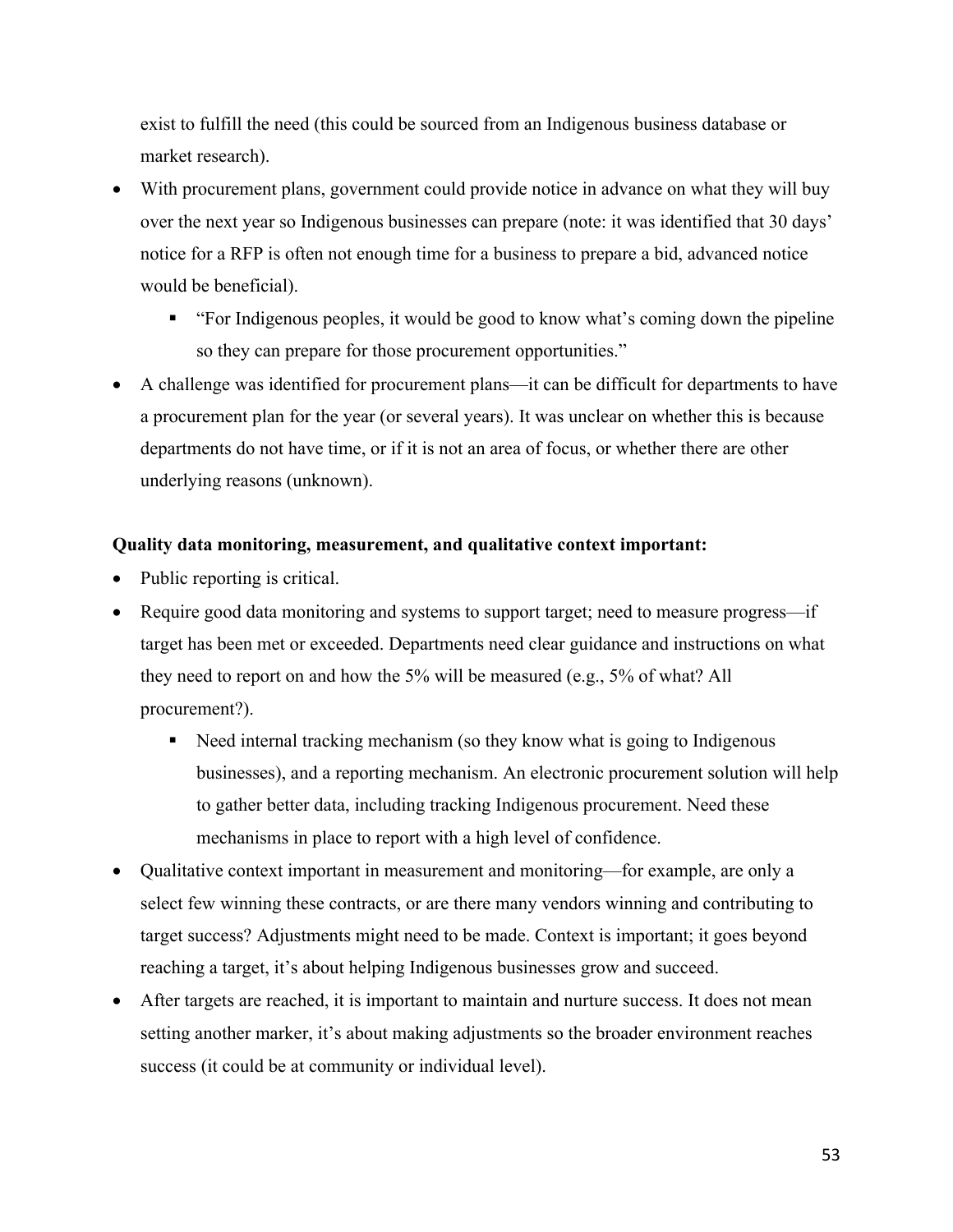# **Procurement leadership environment (GoC):**

- Internally, leaders need to be focused on Indigenous procurement; the best way to do that is through public reporting (so everyone from ministers to assistants will be focused on it).
- Leadership needs to be shown from the top—showing interest or pushing the department(s) to achieve a 5% minimum.
- Indigenous procurement needs champion(s) in the federal government. For example, there could be a 'tiger team' made up of people from key departments. DG's or EDM's make good champions as they are vocal, visible, and senior enough that people will listen and know what is happening. This person could ensure that departments are working together, and they could also include other champions that can help to fulfill the target goals.

# **Cultural change needs to occur in departments:**

- Training across departments on the 5% to increase awareness.
- "Over the last few years, attention paid to Indigenous procurement has increased, and that needs to continue. Indigenous procurement needs to remain a top topic of focus in procurement."
- Departments need cultural awareness training and anti-bias training. Learn about Indigenous peoples across Canada, including challenges, and colonialism. Cultural change is important in terms of procurement research.

# **Relationship building and reconciliation:**

- "This is part of a bigger picture of reconciliation; it's part of a bigger reconciliation agenda changed relationships with Indigenous peoples—this needs to be a top priority. If this is what they're doing, do it, we need actions as well as words."
- Continuous engagements with internal/external partners are important. Important to have good relationships and communications with both internal and external partners to understand success factors (to understand both sides).
- More meaningful relationship building is important. For example, GoC does not want to create proposals or ideas that will not work for Indigenous organizations, and GoC also does not want Indigenous organizations to bring something forward that will not work for GoC.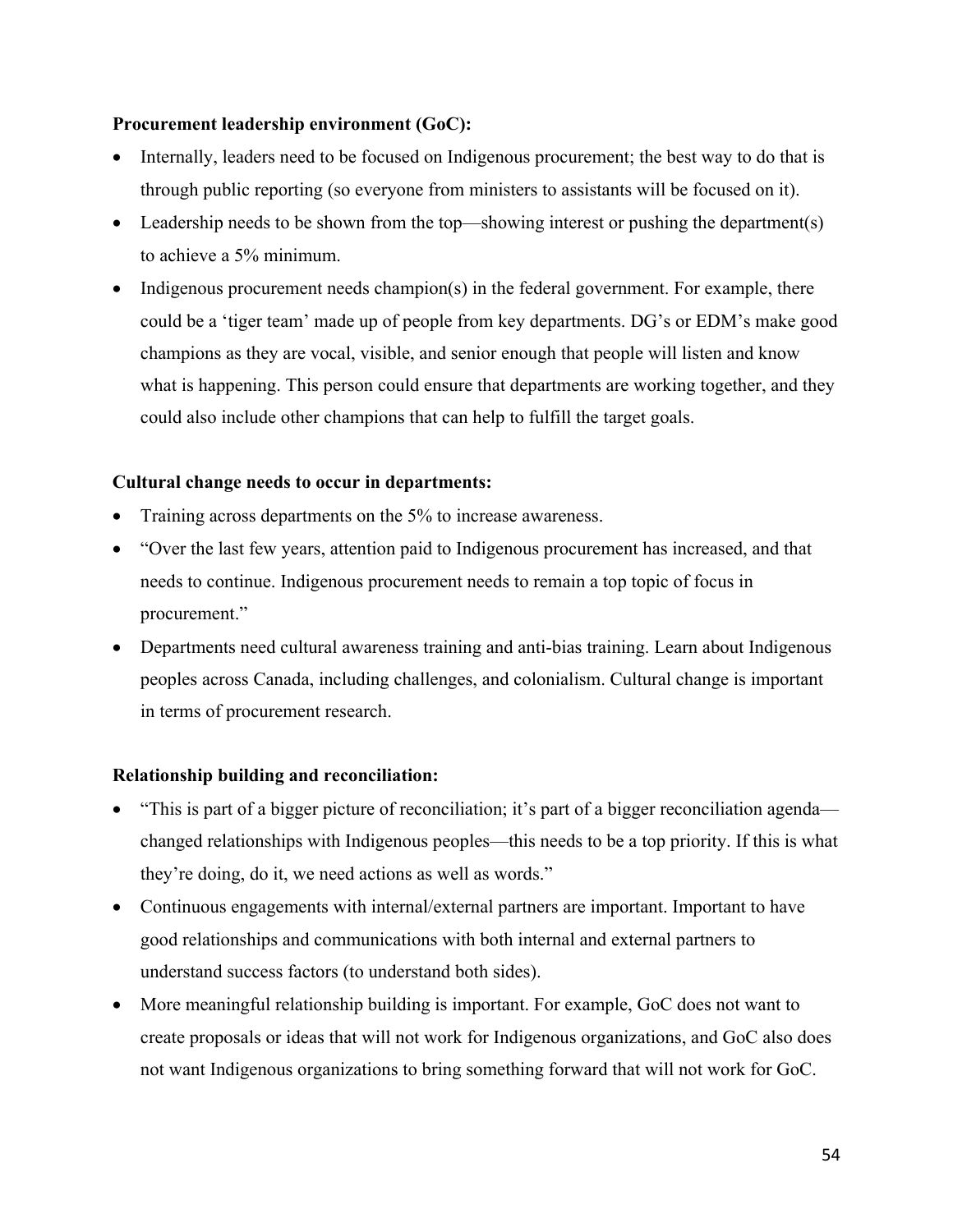Nuance and understanding needs to happen on both sides through strong relationships and open communication.

• One participant suggested that it would be good to have more opportunities to sit in a room with key people (GoC and Indigenous organizations) and have a conversation, where it is not as formal and based on senior roles. For example, more casual meetups or retreats with a smaller group of people (easier to connect on a deeper level when it is not a large group). Stronger relationships and trust building will benefit GoC and Indigenous organizations.

**Question 3:** The Australian and New Zealand governments have incorporated an Indigenous-led intermediary model (for example, Supply Nation—business verification, procurement services, database, etc.) to further advance Indigenous participation in the procurement supply chain. Do you believe this intermediary model would be a benefit to the Government of Canada and government and private sectors? If so, how do you see the government aligning with an Indigenous-led model?

# **Question 3 – Key Findings and Themes**

#### **An Indigenous-led intermediary model will be beneficial:**

- Help Indigenous businesses build capacity, bid for contracts, win, and deliver contracts, and liaison with public sector and government.
- Increasing Indigenous business capacity is the ultimate goal—as well as narrowing the socioeconomic gap and increasing the wealth of Indigenous communities.
- Definition of an Indigenous business and verification/certification process to ensure businesses registered are Indigenous.
- Manage Indigenous business database and/or lists of suppliers—GoC will be able to access so when company claim of Indigeneity, they can confirm if yes/no it is a legitimate claim.
	- Indigenous business database will require significant funding—Canada is a large country.
- Training for federal government for Indigenous procurement officers.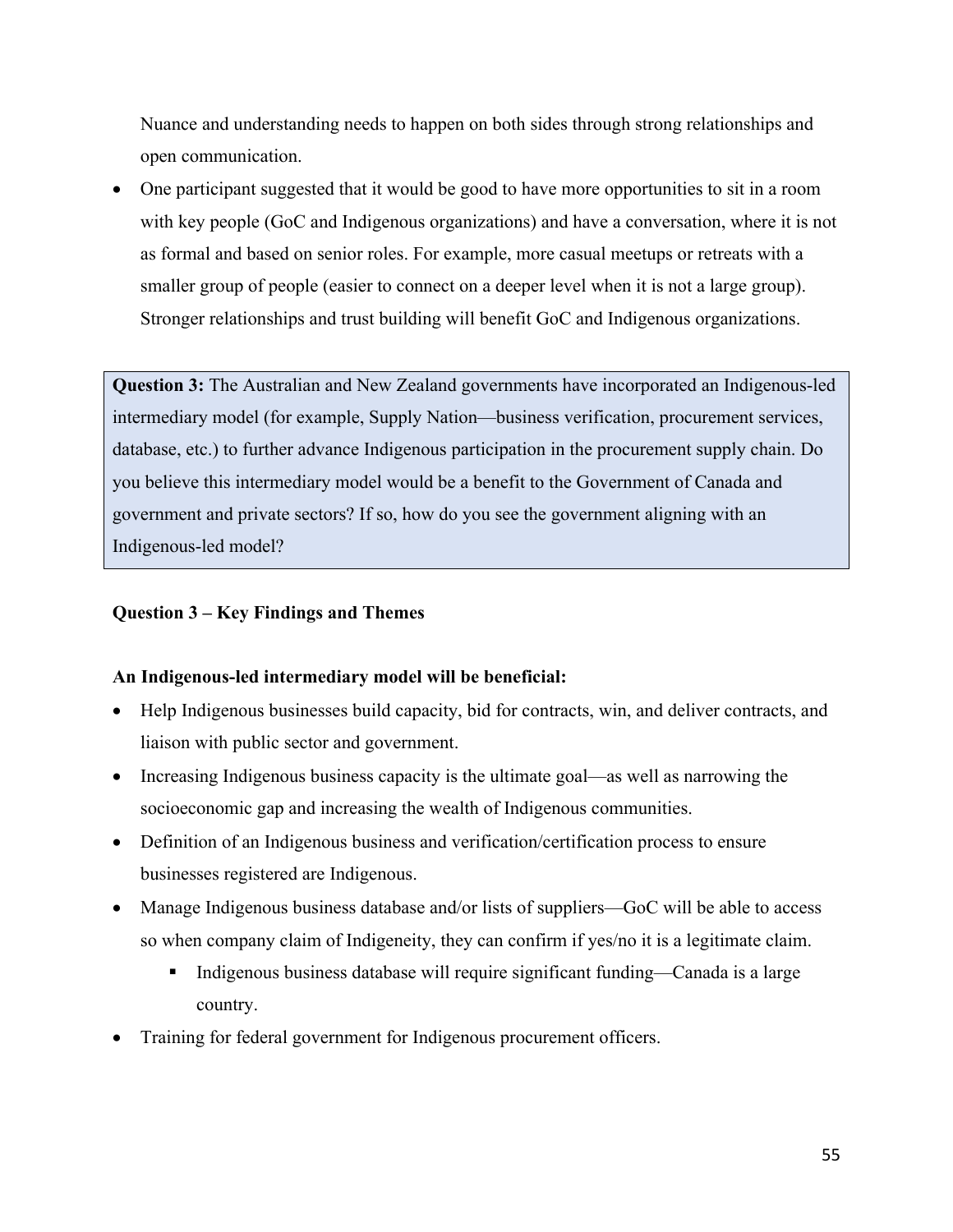#### **Government would align with an Indigenous-led intermediary model:**

- GoC would provide funding to support a national supply institute—should be long-term funding. Long term funding will ensure planning and stability (until sustainable over time, if applicable).
- Indigenous-led intermediary should be arm's length from government. It should have relationship, but certain aspects should only be Indigenous driven (e.g., defining what an Indigenous business is and determining which businesses are Indigenous— "[GoC] Procurement officers shouldn't determine if a company is Indigenous. They are focused on procurement processes."
- Government would continue to control own procurement processes—important for transparency, fairness, accountability, and confidentiality.

#### **Potential challenges identified:**

- There are many different Indigenous organizations—not sure how this will play out. First Nations, Inuit, Métis all different groups, they might want their own versions of a Supply Nation Canada. Not sure how the governance would work for this intermediary because of all the different stakeholder groups.
- A lot of people reference Australia and New Zealand, but these are different contexts. Canada is unique because it has many different Indigenous cultural groups, as well as treaties, land claims, and legal obligations to consider. It is complex. The Supply Nation model would need to be remodelled to fit a Canadian context: "A lot of conversations and considerations would need to be factored in before such a model can be adapted for the Canadian context."

**Funding models**—Need to understand how the new model will work to determine funding models. For example, with multiple cultural groups (First Nations, Inuit, Métis) and NIOs, there could be different organizations supporting Indigenous procurement, and potentially more than one Indigenous business database.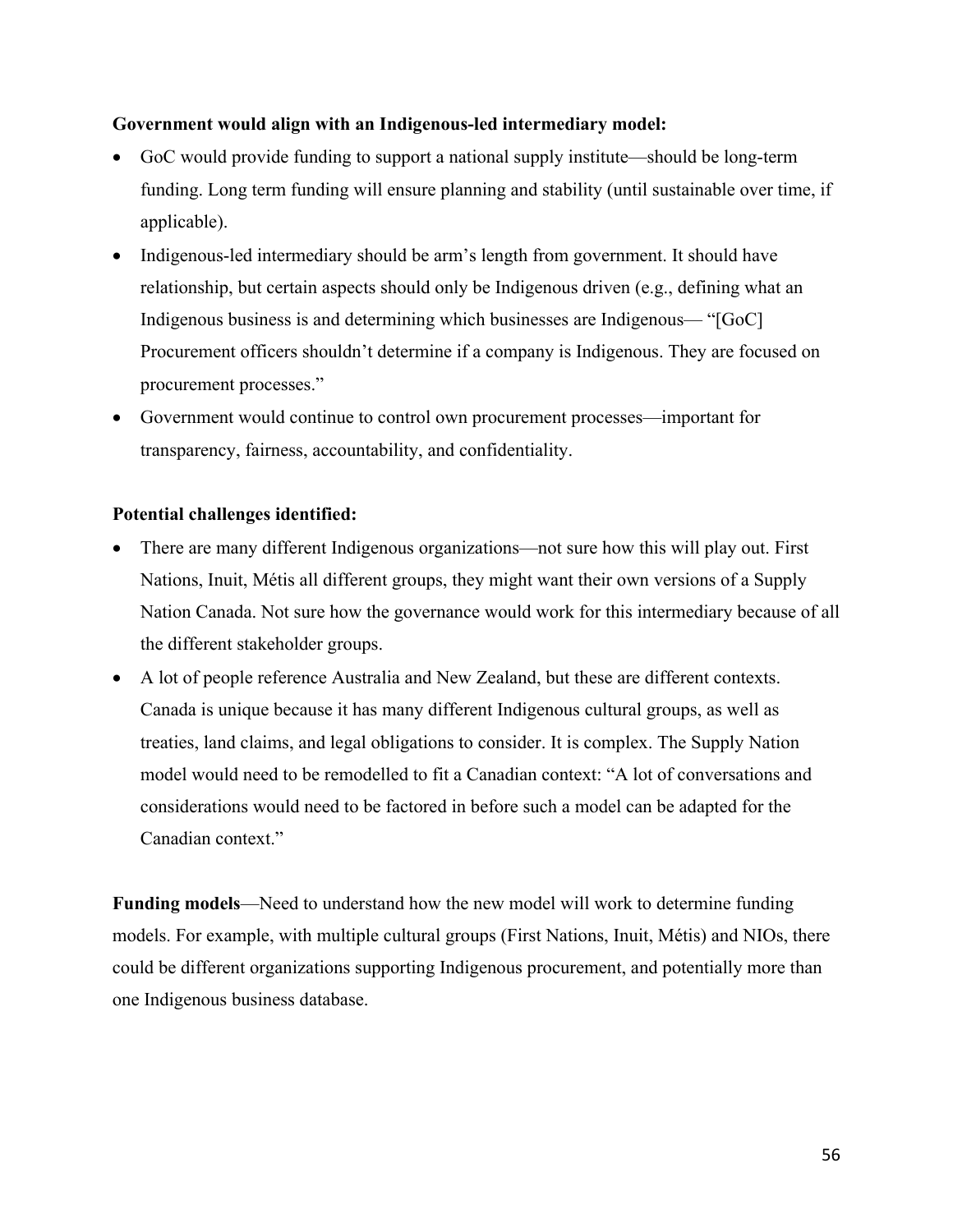### **Governance questions and challenges (government perspectives):**

- There should be a certain packet of services, service delivery and funding to support an Indigenous-led Supply Nation for Indigenous businesses.
- Who will determine who runs it? (i.e., NIOs?). Who sets objectives? Is there a board where people are in tandem to run organizations? Etc.
- "It would be interesting to understand if all Indigenous organizations across Canada would unify around such a model or if they would be dealing with, for example, the Inuit and Métis wanting a separate Supply Nation, versus [one] Indigenous Supply Nation. How would that come together? Would they be dealing with one? Or multiple? How would that work with land claims and other Indigenous groups? Is there broad support, and if there isn't, do we still think it is a good thing to do?" How do we consider multiple "perspectives of Indigenous groups across Canada and deal with a mixed environment?"

# **Risks for Indigenous supply institute in managing Indigenous business database:**

- There is liability when running an Indigenous business database. If there are fraudulent companies on the database or if some are not Indigenous (but listed as Indigenous), could be financially liable or sued.
	- Might need high levels of verification—Indian Status Card, recognition by Indigenous community or membership in a band or council. (Note: need to watch out for false Indigenous identity cards and false Indigenous organizations/associations).
- High costs for running an Indigenous business database (will need significant funding).

#### **Question 4:** Is there anything else you would like to share?

# **Question 4 – Key Findings and Themes**

- If a procurement will take place in a region where the population is  $51\%$ + Indigenous, there should be a mandatory set aside.
- If a procurement will take place in an Indigenous community, regional procurement must be considered (i.e., "Chiefs won't want companies from somewhere else working in their communities").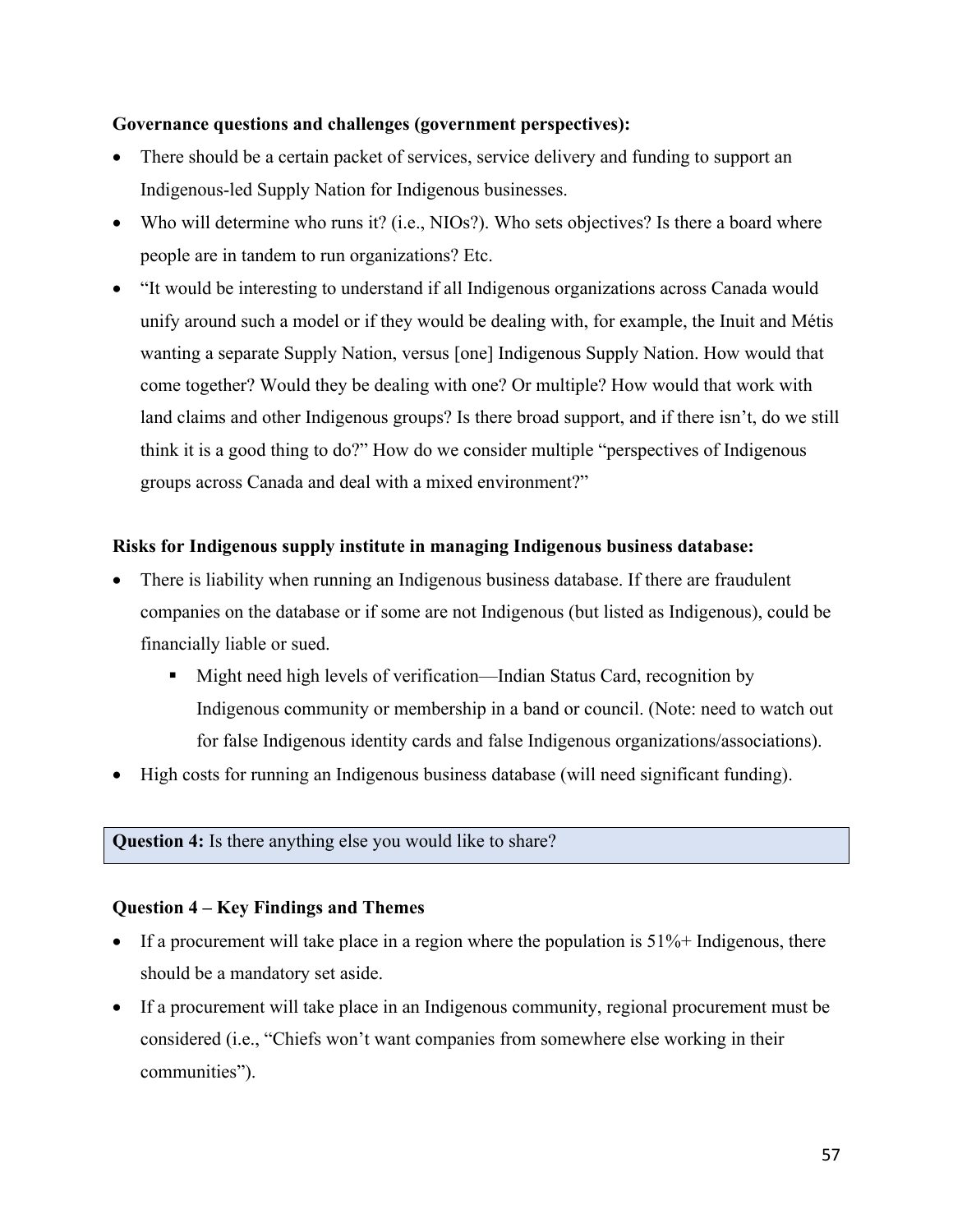### **Topics that were deemed important and reiterated:**

- Public reporting— "What gets reported is what gets attention."
- Importance of cultural competency training—there are public servants with little/no knowledge of Indigenous peoples. They should learn about Indigenous peoples in Canada (First Nations, Inuit, Métis), and stereotypes and myths should be tackled so they are not being perpetuated.

# **How will 5% Indigenous procurement be calculated?**

- This is a question that has been asked often in government.
- What happens if they need to purchase a particular product (e.g., software licenses) and they need to go through a large non-Indigenous company, is that still part of the 5%? And, if they can't procure with an Indigenous company, can they ensure that the large company does something to help Indigenous communities? (Could that be a consideration?).

#### **Other considerations and concerns:**

- Need to consider modern treaties. Very few have procurement clauses.
- Perspectives of First Nations, Inuit, and Métis important (i.e., all diverse perspectives and some of these groups are having separate dialogues, good to be aware of their perspectives).
- Some concerns about how GoC (i.e., procurement officers) will be able to handle it if there ends up being multiple/separate Indigenous procurement policies for different Indigenous groups (e.g., urban Indigenous, self-governed and Indian Act communities, Inuit, and Métis). How would they cope with that? It was mentioned by one participant that it would be ideal to have one model with each partner in each role and managing their own identification and directories, and procurement equal across the country.
- Could be opportunity to have agreements with other countries for 5% Indigenous spend—for example, Canadian federal government could have agreement that they have to purchase 5% Australian Aboriginal (when purchasing from Australia) and vice versa when Australian government is purchasing from Canada (mandatory to purchase 5% Indigenous).
- In government, there is an increased focus on equity. Social procurement, BIPOC, women owned, accessible owned, etc. So far, there has only been framework for specific preference for Indigenous businesses. What will happen if other equity deserving groups are added to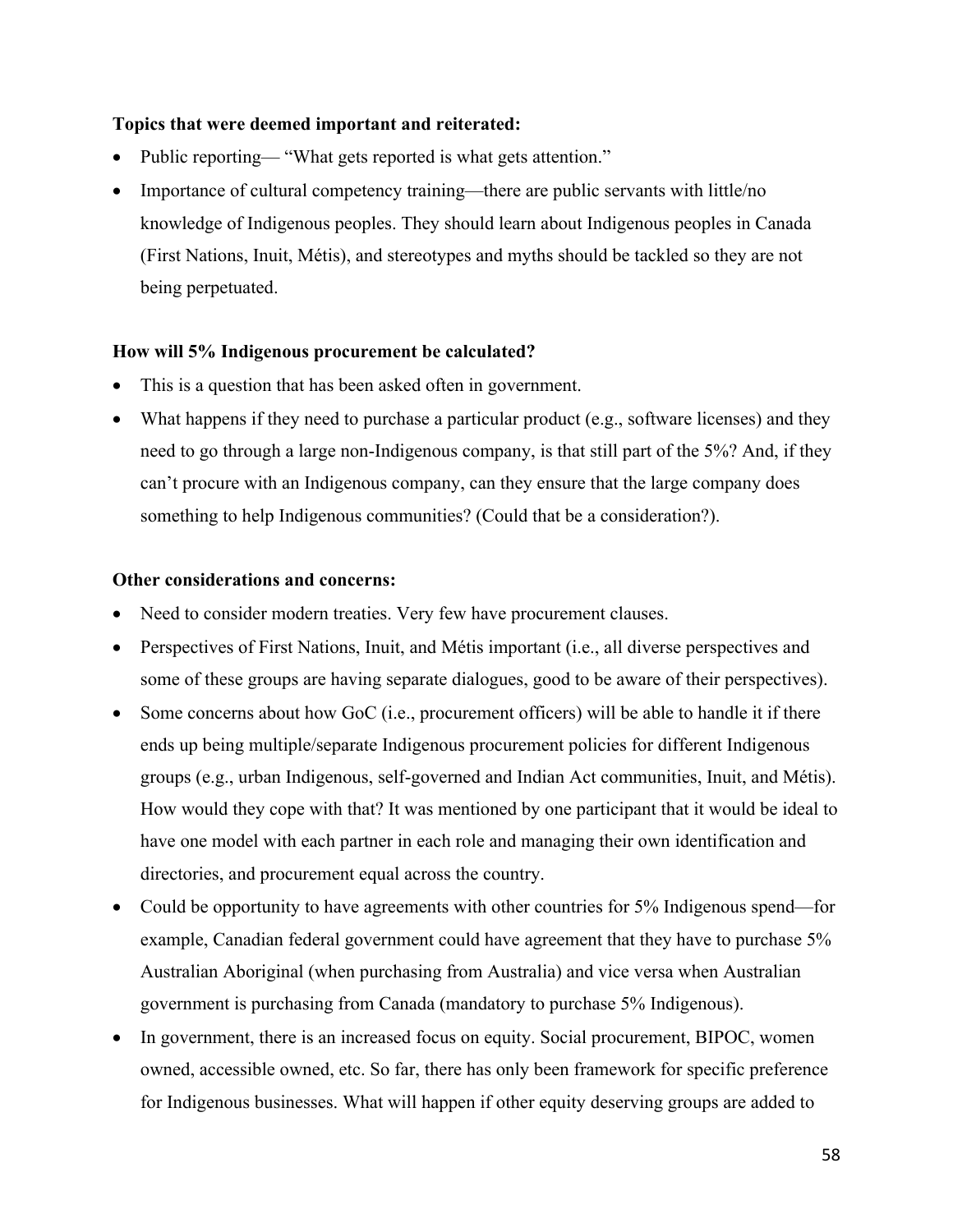the equation and how will that change the dynamic for procurement professionals? For example, if there was an opportunity to procure to Indigenous, black owned, or women how would they decide? (Note: The United States was mentioned here as they have several setaside programs for different equity groups. It could be looked at as model to see how they have handled the multiple groups).

# **3. Indigenous Business and Industry**

**Question 1:** As a company currently procuring with the federal government, have you used the PSAB as a gateway to federal procurement opportunities? Do you have a preference for the PSAB or the conventional federal tendering processes? If so, why?

# **Question 1 – Key Findings and Themes**

# **Both good and bad experiences with PSAB program, but several concerns about program were identified and overshadowed good experiences.**

- "I've experienced good and bad over the years with the PSAB program."
- "I used to be very positive about PSAB, but I've changed my tune. The main reason is joint ventures."
- In some cases, federal employees have been unaware of the PSAB program, and this has created challenges for Indigenous business owners that would like to access PSAB to sell their products/services:
	- § "I have tried for years to convince government buyers to utilize the PSAB program, and in my experience absolutely none of them were aware of it."
	- § A common experience shared by Indigenous business owner (in business for 16 years)— "After I go to a procurement officer to introduce my company, I ask the officer, do you know about the benefits of PSAB? The officer asks, 'What is PSAB?' Then I end up having to educate them about PSAB, because no one from the federal government is teaching them, even though they are federal employees. By the time you get it and there are set asides, those people leave, they are at a new department,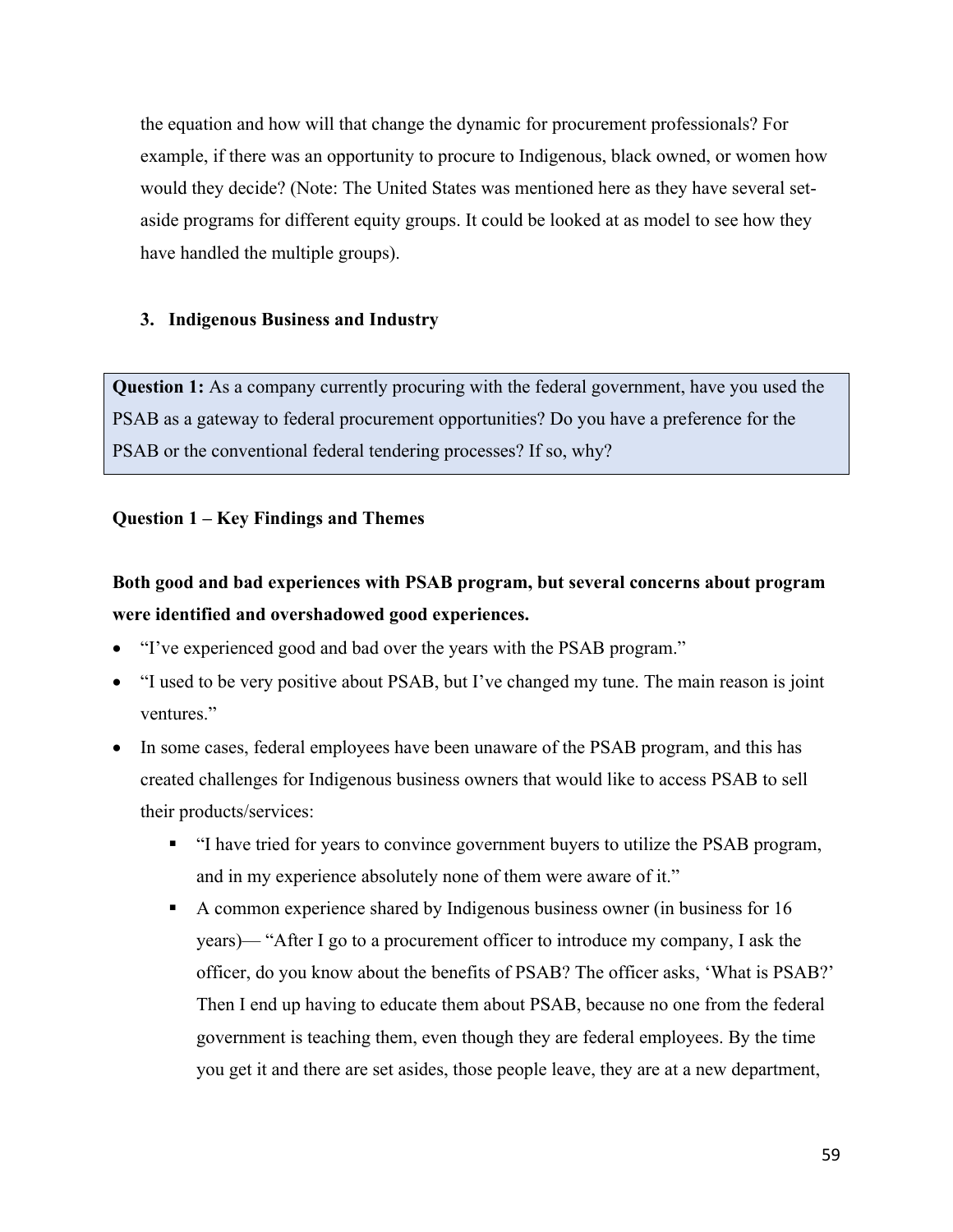and I must start the process over again. The government is not teaching across all departments about PSAB."

- There is not enough time for some Indigenous business owners to bid:
	- § "I have to come up with bid bonds. Sometimes with a bid, I can't do a bid bond within their [government] timeframe so I lose the whole bid."

**Sole source contracts program was identified as working well—Indigenous companies can do sole source contracts for \$40k and pro services contracts for \$100k (set aside or no set aside).** 

- "If you look at sole source and pro services that's a fantastic model."
- It was identified that assisting Indigenous companies to first work on sole source contracts with the federal government could be a good gateway to expanding their businesses so they can eventually work towards Tier 1 and Tier 2 procurement opportunities. Sole source contracts could also provide Indigenous companies with opportunities to build up their project references (needed for Tier 1 and Tier 2 procurement).

# **A major concern identified was shell companies and joint ventures between large corporations and small Indigenous businesses. This will be outlined in greater detail below (note: see 'Issue with the PSAB Program and Joint Ventures').**

- "In 6 months' time, they [federal government] might say they've given millions to Indigenous firms. How many will be joint ventures? They will be 98% shell companies. These are fronts for non-Indigenous ventures."
- "PSAB will show they awarded 40 million to Indigenous companies—not they didn't, they awarded JV's—it's shell companies."
- "5% is a good idea, but it will create a market, there is interest and non-Indigenous companies will want part of that pie—how do they get that? They partner." (Joint ventures/shell-companies).

#### **Issue with the PSAB Program and Joint Ventures**

As part of this research, one Indigenous business owner provided a document he had created, which outlines joint venture qualifications, the issues regarding joint ventures and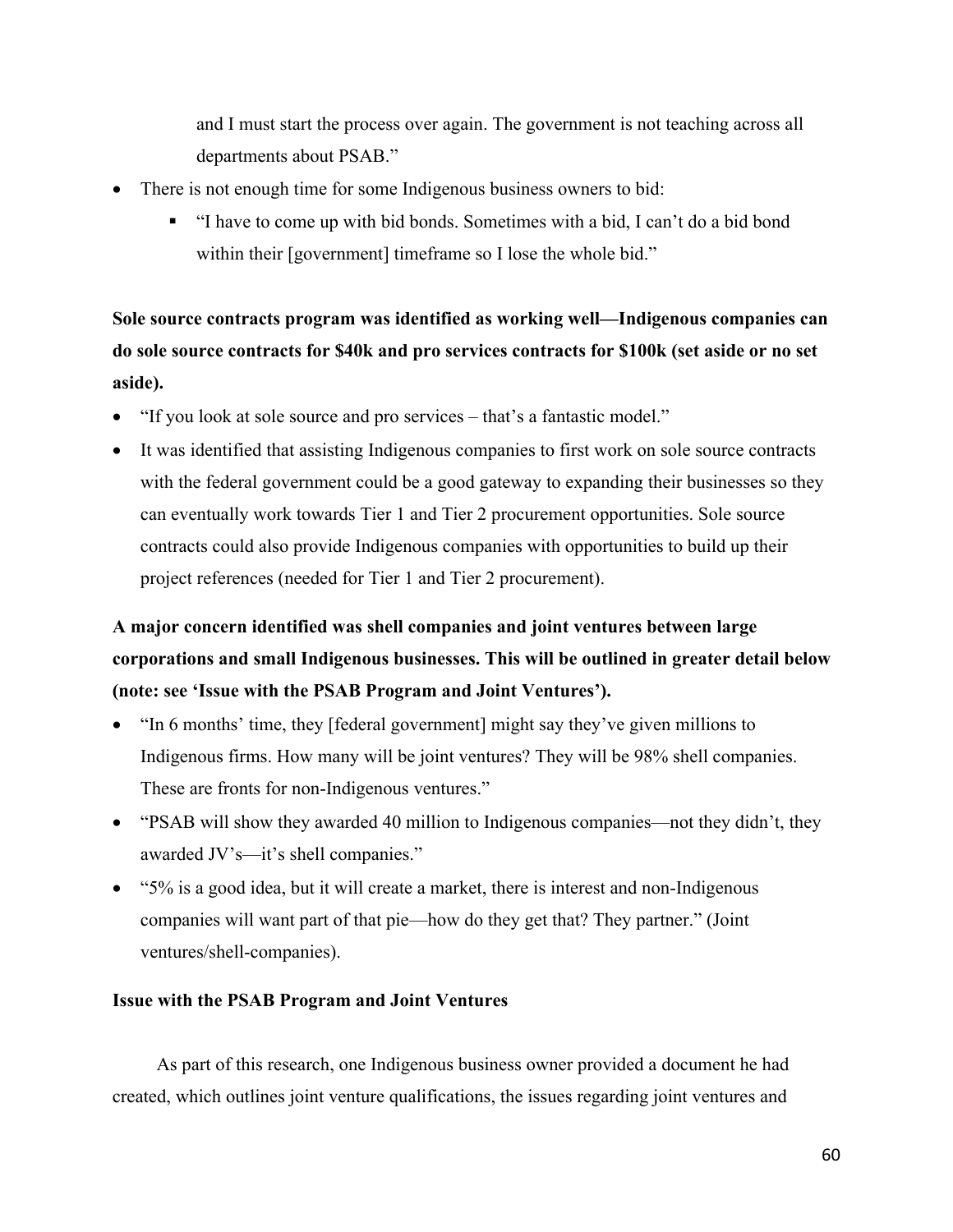PSAB, and some potential solutions. The document was very informative. The information shared below has been sourced from this document. For anonymity, the business owner that provided this information will not be named in this report.

\*Note: This section provides the context, issues, and potential solutions as shared by one Indigenous business owner; this information and the following solutions and conclusions are not representative of the researchers' views, but of the Indigenous business owner.

#### *Context: Government of Canada Procurement – Joint Venture Qualifications*

To qualify for a Task Based Information Processing Supply Arrangement: (TBIPS SA)

- a) To qualify for SA Tier 1: (Eligible for \$3.8M contracts). The Bidder must have invoiced a total cumulative value billed of a minimum of \$1.5M.
- b) To qualify for SA Tier 2: (Eligible for greater than \$3.8M contracts). The Bidder must have invoiced a total cumulative value billed of a minimum of \$12M

If a Bidder is a joint Venture, invoices demonstrating cumulative value billed by any joint venture member will be counted.

*For any RFP:* A joint venture bidder may rely on the experience of **one of its members** to meet any given technical criterion of the bid solicitation.

*Issue identified:* Only one member of the Joint Venture is required to provide all bidding criteria; thus, all a non-Indigenous firm requires is an Indigenous partner company that qualifies under PSAB—this Indigenous company does not need to have any additional qualifications. "In fact, the non-Indigenous company doesn't want an Indigenous partner to have any business value so they can control the contract."

*Issue context:* Government of Canada procurement allows bidding by Joint Ventures (JV). With the announcement that there will be 5% of Canada's procurement for Indigenous firms, there has been a proliferation in the formation of Joint Ventures between Indigenous and non-indigenous (NI) companies. There is no issue with a JV of 2 Indigenous companies. These JVs are formed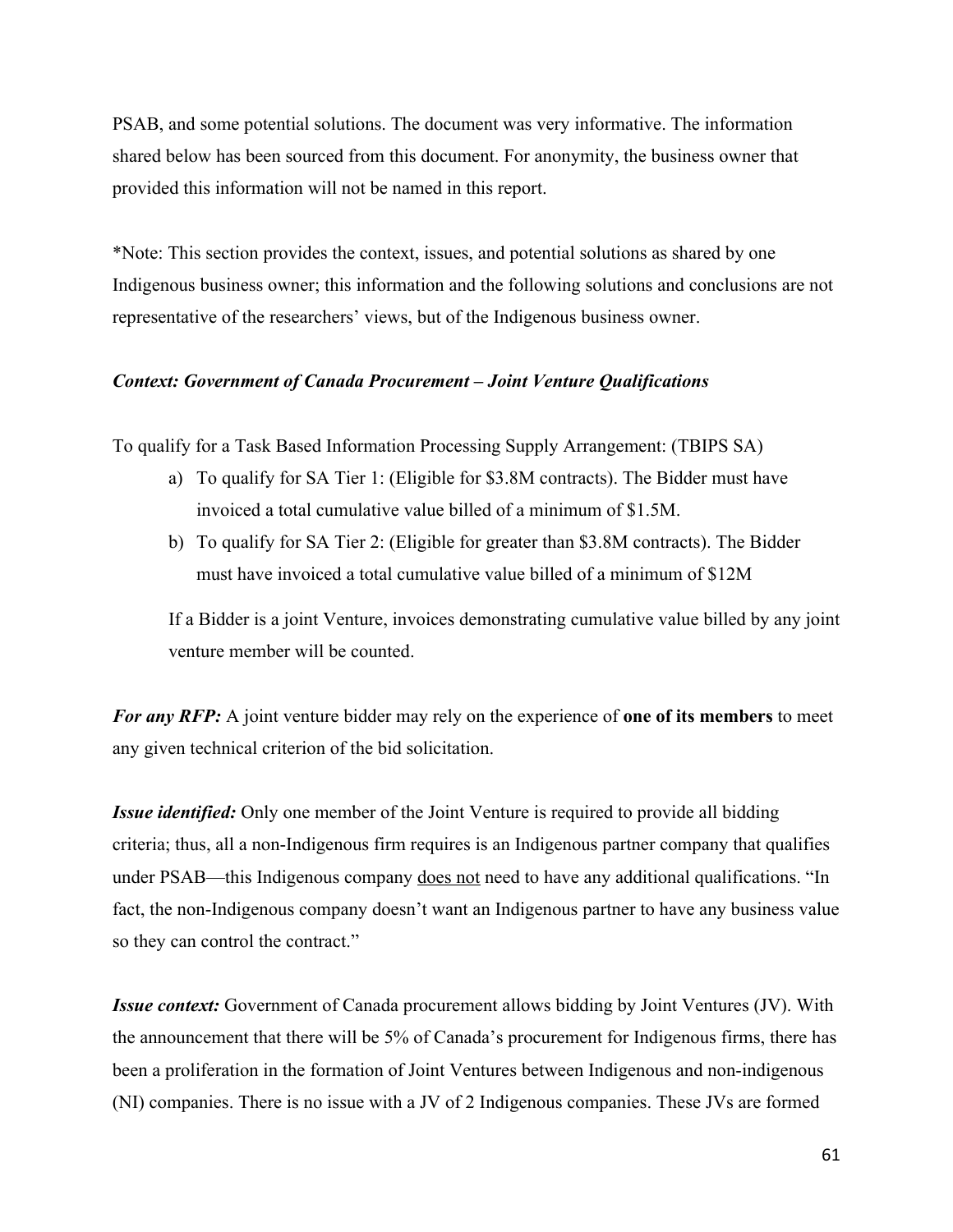by a "shell" Indigenous company and a large non-Indigenous company.

# *The characteristics of the shell Indigenous company are,*

- 1. Formed for the sole purpose of the JV.
- 2. Have less than 6 employees to avoid the 33% Indigenous staff requirement.
- 3. Do not bid on any opportunities by themselves.
- 4. They do not provide any content or effort to the actual bid response.
- 5. They do not provide any Indigenous economic development.
- 6. The only value they bring to the bid and ensuing contract is they are registered with PSAB and can bid on set asides.

# *The characteristics of the NI company are,*

- 1. They are a 49% participant in the JV.
- 2. They are large companies, anywhere from \$100M to over \$200M in revenue.
- 3. They compensate the shell company with a minimal fee. It is essentially a fee to get access to Set Asides.
- 4. They prepare the entire bid response.
- 5. The critical part is **they provide all the project references** that are typically required in a bid response. See JV definition for an RFP below.
- 6. Once the contract is awarded, it is managed and delivered by the NI company.

*PSPC RFP Joint Venture Definition* - A joint venture Bidder may rely on the experience of **one of its members** to meet any given technical criterion of this bid solicitation.

*Current Situation* - On the TBIPS Tier 2 (contracts greater than \$3.8 M) registry, there are 14 PSAB companies listed. Thirteen of them are PSAB JVs. There is only one sole Indigenous company. In the past 5 months over \$40M (that is public information, there is probably much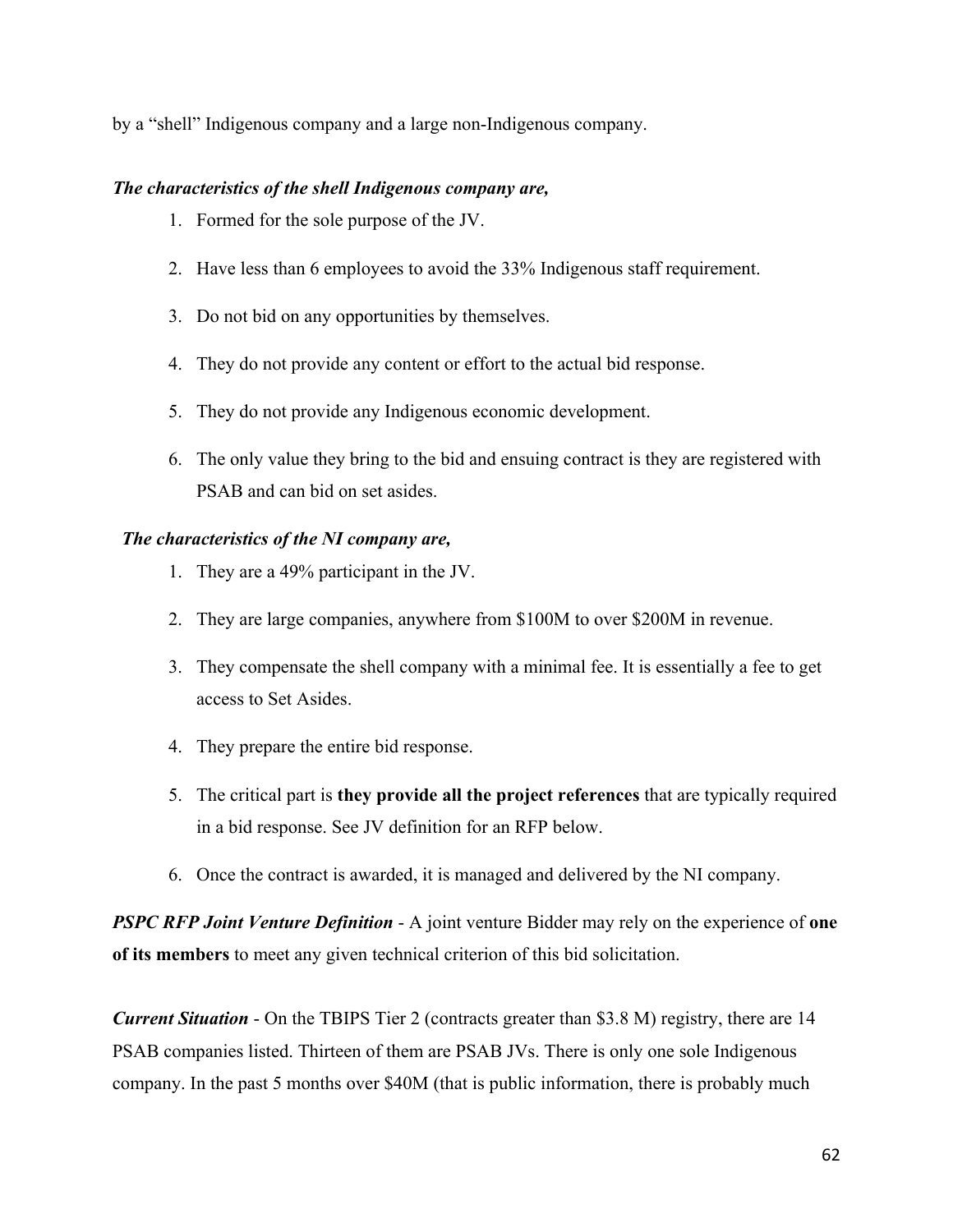more) in contracts have been awarded to PSAB JVs. The winning NI companies each have over \$100M in revenue.

# *The PSPC data will show that \$40 M was awarded to Indigenous firms, where \$40M was awarded to NI companies with no Indigenous economic development or development of Indigenous firms.*

- There continues to be more shell JVs being registered as the large NI companies recognize the market opportunity.
- PSPC supports this model of Indigenous/ large NI companies in JV, as they see it as reducing their contract risk.
- If this issue is not addressed and changes enacted, the entire PSAB program loses relevancy. More important is that Indigenous economic development gets transferred to non-Indigenous companies.

Below are potential solutions to this issue (\*Note: These solutions have been provided by the Indigenous business owner):

#### *Potential Solutions*

- 1. In RFP's, one project reference must be from the Indigenous firm themselves and not in a JV.
- 2. Remove the 33% Aboriginal employment requirement. Currently this is an incentive for shell companies to not grow beyond 6 employees and penalizes PSAB companies with great than 6 employees. (Another option would be for the RFP to provide points for each Indigenous employee that the PSAB company employs at the time of a bid).
- 3. A PSAB company should be winning contracts other than in a PSPC JV. These may be smaller contracts, but this shows the desire to build a business and not keep being a shell.
- 4. Review the PSAB registry as there are companies owned by the same person/family.
- 5. Limit the size of contracts that a new JV can bid on. The NI companies are only interested in doing a JV for TBIPS Tier 1 and Tier 2. For example, a sole source, then a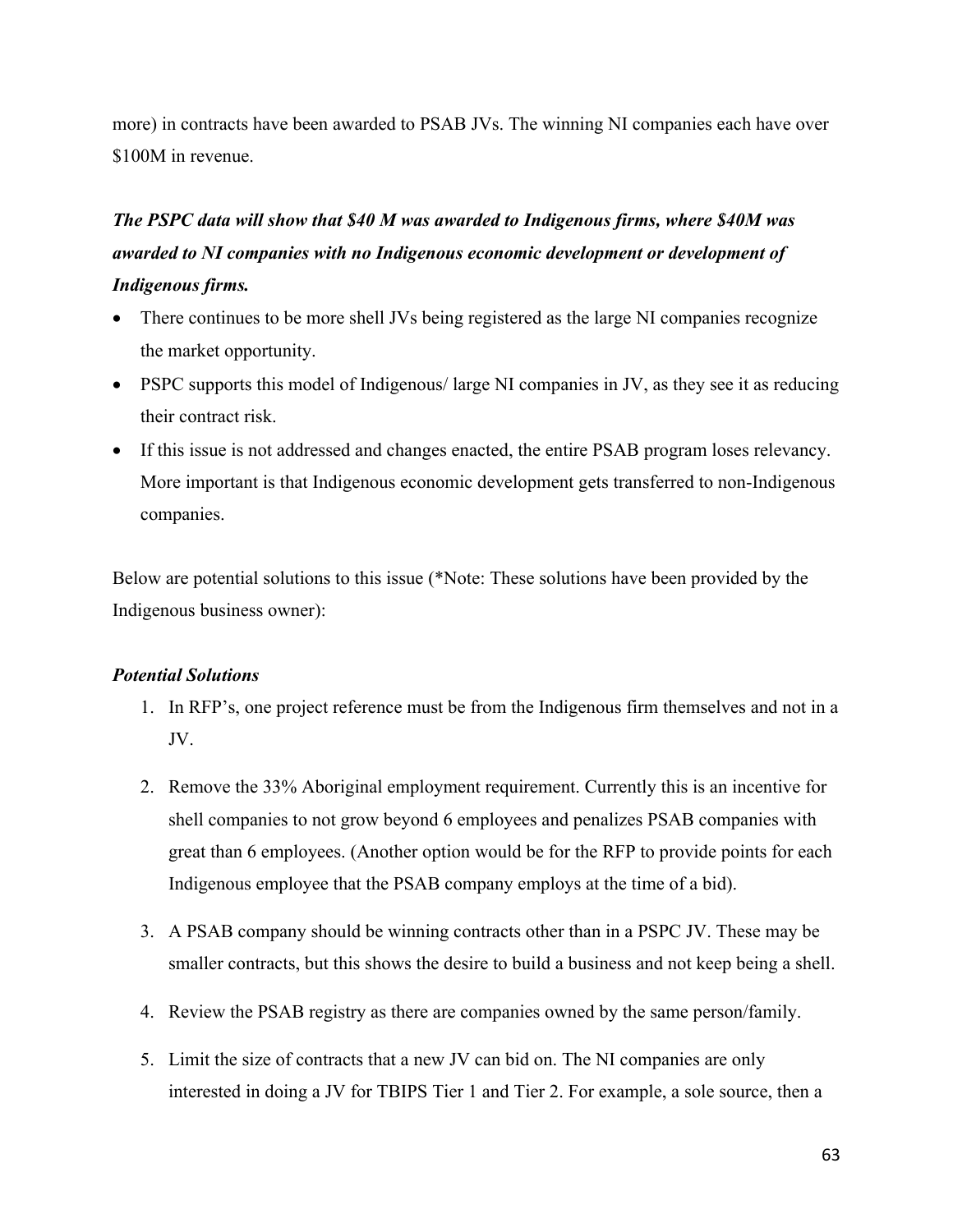Pro Services, then THS, then a TBIPS Tier 1. The PSAB company must have held several contracts below \$500,000 before being allowed to bid on a Tier 1 in a JV.

- 6. The Indigenous company must retain 51% of gross margin on a contract. (it's easy to transfer funds around but it may discourage formation of JVs.)
- 7. Non-JV bids should receive a preference.
- 8. Limit the number of Indigenous/Non-Indigenous JV contract awards. For example, only allow a JV to win 2 contracts in the government fiscal year.

#### *Conclusion*

- Since 1996 when the PSAB program was implemented, it has led to increased economic development and employment with Indigenous companies and people.
- Any time a market grows, it will attract the attention of new entrants. Unfortunately, the 5% program has led to the demise of the desired PSAB program outcomes.
- As the Government of Canada moves to more diverse inclusive procurement, this JV issue will expand and will not result in growing diverse companies.

**Question 2:** Do you have any recommendations or potential models that you view as being critical to 'evening out the playing field' by improving federal Indigenous procurement opportunities and outcomes at the local, regional or national level?

#### **Question 2 – Key Findings and Themes**

Note: Much of the feedback and suggestions related to question 2 were answered earlier with question 1.

• One participant suggested the IRB/ITB offset obligations should have a mandatory Indigenous procurement component and it should be enforced.

**Education, capacity development, and early experiences with sole sourcing was recommended for newer Indigenous businesses so they can get used to the government procurement process:**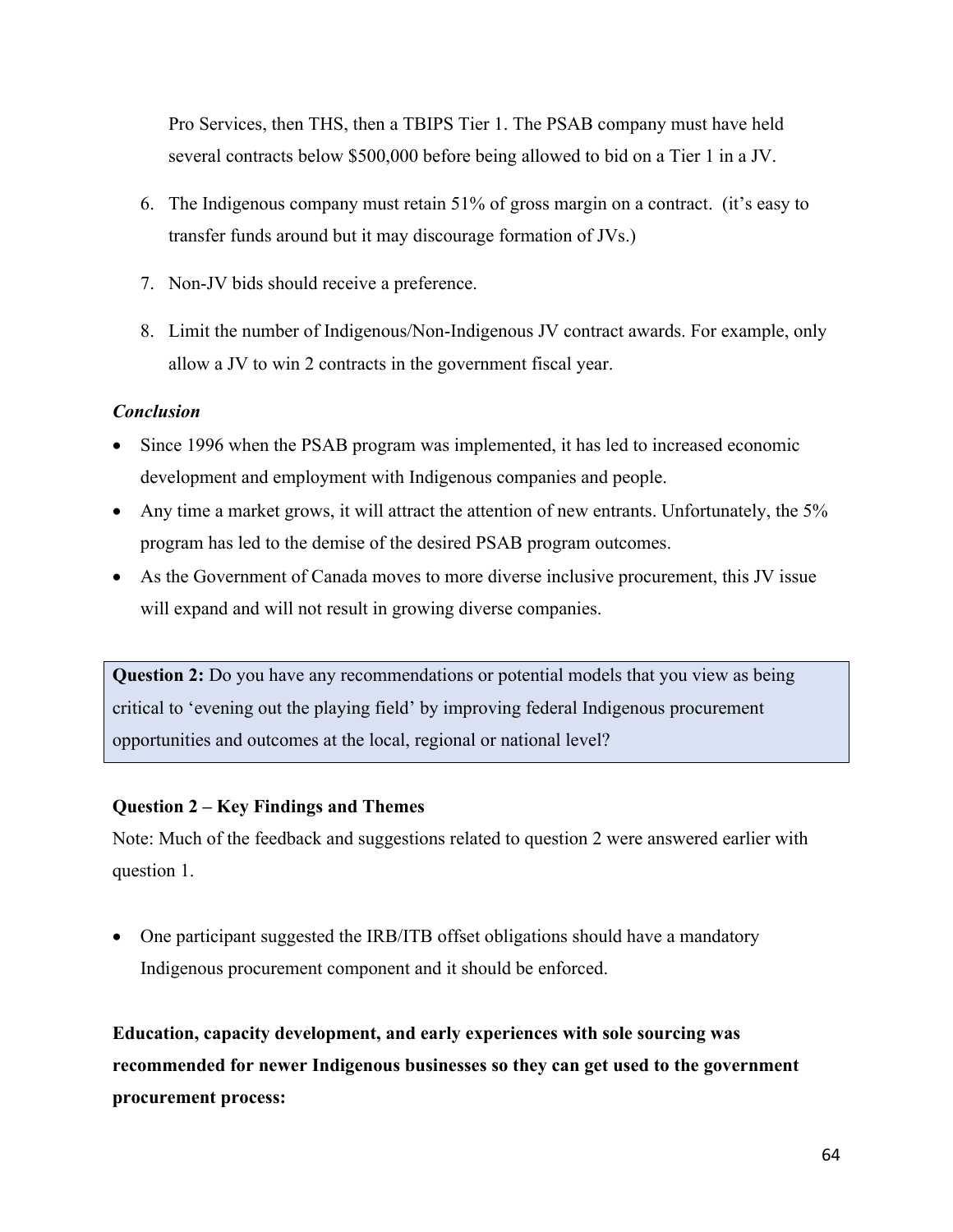- "Responding to a RFP is a lot of knowledge and understanding, and it's not easy."
- "If you are a new Indigenous firm go to sole source at the regional level. Let's issue a sole source to get Indigenous businesses up and running. It will help them to grow."
- "At the regional level, promote the \$40k sole source contracts. Then help Indigenous businesses to work up to the \$100k pro services; it's a bit more complex, but not bad. Then they can work up to 2 million… Or maybe not, and that's okay."
- It is important that procurement gets out to the regional level—there are many Indigenous firms in the regional level outside of Ottawa.

# **Challenges with Indigenous supply arrangements were identified:**

- "It's hard to get call-ups for federal government to use the supply arrangement. When talking to procurement people, they say they must open it to bid, but why? It should be a sole source [for supply arrangement contract], anything up to \$25k…A lot of departments disagree with that and will force it to a competitive bid. The federal procurement for Indigenous needs a lot of help and work."
- It was identified that ongoing communication with the federal government is important as information shared by Indigenous companies is important for improving Indigenous procurement at the federal level. One participant said, "I wish there were federal people on this call."

**Question 3:** The Australian and New Zealand governments have incorporated an Indigenous-led intermediary model (for example, Supply Nation—business verification, procurement services, database, etc.) to further advance Indigenous participation in the procurement supply chain. Do you believe this intermediary model would be a benefit to Indigenous businesses? If so, how do you see this intermediary model operating in Canada and by whom?

# **Question 3 – Key Findings and Themes**

Note: Some of the Indigenous businesses were not familiar with the Supply Nation model. It was explained during the session for context and then feedback was provided by participants.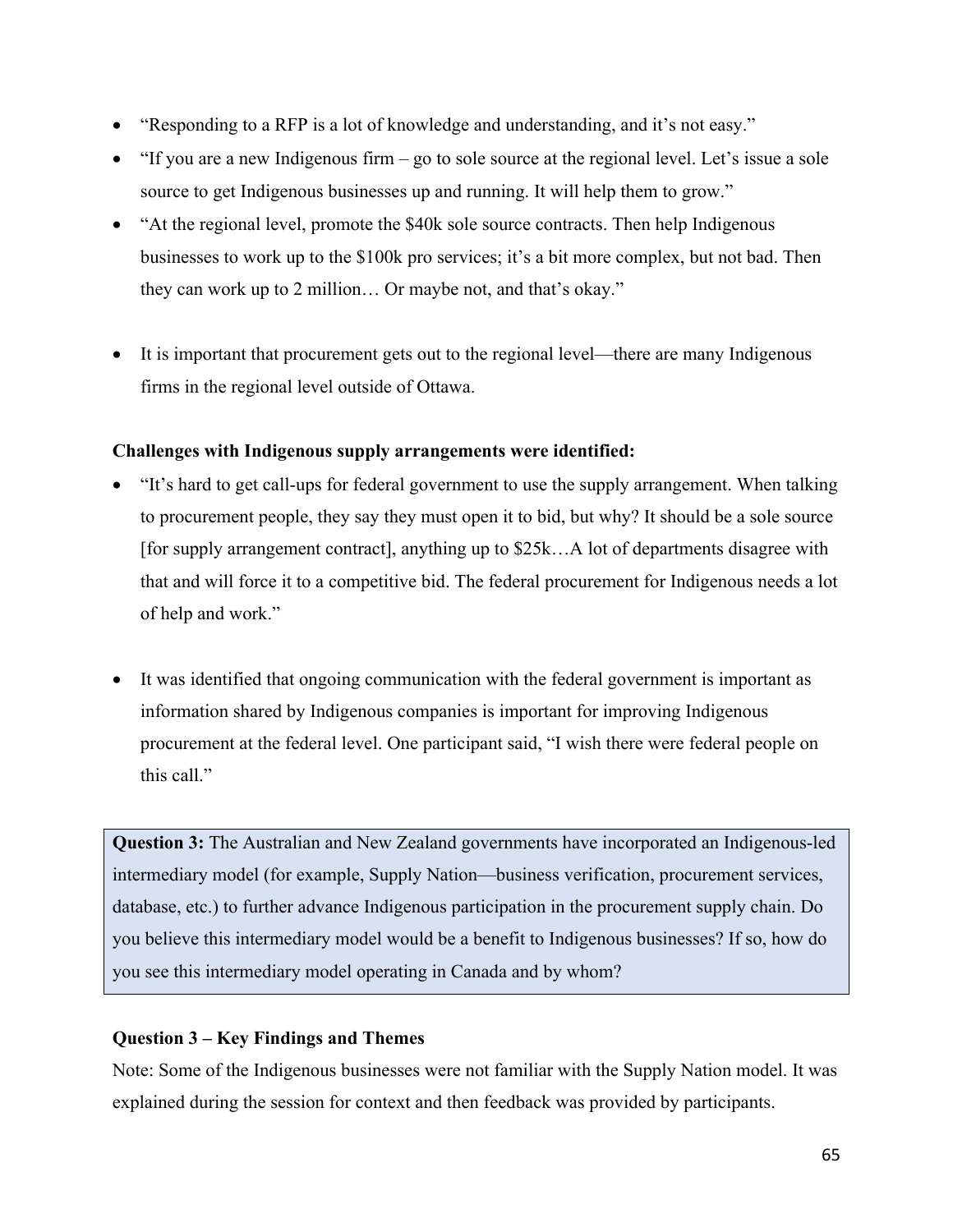#### **The Indigenous-led intermediary model might be more effective at the regional level:**

- "At the regional level, push regional opportunities out (because federal is dominated), you can push this out, to each region that has a source. Identify Indigenous firms in the area… Identify in a geographical region and identify the local Indigenous businesses in those regions and the skill sets and try to match with the opportunities that are coming out."
- "Typically, regions–they don't spend a ton of money so they could issue a lot of sole source and pro services. A region will hardly ever offer a \$2 million dollar project, other than construction or other."
- The Indigenous-led intermediary could work with Indigenous companies to "move up the food chain properly" in procurement through assisting Indigenous companies to get \$40k sole source contracts, then \$100k pro services.

# **It was also recommended that small Indigenous companies should not be encouraged to JV with large non-Indigenous companies, they should move through a graduated system (sole source contracts, to pro services, to \$2 million, etc.).**

- "New [Indigenous] companies shouldn't be able to get \$20 million dollar contracts."
- "Construction companies will go JV, and the non-Indigenous firm will do all the work and an Indigenous firm will get paid a few points to sit back and do nothing. We have to get away from this because it is not building Indigenous firms and it is not doing [Indigenous] economic development."
- "If we don't continue with that model, it creates a false system. Once you get out of the Ottawa JV model, you're out of luck. For example, in regions people won't contract with lack of experience."

**Question 4:** Is there anything else you would like to share?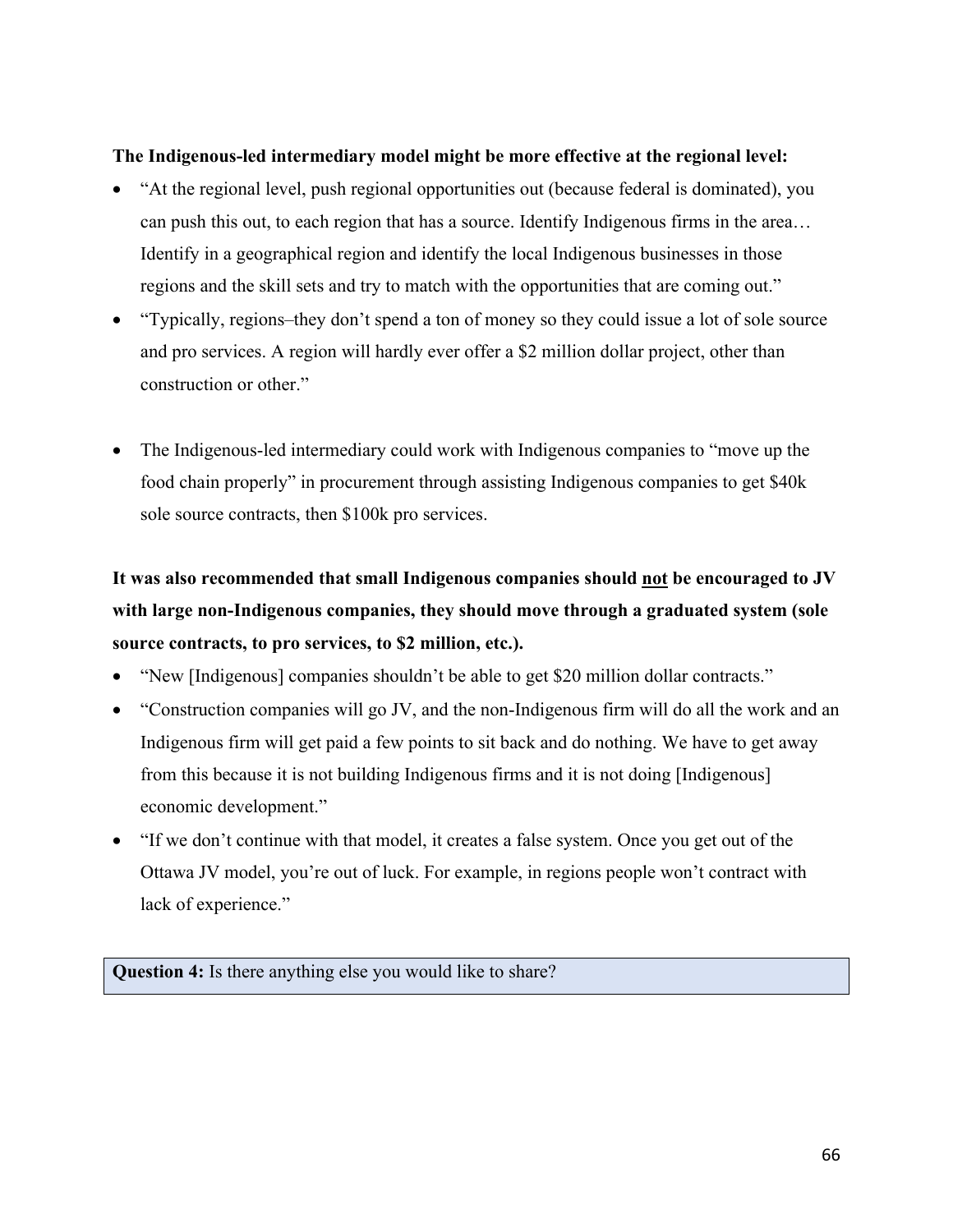#### **Question 4 – Key Findings and Themes**

- As Indigenous businesses grow, they should be able to compete with Indigenous and non-Indigenous firms. They can start with smaller Indigenous set-asides, but their goal should also be to compete in the mainstream market.
- It is important to ensure the 5% is <u>not</u> going mostly large non-Indigenous companies—a lot of work must be done to rectify the current issue of JV's and shell companies. ("If there is no Indigenous economic development, you have achieved nothing").

# **Frustration was shared by a few participants regarding how slowly they felt the federal government was moving on the 5% procurement target (as the engagement sessions have been occurring since 2018).**

- One participant communicated frustration because his/her perception was that the directive was issued to federal departments in 2018/2019 for a 5% spend and that "it was not achieved and there were no consequences for not following the directive."
- Another participant remembered the minister announcing the 5% Indigenous procurement target a few years ago. He said he could appreciate the COVID-19 "pandemic has put us in a holding pattern, but there is no more time to talk about this anymore… We keep meeting here and saying what will happen, a report will go out, and who reads it. If they don't act on this, we're just spinning in circles."
- "Ever since there has been a directive for Indigenous procurement (i.e., PSAB program in 1996), it has just been lip service and not genuine or meaningful."

#### **4. Canadian Industry (Non-Indigenous)**

**Question 1:** Based on your professional experiences and industry observations in Indigenous procurement, how would you describe the challenges and successes of your company/industry in meeting current Indigenous procurement targets?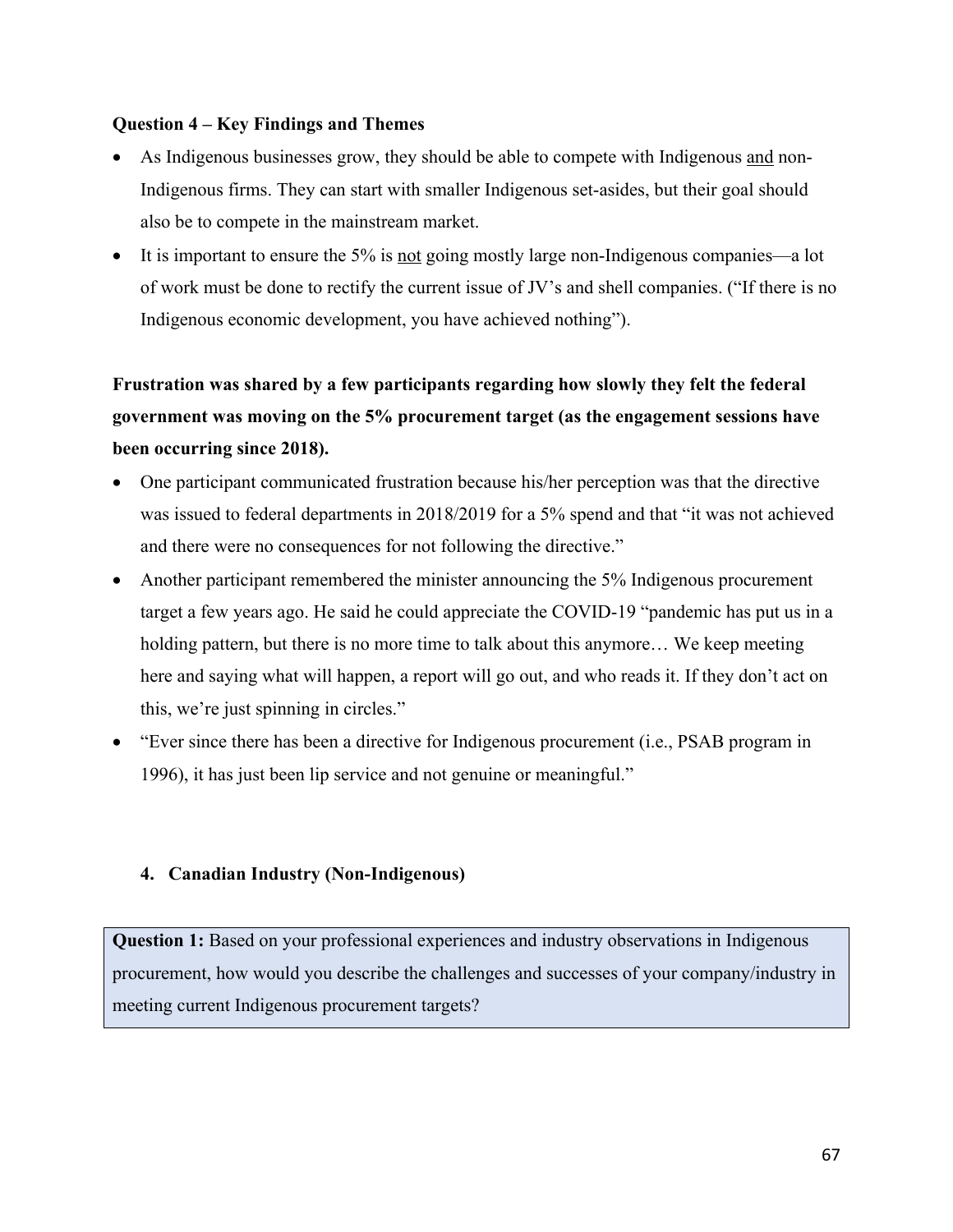# **Question 1 – Key Findings and Themes**

#### **Successes shared:**

- Starting a department for Indigenous procurement.
- Indigenous procurement policy—it is important to have targets, "if you don't have targets in policy, you won't be successful."
	- § Note: During the research interview, one company shared they had targets and had been quite successful because of it. The other company shared that they had an Indigenous procurement policy, but did not yet have targets, but it was something their company was interested in and would be working on in the future.
- The key to success is Indigenous procurement policy, a balanced score card, and the right people involved.
- One company shared they had 61 million spend for Indigenous, which created 342 million into Indigenous economic development in the past 5 years.
- Use of a point system for Indigenous procurement. For example, 5 extra points for Indigenous, 2 points for 51% Indigenous ownership, 2 points for Indigenous labour, additional points for northern project, etc. Also put mandatory 25% Indigenous labour complement for projects in regions with high Indigenous population. If company cannot fulfill 25% mandatory Indigenous labour component, they are disqualified.
- Supplier sessions—Indigenous "community leaders say they are happy because companies are calling them for opportunities instead of the other way around."
	- Context: a local RFP was created, and local employment coordinators were there for companies to contact—this was listed as a resource.
- Some success in working with Indigenous communities to create new companies to fulfill a need (e.g., scrap metal recycling).
	- "We will work with you, we want you to deliver this work for us, what is your capacity? What is your financing? What are your profits? You need profits, but not 100% profit. 10-15% is fine. [They/we] work on those opportunities, and we are able to put closed opportunities for Indigenous companies to work on. Most of the contracts are won by the First Nations communities, but we are also supporting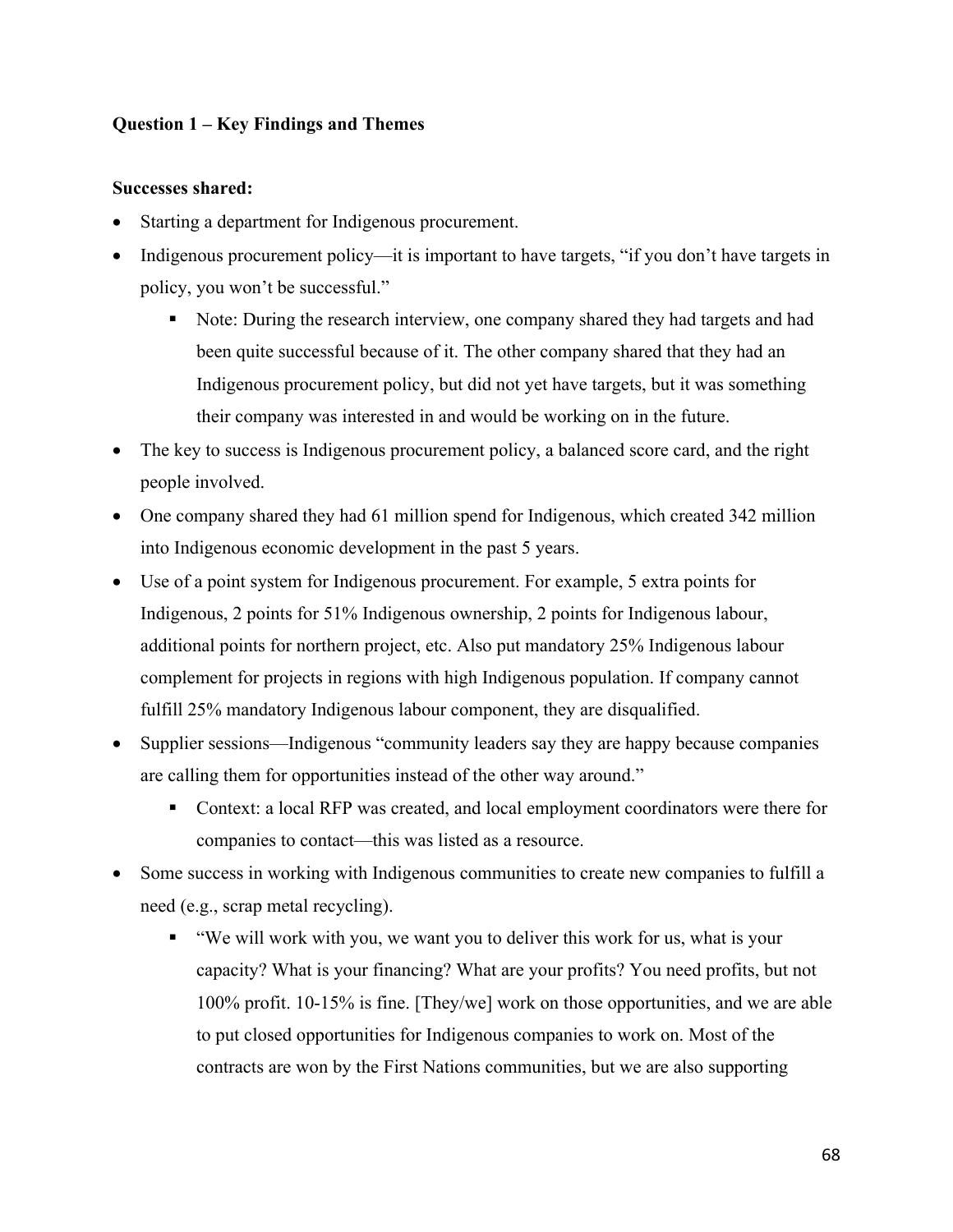Indigenous entrepreneurs too; you need to be fair. There are also Métis communities that we work with as well."

- "We do try to set up some companies up for success, not every day, but as long as the capacity matches; we need to make sure they are able to put that together."
- Early engagement was identified as a key to success:
	- § "A lot of successes come from getting involved and engaged with communities early on and making sure we are talking to economic development and business officers, talking to Chiefs to see concerns before getting into engagements."
	- In the engagement sessions, they worked with First Nations/Métis (in this example) to work together on how to manage project and track results. ("They [First Nations/Métis] said these are the things that are important for them to track and manage with [the project]").

# **Challenges shared:**

- "Indigenous procurement is a big challenge. Some companies are proactive, others are not…There are growing pains, but we have to keep at it; nothing comes easy."
- Non-Indigenous companies push back on the points system for Indigenous—they wonder why there are extra points for Indigenous? Perspective of industry in creating the Indigenous points system: "It's not about being nice, it's good business." (Especially when contracts are taking place in Indigenous communities or in regions with high Indigenous populations).
- "Indigenous [communities] are very serious with employment, businesses and JV's. When you see set asides, you see people try to JV with communities; they do contracts then leave. We want to see long term relationships." (Company commented that they will check to ensure the Indigenous labour is happening with JV's).
- Not understanding who the local Indigenous businesses are was listed as a challenge:
	- § "It's really about the leg work to find out who the businesses are. Even if they did a project 3 years ago, it might be different." (I.e., New businesses, older businesses gone, businesses might not be registered, etc.).
	- "That engagement work can be a challenge... We are not aware of all the businesses that could partake in that engagement. It's great when we have time to plan. Sometimes we don't have that time to plan."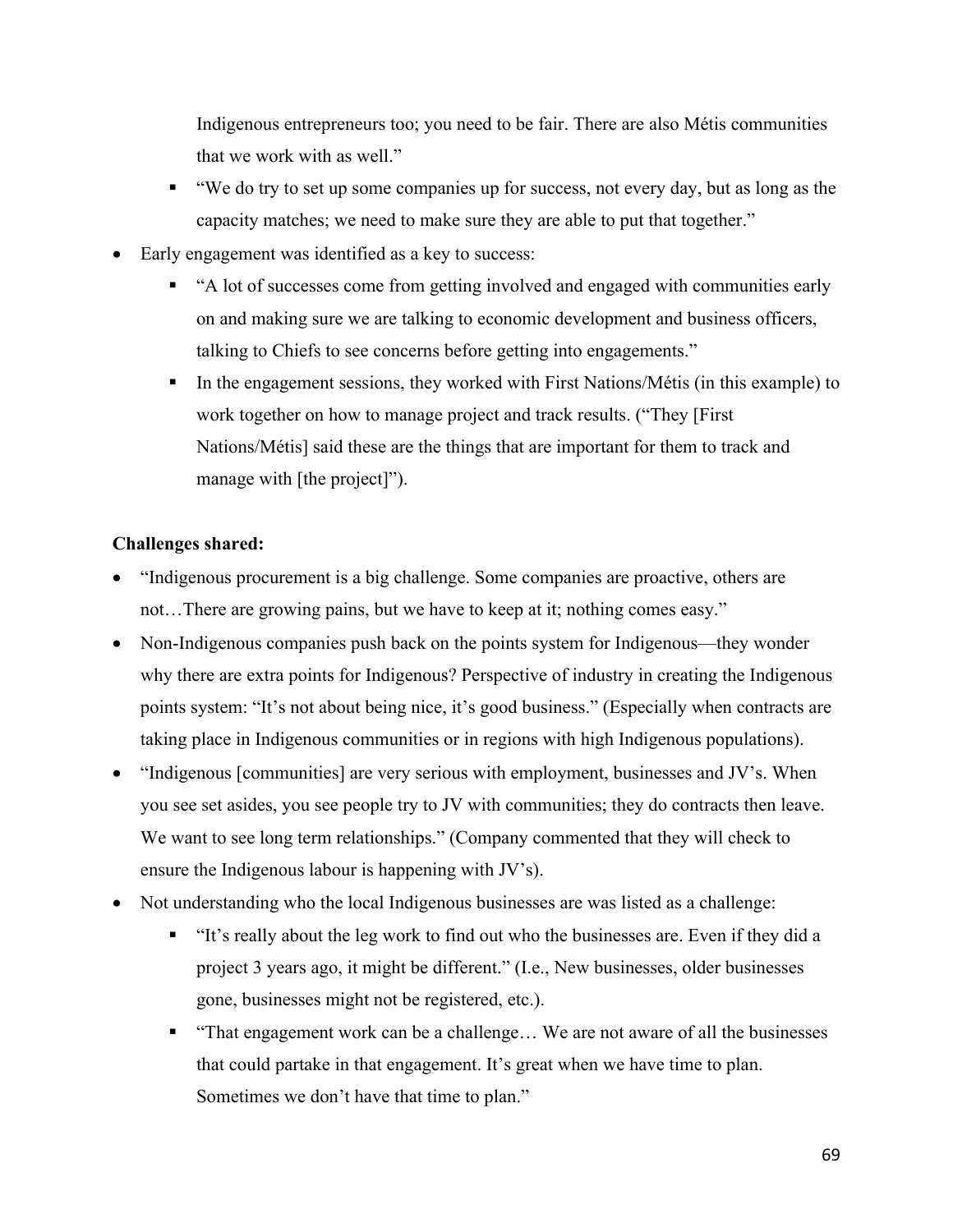■ "We need to know what businesses are available or capable or willing to work with us."

**Question 2:** What are the three best performance indicators which your company/industry has developed to improve Indigenous supplier and procurement opportunities? Has your corporate procurement strategy met its full potential? If not, what are the areas that you believe require further investment to achieve a robust Indigenous procurement strategy?

# **Question 2 – Key Findings and Themes**

# **Performance indicators shared:**

- Public reporting annual report available that shows Indigenous engagement.
- Setting targets and achieving them (e.g., 8.5% Indigenous spend)—setting targets can also help to spark meaningful conversations with Indigenous communities (e.g., engaging communities in advance to ensure targets will be achieved).
- Performance indicators look at how well industry is doing with improving Indigenous procurement opportunities. One company shared that every year they apply for PAR certification with the CCAB and that it is helpful because they must submit their results each year for certification for CCAB based on how much procurement they have had with Indigenous communities. (I.e., "Did we achieve what we set to achieve to get that certification?").
- Feedback from Indigenous communities is another form of performance indicator. Outreach with Indigenous communities ensures they have received feedback from Chiefs and communities on how industry is doing so they can better gauge their performance.
	- Note: It was also noted that long-term growth is an important point for working with Indigenous communities. For example, it is important to make sure that companies created for large projects are sustainable (i.e., that these companies do not go out of business due to lack of work after the large project is finished in the community). Indigenous communities have also indicated that they would like advanced notice prior to procurements coming so they are fully supported from the beginning to the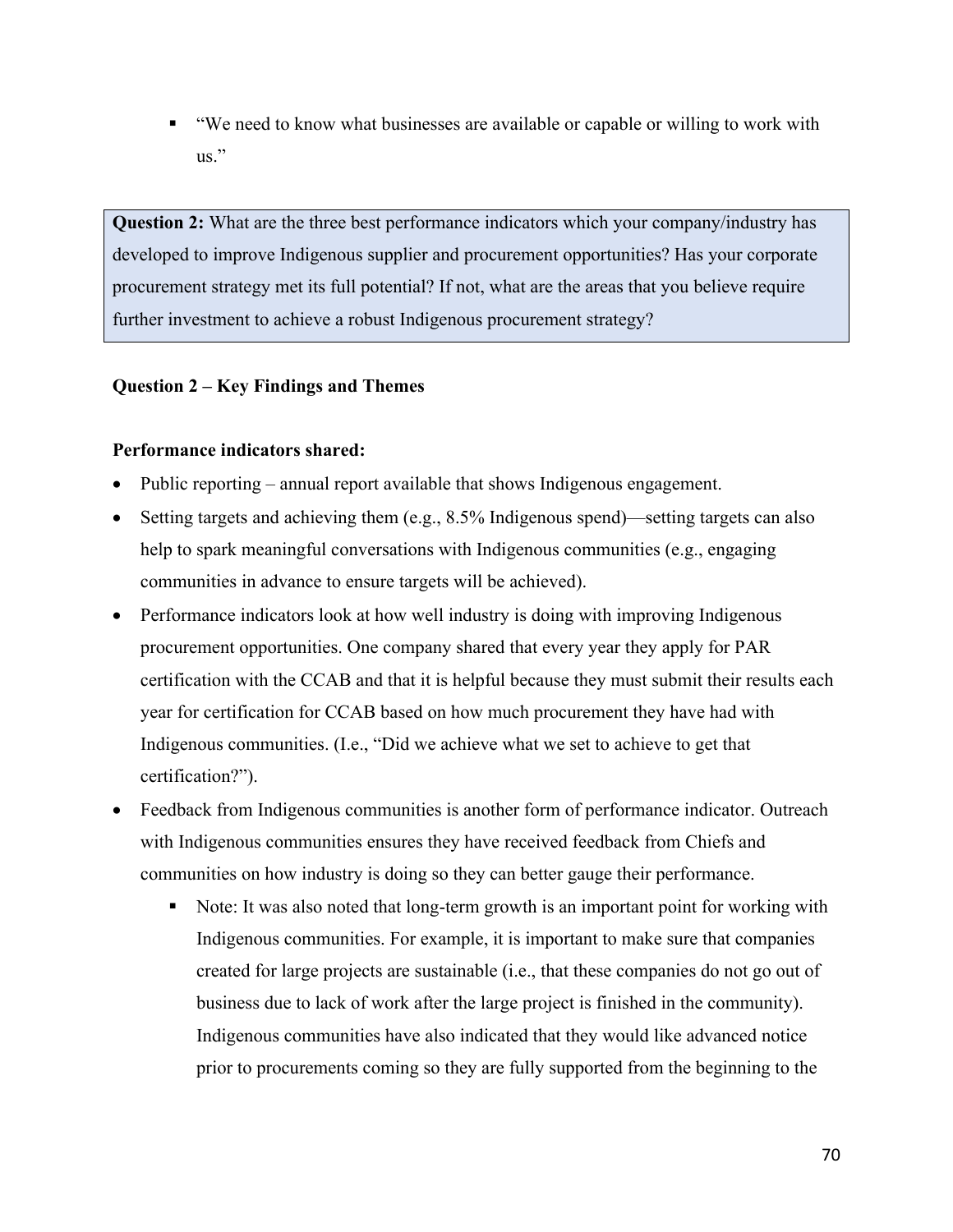end of the process (or if JV's need to be set up in advance to fulfill the procurement opportunity).

- Have they reached their full potential? (Indigenous procurement).
	- Both companies interviewed said they had experienced some success, but there is always room to grow.
- Other points shared:
	- It is helpful to share best practices with other industry players. Indigenous procurement is still a relatively new concept; everyone is learning and there is always room for improvement. There is a lot that can be learned from the best practices in other companies/industries.
	- Need to look at areas where Indigenous spend is low and help to remove barriers to increase Indigenous procurement. For example, certain projects require a certain type of certification or expertise.
		- Best practice shared by both companies: Investment in training and education (whether delivered by industry or through a partnership with a local learning institute or collect), can help to remove barriers and to increase local business and employment opportunities for large projects.

**Question 3:** From a corporate procurement standpoint, it is well documented that trying to find Indigenous businesses to procure goods and services can be difficult. Have you been successful in establishing a programme or practice that identifies Indigenous procurement-ready businesses? Does your company/industry have Indigenous supply chain/procurement professionals? Do you believe an increase in hiring certified Indigenous supply chain managers and/or procurement officers would improve Indigenous procurement targets/outcomes for your corporation/industry?

# **Question 3 – Key Findings and Themes**

• Each vendor must register with a registration form. Ownership is checked to ensure 51% Indigenous ownership (for Indigenous procurement). Preference is for companies that are or will be sustainable in the long term.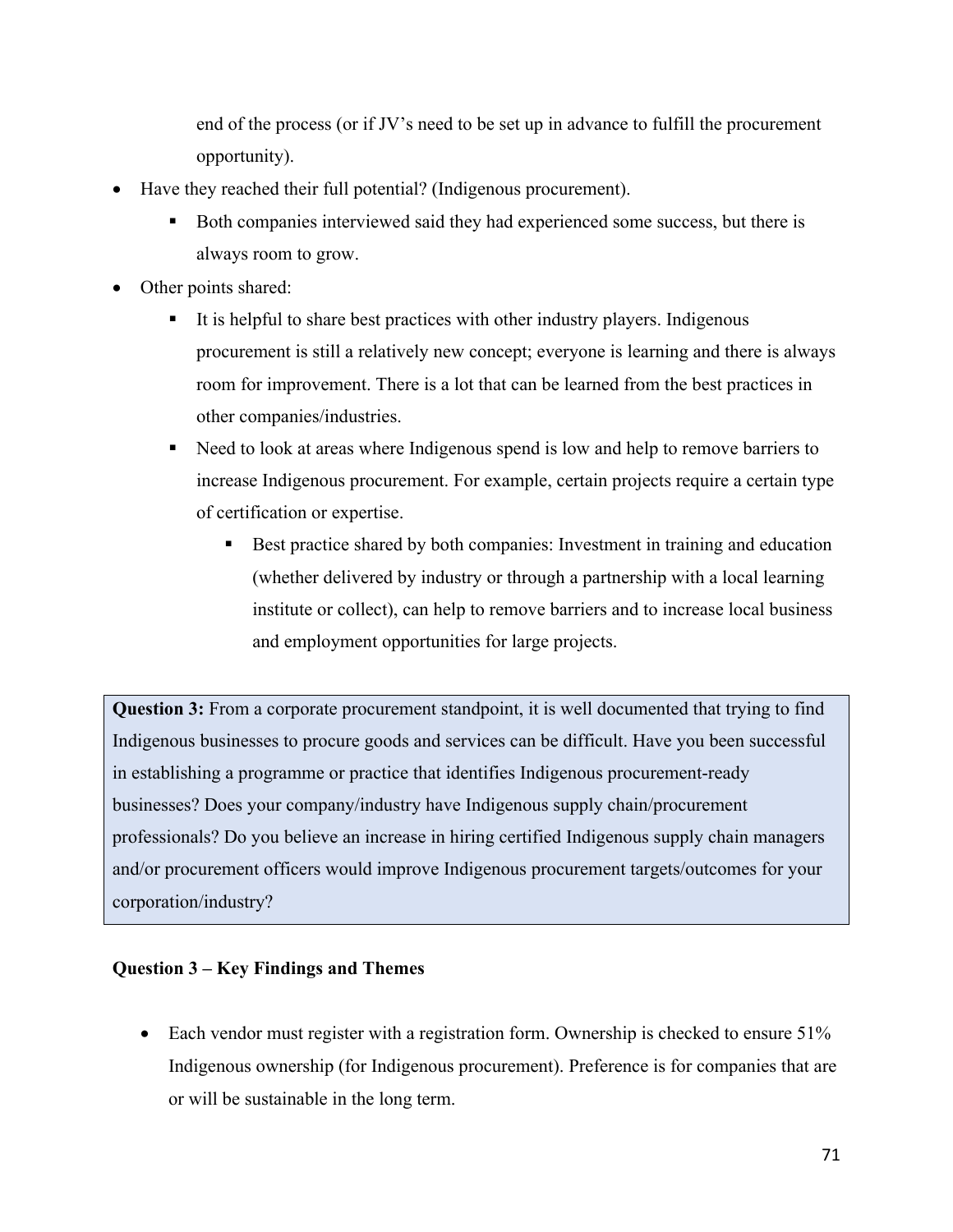- "We don't like it when people just create companies for one opportunity, because First Nations will always be there; we want to make sure the partnerships and JVs are real, and that the ownership is real [51%]."
- "We have an Indigenous registration form; almost 100 companies are registered with us."
- One company created a Google map for Indigenous companies in the province as it helps procurement managers to see who the local Indigenous businesses are so that they can find and contract people.
- Training provided (internal—two examples (one from each company):
	- Corporate wide Indigenous relations training for employees—economic development, TRC, reconciliation, etc.
	- Indigenous relations training and support from Indigenous relations team.
- Public reporting is important for corporate buy-in and it creates accountability. Having good leadership is important from the top—when managers and directors are driving targets, it helps.
- One of the companies had a different process for finding Indigenous businesses:
	- Current program and practices involve early outreach on a procurement, well before the scope of work has been finalized, to find out who is available in First Nations communities to support.
	- Outside of the supply chain, they have an Indigenous relations group (Indigenous relations team), and they support supply chain activities and outreach to Chiefs and Indigenous communities in which the project will operate. First, they look at which treaty lands they will be doing the project on (that is how they determine who to engage first), then they move out to the larger circle of Indigenous groups who will have a part in the project. It was also mentioned that this Indigenous relations team assisted with identifying businesses, identifying opportunities, and assessing capacity. In situations, they would assist Indigenous businesses in becoming procurement ready.
- It was identified that a challenge can be to find Indigenous businesses to work with. Not all businesses are registered with the CCAB, and Indigenous communities don't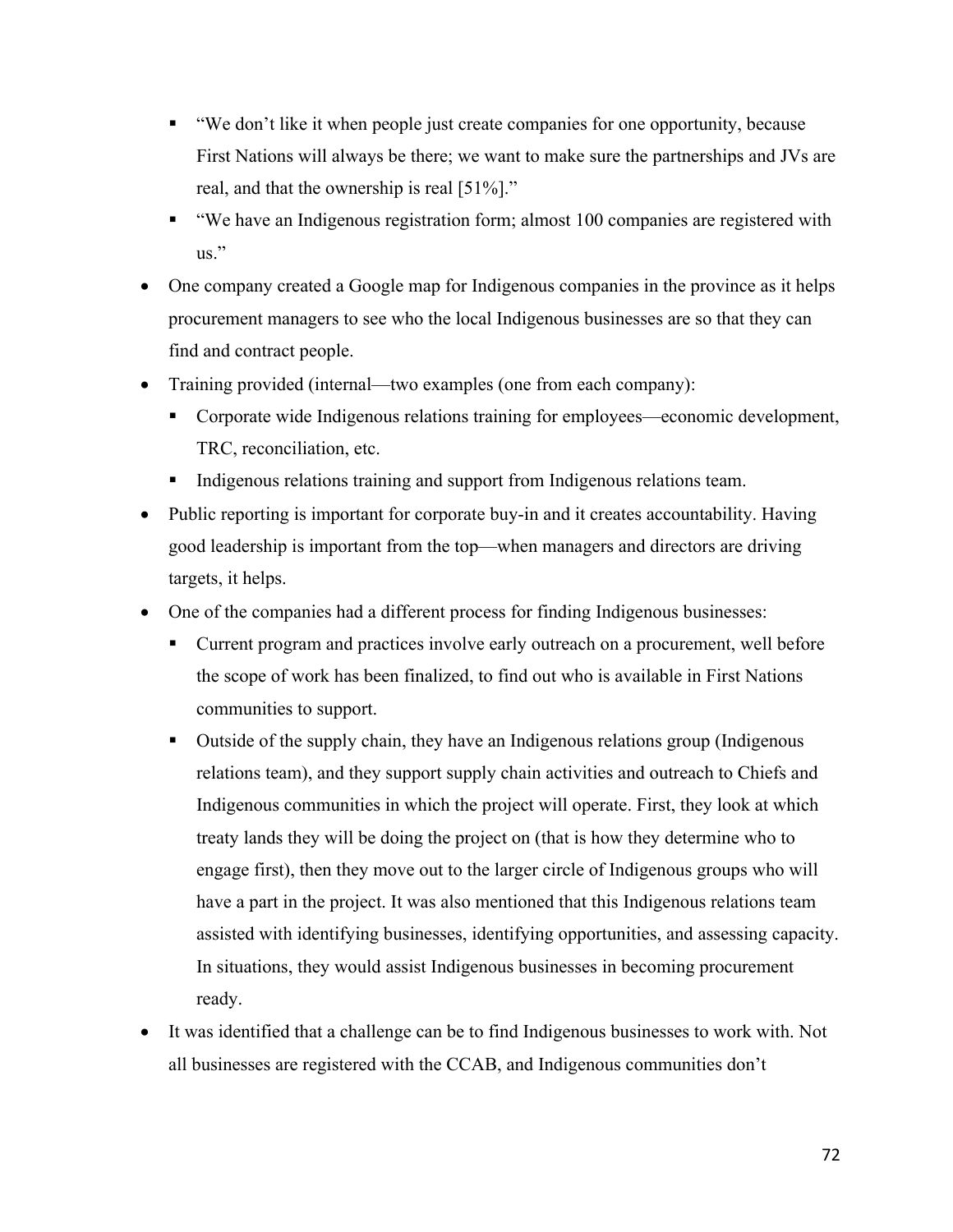necessarily have a business directory either. Sometimes Indigenous communities must put together their own list of Indigenous businesses for a project.

- It was identified that having Indigenous supply chain professionals is helpful. One of the companies interviewed mentioned that they were looking to increase the number of Indigenous supply chain professionals to help them meet their targets.
- There is a steep learning curve when working with Indigenous communities and Indigenous procurement:
	- § "We are learning every day. Indigenous relations is an ocean…There is so much to learn. Every Indigenous community is different… Some communities don't have an economic development officer. Some Indigenous communities are very mature."
	- § "We are continually learning and adapting and learning to do what is in the best interest for these Indigenous communities. Each one is very different, some are more developed than others, but there is a lot of good work that has been happening and is continuing to happen."
- There are best practices and success stories that could be shared by industry with Indigenous procurement. They do not always think to share these stories, but they agree it could be helpful to share as the success stories prove that it is possible to have good practices with Indigenous procurement (i.e., instead of only hearing about negative stories).

## **Question 4:** Is there anything else you would like to share?

## **Question 4 – Key Findings and Themes**

## **Relationship building is important (between Indigenous and non-Indigenous):**

- "It will take time to get where we need to be, on both sides—Indigenous and industry. There is a lot of growing pains. Time, patience…and like the new Governor General said, it's about getting to know each other."
- "If you want to build a good relationship, it takes patience, getting to know each other, get ready for some growing pains—on both sides. You need to work with [each other] and [have] a mutually beneficial relationship."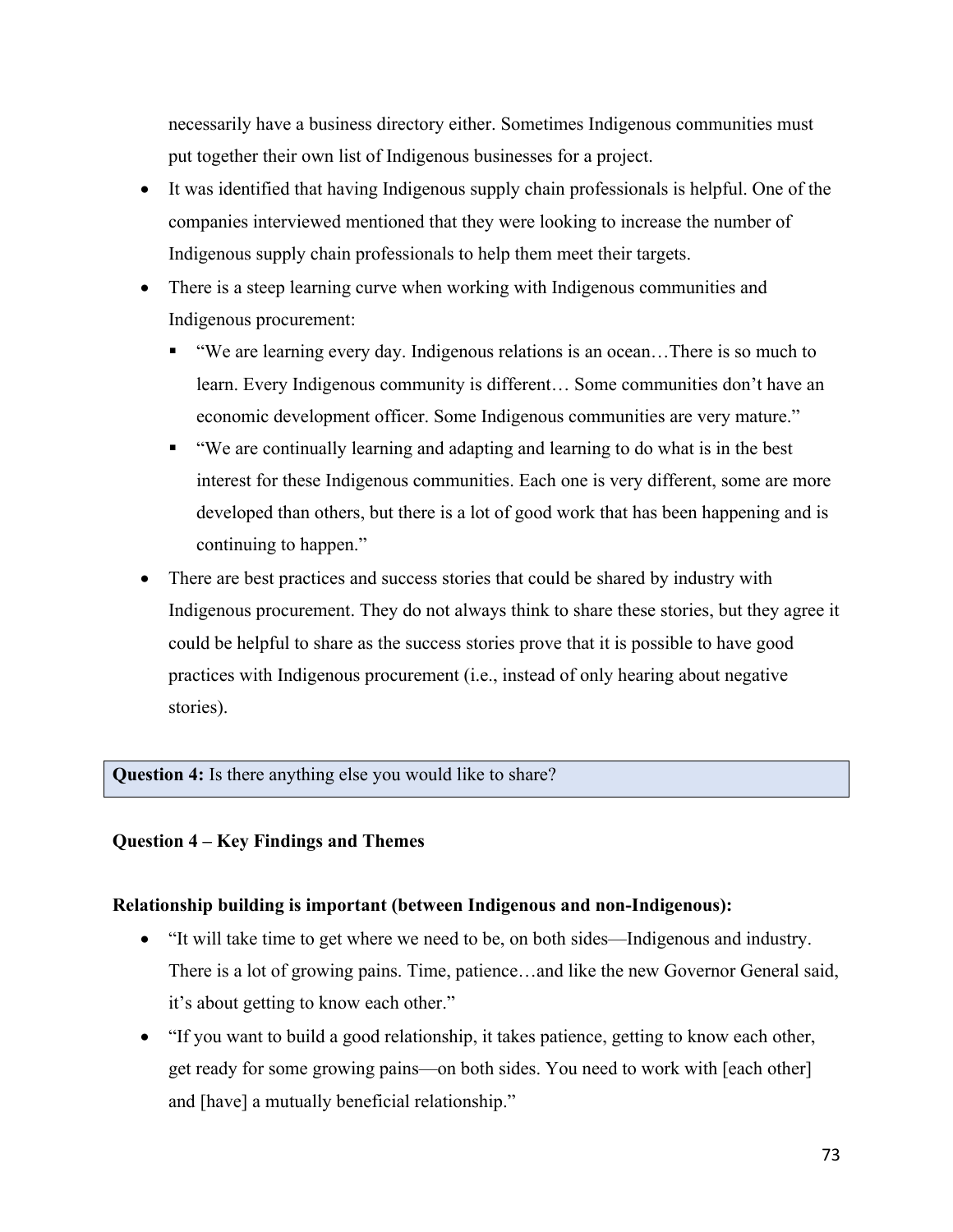• "Unity is strength; we need to work on a new economy. We don't want flashy promises from politicians; we need actions. At [company] we have actions. We can provide some economic development. Is it perfect? No, but it will get better in this country. 10 years ago, we wouldn't have this conversation, even 5 years back. These conversations are a sign of reconciliation. We have a long way to go, but let's work together."

## **Lessons shared by one participant:**

- A touching story about how he had an impactful experience going to an Indigenoushosted event. When he went to eat lunch, he was told to wait for an Indigenous Elder to do the prayer. He thought that was phenomenal. After that experience, he now ensures there are Elders available at events for prayers.
- Shared a few additional stories about learning about Indigenous culture and spirituality and that the benefit to this understanding is being more respectful and supportive, because when Indigenous people have access to their culture and spirituality, they are more content and, in his experience, it can result in greater project success (i.e., clear  $minds = excellent workers)$ .
- Also shared the importance of understanding cultural protocols and practices in different regions. For example, in the north, it is important to provide time to Indigenous workers for hunting, trapping, and fishing.
- We are all treaty peoples; it is important to acknowledge that and understand your treaty area and what that means.

### **Indigenous procurement was identified as being important:**

- "Indigenous procurement is extremely important, we need to support Indigenous businesses and we have to continually grow and improve on that and make sure they are a crucial part of the supply chain, because they are a big part of our community."
- "At the end of the day, businesses need to come up with good Indigenous policies…It's about growing long-term, mutually beneficial relationships with Indigenous partners and communities in which we operate."
- One participant proudly mentioned that 4 major projects had happened in complete partnership with Indigenous communities and that she was proud of the work they were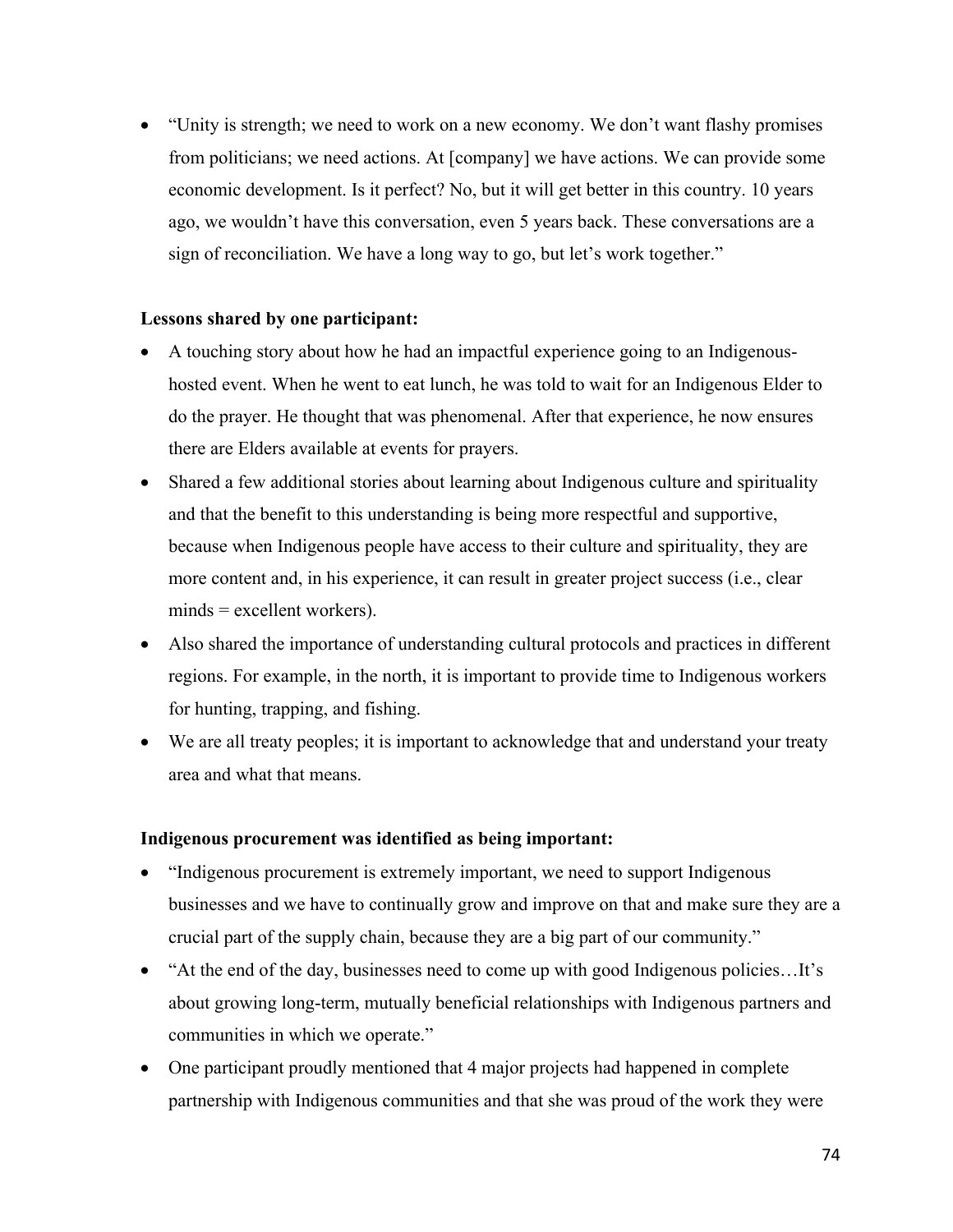doing. These projects were worth 100 million+ and employed hundreds of Indigenous peoples.

## **Supporting Indigenous communities and organizations:**

• Industry can support Indigenous communities and organizations through other ways they can donate to Indigenous charities and not-for-profits, student awards, and other awards, etc.

# **5. Inuit Regional and National Organizations**

**Question 1:** The Procurement Strategy for Aboriginal Business (PSAB, 1996) can be best identified as a government administrative document with a lackluster record of performance and outcomes. Based on this knowledge and in your professional opinion, do you believe that future Indigenous Procurement in Canada should be enshrined in legislation or regulation to enforce Indigenous, more specifically, Inuit procurement targets across government and federally regulated industries (e.g., telecommunications, transportation, banking, etc.) If so, why? Do you have examples of where governments or others have legislated procurement targets?

# **Question 1 – Key Findings and Themes**

# **Note: Before answering the first question, Inuit-specific context was provided by one of the participants (see points below):**

- "It is tough to group Inuit with 'Indigenous' in the same strategy because you're dealing with a lot of different obstacles you might not have down south."
- Inuit Crown Partnership Committee (ICPC) on Procurement—they have identified 6 key tasks they want people to investigate.
- Some specific issues for Inuit include—infrastructure (largest issue), not knowing (or not having enough) skilled labour force, and not having a good sense of available funding they can access.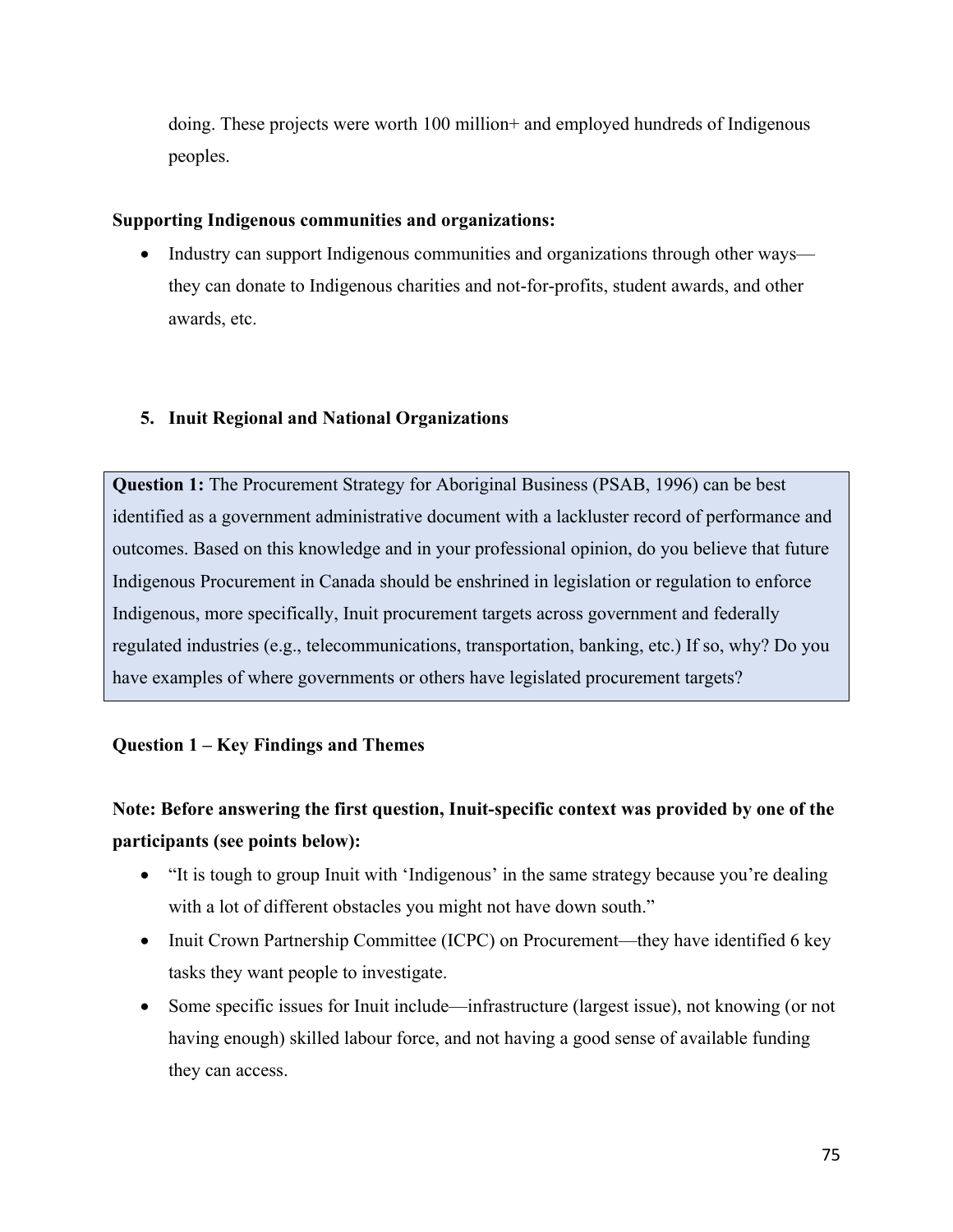- There is no central listing of Inuit founded companies to access—they are trying to develop a database so that this information can be accessed.
- Inuit Final Agreement (IFA) 1984—received financial contribution. It was formed to manage funds and to meet the mandates in the final agreement.
- Important to grow the community, become self-sufficient, and access to education to even the playing field.
- Inuit Land Corporation manages land rights and approves sales of certain land or developing certain land,
- Investment Corporation does wealth management, they take money and use it to invest and grow some of the other programs.
- Mandates not only include giving jobs to Inuit companies, but also making sure to keep Inuit culture(s) alive. Inuit languages and are most at risk and need to be sustained.

# **Question 1 responses:**

- Procurement targets were laid out in the Inuit Final Agreement. This is important to understand for Inuit procurement.
- The payout for the IFA does not resolve overarching issues. For example, "if 2 companies bid on a project and one was Inuit and one wasn't, they would still look at accepting that bid based on the lower cost bid, if it were lower, they'd support local."
- One participant agreed that Indigenous procurement should be legislated and regulated to make sure the local businesses and economies are invested in community.
	- § "Any project that funnels into the community, the more these projects are rooted in the community, the better for more beneficiaries. It funnels down through everybody."
	- § For example, a highway project had "changed the whole social economy with so much work…There were heavy targets set there for beneficiary employment and local employment."
- There are challenges with sourcing the skilled labour that is needed. It was suggested that if they have to bring in a company that is not Inuit, it would be beneficial if they offered employment/contracting opportunities for local Inuit so they could learn those skills.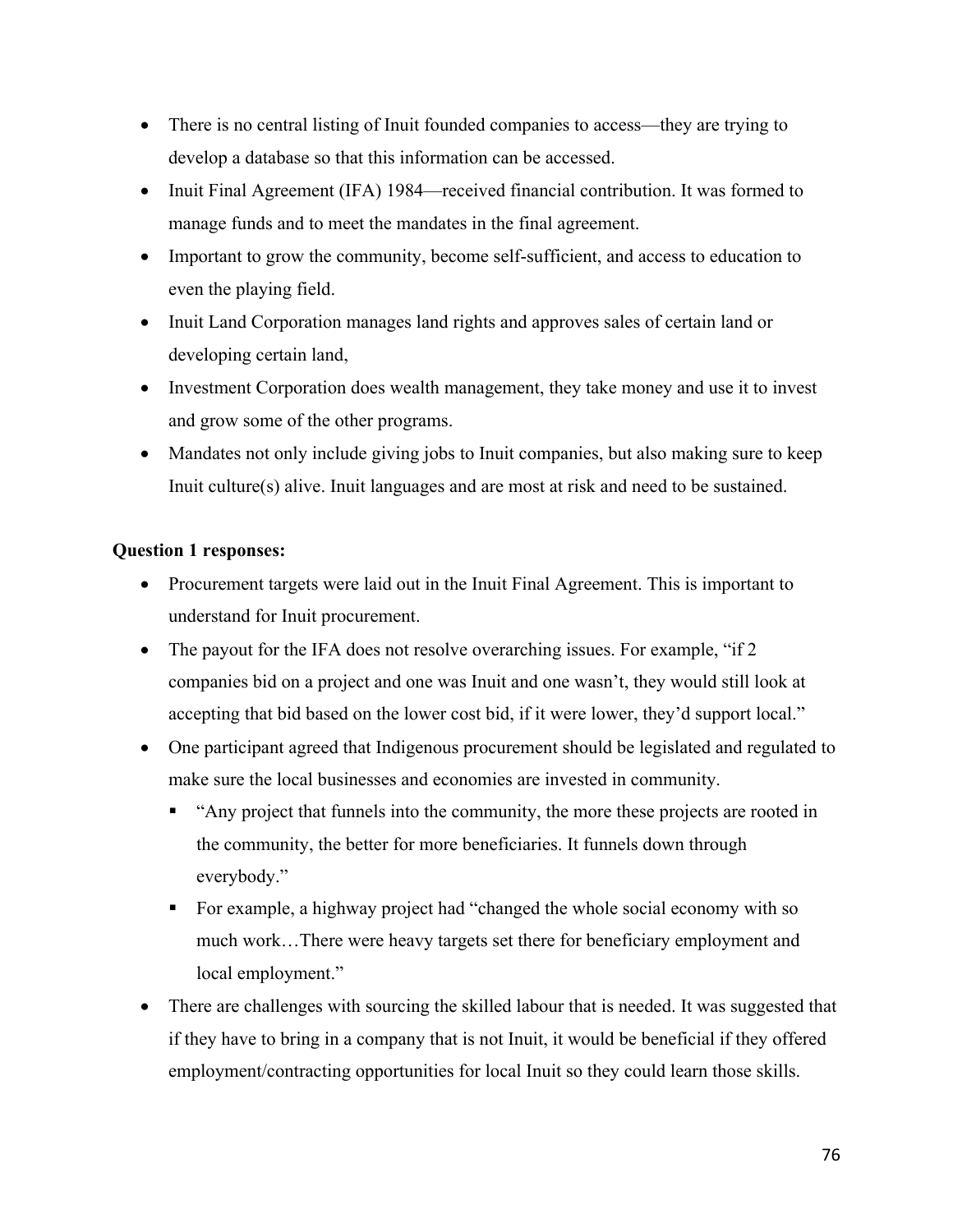- "…Maybe they don't need a trade ticket, but to have those opportunities... Exposing them (Inuit) to different types of work to get that experience; maybe they would be interested in getting a ticket later."
- § If not going to an Inuit company, make sure there is local (Inuit) employment.
- Mentorship can also be helpful.
- Some of the jobs available through projects require a bachelor's degree. There should also be an open mindedness to allow people to apply based on relevant life skills and job skills.

**Question 2:** Do you believe national and/or regional Inuit organizations have a role to play in co-creating (with the Government of Canada) the necessary Indigenous procurement standards, principles and procedures that must be adhered to ensure Government of Canada compliance? From an organization perspective, what immediate and long-term investments will you require to ensure adequate representation by your organization in the Indigenous procurement space?

# **Question 2 – Key Findings and Themes**

- Inuit should have a role to play in co-creating with the government—any standards that consider their beneficiaries.
- Investments should include training (priority).
- There should be more Inuit representation in Ottawa. The government relations officers in the north are very busy. "Having someone on the ground in Ottawa could help."
- "ITK represents Inuit in general, but every group has their own agenda and economic plan—to put it in one bundle, it doesn't touch all plans."
	- It is important to talk to each individual group to ensure all perspectives are considered.
	- All Inuit communities are different, for example, Quebec Inuit versus northern Inuit.
	- Each group is in a different phase of self-government; some are advanced, others are comfortable with negotiations and talking with the federal government; others are just starting the conversation.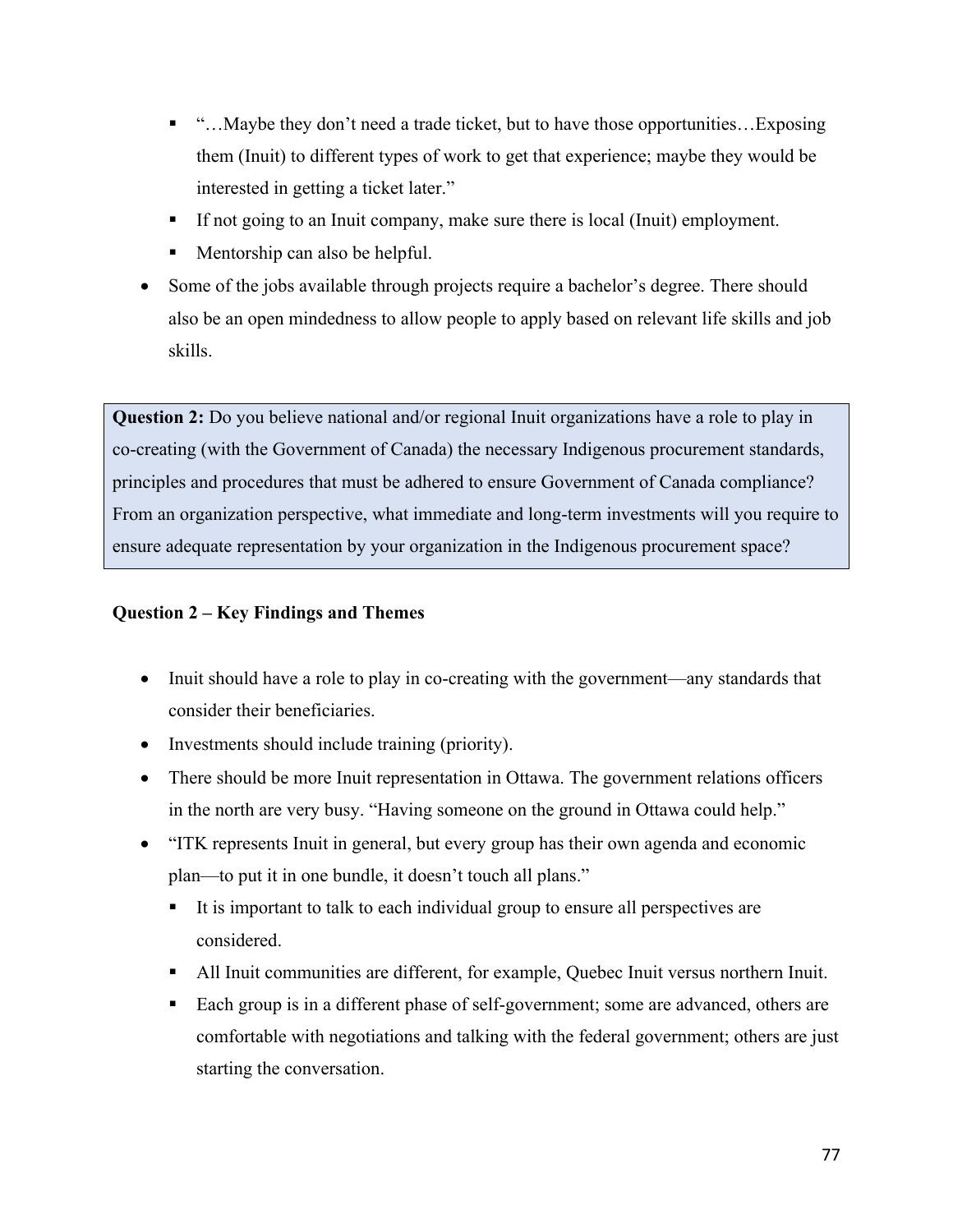- The federal government should work with Inuit organizations prior to putting anything in place.
- A regional approach was recommended when working with Inuit populations:
	- "There is a danger in grouping Inuit as one whole strategy—you need to realize you're going to be dealing with different challenges in each of the regions."
	- For example, "if you think of the bands around Calgary, some of them are very profitable and lucrative, and others don't even have potable water. It's frustrating, you can't compare them all the same way."

**Question 3:** The Australian and New Zealand governments have incorporated an Indigenous-led intermediary model (for example, Supply Nation—business verification, procurement services, database, etc.) to further advance Indigenous participation in the procurement supply chain. Do you believe a national intermediary model (Supply Nation Canada) would be a benefit to Inuit businesses? If so, how do you see this intermediary model operating in Canada?

# **Question 3 – Key Findings and Themes**

# **Note: More context on Inuit businesses and Inuit databases was shared prior to the discussion/feedback on an intermediary model:**

# **Feedback was shared on having an Inuit business database(s):**

- They try to do this internally—having a record of Inuit organizations so they can get preferred status or to make it easier to put through invoices to do business.
- "The question is, how do you know if you're missing someone? How do you engage them and get the word out and get in the preferred database of vendors?"
- It was suggested by both participants that perhaps an organization such as ITK should manage a global Inuit business database.
- "The GNWT has a BIP list—you have to be a local to register your company. That's where you get priority."
- One of participants shared that they have an internal Inuit business listing and it "shows" what each Inuit business speciality is—that's the go-to."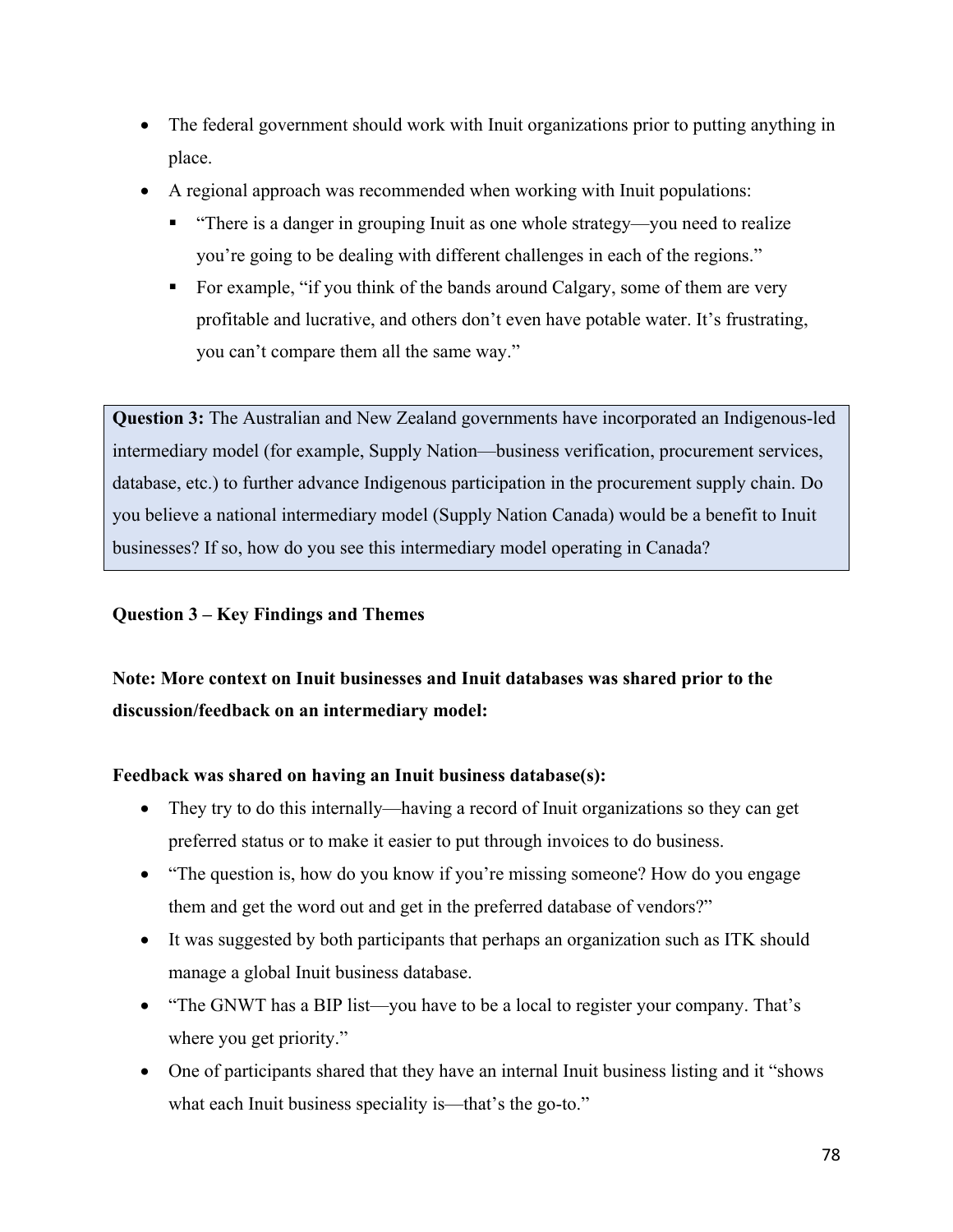- There should be regional lists/directories of Inuit businesses "so that it doesn't matter if you are in your jurisdiction, you're on the list and you're given preference."
- There was uncertainty around legislature, standards of percentages, and what federal level and federal modelling would look like.

## **There was uncertainty on HR in the north:**

- Are the people who have the skills and certifications and procurement officers Inuit?
- Are extra skill levels required for working with federal contracts in the north? (Yes).

## **Contexts in the north are very different:**

- For example, in the north, they need to plan one year ahead because what they purchase will need to come up on a barge. For example, "if you are building a building and need the materials, you have to plan one year in advance. Everyone up north knows that, but people in the south don't know. If you have someone on site tracking, then that could be helpful; they could keep a consolidated list of what needs to happen and the logistics on getting that up there."
- Training was identified as being important.

**Note: Participants were unfamiliar with the Supply Nation model (Indigenous-led intermediary model). Information was shared. Below is participant feedback after learning about the Supply Nation model.**

- Inuit-led is important: "Our logistics, our economy is so much different than southern Canada, so when you put something together that is common or all Indigenous, it won't reflect our struggles that we have up here."
- Regional approach critical when working with Inuit companies and procurement.
	- "Most local [Inuit] businesses will stay local."
	- "It's easier to hire in your region."
- Working with Inuit businesses to provide training, support, and capacity development was identified as essential: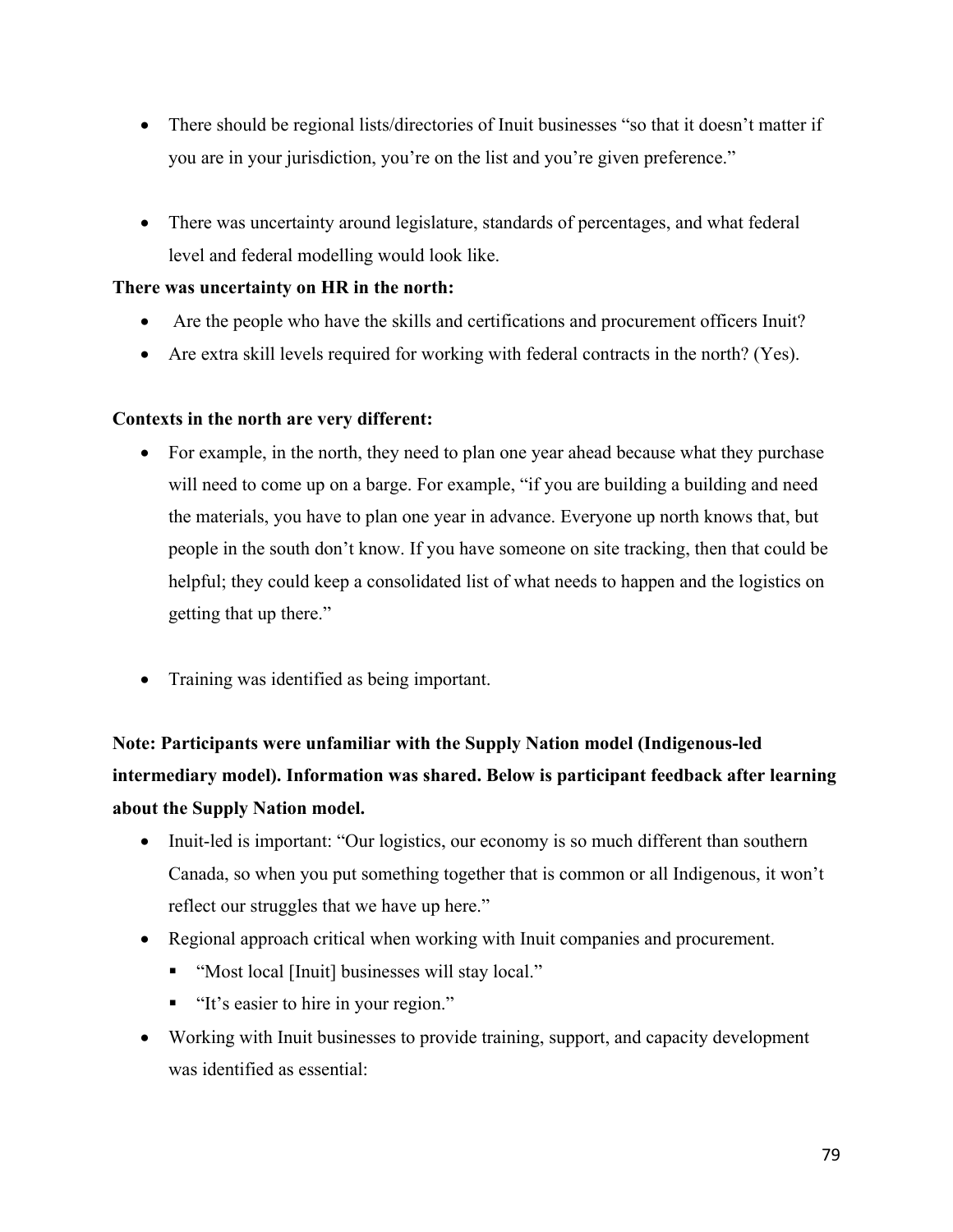- § "You see a lot of start-ups learning the ropes. You see GNWT or IRC pushing projects. New companies will learn the ropes—where to bid, how to bid, where to look for contracts. As they gain momentum they learn and will get more contracts."
- Training for start-ups is important—on how to bid, where to look forward contracts, etc.
	- § "They [start-ups] are out there, we aren't sure if people have the knowledge. Or, they will bid on a job and it will be triple the price." (I.e., knowledge gaps).

**Question 4:** Is there anything else you would like to share?

# **Question 4 – Key Findings and Themes**

- The IFA final agreement—should have awareness of the mandate (especially section 16).
- There is an IFA 101 (online course), which teaches the history of the Inuit people, including some of their traditions and language. The final module explains the entire IFA agreement. This course is informative and helpful for those that would like to understand the agreement.
- The IRC is also important:
	- § "It's a good document to review [the IRC] because it's what we base our decisions on, and this is what guides us."
	- The IRC, "it's our bible."
- There were questions posed regarding accountability:
	- § "If there is a strategy, how are they proposing accountability? How do we make sure we are promoting these [Inuit] businesses as much as possible? How do we make sure they are getting the contracts instead of just getting glossed over? [Through] auditing or penalizing? How do we make sure?"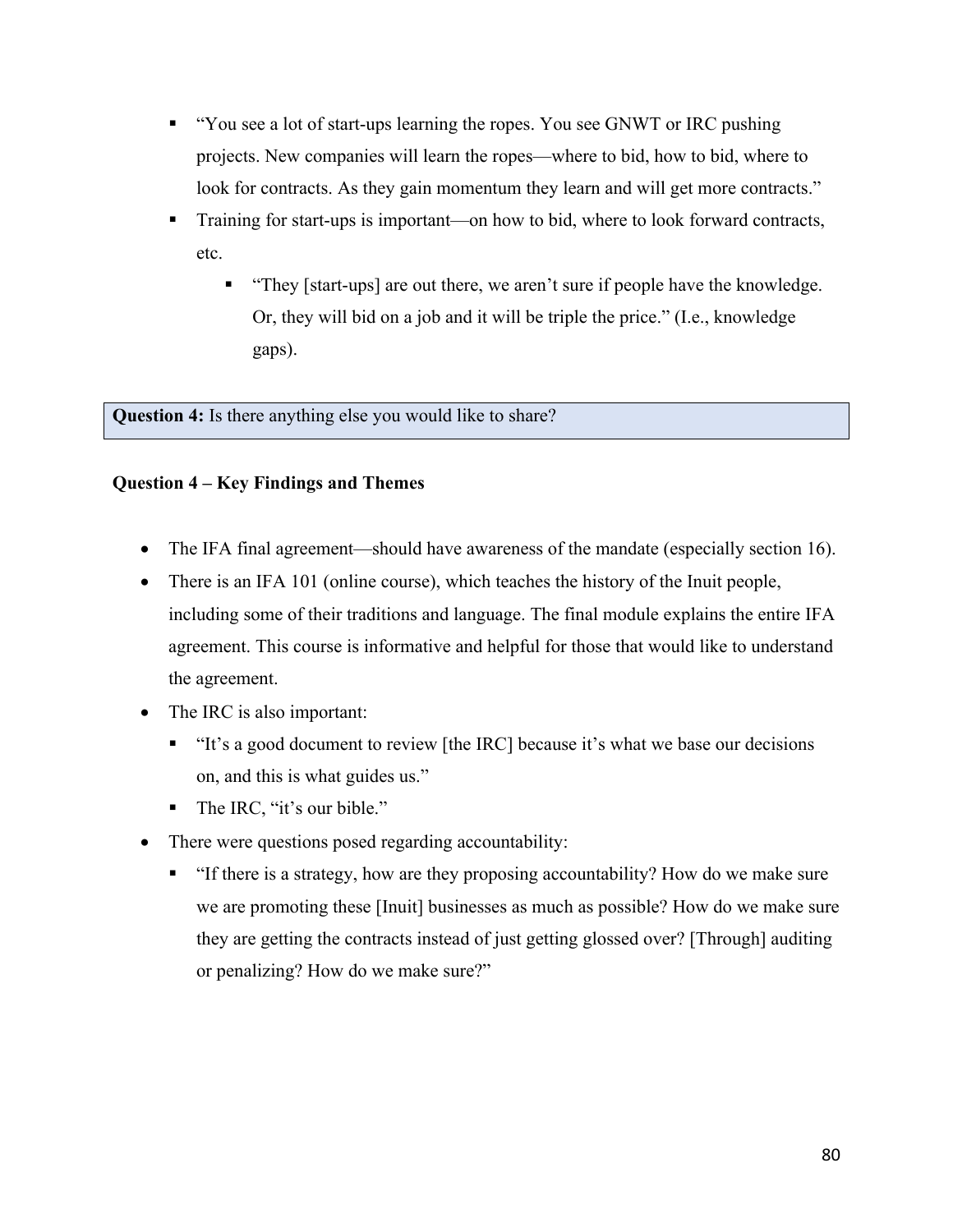#### **RECOMMENDATIONS**

Taking into consideration the multiple viewpoints shared by stakeholder groups in the Indigenous procurement engagement sessions, below is a summary of recommendations. This list of recommendations is not prescriptive or exhaustive but will provide helpful observations and insights for future policy and planning.

### **Indigenous National and Regional Organizations – Recommendations**

- The establishment of a joint Procurement Strategy for Indigenous Business 'tiger team' approach comprised of qualified and experienced Indigenous business/procurement advisors and federal procurement officers to further explore and/or provide procurement and supply chain recommendations and report on the current Indigenous procurement policy. The tiger team can play a pivotal role in further building equitable relationship and the necessary lines of communication between all parties, in effect becoming a bridge connecting the Indigenous intermediary with the Government of Canada.
- As of 6 August 2021, the federal government "has implemented a mandatory requirement "to ensure a minimum of 5 percent of the total value of contracts are held by Indigenous businesses . . . with full implementation by 2024" (PSPC Announcement, 2021). The document clearly outlines new changes to the original PSAB 1996 policy that addresses historic barriers by developing new government-wide standards and reporting aimed at creating more Indigenous procurement opportunities. The inclusion of mandatory set asides, setting a phased-in approach to procurement targets, developing frameworks and mandatory training are improvements to the original PSAB policy. Future government reporting should be examined and approved by an Indigenous procurement authority to ensure accuracy and to provide feedback when necessary. The new changes taking place noted in the August 6 announcement should be further assessed to determine overall effectiveness using a bottom-up approach. This will require additional research to determine its overall effectiveness from an Indigenous business lens.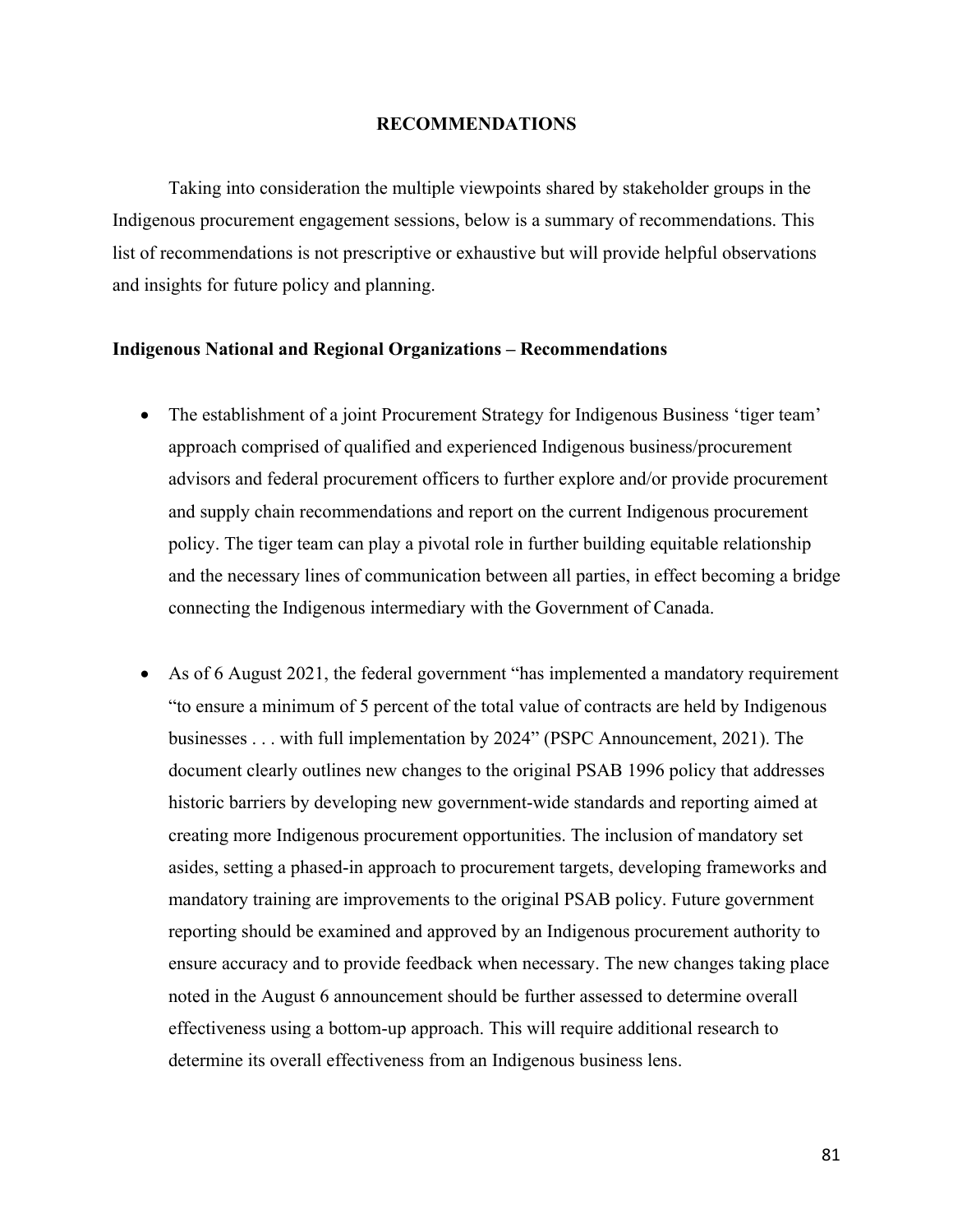- The Australia, New Zealand, and the United States governments' Indigenous procurement policies and strategies reflect the unique Indigenous identity and positionality within these countries. When developing Indigenous strategic objectives and levels of strategy to align with the PSIB, Indigenous peoples must create corporate strategic practices that meet or surpass the PSIB and support the needs of Indigenous business at all levels and in all geographies. The Indigenous Procurement Strategies employed by Australia, New Zealand, and the United States should be viewed as influential, but not replicable as they are foreign in nature. An Indigenous-led national Procurement Policy alignment protocol (to the PSIB), developed, and managed by Indigenous peoples, must reflect Indigenous worldviews and geographies unique to the Canadian experience.
- Immediate and long-term investments could include (but are not limited to) the development of a national hub, online platform(s), regional business centres/representatives, national Indigenous corporations and Indigenous procurement activities database, national Indigenous business registry, entrepreneurship and small-mid sized business service centre, a procurement and export readiness training academy, business research, development, and policy department, etc.
- A multi-lateral approach and agreement among NIOs should be considered in the future establishment of a national centre 'intermediary' model. Representation by NIOs would be arms-length in the hub's early stages of development. A proposed governance system, subcommittee and strategic advisory council should be considered within 6 months to one year of operation. Governance of the hub should comprise Indigenous peoples with expertise/professional experience in Indigenous business development such as: Indigenous economists, business and procurement lawyers, business development officers and strategists, business financial officers, government officials (secondment), and industrial relations advisors, etc. The composition of subcommittees could include (but is not limited to): Policy, Research and Development, Indigenous Community Relations and Outreach, Corporate Canada Relations, Government of Canada Relations, International Indigenous Business, etc. Strategic advisory councils may include NIOs,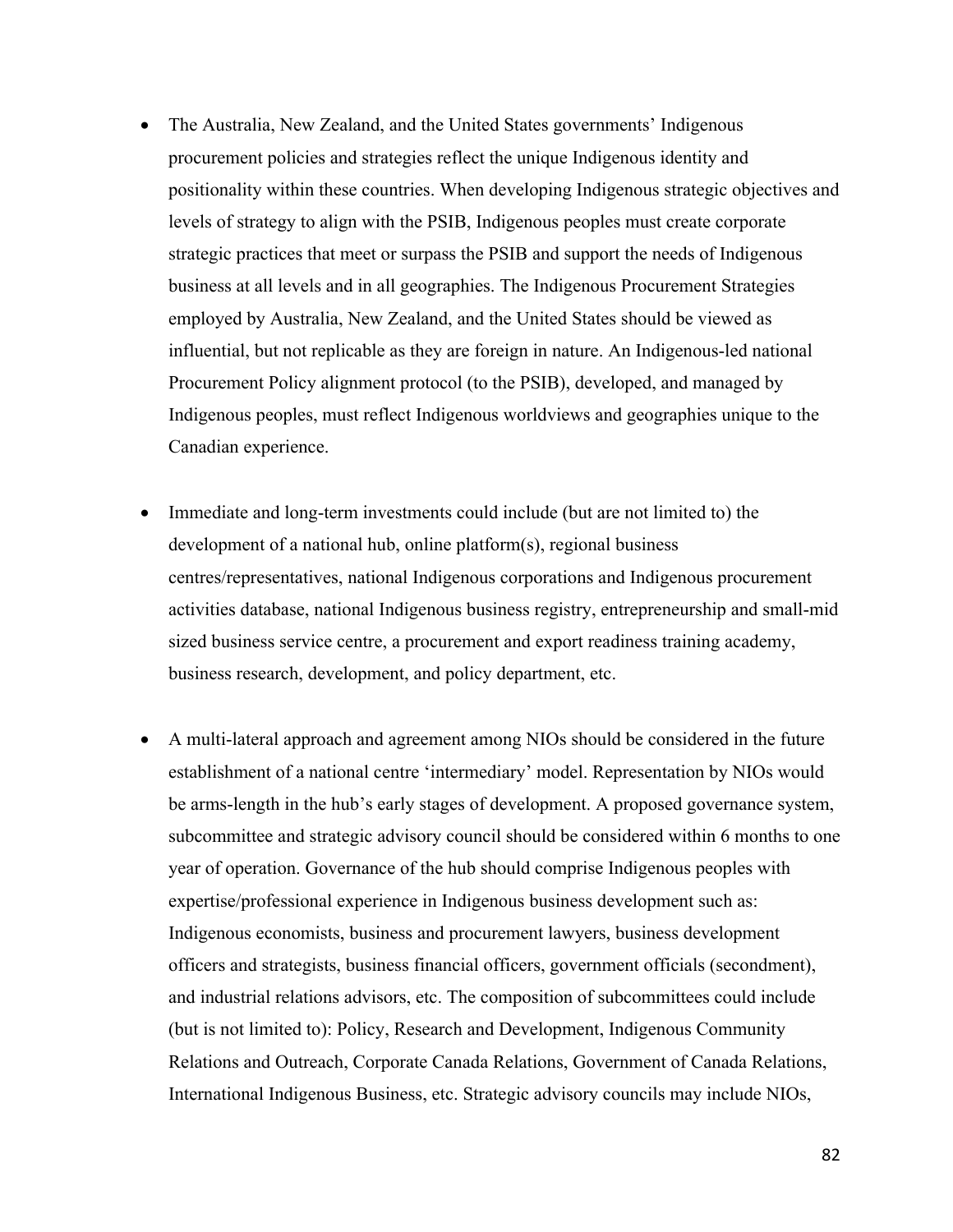Indigenous provincial and territorial organizations, local Indigenous business agencies, etc., with each component holding a role associated to local, regional, national, and international procurement and export.

- The current landscape of Indigenous procurement across Canada remains in most part underdeveloped and unrepresentative. Using an abundance mindset, those NIOs and Indigenous business organizations that have established programming should be considered "early adopters and developers" of Indigenous procurement programs and services delivery systems and should continue to be funded to further their research and development in their respective areas of specialization. In terms of representing the whole of Indigenous business across Canada, there is no known organization or entity that represents Indigenous business, which offers an unprecedented opportunity for the intermediary model to offer local, regional, and national level support and advocacy services using a fresh, inclusive, and robust relationship and shared prosperity model.
- The capability of the intermediary has not fully been explored; however, it could play an instrumental role in developing a dedicated business database, training centre, and it could house a real-time federal bids and tenders search feature. This online platform would act as the primary vehicle for supporting Indigenous businesses in every step of the tendering process (i.e., once the business is ready to submit, the bid is submitted to the buyer). This online platform could also act as a training platform for aspiring businesses using a graduated system approach: Level I Sole Source Contracting, Level II Pro-Services, Level III advanced, etc.
- Indigenous business definitions are complex; they reflect the culture and geography of Indigenous peoples (which in Canada, is diverse). As such, definitions should always remain with the cultural group or community. At the intermediary level, this observation must be considered when developing relationships with Indigenous communities. The standard 51% Indigenous owned and operated tends to be widely accepted; however, it is at the discretion of the Indigenous community on what they determine is an Indigenous business. In situations where definitions vary, it would be crucial for the intermediary to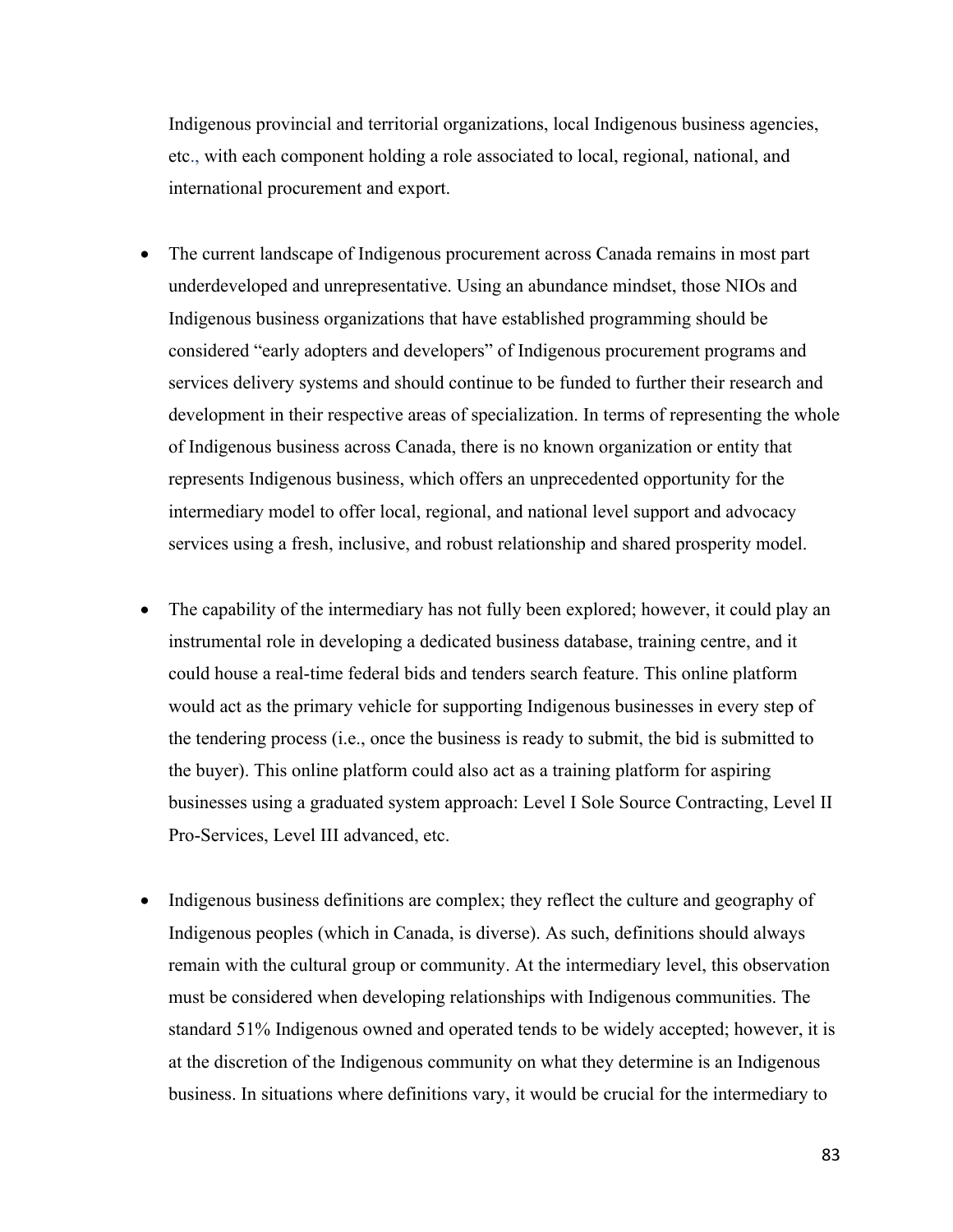incorporate these Indigenous approaches to business and find ways to incorporate this knowledge in its services at the regional levels.

- There is an inherent stigma associated to Indigenous relations and the Government of Canada, most notably in historic injustices. However, with the development of proposed entry level processes and graduated systems for Indigenous businesses to access, the apprehension to pursue government procurement may subside over time. In addition, the intermediary also plays an important role as the first point of contact, advisor, educator, and watchdog for Indigenous businesses. This approach is intended to instill trust and participation by building the confidence and capacity of Indigenous businesses overtime.
- The intermediary could conduct an examination of the PSIB Indigenous Business Directory to determine the number of shell or contrived companies currently operating. Those businesses that have been determined as abusing the directory would be given a probationary period to correct the infractions or be removed from the directory. This practice would offer the intermediary an opportunity to develop an assessment tool and validation process that could be employed in its business verification program.
- The legalities associated to managing a national Indigenous business database are to a certain extent unknown and must be further explored. This subject would be best left to a legal team who could provide legal advice on the operations of a national business database. In addition, the technical knowledge to maintain the system will also require an assessment from an IT professional to determine to what extent the administration and technical requirements will be required to run a hassle-free system.
- The modern treaty process can be seen as a catalyst for advancing Indigenous procurement within the boundaries of a treaty land and water base. The modern treaty process should be an area of focus for an Indigenous intermediary to learn, adapt and build new policies that reflect the unique status of modern treaty holders, and by extension the Indigenous territories and communities that surround the treaty's economic zone.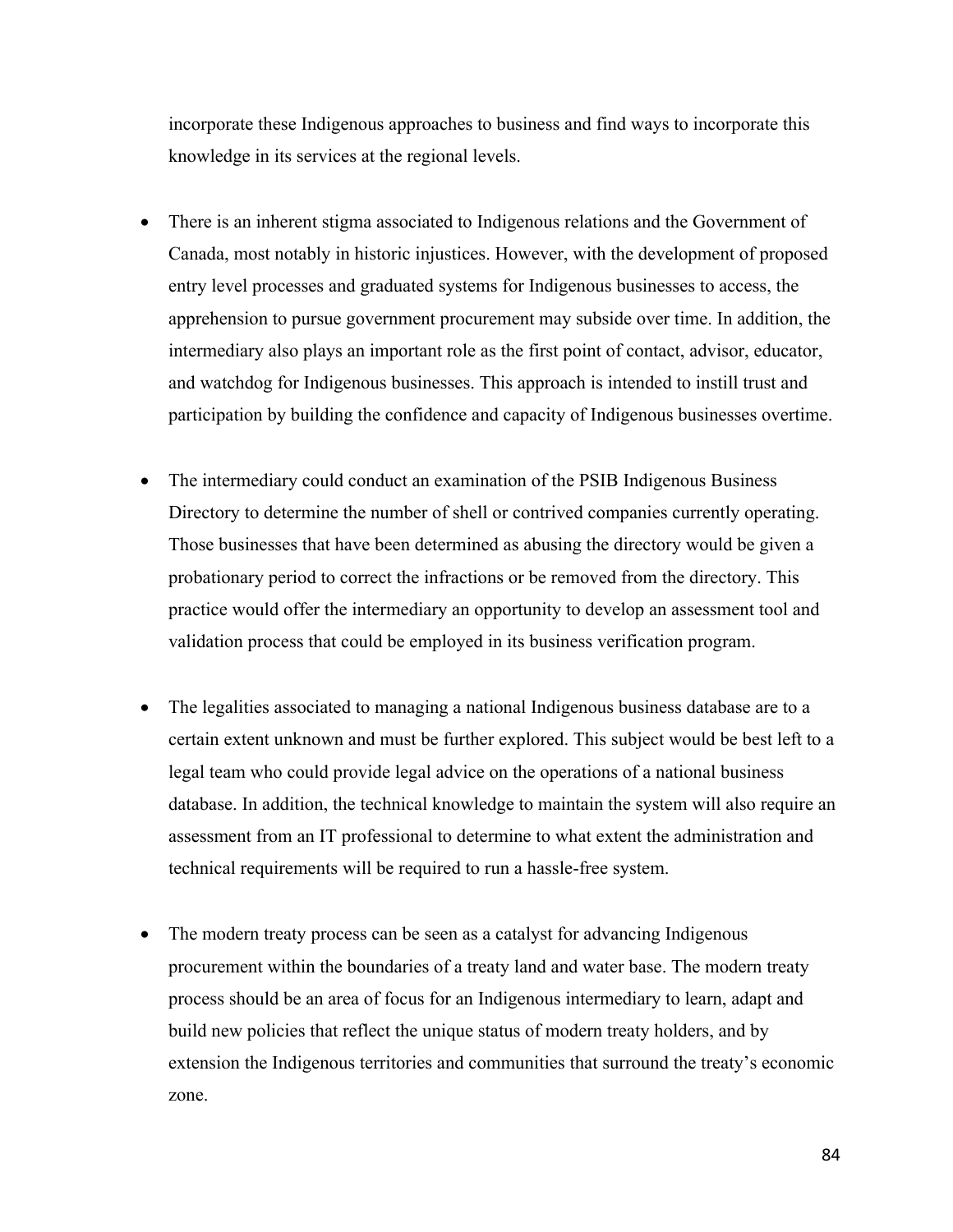- It is evident that there is a space for NIOs to contribute to the development and advancement of a national Indigenous intermediary model. However, the roles played should not be in an organizational leadership capacity, but more so playing a supportive role for Indigenous business and industry experts tasked with developing the intermediary programs and services. The concern of overlapping NIO programs and services is justified, however, should not define the development of a national Indigenous intermediary model. It could be advantageous for the NIOs to retain their programs and services under their brand in addition to developing a multi-lateral knowledge sharing agreement aimed at providing advisory services to the intermediary during the early stages of its development. As the process moves forward, so does the opportunity to further explore opportunities for NIOs and business organizations to participate in a supportive role.
- The creation of criteria which defines an Indigenous procurement ready/active business must be developed to establish accurate data sets and statistics. Based on the feedback from participants, there are limited to no Indigenous supply chain management professionals or procurement officers. This presents an opportunity for the institute to develop a training program for Indigenous peoples to enter the profession. Creating a partnership with local academic institutions across the country to develop an Indigenous supply chain program and partnership with government and industry to provide on-thejob-training will assist in building a highly trained and specialized Indigenous workforce that can be deployed across the country in multiple roles.

### **Federal Government – Recommendations**

• Indigenous relations training must go further than the one-day departmental awareness training sessions. Specifically, education and knowledge building reflecting the concepts of Indigenous governance, self-determination and self-sufficiency through economic development should be part of the core curriculum delivered to public servants annually.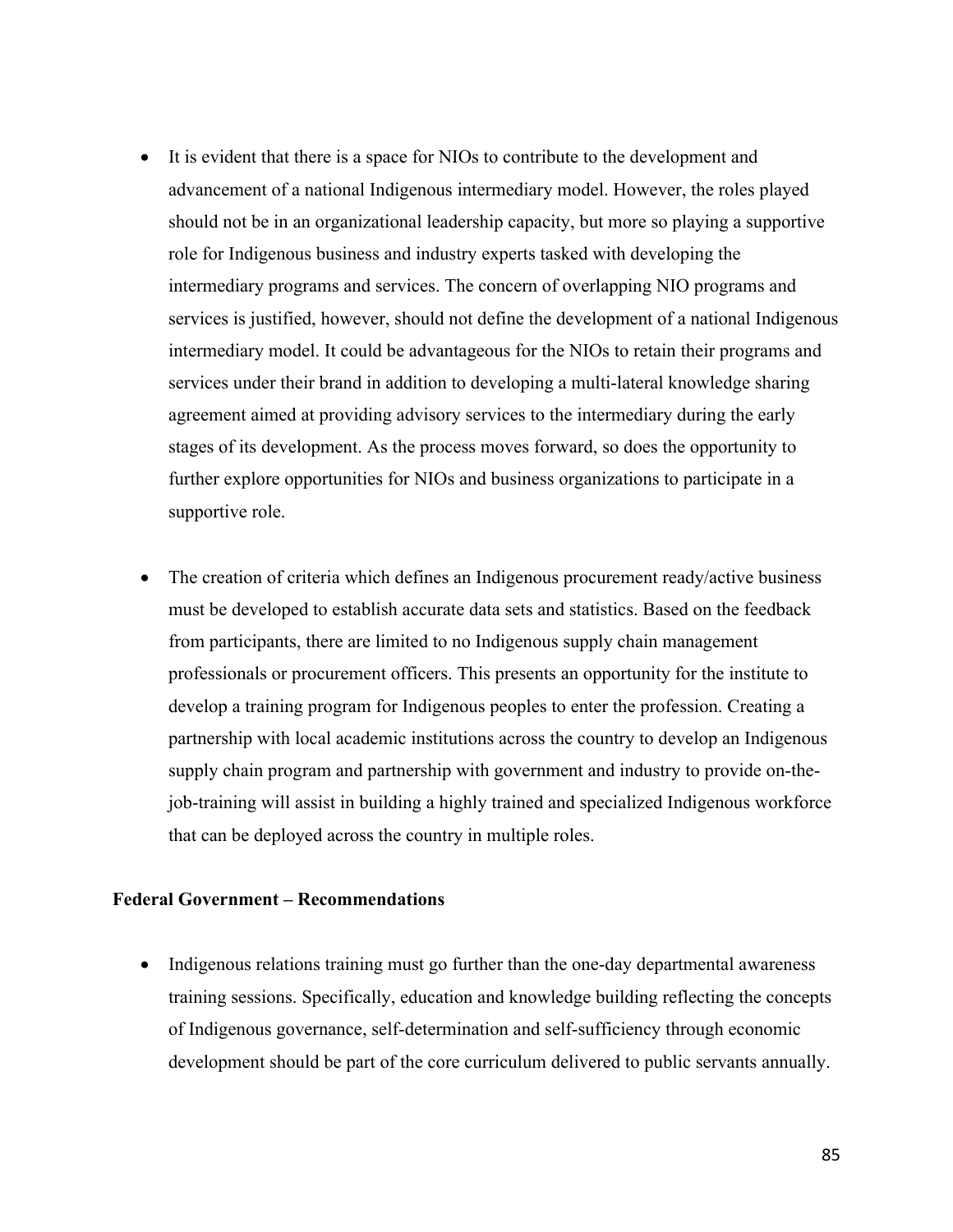• Access to regional Indigenous relations advisors with specializations in Indigenous economic and business development practices would offer government advisors and policy officials specialized information and resources to aid in the development of Indigenous administrative and communication policy, research, and development initiatives. Furthermore, joint relationships between Indigenous and non-Indigenous entities could be further explored to establish diplomatic and economic ties to empower and embolden systemic change in both Indigenous realities and contexts and that of its Canadian counterparts.

### **CONCLUSION**

This report has provided a literature review of global Indigenous procurement models, a PSAB synopsis, and a qualitative analysis of Indigenous procurement conducted in 2021, with a focus on defining and implementing an Indigenous 5% public sector procurement target and a strategy to transform an Indigenous inclusive federal procurement process. The insights and knowledge provided by Indigenous regional and national organizations, Canadian business and industry (Indigenous and non-Indigenous), and the federal government, has been crucial for providing context, understanding and guidance for steps moving forward in the modernization of Indigenous procurement in Canada.

In several of the engagement sessions held from 2018 – 2021, several participants commented that these types of engagements should be ongoing and that *all* stakeholders (Indigenous organizations, businesses, federal government, and industry) should have the opportunity to meet regularly ("in the same room") to discuss Indigenous procurement. Thus, engagement should not conclude upon creating changes to Indigenous procurement policy and programming; this should just be the beginning.

We hope that this report will provide a helpful resource for Indigenous procurement policy and programming moving forward and that the Indigenous business ecosystem will continue to grow, strengthen, and unify. It is also our hope that the voice of Indigenous business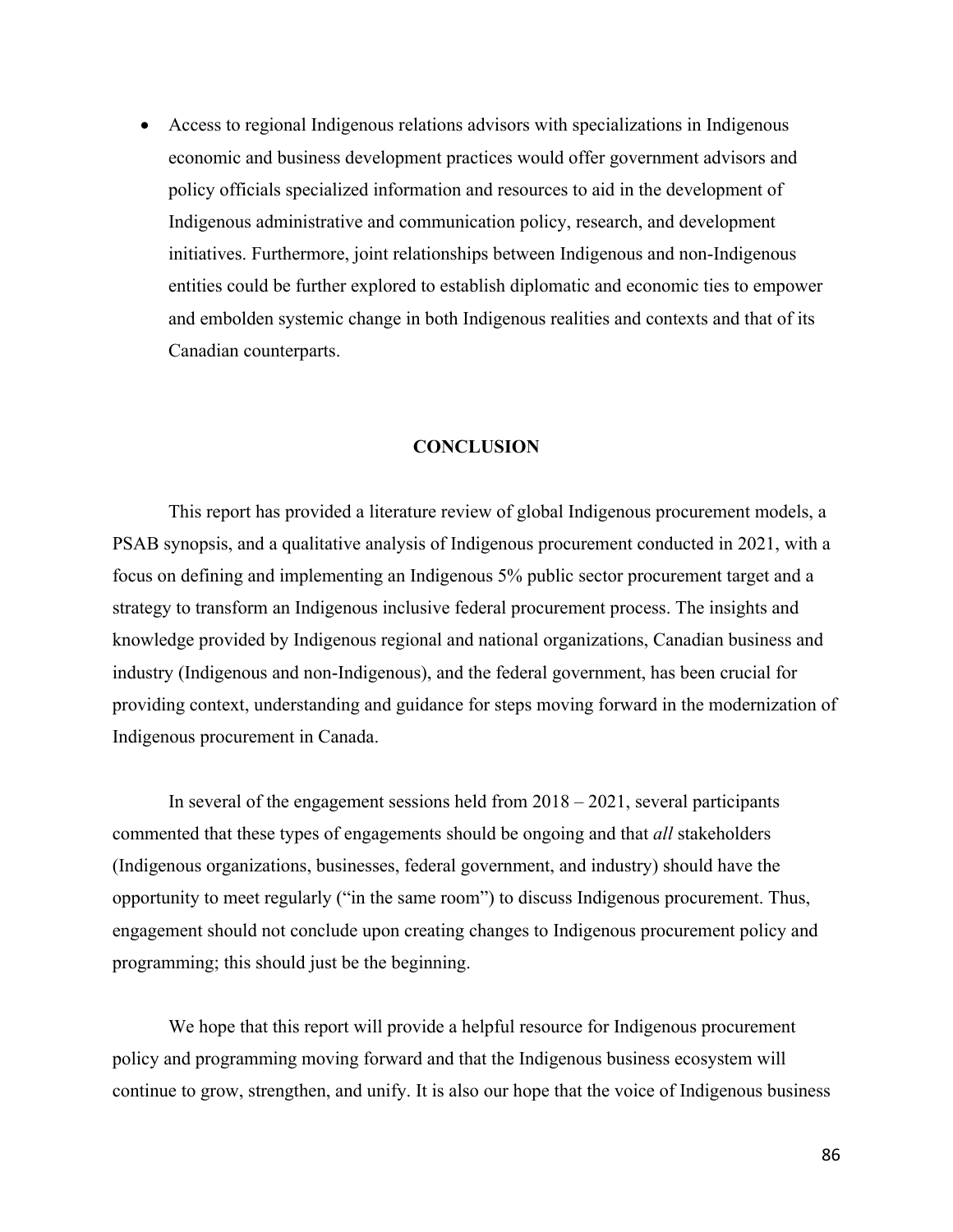owners will (or continue to) be a prominent guiding force in the creation of a future Indigenousled intermediary, as at the end of day, the success of Indigenous businesses through increased procurement, will result in job creation and growth, entrepreneurship, innovation, and thriving Indigenous communities. The Indigenous business ecosystem is the "tide that will lift all boats."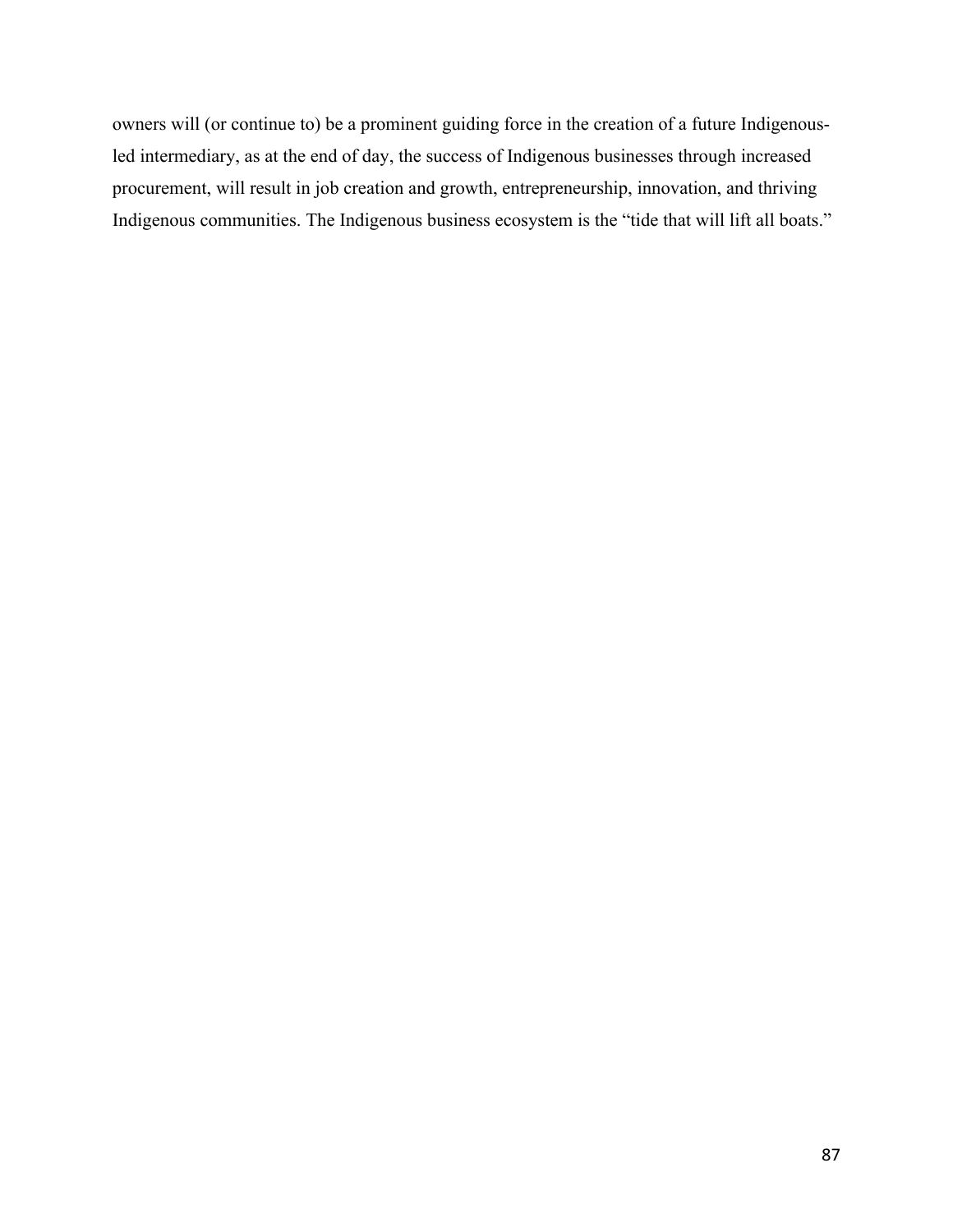#### **BIBLIOGRAPHY**

Adbor, H., McMullen, R. (2006). Supplier Diversity and Supply Chain Management: A Strategic Approach. School of Business, Quinnipiac University. Connecticut, USA.

Australian Indigenous Procurement Policy (2020). National Indigenous Australians Agency: Employment and Economic Development. Information retrieved from: https://www.niaa.gov.au/sites/default/files/publications/ipp-guide.pdf

- Barberstock, S. (2017). "*A New Way Forward": Reconciliation through Indigenous Social Innovation*. Unpublished Masters Thesis. Kingston, Ontario: Queen's University.
- Barraket, J., Keast, R., Furneaux, C. (2016). Social Procurement and New Public Governance. Routledge. New York, New York, USA.
- Boyde, J., Trosper, R. (2010). The Use of Joint Ventures to Accomplish Aboriginal Economic Development. International Journal of the Commons, 4(1), 36-55.
- Bureau of Indian Affairs. (2021). Featured Services. United States Government. Information retrieved from https://www.bia.gov/.
- Buy Social Canada. (2018). A Guide to Social Procurement. Vancouver, BC. Information retrieved from: https://ccednet-rcdec.ca/sites/ccednetrcdec.ca/files/buy\_social\_canada\_social\_procurement\_guide.pdf.
- Callender, G., Marsh, P., Fernandez, R. (2011). Scoping Study on Procurement in Desert Australia. Curtin University. Northern Territory, Australia.
- Filippelli, S. (2015). Implementing Your Supplier Diversity Program. Industrial Distribution (Online); Madison, USA.
- Gandz, J. (1999). Aboriginal Economic Development. Ivey Business Journal, 64(1), 30-34.
- Government Affairs and Administration Department. Jusuf Kalla School of Government. Indonesia.
- Government of Canada (1997). Procurement Strategy for Aboriginal Business. Ottawa, Canada. Information retrieved from: https://www.tbs-

sct.gc.ca/pubs\_pol/dcgpubs/contpolnotices/97-6-eng.asp#intr.

Lepage, D. (2014). Exploring Social Procurement. Accelerating Social Impact CCC. Ltd. Information retrieved from: https://ccednet-rcdec.ca/sites/ccednetrcdec.ca/files/ccednet/exploring-social-procurement\_asi-ccc-report.pdf.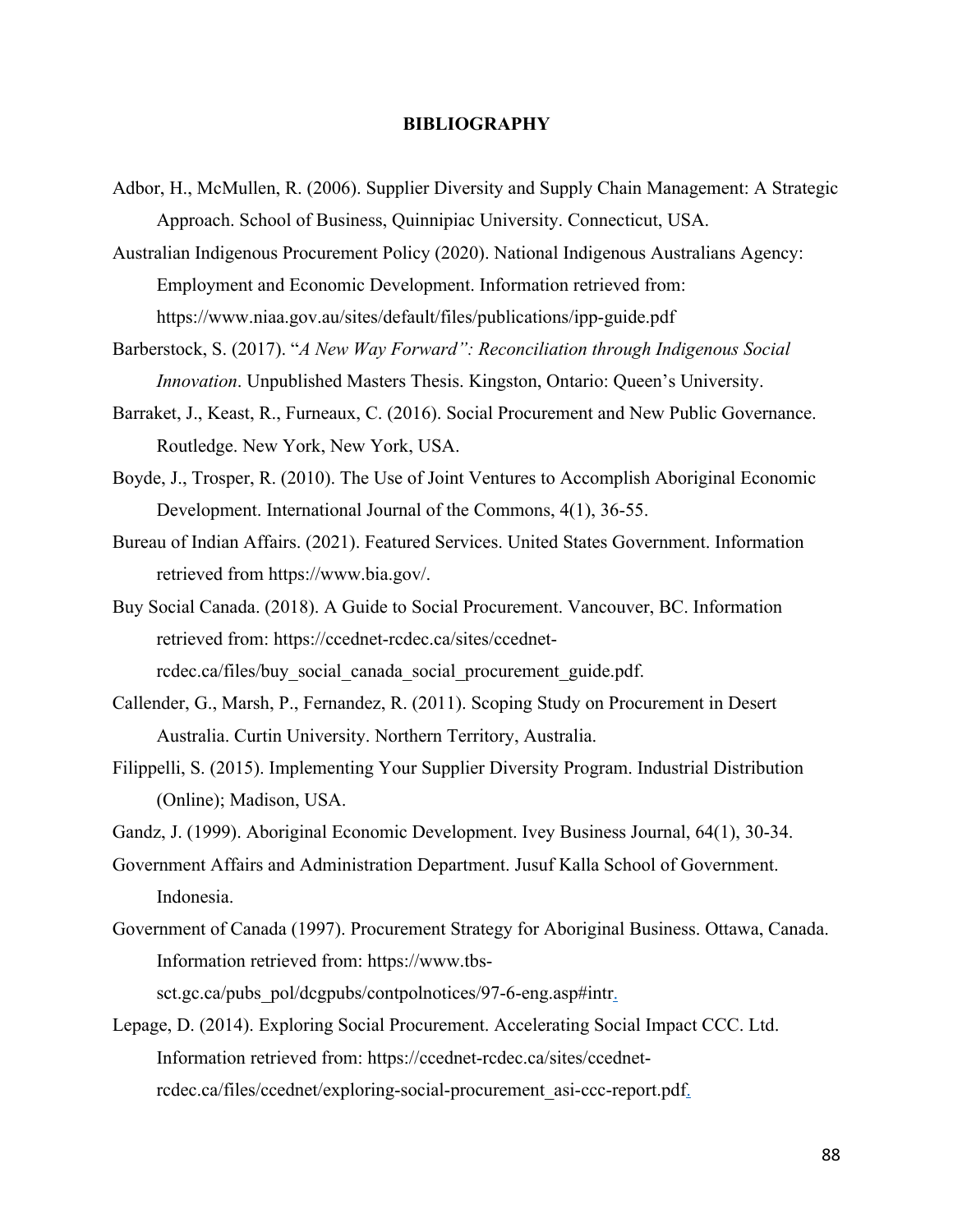- National Law Review. (2020). New Administration's Prioritization of Native Contracting Could Mean More Economic Development Opportunities for Native-Owned Businesses. Vol.  $(11), 50.$
- National Minority Supplier Development Council. (2021). Information retrieved from https://nmsdc.org/about-nmsdc/.
- New South Wales Indigenous Chamber of Commerce. (2017) NSWICC website. Information retrieved from: https://nswicc.com.au/.
- New Zealand Government. (2018). Broader Outcomes Strategy. New Zealand Government Procurement Information retrieved from: https://www.procurement.govt.nz/broaderoutcomes/.
- Nurmandi, A. Jovita, H. (2017). Putting Public Values in Public Procurement Agenda.
- Solish, F., Semanik, J. (2012). The Procurement and Supply Manager's Desk Reference, 2nd Ed. John Wiley & Sons. New Jersey, USA.
- Supply Nation (2021). Supply Nation Research Report No. 1. State of Indigenous Business: Driving Growth Across the Indigenous Business Sector. Information retrieved from: https://supplynation.org.au/wp-content/uploads/2020/09/Supply-Nation-Driving-Growthin-Indigenous-Business-DEC-2020.pdf.
- Supply Nation (2020). Supply Nation FAQs page. Information retrieved from: https://supplynation.org.au/resources/faqs/faqs-about-us/.
- Supply Nation (2020). Changes to the Indigenous Procurement Policy Joint Venture Registration. Information retrieved from: https://supplynation.org.au/joint-venturechanges/.
- Treaty of Waitanagi (2005). Archives New Zealand. Information retrieved from: https://archives.govt.nz/discover-our-stories/the-treaty-of-waitangi.
- Trepte, P. (2004). Regulating Procurement: Understanding the Ends and Means of Public Procurement Regulation. Oxford University Press. United Kingdom.
- Union of Ontario Indians. (2008). *The Anishinabek Economic – Our Economic Blueprint*. North Bay, ON: Union of Ontario Indians. Retrieved from http://www.anishinabek.ca/download/FINAL%20Consolidated%20ANEB\_PDF-sm.pdf.